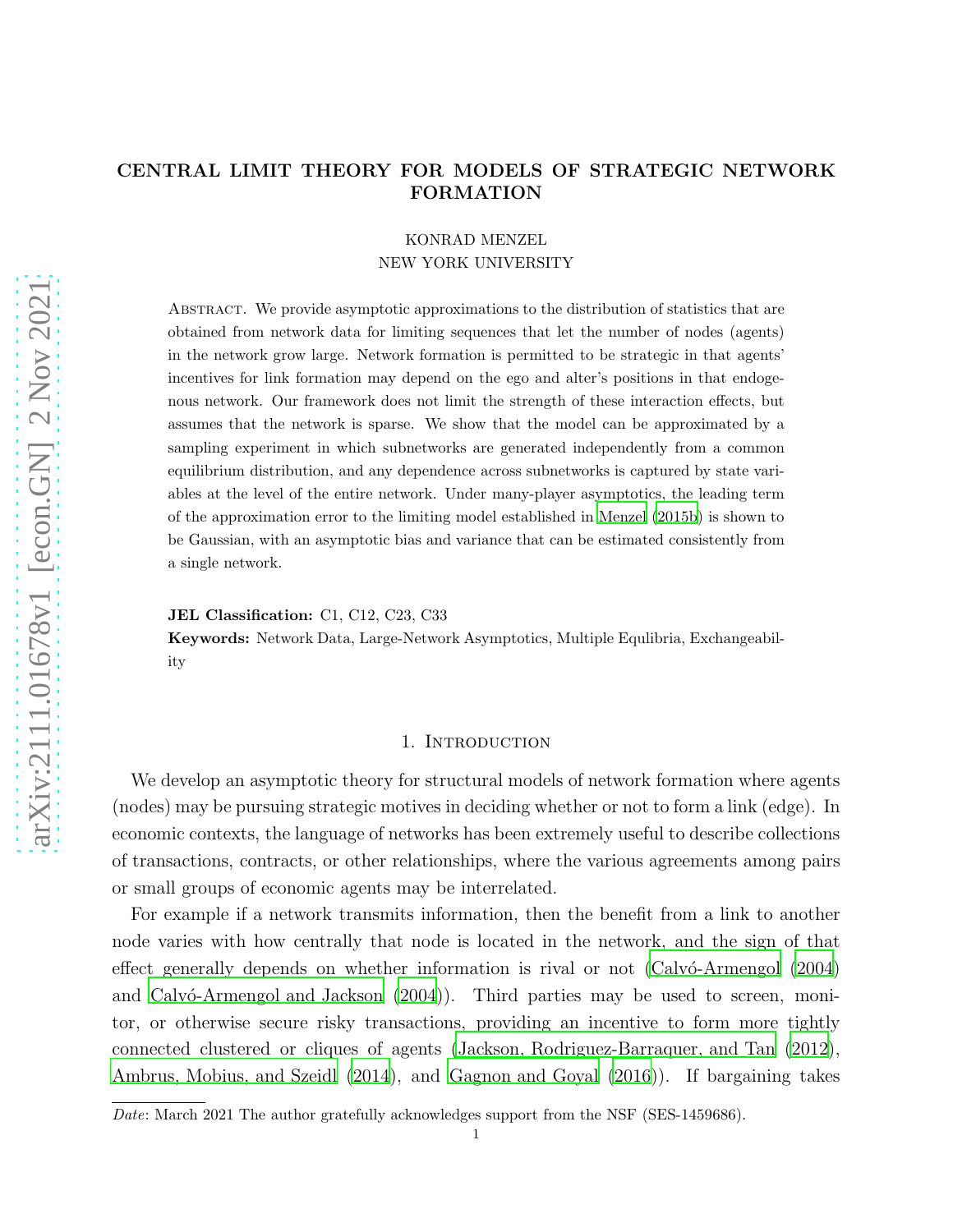place on a network of longer-term relationships, node pairs at critical bottlenecks may be able to extract greater surplus than more marginal nodes [\(Lee and Fong \(2013\)](#page-38-1) and [Manea](#page-38-2) [\(2018\)](#page-38-2)). [Currarini, Jackson, and Pin \(2009\)](#page-37-3) and [Currarini, Jackson, and Pin \(2010](#page-37-4)) analyze a friendship formation model with homophilous preferences and endogenous search effort that predicts an effect of relative group size on friendship networks ("relative homophily") in addition to assortatitivity on the homomphilous attributes.

Stylized models for these problems predict that networks formed subject to these strategic motives depart in systematic ways from an idealized benchmark (e.g. Erdős-Rényi random graphs). However more comprehensive empirical models that would allow to separate those patterns from other confounding effects in order to validate these predictions empirically remain extremely difficult to solve and estimate. With strategic interdependencies in link payoffs, links between agent pairs can no longer be modeled independently, and standard solution concepts may fail to predict a unique outcome. While these challenges closely resemble known problems for simultaneous discrete choice and game-theoretic models (see e.g. [Heckman \(1978](#page-37-5)), [Bjorn and Vuong \(1984](#page-36-2)), [Bresnahan and Reiss \(1991](#page-36-3)), and [Tamer](#page-39-0) [\(2003\)](#page-39-0)), they manifest themselves at a much greater level of complexity in the context of networks. Real-world examples of networks typically involve a fairly large number of agents and the relevant "action space" (corresponding to the sets of other nodes that an agent can link to) also grows in dimension with the number of nodes in the network.

Contribution. This paper develops tractable asymptotic approximations to the distribution of network moments, where we take limits of observable quantities along sequences of networks consisting of a finite, but increasing number of nodes drawn at random from a common population. As an approximation device, this thought experiment yields probability limits for observable features of the network that can be characterized directly in terms of payoff parameters, as well as a central limit theorem to describe the asymptotic behavior of the approximation error. These approximations can be used for estimation and inference regarding payoff parameters via likelihood- or moment-based methods.

[Menzel \(2015b](#page-38-0)) already derived the first-order limit of conditional link formation frequencies for the setup considered in this paper and showed how these can be used to obtain a pseudo likelihood or other moment conditions in terms of structural payoff parameters. For a range of scenarios, expressions for these limits are available in closed form given a vector of aggregate state variables that solve a population fixed-point condition. For estimation [Menzel \(2015b](#page-38-0)) proposed a pseudo maximum likelihood estimator that is conditional on the observable aggregate states, and treats the unobserved aggregate states as nuisance parameters which satisfy the aggregate constraints implied by the theory. The structure of the limiting problem is therefore very similar to computational problems that are commonly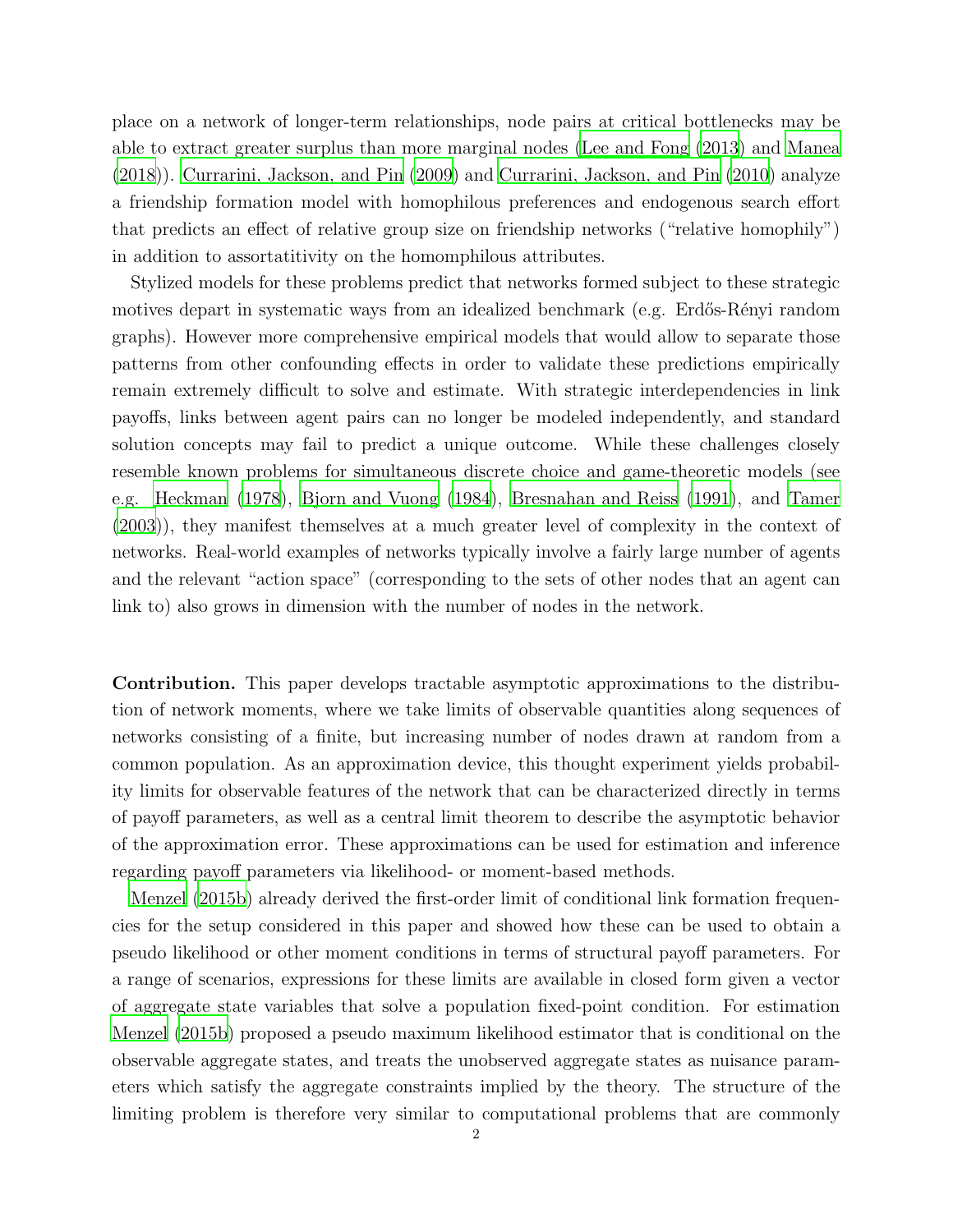encountered in empirical industrial organization, including stationary discrete dynamic programming problems with a value function defined by a Bellman iteration, for which reliable and efficient computational solutions already exist (see e.g. [Rust \(1987\)](#page-38-3), [Hotz and Miller](#page-37-6) [\(1993\)](#page-37-6), [Aguirregabiria and Mira \(2007](#page-36-4)), [Su and Judd \(2012\)](#page-39-1)). This paper derives a (many player) asymptotic theory, including weak convergence and the asymptotic distribution of network moments, that can be used to formalize this particular approach for estimation and inference. In addition, the results in this paper can also be used when the researcher estimates parameters using the limiting approximation to other moment conditions for the network data which may take the form of equality or inequality restrictions.

Most importantly, this paper quantifies the impact of the approximation errors under many-player asymptotics for estimation and inference, where we establish a characterization of asymptotic bias and a central limit theorem for the leading stochastic component of the many-player limiting approximation. Since that leading term of the approximation error results from sampling uncertainty regarding the nodes forming the network, the distributional theory can be used for inferential statements regarding payoff parameters that are based on a finite number of large networks, possibly a single realization of the network. One key qualitative feature of our asymptotic analysis is that we consider sparse network sequences in which each node connects to a number of alters that remains stochastically bounded as the size of the network grows, which we think of as a reasonable qualitative approximation to many real-world economic networks with a large number of agents.

The key idea behind our approach is to exploit exchangeability and invariance properties that are built into a typical empirical model. At the center of this approximation is a representation of the network formation model as a sample of conditionally independent subnetworks. In that sampling representation, the endogenous network neighborhood for each subnetwork is drawn independently from a common distribution of exogenous and (endogenous) network attributes for the nodes that may potentially accept a link to one or several nodes in that subnetwork.

Since the value of network attributes for these neighboring nodes are in part determined by the subnetwork itself, we introduce the notion of potential values for network attributes, accounting for the equilibrium response in the network to conjectural local changes. Furthermore, in addition to the "local" endogeneity modeled as potential values, the distribution generating potential network neighbors is determined by "global" equilibrium conditions in the network. We show that, to the first order of approximation, this endogeneity is captured by aggregate state variables, which are determined in equilibrium by an aggregate fixed-point condition. This "flattening" of the network graph then allows to evaluate probabilities for subgraph configurations among a finite subset of nodes entirely in terms of subnetworks of a fixed size.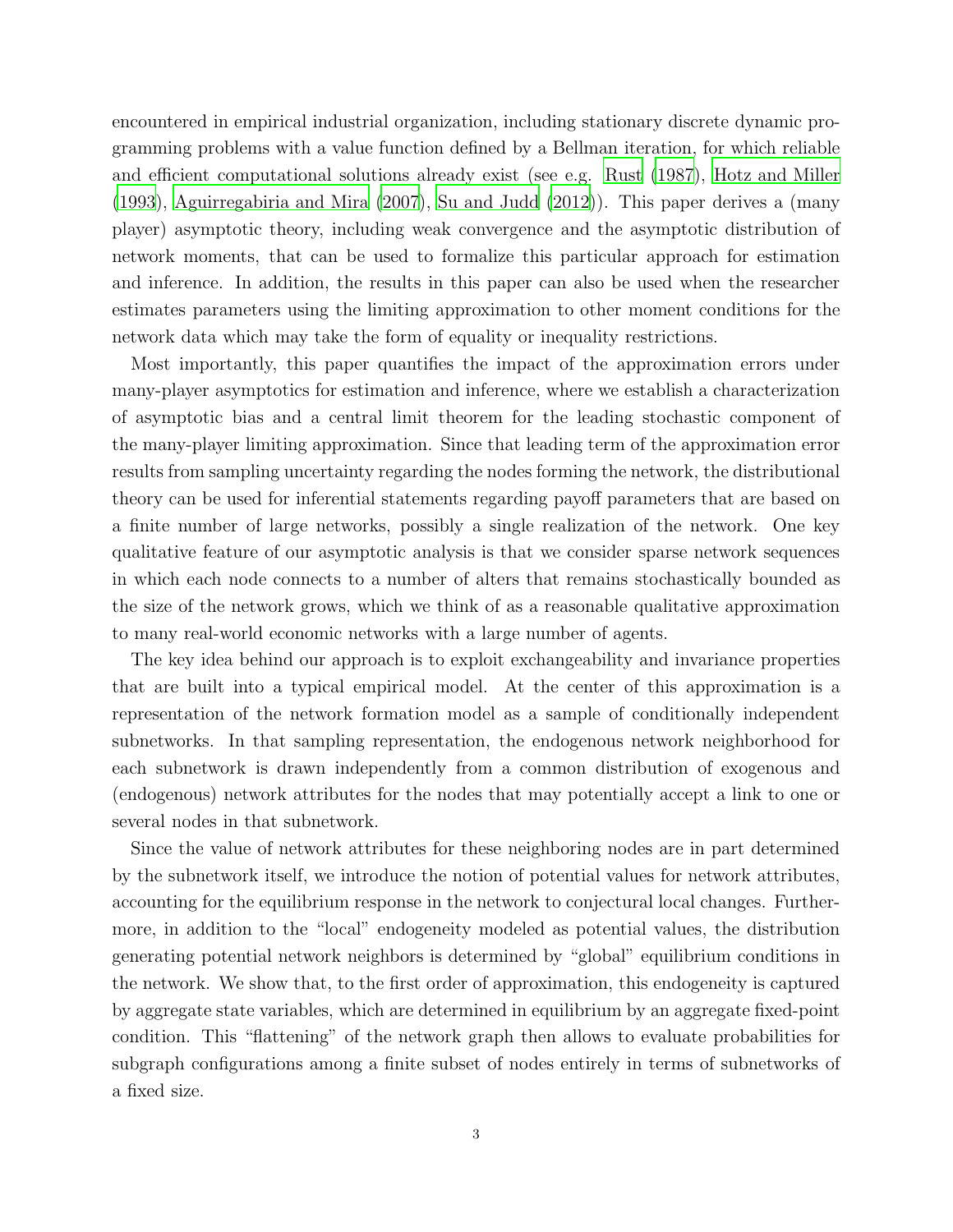Literature. This paper builds on the approach in [Menzel \(2015b\)](#page-38-0) who derived the firstorder limit of the network formation model but provided no asymptotic theory for stochastic convergence of network moments to their asymptotic analogs. The law of large numbers and central limit theory in this paper provide a sampling theory, allowing to apply his results for estimation or inference of structural parameters. The general approach in this paper, exploiting symmetry and identifying aggregate state variables has conceptual parallels with [Menzel \(2016b\)](#page-38-4)'s framework of many-player asymptotics for discrete games, however the present setting is fundamentally different due to the non-anonymous nature of interactions in a network formation problem among identifiable agents. We also build on insights regarding the asymptotic distribution of multi-way dependent arrays in [Menzel \(2016a](#page-38-5)), where we find that for the sparse network sequence considered in this paper, non-Gaussian components of the distribution are dominated in the limit. A similar phenomenon was found by [Graham](#page-37-7) [\(2020\)](#page-37-7) for sparse dyadic arrays.

A different set of asymptotic results for large network formation models is available from [Leung \(2016](#page-38-6)) and [Leung and Moon \(2019](#page-38-7)) who give conditions on link preferences under which the network separates into bounded, non-overlapping components that do not interact strategically. Our approach differs from theirs in that we do not constrain the strength of strategic interaction effects, allowing for preference cycles of arbitrary length. The other key difference is in the role of node "locations" in the attribute space. Our framework allows for distance (or other functions of node positions) to have an effect on link preferences that remains at the same order of magnitude as unobserved taste shocks and strategic effects, whereas their framework requires the effect of distance in homophilous attributes to dominate as the network grows. Earlier work by [Leung \(2015](#page-38-8)) also considered an asymptotic theory for network models based on weak dependence under large-domain asymptotics.

Our approach also differs from a more established literature on random networks in probability and statistics that derives asymptotic properties of large networks based on independence or exchangeability assumptions, starting with the classical Erdős and Rényi [\(1959\)](#page-37-8) random graph (RGM) model and including more recent work by [Lovasz \(2012](#page-38-9)), [Bickel, Chen, and Levina \(2011](#page-36-5)), [Bhattacharya and Bickel \(2015](#page-36-6)) and others. In economics, this approach has been generalized substantially by [Chandrasekhar and Jackson \(2016](#page-37-9)) who propose a model in which not only edges but also larger subgraphs are formed at random. Among other advantages this allows to approximate patterns of clustering that theoretical models of strategic network formation would predict. However for the settings of strategic interactions considered in this paper, a pairwise stable graph among finitely many nodes is usually not jointly exchangeable. Furthermore our main objective is to interpret observable features of the graph in terms of economic primitives, rather than purely descriptive, "reduced-form" parameters which may not be interpretable in terms of the strategic motives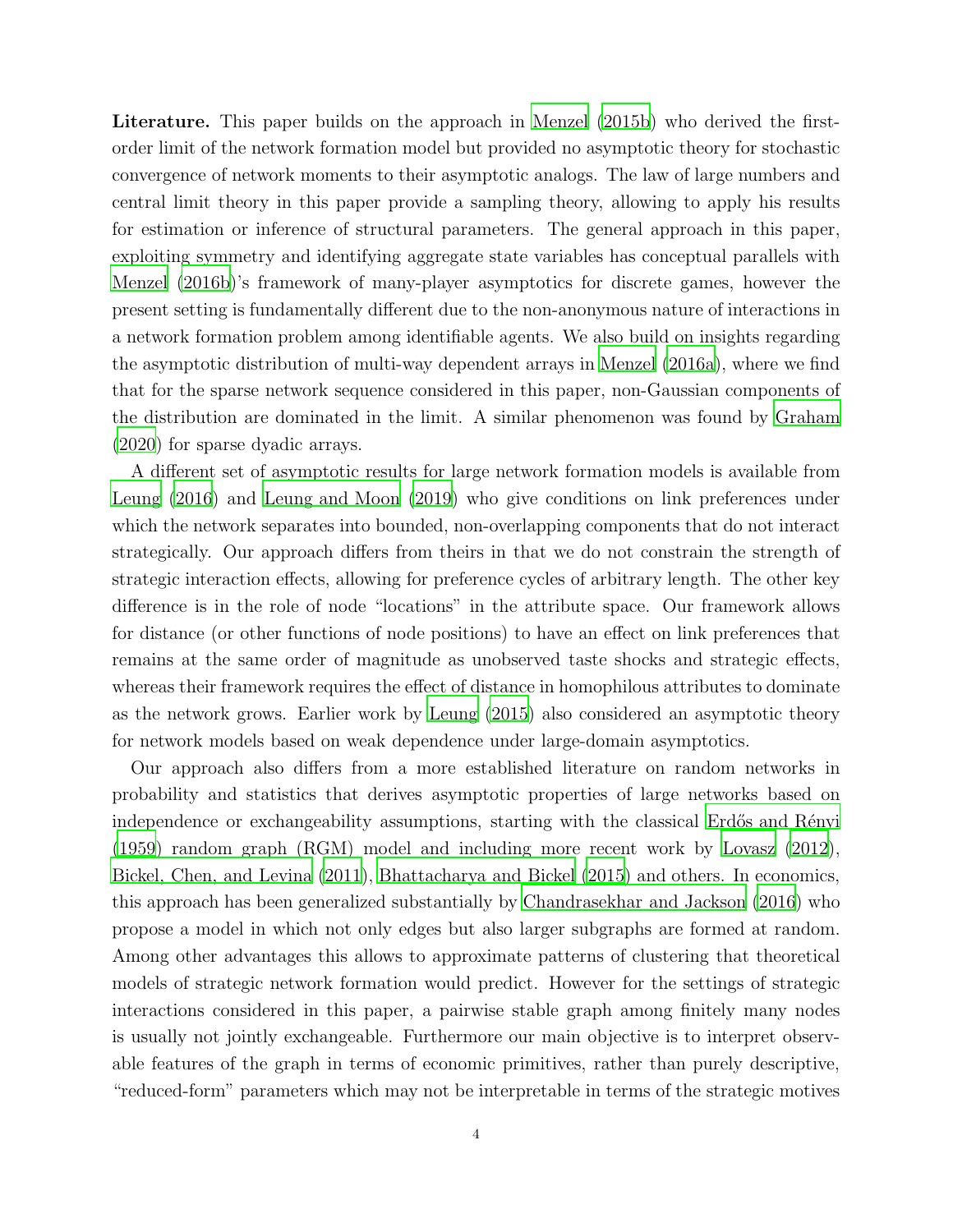that gave rise to the network or even constitute stable features of the model especially when a pairwise stable network is not unique.

The results in this paper are also complementary to recent advances in understanding identification of network formation models, including [Mele \(2017\)](#page-38-10), [de Paula, Richards-Shubik, and Tamer](#page-37-10) [\(2018\)](#page-37-10), [Sheng \(2020](#page-38-11))[,Graham \(2017](#page-37-11)), [Dzemski \(2014](#page-37-12)), and [Graham \(2012\)](#page-37-13). This work clarifies identification and provides moment conditions relating observable quantities to economic primitives, and the results in this paper can be used for inference based on those identification strategies when the data comes from a small number of large networks. [Graham and](#page-37-14) [\(eds.](#page-37-14)) also provides a summary of recent developments in the econometric literature on network data.

The remainder of the paper is structured as follows: we first describe our general framework for estimation, then two separate sections introduce the main two concepts for our analysis - "local" potential values for endogenous network variables, and aggregate states characterizing a "global" equilibrium - together with key intermediate results. Section 5 then states the main formal results, a law of large numbers and the asymptotic distribution for the class of network moments considered in this paper. Section 6 concludes.

## 2. SETUP

We assume that the researcher observes data from a network among n agents ("nodes"/"vertices") where *n* is large. Network connections are represented by the  $n \times n$  adjacency matrix  $\mathbf{L} = (L_{ij})_{i,j}$ , with the  $(i, j)$ th entry corresponding to the value of the edge from node i to j. For our purposes, links between agents are assumed to be undirected,  $L_{ij} = L_{ji}$  and unweighted,  $L_{ij} \in \{0,1\}$  for all  $i, j$ , and we rule out the possibility of self-links,  $L_{ii} = 0$ . Each node is associated with a vector  $x_i$  of attributes, with  $\mathbf{X} := [x_1, \ldots, x_n]'$  denoting the stacked attribute vectors for the entire network. We also let  $\mathbf{L} - \{ij\}$  be the network resulting from deleting the edge ij from **L**, that is from setting  $L_{ij} = L_{ji} = 0$ . Similarly,  $\mathbf{L} + \{ij\}$  denotes the network resulting from adding the edge  $ij$  to **L**.

For pedagogical purposes, we will also primarily discuss the case in which the data consists of the matrices  $L, X$  for a single network. Since our theory concerns the asymptotic behavior of the network formation model, it is not essential to our results which nodes and attributes are observed by the researcher. Our theoretical arguments can also be easily extended to multiple large networks.

2.1. Network Moments. Our main results concern D-adic moments that are a function of the attributes of the nodes in the  $D$ -ad interacted with indicators for events regarding the subgraph (edges) among those nodes.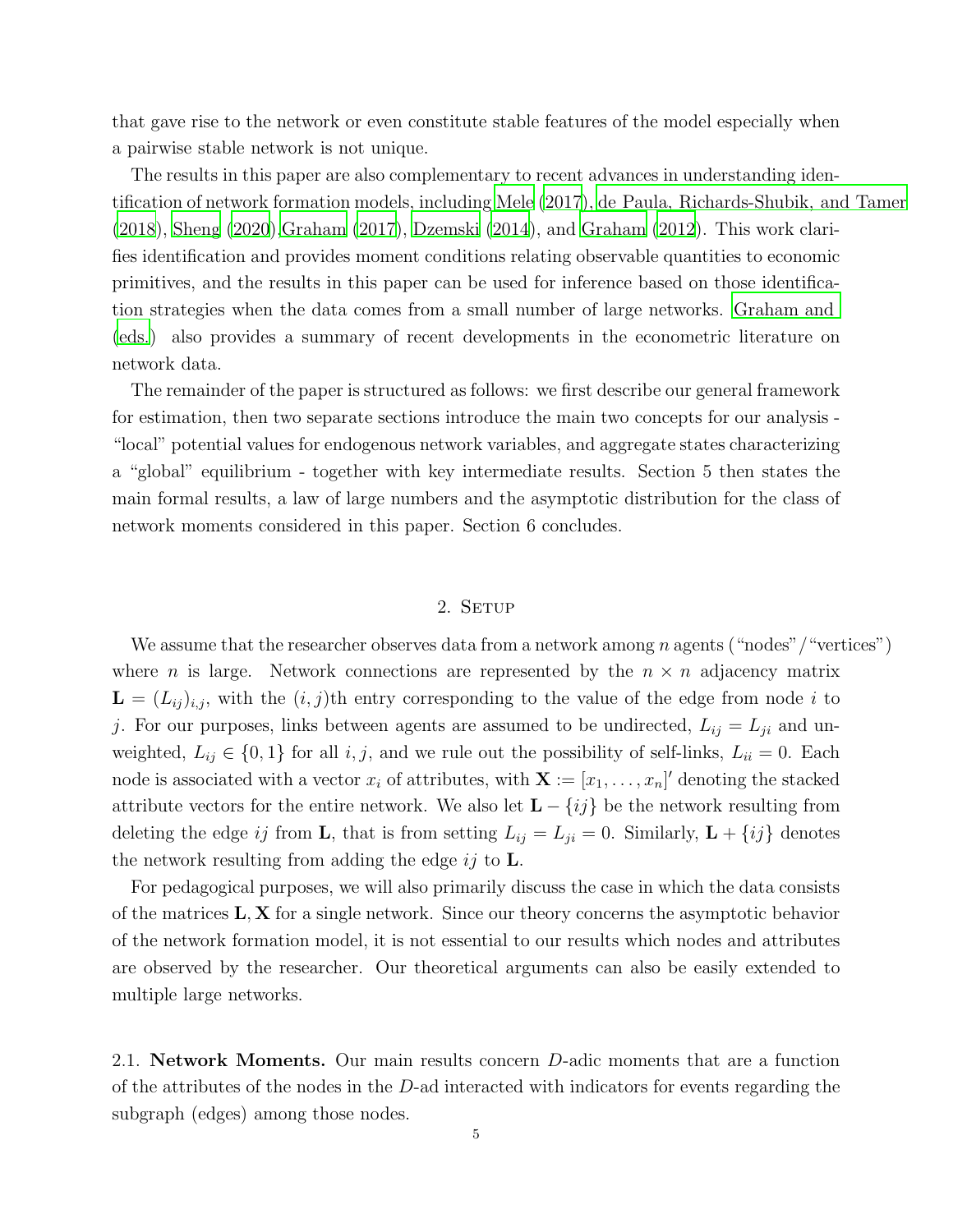Specifically, let  $\mathbf{L}_{i_1,\dots,i_D}$  denote the subnetwork among the nodes  $i_1,\dots,i_D$ , as represented by the submatrix of **L** corresponding to the rows and columns indexed with  $\mathbf{i} := (i_1, \ldots, i_D)'$ , and  $\mathbf{x_i} \equiv \mathbf{x}_{i_1,\dots,i_D} := (\mathbf{x}_{i_1,\dots,i_D})'$  the attributes of the nodes forming the D-ad.

Let  $A_i \subset \{0,1\}^{D(D-1)/2}$  denote an event regarding undirected subnetworks among the D nodes. We then consider moment functions that are of the form

$$
\mathit{m}_\mathbf{i}(\mathbf{L}, \mathbf{X}; \theta) = \mathbbm{1}\left\{ \mathbf{L}_{|\mathbf{i}} \in \mathit{A}_\mathbf{i} \right\} \mathbf{h}(\mathbf{x}_\mathbf{i}; \theta)
$$

for some function ("instrument")  $\mathbf{h} : \mathcal{X}^D \times \Theta \to \mathbb{R}^q$  of node attributes and the parameter  $\theta$ . Our asymptotic theory concerns D-adic moments of the form

<span id="page-5-1"></span>
$$
\hat{m}_n(\theta) = \left[ \binom{n}{D} p_n \right]^{-1} \sum_{i_1, \dots, i_D} m_{i_1 \dots i_D}(\mathbf{L}, \mathbf{X}; \theta)
$$
\n(2.1)

These generalized subgraph counts are appropriately normalized averages over all subnetworks consisting of D distinct nodes. The focus of this paper is on sparse network sequences under which link probabilities at the level of a dyad go to zero, so that the normalizing sequence  $p_n$  will be chosen to ensure that  $p_n^{-1} \mathbb{E}[m_i(\mathbf{L}, \mathbf{X}; \theta)]$  converges to a nontrivial limit.

For expositional purposes we focus on the case of moments based on a single network event Ai , but more generally our arguments easily generalize to stacked moments corresponding to different events  $A_i^{(1)}$  $\mathbf{h}^{(1)}, \ldots, A_{\mathbf{i}}^{(Q)}$  with respective instruments  $\mathbf{h}^{(1)}(\mathbf{x}_{\mathbf{i}};\theta), \ldots, \mathbf{h}^{(Q)}(\mathbf{x}_{\mathbf{i}};\theta)$  and normalizing sequences  $p_n^{(1)}, \ldots, p_n^{(Q)}$ .

<span id="page-5-0"></span>Assumption 2.1. (Moment Functions) (a) The function  $h: \mathcal{X}^D \times \Theta \to \mathbb{R}^q$ ,  $(\mathbf{x}, \theta) \mapsto$  $h(x; \theta)$  is bounded and continuous in  $\theta$ . Given the asymptotic sequence of networks, the normalizing sequence  $p_n$  is such that  $p_n^{-1} \mathbb{P}_n (\mathbf{L}_{\vert \mathbf{i}} \in A_{\mathbf{i}})$  is bounded as n increases.

Denoting

$$
\pi_n(A_i|\mathbf{x}_{1,\dots,D}) := \mathbb{P}_n\left(\mathbf{L}_{|\mathbf{i}} \in A_{\mathbf{i}}\middle|\mathbf{x}_{\mathbf{i}} = \mathbf{x}_{1,\dots,D}\right)
$$

the conditional expectation of the moment function given  $x_i$  is

$$
\mathbb{E}_n\left[m_{\mathbf{i}}(\mathbf{L},\mathbf{X})\right|\mathbf{x}_{\mathbf{i}}=\mathbf{x}_{1,\ldots,D}]=\pi_n(A_{\mathbf{i}}|\mathbf{x}_{1,\ldots,D})h(\mathbf{x}_{1,\ldots,D};\theta)
$$

in any finite network, so that under Assumption [2.1,](#page-5-0) the expectation of  $\hat{m}_n(\theta)$  is bounded. Similarly, the conditional variance

Var<sub>n</sub> [m<sub>i</sub>(**L**, **X**) | **x**<sub>i</sub> = **x**<sub>1,...,D</sub>] = 
$$
\pi_n(A_i | \mathbf{x}_{1,...,D}) (1 - \pi_n(A_i | \mathbf{x}_{1,...,D})) h(\mathbf{x}_{1,...,D}; \theta)^2
$$

If  $A_i$  does not include the empty graph  $\mathbf{L}_{|i} = 0$ , then for a sparse network  $\pi_n(A_i|\mathbf{x}_{1,\dots,D}) \to$ 0 for all values of  $x_{1,...,D}$  so that the expectation and the variance of the same order of magnitude. We also denote the unconditional probability with

$$
p_n := \mathbb{E}\left[\pi_n(A_i|\mathbf{x}_{1,\dots,D})\right]
$$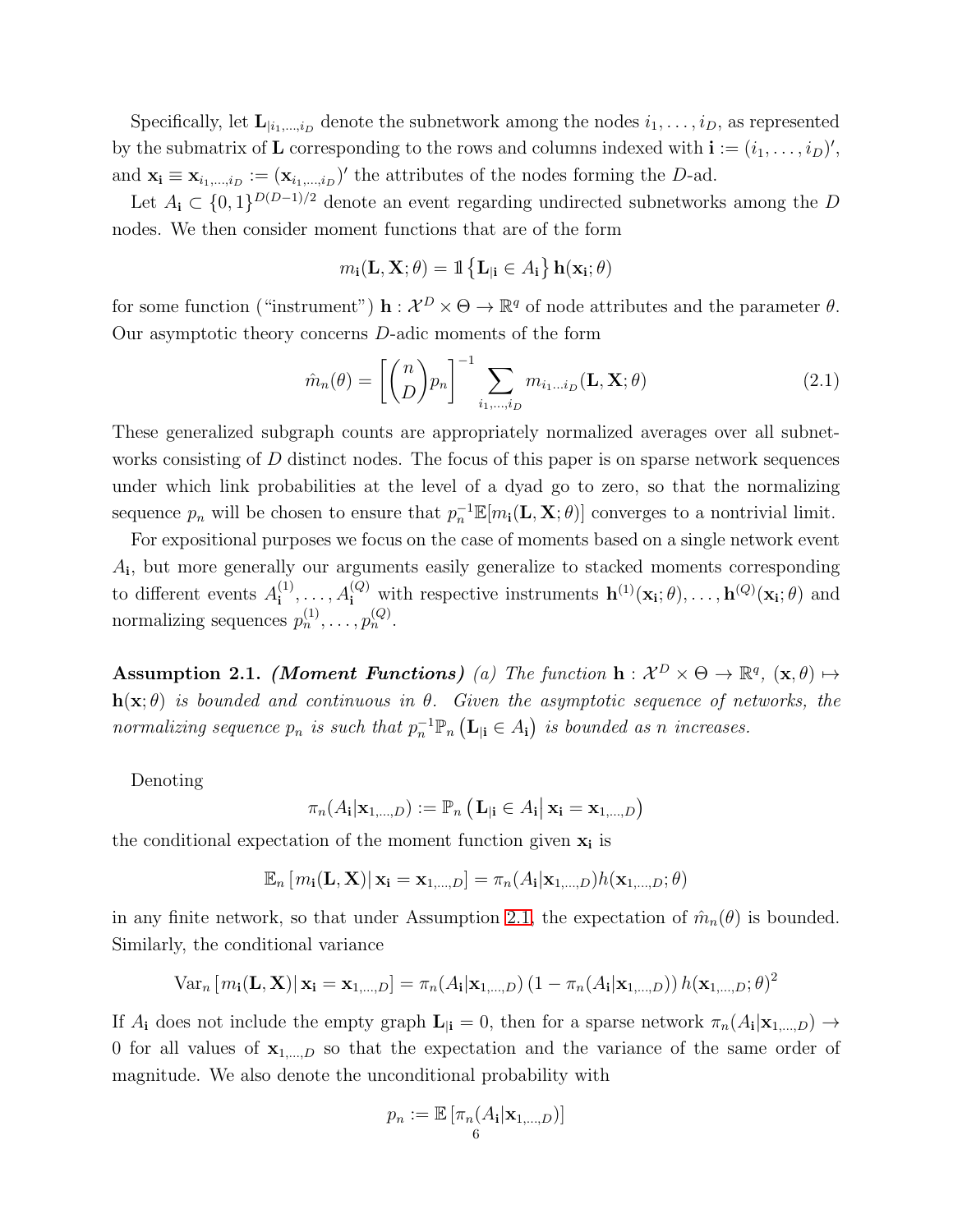which we will use as the normalizing sequence in  $(2.1)$ .

*Many-Player Asymptotics.* Following the approach in [Menzel \(2015b](#page-38-0)), we derive a limiting model, where we consider limits of the form

$$
\pi_0(A_{\mathbf{i}}|\mathbf{x}_{1,\dots,D}) := \lim_{n} p_n^{-1} \pi_n(A_{\mathbf{i}}|\mathbf{x}_{1,\dots,D})
$$

as the number of nodes in the network grows to infinity. Then the conditional expectation of the moment function given  $x_i$  under the limiting model is

$$
\mathbb{E}_{0}\left[m_{\mathbf{i}}(\mathbf{L}, \mathbf{X}; \theta)| \mathbf{x}_{\mathbf{i}} = \mathbf{x}_{1,\dots,D}\right] \equiv \pi_{0}(A_{\mathbf{i}} | \mathbf{x}_{1,\dots,D}) h(\mathbf{x}_{1,\dots,D}; \theta)
$$

and the limit of the moment is given by

$$
m_0(\theta) := \mathbb{E}_0 \left[ \pi_0(A_i | \mathbf{x}_{1,\ldots,D}) h(\mathbf{x}_{1,\ldots,D}; \theta) \right]
$$

which is also bounded under Assumption [2.1.](#page-5-0)

The main purpose of our analysis is to provide asymptotic approximations to the distribution of network moments  $\hat{m}_n(\theta)$  that are of the form [\(2.1\)](#page-5-1), assuming that the number of agents (nodes) in the network is large. A previous paper by [Menzel](#page-38-0) [\(2015b\)](#page-38-0) derived a limit model that is a distribution (or set of distributions) for the network variables of interest. This limit model implies a set of limiting values (possibly singleton) for the network moment  $\hat{m}_n(\theta)$ . In practice, this limiting model can be used to obtain bounds or other moment conditions for identification and estimation of payoff parameters.

For data from an economic or social network with only finitely many agents, these moment conditions only hold up to an approximation error which vanishes along the asymptotic sequence. The objective of this paper is to characterize the leading terms of the approximation error from evaluating a moment of the data under the limiting distribution instead of the finite-player distribution. We obtain an approximation of the form

$$
\hat{m}_n(\theta) = m_0(\theta) + n^{-1/2} Z_n(\theta) + o_P(n^{-1/2})
$$
\n(2.2)

where the focus of this paper is on estimating the distribution of the random variable  $Z_n(\theta)$ which is asymptotically tight, but not necessarily zero-mean.

The subgraph counts  $\hat{m}_n(\theta)$  share some qualitative features with U-statistics of order D whose convergence rate and asymptotic distribution generally depend on its order of degeneracy and whether the network is sparse. We find that under the assumptions of this paper,  $\hat{m}_n(\theta)$  converges in probability to an element of a set of possible limit values  $m_0(\theta)$ which in some cases can be characterized in closed form. Furthermore, the leading term of the asymptotic approximation error is Gaussian,

$$
V_n(\theta)^{-1/2}(Z_n(\theta) - B_n(\theta)) \stackrel{d}{\to} N(\mathbf{0}, \mathbf{I})
$$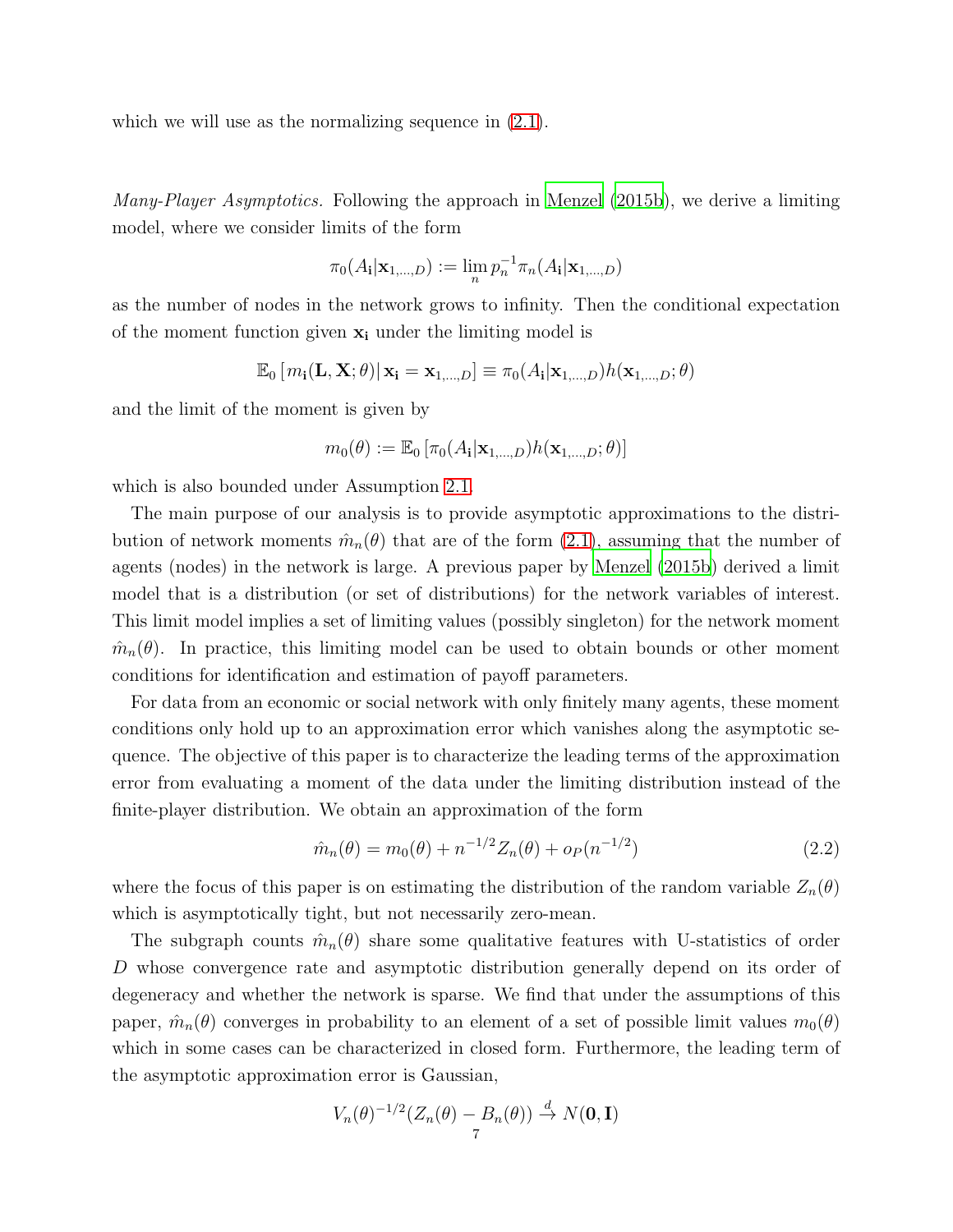for sequences  $(B_n(\theta), V_n(\theta))_n$  converging to the asymptotic bias and the asymptotic variance matrix. Our main formal results below are the law of large numbers in Theorem [5.1,](#page-33-0) and the central limit theorem in Theorem [5.2.](#page-35-0)

Since these limits are obtained using a statistical theory that treats the nodes of the endogenously formed network as random draws from a distribution of types, the network moment is subject to sampling uncertainty, which is captured by the stochastic term  $Z_n(\theta)$ . Theorem [5.2](#page-35-0) will therefore serve as a basis for inference that properly accounts for simultaneity and statistical dependence in network outcomes, and a future version of this paper will give additional practical results concerning estimation of the asymptotic distribution of  $Z_n(\theta)$ .

2.2. **Structural Model.** Player is incentives for link formation will be given by a payoff function

$$
\Pi_i(\mathbf{L}, \mathbf{X}) = B_i(\mathbf{L}, \mathbf{X}) - C_i(\mathbf{L}, \mathbf{X})
$$

which distinguishes a gross benefit  $B_i(\mathbf{L}, \mathbf{X})$  to i from the network structure, and a total cost  $C_i(\mathbf{L}, \mathbf{X})$  of maintaining links. The parametrization of the model will be in terms of the incremental benefit of adding a link ij to the network  $\mathbf{L}$ ,

$$
U_{ij}(\mathbf{L}_{1}, \mathbf{X}) := B_i(\mathbf{L} + \{ij\}, \mathbf{X}) - B_i(\mathbf{L} - \{ij\}, \mathbf{X})
$$

and the cost increment of adding that same link,

$$
MC_{ij}(\mathbf{L}, \mathbf{X}) := C_i(\mathbf{L} + \{ij\}, \mathbf{X}) - C_i(\mathbf{L} - \{ij\}, \mathbf{X})
$$

We refer to  $U_{ij}(\mathbf{L}_{1}, \mathbf{X})$  as the marginal benefit, and  $MC_{ij}(\mathbf{L}_{1}, \mathbf{X})$  as the marginal cost of the link  $ij$  to agent i.

We assume that marginal benefits are of the form

$$
U_{ij}(\mathbf{L}, \mathbf{X}) = U_{ij}^*(\mathbf{L}, \mathbf{X}) + \sigma \varepsilon_{ij}
$$
\n(2.3)

where  $U_{ij}^*(\mathbf{L}, \mathbf{X})$  is a deterministic function of attributes  $x_1, \ldots, x_n$  and the adjacency matrix L, and will be referred to as the systematic part of the marginal benefit function. The idiosyncratic taste shifters  $\varepsilon_{ij}$  are assumed to be independent of  $x_i$  and  $x_j$  and distributed according to a continuous c.d.f.  $G(\cdot)$ , and  $\sigma > 0$  is a scale parameter. In principle, this formulation would allow for arbitrary strategic interference effects among links in the network, however we will restrict dependence of marginal benefits through dependence on L further below.

The marginal cost of the link  $ij$  to i is assumed to be

$$
MC_{ij}(\mathbf{L}, \mathbf{X}) := \max_{k=1,\dots,J} \sigma \varepsilon_{i0,k}
$$
\n(2.4)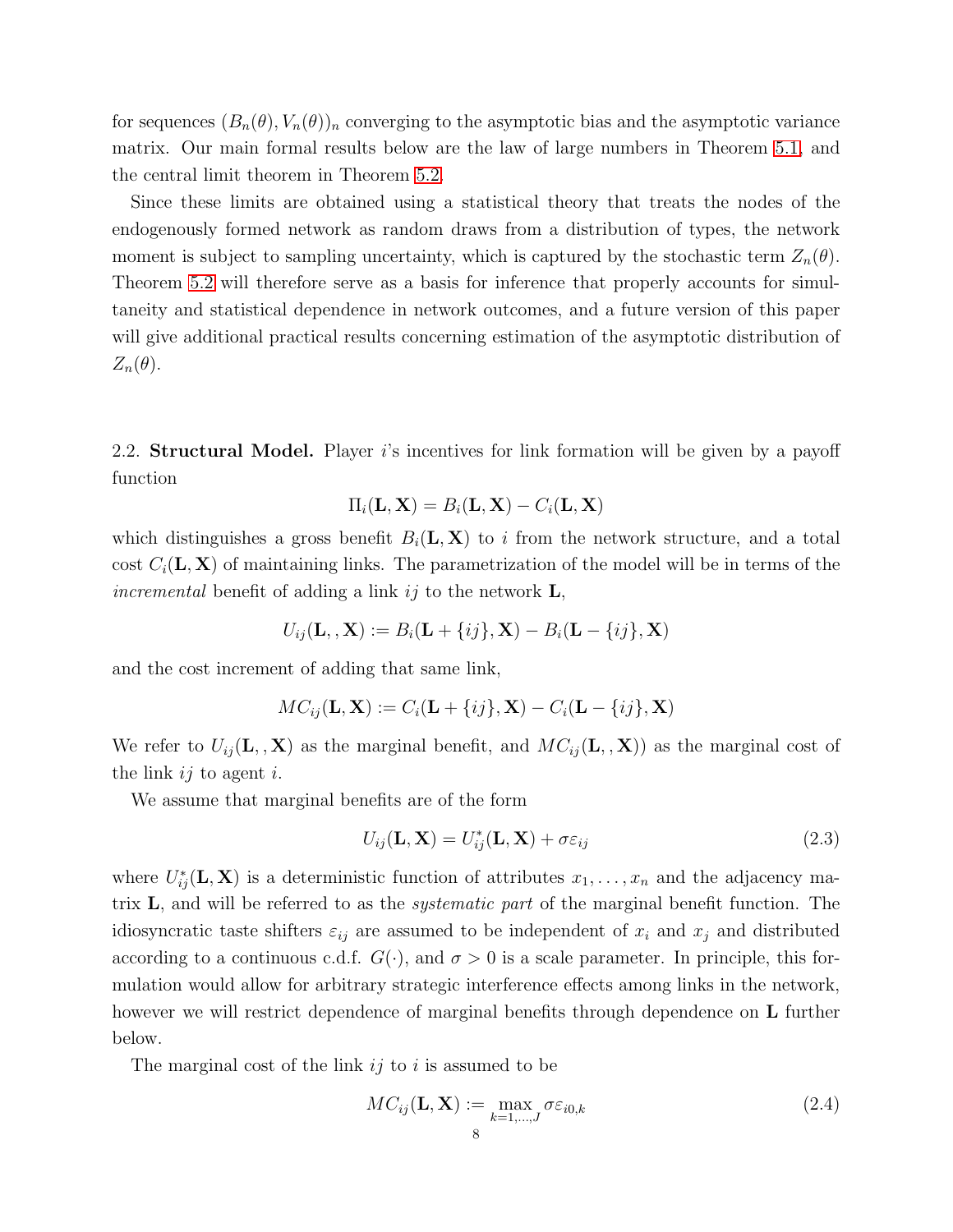where  $\varepsilon_{i0,k}$  are independent of  $x_i$  and across draws  $k = 1, 2, \ldots$ , and the choice of the number of draws  $J$  will be discussed below. In particular, we let  $J$  to grow as  $n$  increases in order for the resulting network to be sparse. In this formulation, marginal costs do not depend on the network structure, so that in the following we denote marginal cost of the link  $ij$  by  $MC_i$  without explicit reference to j or the network **L**. Note that in the absence of further restrictions on the systematic parts of benefits  $U_{ij}^*(\mathbf{L}, \mathbf{X})$ , this is only a normalization.

Our framework allows for various types of interaction effects on the marginal benefit function. The marginal benefit from adding the link from  $i$  to j may depend on agent i and j's exogenous attributes  $x_i$  and  $x_j$ , and the structure of the network through vector-valued statistics  $S_i$ ,  $S_j$ ,  $T_{ij}$  that summarize the payoff-relevant features of the network L,

$$
U_{ij}^*(\mathbf{L}, \mathbf{X}) \equiv U^*(x_i, x_j; S_i, S_j, T_{ij})
$$
\n
$$
(2.5)
$$

Specifically, the marginal benefit of a link may directly depend on node  $i$  and  $j$ 's exogenous attributes,  $x_i$  and  $x_j$ , respectively, as well as interaction effects between the two.  $U_{ij}^*(\mathbf{L}, \mathbf{X})$ may vary in  $x_i$ , e.g. because some node attributes may make i attach more value to any additional links. Dependence on  $x_j$  allows for target nodes with certain attributes to be generally more attractive as partners. Finally, a non-zero cross-derivative between components of  $x_i$  and  $x_j$  could represent economic complementarities, or a preference for being linked to nodes with similar (homophily) or different (heterophily) attributes.

In addition to preferences for exogenous attributes, the propensity of agent i forming an additional link, and the attractiveness of a link to agent  $j$ , may depend on the absolute position of either node  $i$  and  $j$  in the network. To account for effects of this type, we can include node-specific network statistics of the form

$$
S_i := S(\mathbf{L}, \mathbf{X}; i) \tag{2.6}
$$

where we assume that the function  $S(\cdot)$  is invariant to permutation of player indices.<sup>[1](#page-8-0)</sup>

Example 2.1. (Degree and Composition) Node specific network statistics include the network degree (number of direct neighbors),

$$
S_1(\mathbf{L}, \mathbf{X}; i) := \sum_{j \neq i} L_{ij}
$$

Alternatively we could measure the share of i's direct neighbors that are of a given exogenous type,

$$
S_2(\mathbf{L}, \mathbf{X}; i) := \frac{\sum_{j \neq i} L_{ij} \mathbb{1}\{x_{jk} = \bar{x}_k\}}{\sum_{j \neq i} L_{ij}}
$$

<span id="page-8-0"></span><sup>&</sup>lt;sup>1</sup>Formally, we assume that for any one-to-one map  $\tau : \{1, \ldots, n\} \to \{1, \ldots, n\}$  and  $i = 1, \ldots, n$  we have  $S(\mathbf{L}^{\tau}, \mathbf{X}^{\tau}; \tau(i)) = S(\mathbf{L}, \mathbf{X}; i)$ , where the matrices  $\mathbf{X}^{\tau}$  and  $\mathbf{L}^{\tau}$  are obtained from **X** and **L** by permuting the rows (rows and columns, respectively) of the matrix according to  $\tau$ .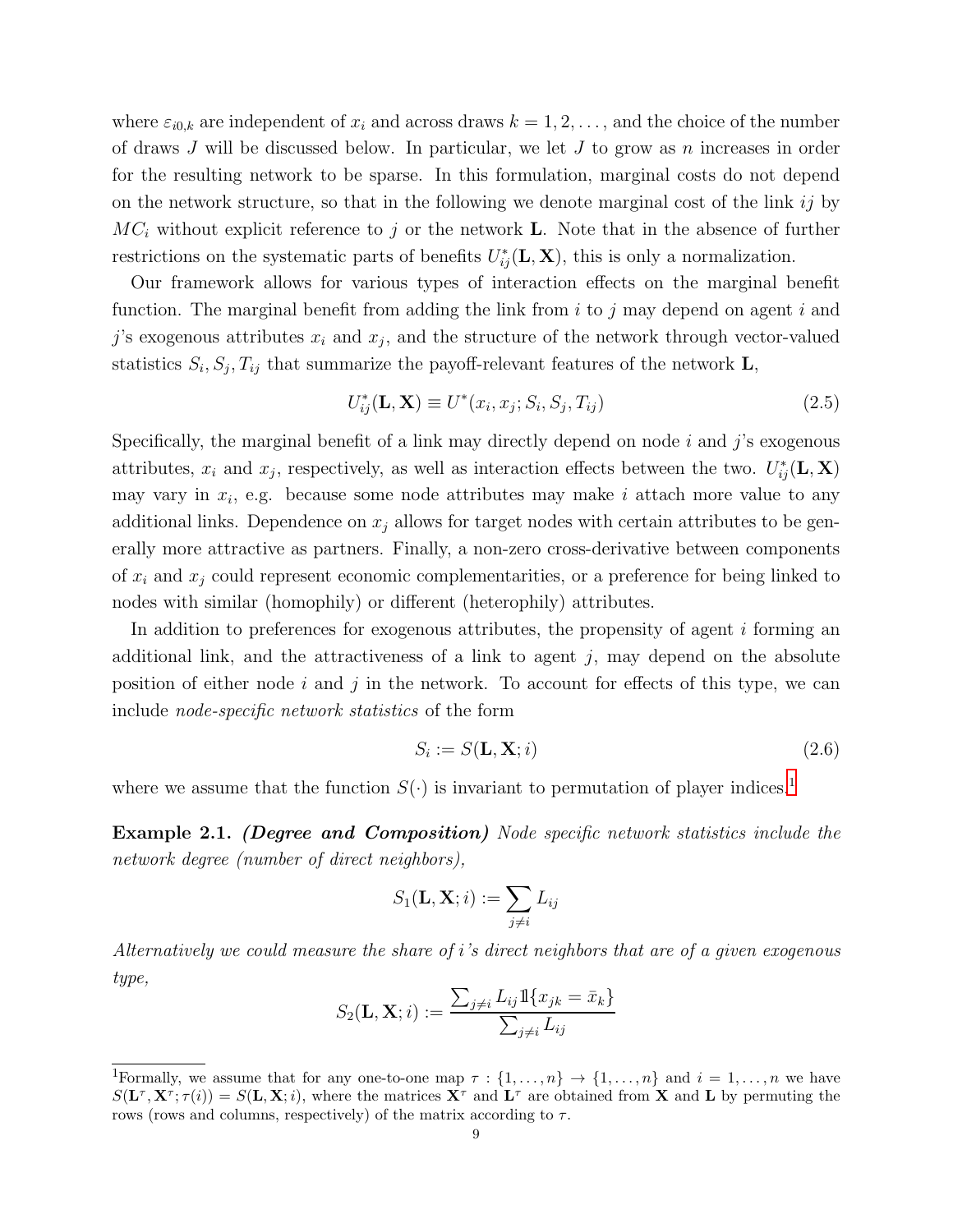where the kth component of  $x_j$  may be e.g. gender or race, and  $\bar{x}_k$  the value corresponding to the category in question (e.g. with respect to gender or race).

The network degree of a node plays a special role in the description of the link frequency distribution. In the remainder of the paper, we therefore take the first component of  $s_i$  to denote the network degree of node  $i, s_{1i} := \sum_{j=1}^{n} L_{ij}$ .

Payoffs may also depend on the relative position of the node  $i$  with respect to  $j$  in the network. Specifically, the researcher may also want to include *edge-specific network statistics* of the form

$$
T_{ij} := T(\mathbf{L}, \mathbf{X}; i, j) \tag{2.7}
$$

where  $T(\cdot)$  may again be vector-valued, and we assume that the function  $T(\cdot)$  is invariant to permutations of player indices.<sup>[2](#page-9-0)</sup> In the following, we also assume that the statistic is symmetric,  $T_{ij} = T_{ji}$ <sup>[3](#page-9-1)</sup>. In our description of preferences regarding  $T_{ij}$  we will occasionally use  $t_0$  to denote an arbitrarily chosen "default" value for the statistic.

**Example 2.2.** (Transitive Triads) A preference for closure of transitive triads can be expressed using statistics of the form

$$
T_1(\mathbf{L}, \mathbf{X}; i, j) = \sum_{k \neq i, j} L_{ik} L_{jk}, \quad \text{or } T_2(\mathbf{L}, \mathbf{X}; i, j) = \max \{ L_{ik} L_{jk} : k \neq i, j \}
$$

Here,  $T_{1ij}$  counts the number of immediate neighbors that both i and j have in common, and  $T_{2ij}$  is an indicator whether i and j have any common neighbor. More generally,  $T_{ij}$  could include other measures of the distance between agents  $i$  and  $j$  in the absence of a direct link, or indicators for potential "cliques" of larger sizes.

Patterns of transitivity may emerge for example in economic models of social capital where supporting links to common neighbors may enhance the value or viability of a connection between an agent pair, see e.g. [Jackson, Rodriguez-Barraquer, and Tan \(2012](#page-37-1)) or [Gagnon and Goyal \(2016](#page-37-2)). Transitivity may also reflect a biased search process where agents may be more likely to "meet" through common neighbors.

Some of our results concern special cases in which the network statistics  $S_i$ ,  $S_j$ , and  $T_{ij}$  only depend on nodes at up to a finite network distance from  $i$  and  $j$ , respectively. Specifically, we say that  $S_i$  is a function of the network neighborhood of radius  $r_S$  around i if  $S(\mathbf{L}, \mathbf{X}; i) =$  $S(\tilde{\mathbf{L}}, \mathbf{X}; i)$  for any networks  $\mathbf{L}, \tilde{\mathbf{L}}$  such that  $\tilde{\mathbf{L}}_{kl} = L_{kl}$  whenever the network distance between i and k is less than or equal to  $r<sub>S</sub>$ . Similarly, we say that  $T<sub>ij</sub>$  is a function of the network

<span id="page-9-0"></span><sup>&</sup>lt;sup>2</sup>That is, we assume that for any permutation  $\tau : \{1, \ldots, n\} \to \{1, \ldots, n\}$  and  $i, j = 1, \ldots, n$  we have  $T(\mathbf{L}^{\tau}, \mathbf{X}^{\tau}; \tau(i), \tau(j)) = T(\mathbf{L}, \mathbf{X}; i, j).$ 

<span id="page-9-1"></span><sup>&</sup>lt;sup>3</sup>In order to accommodate the general case of asymmetric edge-specific statistics, it would be possible an additional argument in the marginal benefit function, and the technical results would continue to go through without substantive modifications.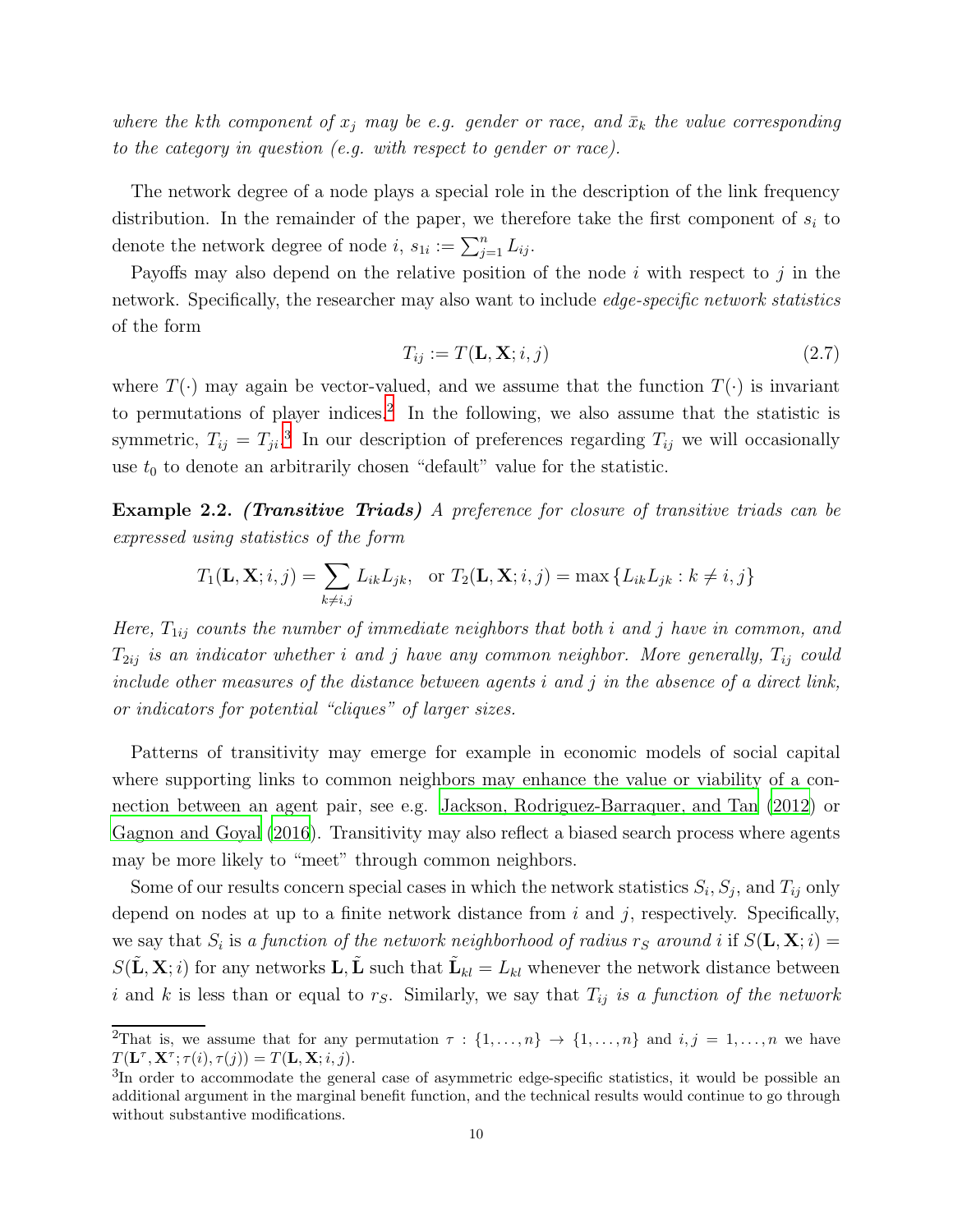neighborhood of radius  $r_T$  around i and j if  $T(\mathbf{L}, \mathbf{X}; i, j) = T(\mathbf{L}, \mathbf{X}; i, j)$  for any networks **L**,  $\tilde{\mathbf{L}}$  such that  $\tilde{\mathbf{L}}_{kl} = L_{kl}$  whenever the network distance of k to i or j is less than  $r_T$ .

In contrast to node attributes  $x_i, x_j$ , the variables  $S_i, S_j$ , and  $T_{ij}$  are endogenous to the network formation process, and the characterization of the limiting model therefore must include equilibrium conditions for the joint distribution of types  $x_i$  and network statistics  $S_i$  and  $T_{ij}$ . Following the previous literature on social interactions models we refer to the payoff contribution of the exogenous attributes  $x_i, x_j$  as exogenous interaction effects, and the contribution of the endogenous network characteristics  $s_i, s_j, t_{ij}$  as endogenous interaction effects.

In order to avoid technical challenges from characterizing equilibrium conditions in infinitedimensional vector spaces, the main results of this paper focus on the case of discrete attributes and network statistics:

<span id="page-10-0"></span>Assumption 2.2. (Network Statistics) (i) The supports of the payoff-relevant network statistics, S and T, and the type space X are finite. (ii) The values of  $S(\mathbf{L}, \mathbf{X}; i)$  and  $T(\mathbf{L}, \mathbf{X}; i, j)$  are determined by a network neighborhood of radius  $r < \infty$  around i (i, j, respectively). That is for any  $\tilde{L}_{kl} = L_{kl}$  and  $\tilde{x}_k = \tilde{x}_k$  whenever  $(\mathbf{L}^r)_{ik} = (\mathbf{L}^r)_{jk} = 0$  we have

 $S(\mathbf{L}, \mathbf{X}; i) = S(\tilde{\mathbf{L}}, \tilde{\mathbf{X}}; i)$  and  $T(\mathbf{L}, \mathbf{X}; i, j) = T(\tilde{\mathbf{L}}, \tilde{\mathbf{X}}; i, j)$ 

The finite support assumption for network statistics is restrictive for some leading cases, for example for preferences depending on degree centrality, the effective support has to be truncated at some finite value above which preferences become insensitive to a further increase of  $s_{1i}$ . For most of the results, we posit that this assumption could be replaced with a compact support assumption and adequate regularity conditions on the payoff functions, however we leave such a generalization for future research. Part (iii) is primarily for notational convenience, especially in connection with the assumption of a discrete type space for  $x_i$ .

<span id="page-10-1"></span>**Assumption 2.3.** (Systematic Part of Payoffs) Node attributes  $x_i$  are i.i.d. draws from a distribution on  $\mathcal{X}$ . (i) The systematic parts of payoffs are uniformly bounded in absolute value for some value of  $t = t_0$ ,  $|U^*(x, x', s, s', t_0)| \leq \overline{U} < \infty$ . Furthermore, (ii) at all values of s, s', the function  $U^*(x, x', s, s', t_0)$  is  $p \ge 1$  times differentiable in x with uniformly bounded partial derivatives. (iii) The supports of the payoff-relevant network statistics,  $S$  and  $T$ , and the type space  $X$  are compact sets.

We next state our assumptions on the distribution of unobserved taste shifters. Most importantly, we impose sufficient conditions for the distribution of  $\varepsilon_{ij}$  to belong to the domain of attraction of the extreme-value type I (Gumbel) distribution. Following [Resnick](#page-38-12) [\(1987\)](#page-38-12), we say that the upper tail of the distribution  $G(\varepsilon)$  is of type I if there exists an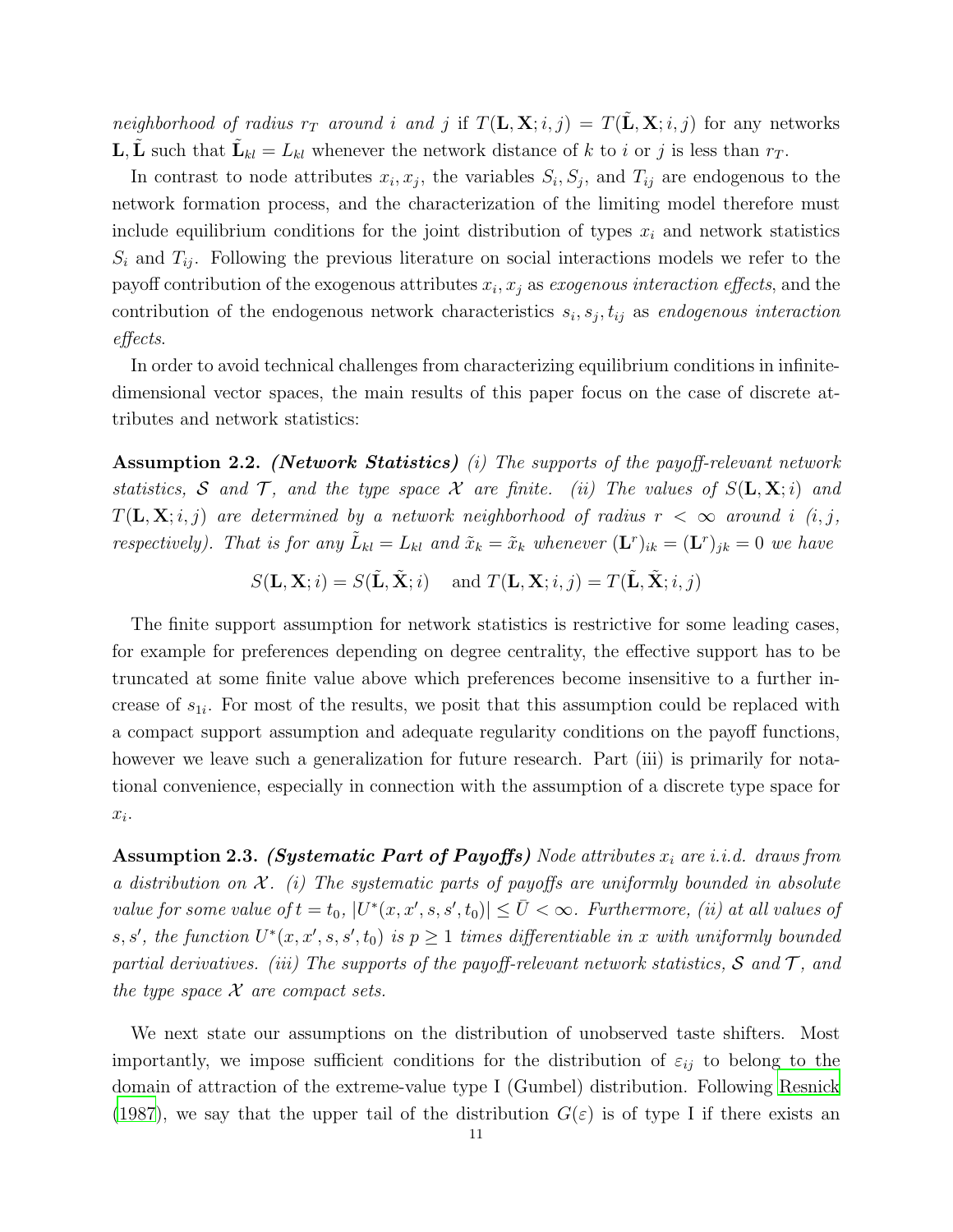auxiliary function  $a(s) \geq 0$  such that the c.d.f. satisfies

$$
\lim_{s \to \infty} \frac{1 - G(s + a(s)v)}{1 - G(s)} = e^{-v}
$$

for all  $v \in \mathbb{R}$ . We are furthermore going to restrict our attention to distributions for which the auxiliary function can be chosen as  $a(s) := \frac{1-G(s)}{g(s)}$ , where  $g(s)$  denotes the density associated with the c.d.f.  $G(s)$ . This property is shared for most standard specifications of discrete choice models, e.g. if  $\varepsilon_{ij}$  follows the extreme-value type I, normal, or Gamma distribution, see [Resnick \(1987](#page-38-12)).

In order to characterize the discrepancy between the tails of the distribution with c.d.f.  $G(z)$  and that of the extreme-value distribution of type I with c.d.f.  $\Lambda(z) := \exp\{-e^{-z}\},$ we define the function

$$
h(z) := G^{-1}(\Lambda(z))\tag{2.8}
$$

Clearly, extreme-value convergence to  $\Lambda(z)$  requires that  $\lim_{z\to\infty} h(z) = 0$ . Unfortunately, convergence may be very slow for some distributions so that the error from an extreme-value approximation may dominate the limiting distribution. We therefore need to strengthen that requirement to control that rate and narrow our focus on distributions for  $\varepsilon_{ij}$  for which convergence is sufficiently fast. Specifically, we make the following assumption:

<span id="page-11-0"></span>**Assumption 2.4.** (Idiosyncratic Part of Payoffs)  $\varepsilon_{ij}$  and  $\varepsilon_{i0,k}$  are i.i.d. draws from the distribution  $G(s)$ , and are independent of  $x_i, x_j$ , where (i) the c.d.f.  $G(s)$  is absolutely continuous with density  $g(s)$ , and (ii) for the function  $h(z) := G^{-1}(\Lambda(z))$ , we have  $h''(\log n) = o(n^{-1/2}).$ 

The second requirement is satisfied when  $G(z)$  is the c.d.f. of an exponentially or extremevalue type I (Gumbel) distributed random variable. However it rules out some other common parametric specifications for a random utility model, in particular the Gaussian distribution.

We embed the finite economy into the asymptotic sequence proposed in [Menzel \(2015b](#page-38-0)), which is chosen to retain a number of qualitative features in the limit. Most importantly, that sequence will serve only as an approximation device rather than a factual description on how the network may evolve if additional nodes were added. Formally, we assume the following:

<span id="page-11-1"></span>**Assumption 2.5.** (Network Size)(i) The number n of agents in the network grows to infinity, and (ii) the random draws for marginal costs  $MC_i$  are governed by the sequence  $J = \lfloor n^{1/2} \rfloor$ , where  $\lfloor x \rfloor$  denotes the value of x rounded to the closest integer. (iii) The scale parameter for the taste shifters  $\sigma \equiv \sigma_n = \frac{1}{a(b)}$  $\frac{1}{a(b_n)}$ , where  $b_n = G^{-1} \left( 1 - \frac{1}{\sqrt{n}} \right)$ n  $\Big)$ , and  $a(s)$  is the auxiliary function specified in Assumption [2.4](#page-11-0) (ii). Furthermore, (iv) for any values  $t_1 \neq t_2 \in \mathcal{T}$ ,  $|U(x, x', s, s', t_1) - U(x, x', s, s', t_2)|$  may increase with n, and there exists a constant  $B_T < \infty$  such that for any sequence of pairwise stable networks  $(\mathbf{L}_n^*)_{n \geq 2}$ ,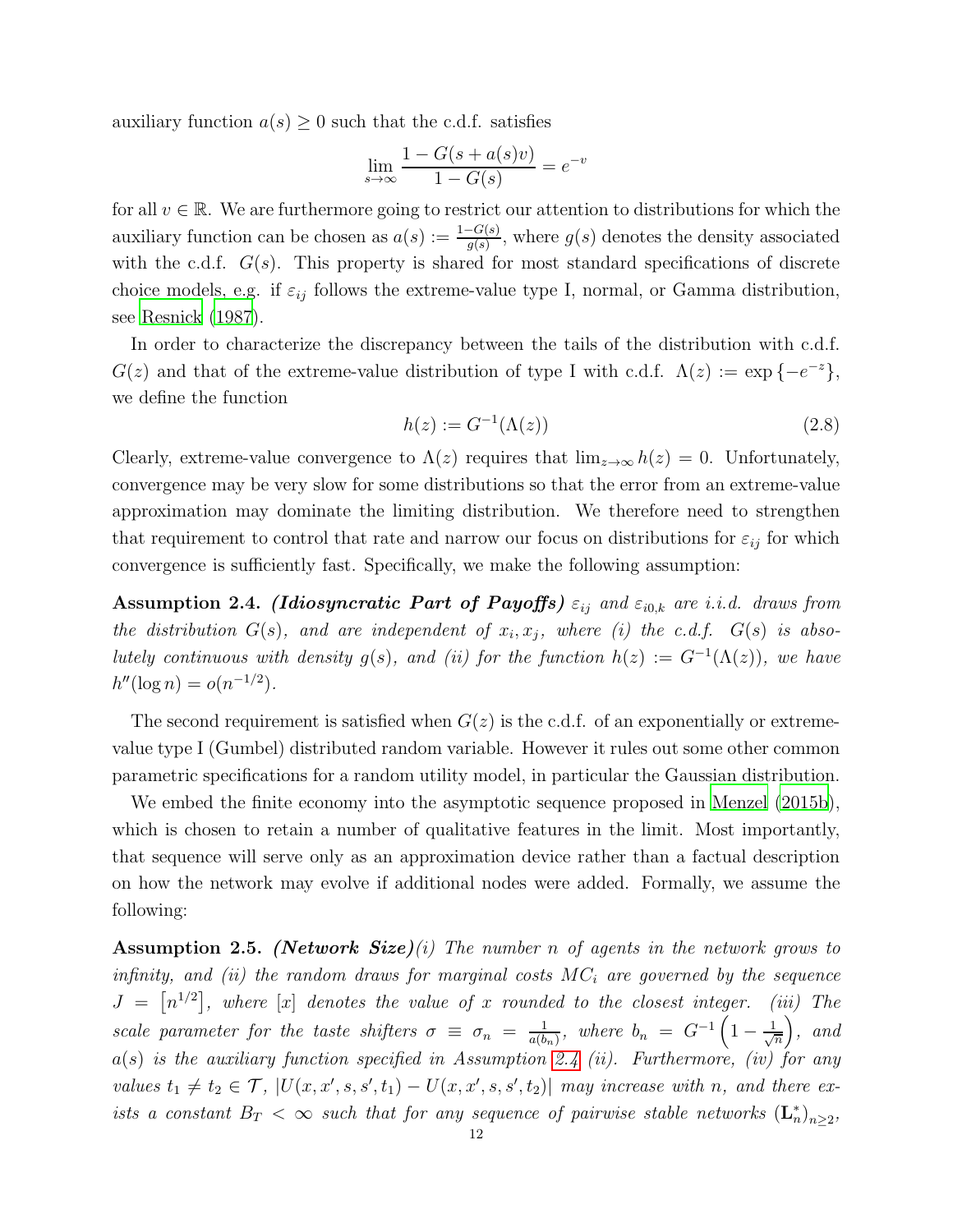$\sup_{x,x',s,s'} \left( \mathbb{E} \left[ \exp \left\{ 2 | U(x, x', s, s', T(\mathbf{L}_n^*, x, x', i, j)) - U(x, x', s, s', t_0) | \right\} \right] \right)^{1/2} \leq \exp \{ B_T \}$  for n sufficiently large.

Most importantly, the network is assumed to be sparse in the sense that each node is connected to a stochastically bounded number of alters, which remains stochastic. Furthermore, the relative scale of the systematic and idiosyncratic parts remains of the same order of magnitude so that differences in the systematic part remain predictive, but do not fully determine the network outcomes. Finally, preferences for certain network features may vary along the asymptotic sequence to ensure non-degenerate distributions for edge-specific network statistics. See also [Menzel \(2015b\)](#page-38-0) for a more detailed justification and discussion of these choices.

2.3. Solution Concept. Our formal analysis assumes pairwise stability as a solution concept, which was first introduced by [Jackson and Wolinsky \(1996\)](#page-38-13). While there are alternative sets of primitive conditions for existence of a pairwise stable network, we make the following high-level assumption on the observed network  $L^*$ :

<span id="page-12-0"></span>Definition 2.1. (Pairwise Stable Network) The undirected graph  $\mathrm{L}^*$  is a pairwise **stable network (PSN)** if for any link ij with  $L_{ij}^* = 1$ ,

$$
U_{ij}(\mathbf{L}^*, \mathbf{X}) \geq MC_i, \text{ and } U_{ji}(\mathbf{L}^*) \geq MC_j
$$

and any link ij with  $L_{ij}^* = 0$ ,

$$
U_{ij}(\mathbf{L}^*, \mathbf{X}) < MC_i, \quad \text{or } U_{ji}(\mathbf{L}^*) < MC_j
$$

In general the pairwise stable network is not unique, but it is possible to give general conditions on the payoffs to ensure existence, see e.g. [Sheng \(2020](#page-38-11)) for a discussion. Our results on the possible limits of the network moment do not require any auxiliary assumptions regarding equilibrium selection, our derivation of its asymptotic distribution requires that the (possibly stochastic) equilibrium selection mechanism is stochastically independent of payoffs. Specifically we assume the following:

<span id="page-12-1"></span>Assumption 2.6. Solution Concept (i) The observed network  $\mathbf{L}^*$  satisfies the payoff conditions for pairwise stability in Definition [2.1.](#page-12-0) (ii) In the presence of multiple pairwise stable networks, agents coordinate on a pairwise stable network via a public signal v that is measurable with respect to a sigma field  $\mathcal F$  but need not be observable to the researcher. (iii) Selection is independent of payoffs, that is the payoff-relevant variables  $x_i$ ,  $MC_i$ ,  $\varepsilon_{ij}$  are drawn *i.i.d.* conditional on  $\mathcal{F}.$ 

Our results describing the set of possible network outcomes, including the law of large numbers in Theorem [5.1,](#page-33-0) will not rely on any assumptions on the selection mechanism, however parts (ii) and (iii) will be assumed for the CLT in Theorem [5.2.](#page-35-0) In particular, while the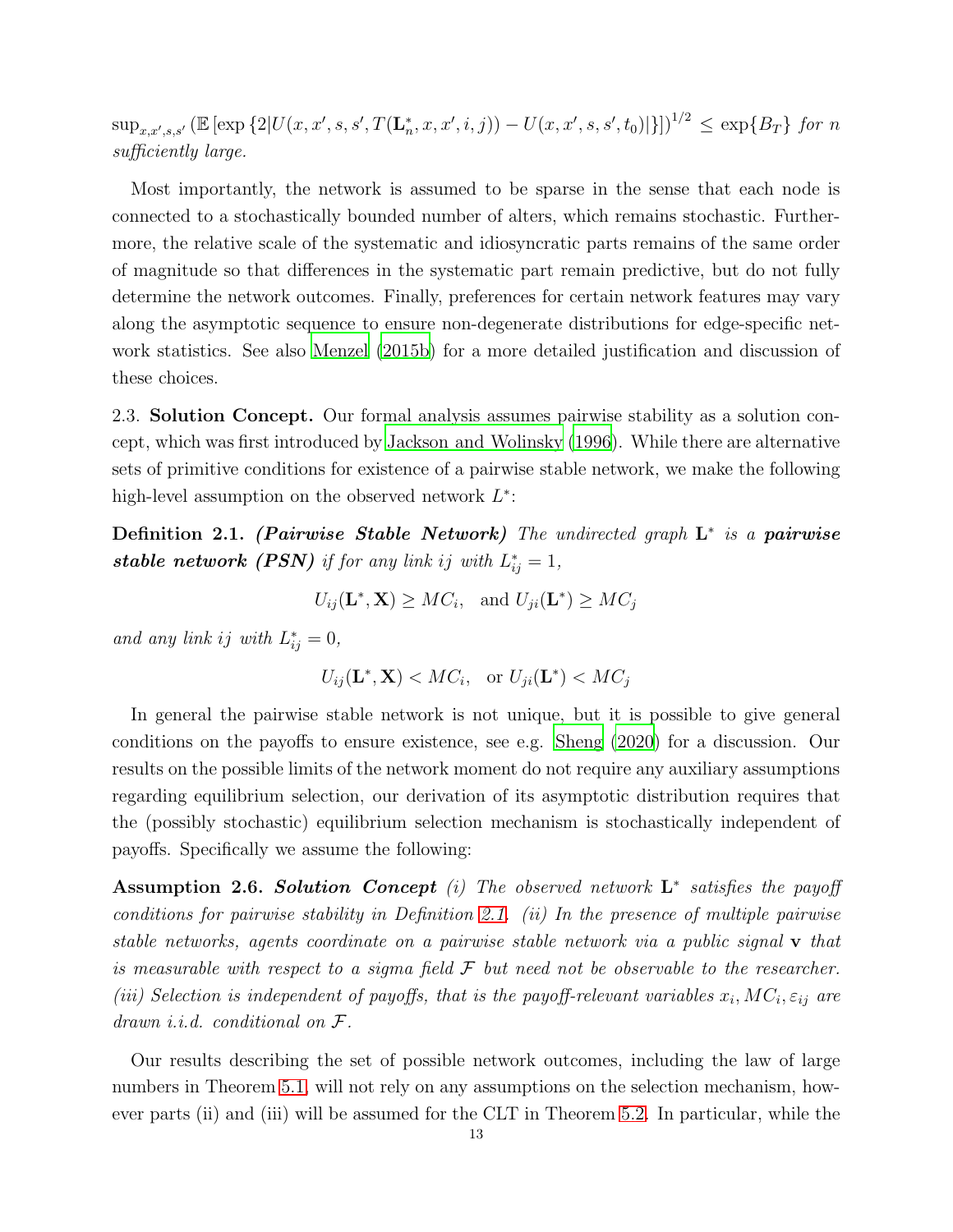set of pairwise stable networks certainly depends on realized payoffs, our distribution theory will assume that the selection rule can be described in terms of a randomization device that is stochastically independent of link payoffs. For example, a stochastic selection mechanism could be specified in terms of a random initial condition and sequence for updating links in a tâtonnement process - under appropriate conditions tâtonnement can induce a distribution over the pairwise stable networks as the stationary points of that process.

2.4. **Additional Restrictions.** Our main objective in this paper is to introduce key theoretical ideas and demonstrate their practical use for a sufficiently broad set of applications. We therefore do not aim for the greatest generality but maintain some additional restrictions for key formal results to simplify the exposition. To preview the main restrictions, some key results will only be stated for the case of node-specific interaction effects,  $T_{ij} := \{\}\.$  The implications of edge-specific interaction effects for our approach are discussed separately in Appendix [A.](#page-39-2)

Furthermore, we also restrict the subnetwork events  $A_{i_1...i_D}$  in the construction of network moments in order to avoid some complications from the multiplicity of pairwise stable networks. Specifically, we only consider composite events  $A_{i_1...i_D}$  such that the existence of a pairwise stable network supporting each elementary subnetwork outcome are mutually exclusive events. Dropping this requirement does not fundamentally change our theoretical analysis, but will pose additional practical problems for implementation as we discuss in Section [3.4.](#page-20-0)

Finally, for the asymptotic distribution of the network moment  $\hat{m}_n(\theta)$  we only consider the case in which the probability for the subnetwork events of interest is uniquely determined by the (possibly non-unique) equilibrium values of certain aggregate quantities for the entire network. This can result either from the nature of strategic interaction effects or from additional constraints on equilibrium selection. Our analysis could in principle be extended to the case without uniqueness of local network outcomes, however the asymptotic distribution of network moments could only be characterized indirectly in terms of which bounds on aggregate state variables are simultaneously binding at any point of interest.

## 3. Potential Values and Random Network Neighborhoods

<span id="page-13-0"></span>For our analysis we need to characterize the probability of events regarding the links to a node i and the values of the payoff-relevant network statistics for another set of nodes and statistics.

To this end, we first define potential values for certain network outcomes as an equilibrium response to exogenous constraints on some of the link formation decisions. Specifically given an arbitrary network **L**, we define  $D_{ij} := \mathbb{1}\{U_{ij}(\mathbf{L}, \mathbf{X}) \geq MC_i\}$  as an indicator whether i would agree to form a link to j given that network **L**, and let  $D_{ij}^* := \mathbb{1}\{U_{ij}(\mathbf{L}^*, \mathbf{X}) \geq MC_i\}$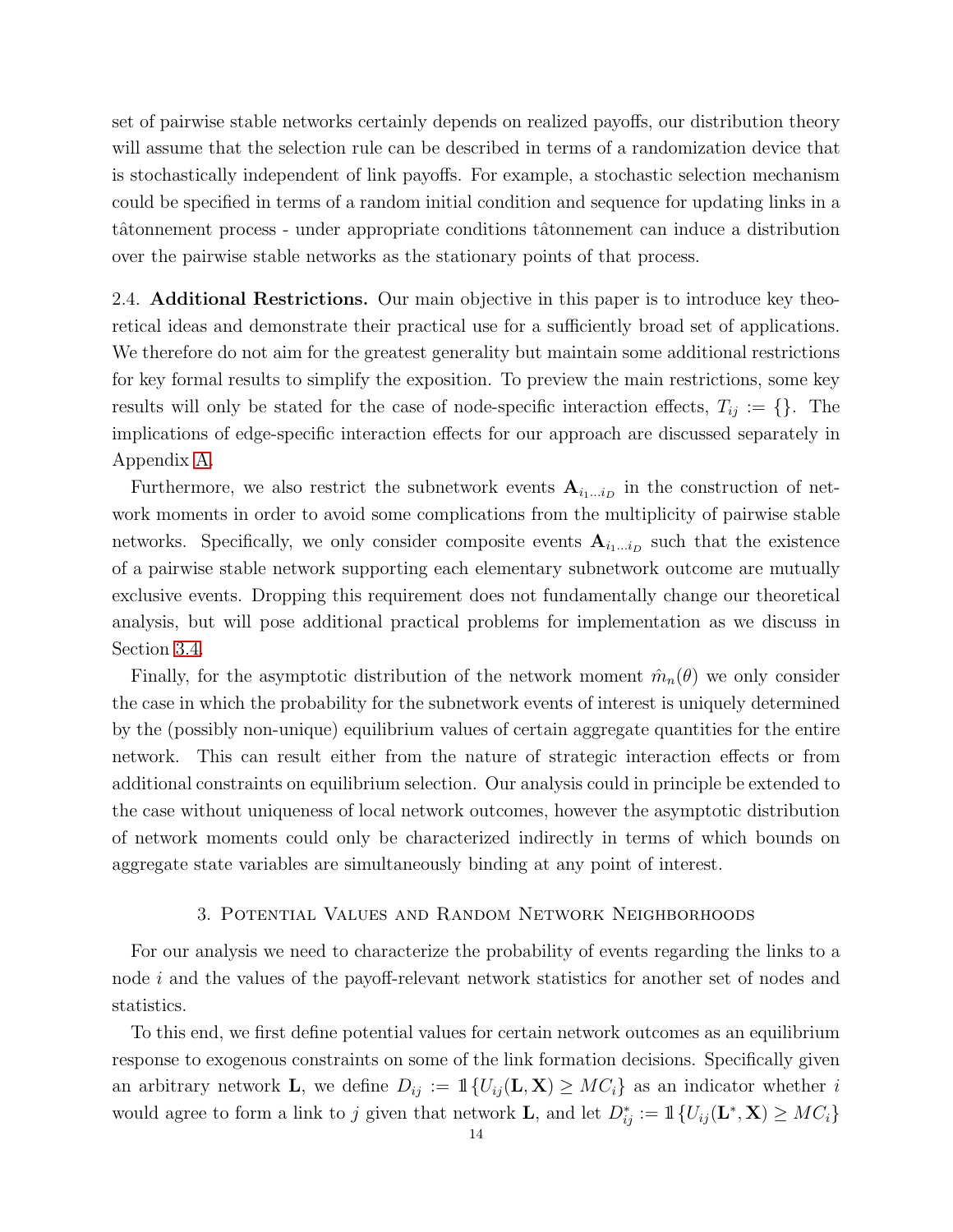denote the corresponding indicator given the pairwise stable network  $\mathbf{L}^*$ . We also let  $\mathbf D$  and  $\mathbf{D}^*$  denote the matrices with entries  $D_{ij}$  and  $D_{ij}^*$ , respectively, and refer to  $\mathbf D$  as a directed *proposal network*. These indicators are directed, i.e. in general  $D_{ij}$  need not be equal to  $D_{ji}$ , and from the definition of a pairwise stable network,  $L_{ij}^* \equiv D_{ij}^* D_{ji}^*$ , or

$$
\mathbf{L}^* \equiv \mathbf{D}^* \odot (\mathbf{D}^*)'
$$

where A⊙B denotes the Hadamard (element wise) product of two matrices A, B of equal size. ssTo characterize restrictions on **D**, we denote a collection of r directed edges  $(i_1, j_1), \ldots, (i_r, j_r)$ with the  $2 \times r$  matrix

$$
\mathbf{E} := \left[ \begin{array}{ccc} i_1 & \cdots & i_r \\ j_1 & \cdots & j_r \end{array} \right].
$$

We denote the corresponding entries of **D** with the *r*-dimensional vector  $D_E = (D_{i_1,j_1}, \ldots, D_{i_r,j_r})$ with elements  $D_{\mathbf{E},i_1j_1}$ .

We now consider the pairwise stable networks that may arise from holding link acceptance decisions at the directed edges in  $E_1$  fixed at  $D_E$ : Given random payoffs and node attributes, we let

$$
\mathcal{D}^*(\mathbf{E_1}, \mathbf{D}_{\mathbf{E_1}}) := \left\{ \mathbf{D}^* : D_{ij}^* = \left\{ \begin{array}{ll} D_{\mathbf{E_1},ij} & \text{if } (i,j) \in \mathbf{E_1} \\ \mathbb{1}\{U_{ij}(\mathbf{D}^* \odot (\mathbf{D}^*)', \mathbf{X}) \geq MC_i\} & \text{otherwise} \end{array} \right\}
$$

be the collection of link acceptance indicators that are supported by a pairwise stable network after fixing the proposals for the edges in  ${E_1}$  at  $D_{E_1}$ , where we let  ${E}$  :=  $\{(E_{11}, E_{21}), \ldots, (E_{1r}, E_{2r})\}\$ for the set of nodes corresponding to the edges in **E**. We also denote a typical entry of a matrix  $\mathbf{D}^* \in \mathcal{D}^*(\mathbf{E}_1, \mathbf{D}_{\mathbf{E}_1})$  with  $D^*_{ij}(\mathbf{E}_1, \mathbf{D}_{\mathbf{E}_1})$ .

In order to characterize the values of network statistics  $s_j^*$  that may result from local changes to the subnetwork on  $E_1$ , we need to account both for the direct ("mechanical") effect on the position of node  $j$  from changing links in the network, as well as the indirect ("equilibrium") effects from adjustments outside  $E_1$  that may be needed for the network on the complement of  $E_1$  to be pairwise stable. That distinction is important for our analysis. Here, the payoff inequalities characterizing pairwise stability only concern unilateral link-bylink decisions given the status quo where agents only need to consider direct "mechanical" effects. In contrast, probabilities for the resulting subnetwork events have to incorporate indirect "general equilibrium" effects as well.

We therefore evaluate *potential values* for the network statistic  $s_j$  under changes to two, potentially separate, edge sets  $\mathbf{E}_1, \mathbf{E}_2$  and proposal subnetworks on those edges,  $\mathbf{D}_{\mathbf{E}_1}, \mathbf{D}_{\mathbf{E}_2}$ . As a shorthand notation, we denote the subset of non-zero edges in  $(E, D_E)$  with

$$
\mathbf{E}(\mathbf{D}_{\mathbf{E}}) := \{ (E_{1i}, E_{2j}) : D_{ij} = 1 \}
$$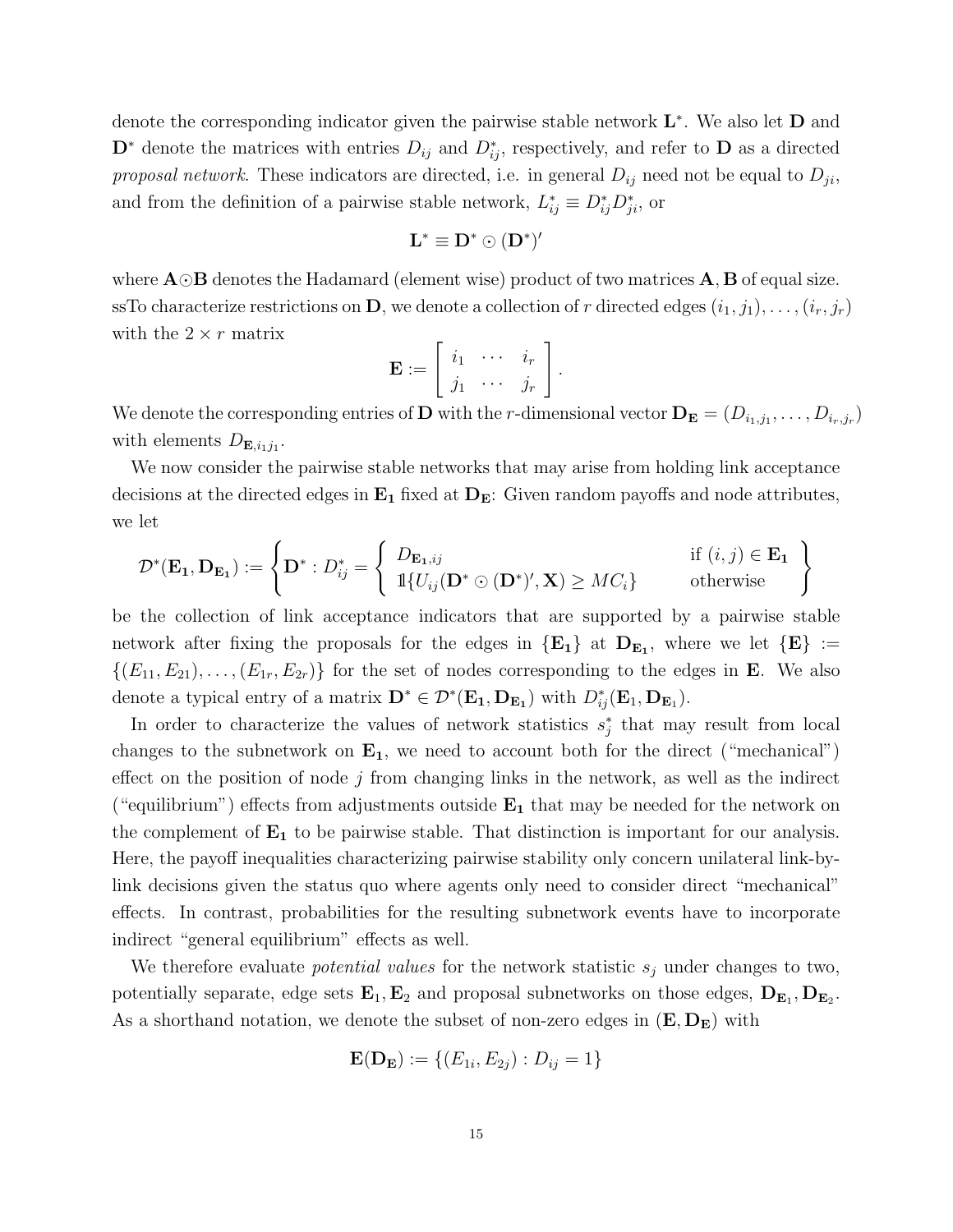We then let

$$
\mathbf{L}(\mathbf{D}^*,\mathbf{E}_2,\mathbf{D}_{\mathbf{E}_2}):=\mathbf{D}^*\odot(\mathbf{D}^*+\{\mathbf{E}(\mathbf{D}_{\mathbf{E}_2})\}-\{\mathbf{E}(1-\mathbf{D}_{\mathbf{E}_2})\})'
$$

denote the network resulting from  $\mathbf{D}^*$  after setting the edges in the set  $\mathbf{E}$  equal to the values specified in  $D<sub>E</sub>$ , which need not be pairwise stable. We then define the potential values for the node-level network statistic  $s_j$  at the proposal subnetwork  $D_{E_2}$  and given proposals  $D_{E_1}$ as the set

$$
\mathcal{S}_j^*(\mathbf{E}_1,\mathbf{D}_{\mathbf{E}_1},\mathbf{E}_2,\mathbf{D}_{\mathbf{E}_2}):=\{S(\mathbf{L}(\mathbf{D}^*,\mathbf{E}_2,\mathbf{D}_{\mathbf{E}_2});j):\mathbf{D}^*\in\mathcal{D}^*(\mathbf{E}_1,\mathbf{D}_{\mathbf{E}_1})\}
$$

That is,  $\mathcal{S}_j^*(\mathbf{E}_1, \mathbf{D}_{\mathbf{E}_1}, \mathbf{E}_2, \mathbf{D}_{\mathbf{E}_2})$  is the set of values for  $s_j^*$  from changing the proposal subnetwork on  $\mathbf{E_2}$  to  $\mathbf{D}_{\mathbf{E_2}}$ , that are supported by a pairwise stable proposal network after holding the subnetwork on  $\mathbf{E}_1$  fixed at  $\mathbf{L}_{\mathbf{E}_1}$ . In the same fashion we can define the potential values for the edge-level statistic  $t_{ij}$  as

$$
\mathcal{T}_{ij}^*(\mathbf{E}_1,\mathbf{D}_{\mathbf{E}_1},\mathbf{E}_2,\mathbf{D}_{\mathbf{E}_2}):=\{T(\mathbf{L}(\mathbf{D}^*,\mathbf{E}_2,\mathbf{D}_{\mathbf{E}_2});i,j):\mathbf{D}^*\in\mathcal{D}^*(\mathbf{E}_1,\mathbf{D}_{\mathbf{E}_1})\}
$$

Note again that in this notation, the crucial difference in the role of the subnetworks  $(E_1, D_{E_1})$  and  $(E_2, D_{E_2})$  is that potential values of  $s_j, t_{ij}$  account for direct *and* indirect effects from exogenously fixing the edges on  $E_1$ , but only for mechanical effects from changing edges in  $\mathbf{E_2}$  from the pairwise stable network to the values  $\mathbf{D}_{\mathbf{E_2}}$ .

**Example 3.1.** (Potential Values) To fix ideas consider an example with three nodes  $\{1, 2, 3\}$  with marginal utilities

 $U_{ij} = s_j - 1 + \varepsilon_{ij}$ 

where  $s_i = \sum_{j \neq i} L_{ij}$ . Let the edge set  $\mathbf{E}_1 := \begin{bmatrix} 1 & 1 \\ 2 & 3 \end{bmatrix}$ be the directed edges from node 1 to each of the remaining nodes, and consider potential outcomes for  $s_2$ . If  $D_{12} = 0$ , then  $s_2 = 1$ iff  $U_{23} \geq MC_2$  and  $U_{32} \geq MC_3$ , and zero otherwise, noting that  $U_{23}$  also depends on  $s_3$ , and therefore also on  $D_{13}$ . If  $D_{12} = 1$ , then  $s_2 = 2$  iff  $U_{23} \geq MC_2$  and  $U_{32} \geq MC_3$ , and  $U_{21} \geq MC_2$ ,  $s_2 = 0$  if  $U_{21} \geq MC_2$  and  $U_{23} \geq MC_2$  or  $U_{32} \geq MC_3$ , and otherwise  $s_2 = 1$ . The distribution for these potential values then derives from the probabilities for these events.

3.1. Potential Values and Pairwise Stability. The distribution of network moments  $(2.1)$  primarily depends on the probability of network events of the form  $A_i$  for a D-ad  $\mathbf{i} = (i_1, \ldots, i_D)$ , or the joint probabilities over finitely many nodes. Clearly the events  $A_i$ and  $A_j$  may be dependent between D-ads **i** and **j**, especially (but not only) when they have nodes in common. For example, the expectation of  $\hat{m}_n(\theta)$  is determined by probabilities

$$
\pi_n(A_i|\mathbf{x_i}) := \mathbb{P}\left(\mathbf{L}_{|i}^* \in A_i|\mathbf{x_i}\right)
$$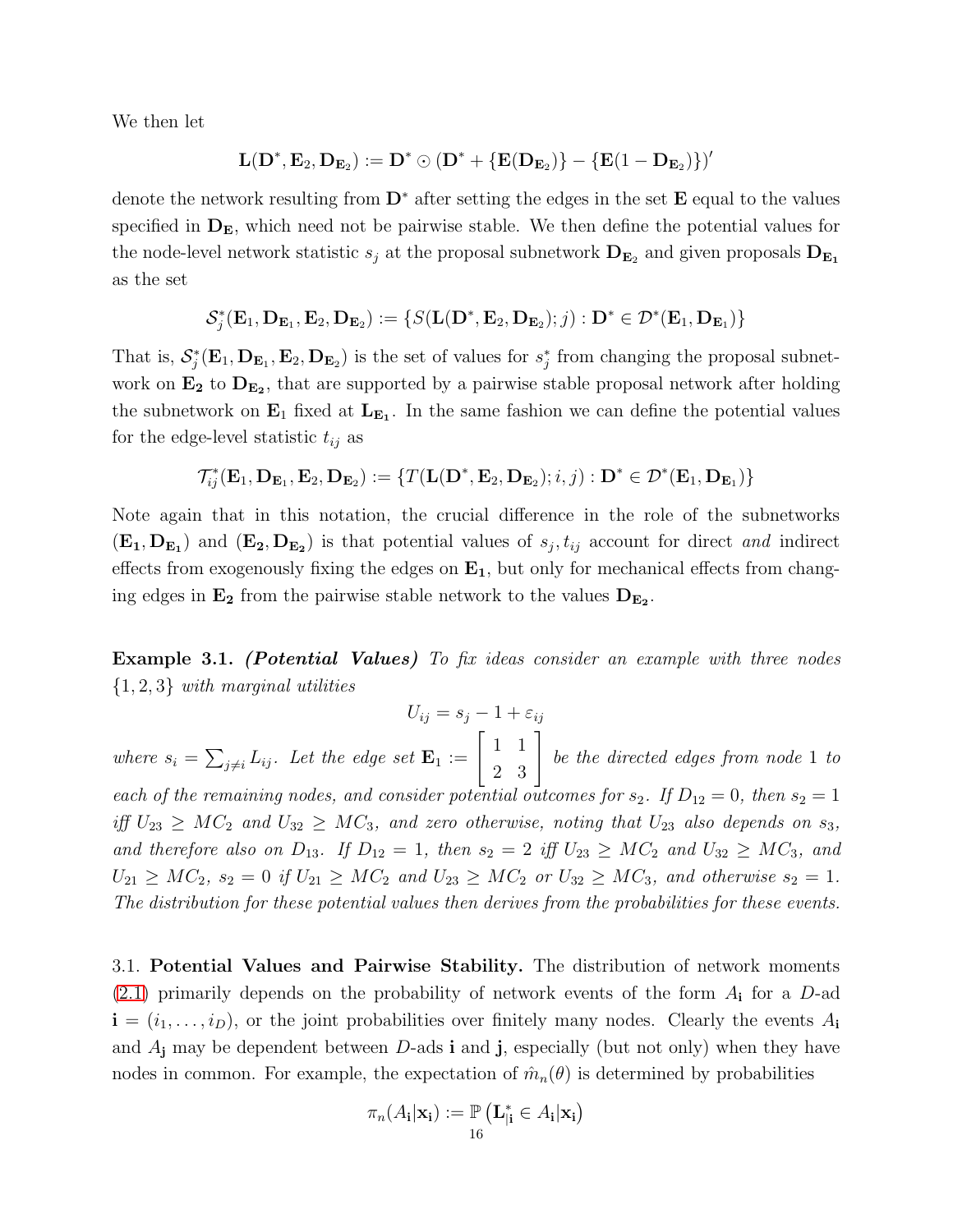

FIGURE 1. Potential values for various configurations  $\mathbf{L}_{E_F}$  around node F, and realized outcome in a pairwise stable network.

and the variance by the probabilities

$$
\pi_n(A_{\mathbf{i}}\cap A_{\mathbf{j}}|\mathbf{x_i},\mathbf{x_j}):=\mathbb{P}\left(\mathbf{L}^{*}_{|\mathbf{i}}\in A_{\mathbf{i}}\cap \mathbf{L}^{*}_{|\mathbf{j}}\in A_{\mathbf{j}}|\mathbf{x_i},\mathbf{x_j}\right)
$$

for pairs of  $D$ -ads i, j.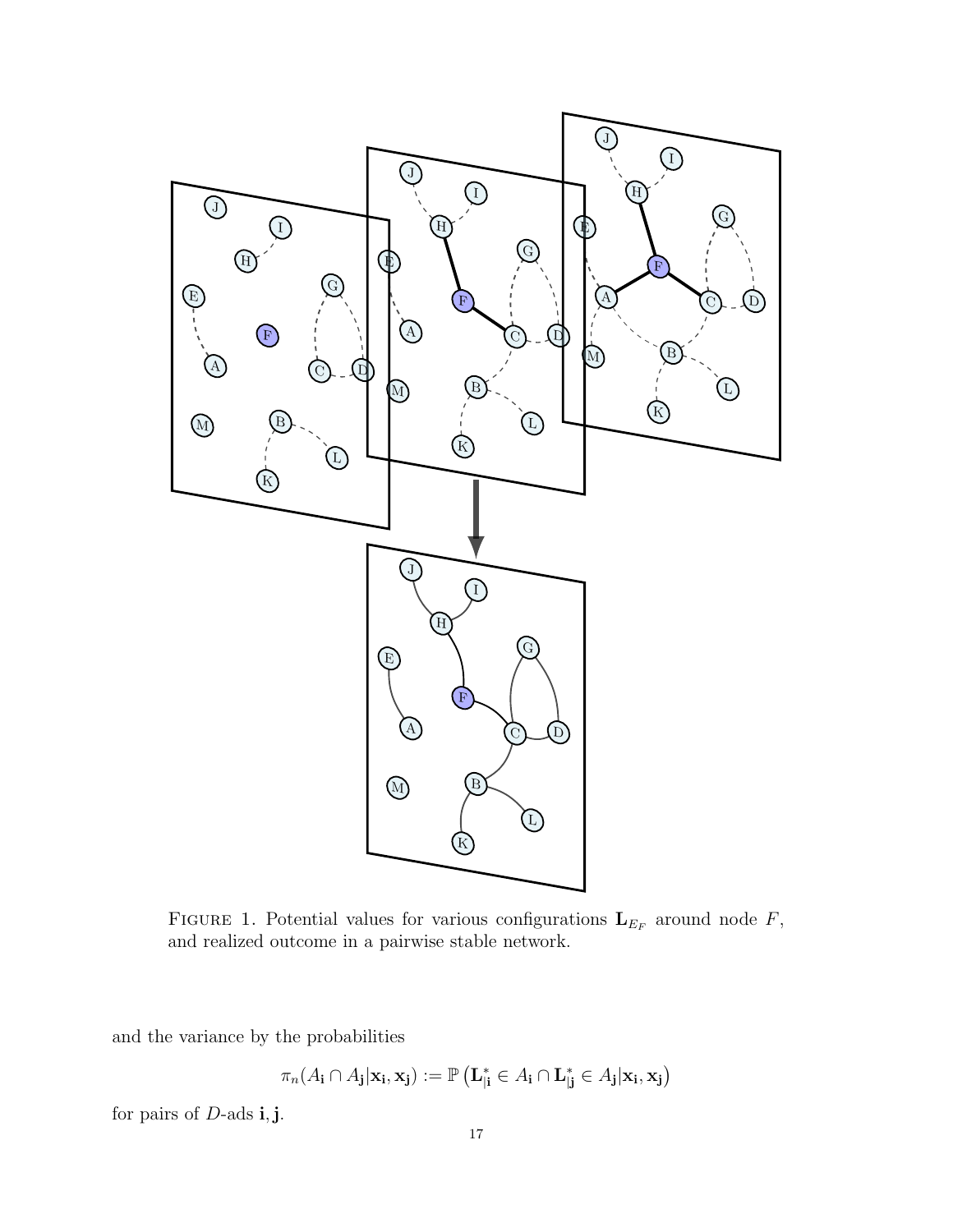

FIGURE 2. Potential values for  $\mathbf{E}_1$  with  $\mathbf{L}_{\mathbf{E}_2} = 1$  for  $\mathbf{E}_2 = (0, \mathbf{E}_2 = (A, F),$ and  $\mathbf{E}_2 = (B, F)$ , respectively.

Since links and network statistics are determined simultaneously, the probability  $\pi_n(A_i|\mathbf{x}_i)$ is difficult to evaluate. However we argue that the problem becomes more tractable by separating it into generating the relevant potential values for network statistics in a first step, and then evaluating the conditional probability of the network event  $A_i$  given those potential values.

We formalize this step as a Lemma for which we need some additional notation: for the  $2 \times r$  matrix of directed edges,  $\mathbf{E}_1$ , we denote the vector of indices corresponding to the source nodes with  $\mathbf{E}_{1,1} := (E_{1,11}, \ldots, E_{1,1r})$ , and that corresponding to the the target nodes with  $\mathbf{E}_{1,2} := (E_{1,21}, \ldots, E_{1,2r})$ .  $\mathbf{E}_{1,1}$  and  $\mathbf{E}_{1,2}$  also corresponds to the first row and second row, respectively, of the matrix  $\mathbf{E_1}$ . We also let  $\mathbf{s}_{\mathbf{E}_{1,2}} := (s_{E_{1,12}}, \ldots, s_{E_{1,r2}})'$  denote a matrix containing the network statistics for the nodes indexed by  $\mathbf{E_{1,2}}$ . Furthermore, we let the random mapping  $\mathcal{D}^*_{\mathbf{E_1}}(\mathbf{s_{E_{1,2}}})$  denote the set of proposals on the edge set  $\mathbf{E_1}$  that are pairwise stable given the network statistics  $s_{E_{1,2}}$ , and  $S_{E_{1,2}}^*(D_{E_1})$  be the set of potential values for the network statistics  $s_{\mathbf{E}_{1,2}}$  given the proposals  $D_{\mathbf{E}_1}$ .

The next Lemma then follows immediately from the definition of potential values for network statistics:

<span id="page-17-0"></span>**Lemma 3.1.** The proposals  $D_{E_1}$  and the network statistics  $S_{E_{1,2}}$  are jointly supported by a pairwise stable network if and only if  $D_{E_1} \in \mathcal{D}_{E_1}^*(s_{E_{1,2}})$  and  $s_{E_{1,2}} \in \mathcal{S}_{E_{1,2}}^*(D_{E_1})$ .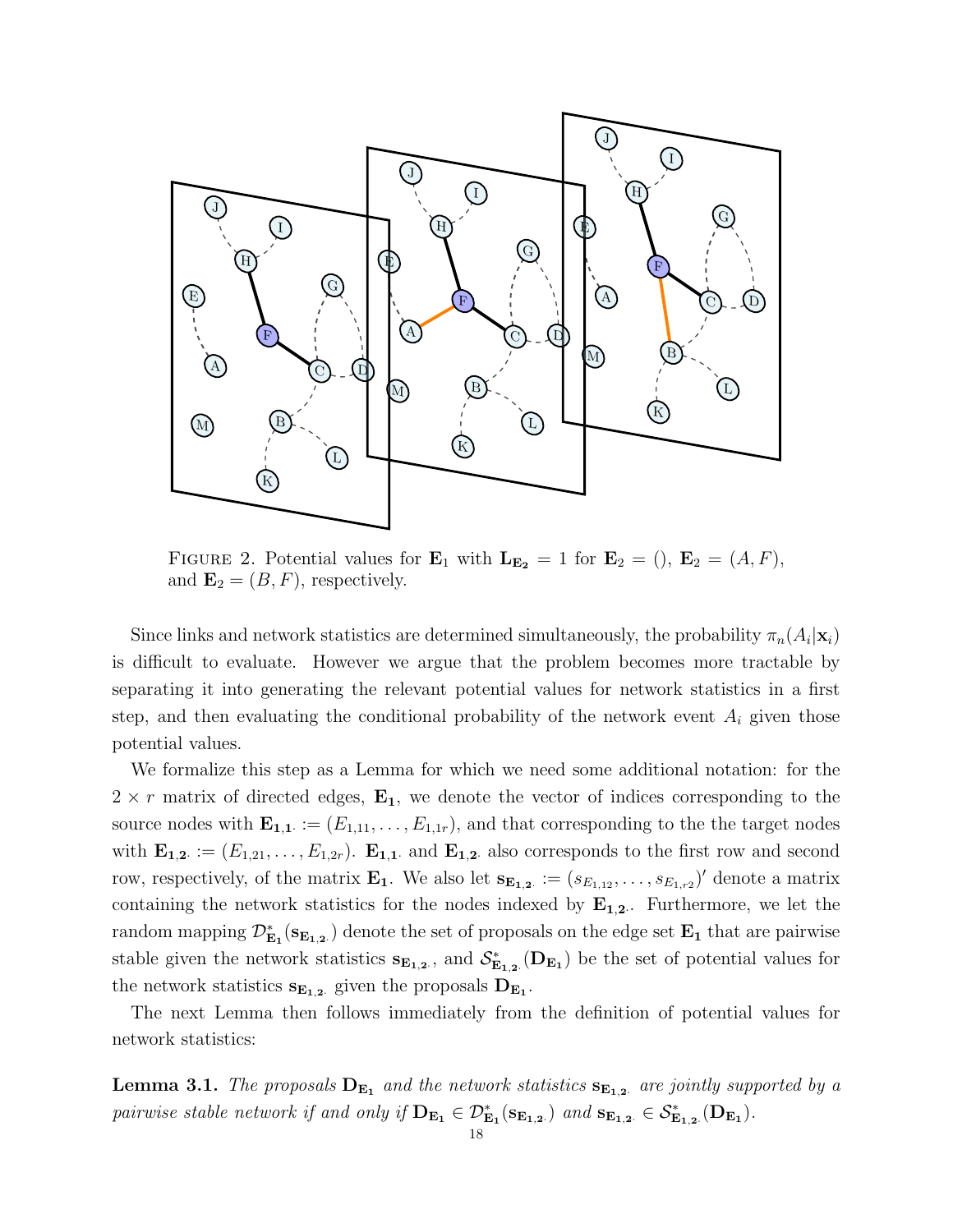Sharp upper and lower bounds for  $\pi_n(A_i|\mathbf{x_i})$  are generally determined by the probability that certain outcomes, or sets of outcomes, are supported by a pairwise stable network. Given Lemma [3.1,](#page-17-0) that probability corresponds to that of drawing the potential values given the implied relevant overlap times the conditional probability of forming the edges corresponding to the event.

3.2. Independence. For our purposes it suffices to consider potential outcomes with respect to edge sets  $\mathbf{E_1}$  that contain the outgoing edges from a node or a polyad  $\mathbf{i} = (i_1, \ldots, i_D)'$ . We now show that for that particular structure, certain subsets of potential values are determined by a set of payoff shifters that is disjoint from those determining stability on  $E_1$ given potential values, and therefore independent.

To be specific, we consider edge sets of the form

$$
\mathbf{E_1} \equiv \mathbf{E_i} := [\mathbf{E}_{i_1}, \dots, \mathbf{E}_{i_D}]
$$

for

$$
\mathbf{E}_{i_d} := \left[ \begin{array}{ccc} i_d & \dots & i_d \\ 1 & \dots & n \end{array} \right]
$$

For notational ease, we let  $E_1$  include self links, which were all set to zero under the general assumptions of our framework, so that the number of columns (edges) of  $\mathbf{E}_1$  is  $r = nD$ . Adapting earlier notation we also let  $S_{-i}^*(D_{E_1})$  denote the set of potential values  $(s_j)$   $j \notin \{i\}$ with respect to the proposal subnetwork  $\mathbf{D_{E_1}}$  on  $\mathbf{E_1}.$ 

The random mappings  $S_{-i}^* : \{0,1\}^r \to 2^{S^{n-D}}$  and  $\mathcal{D}_{\mathbf{E}_1}^* : S^{n-D} \to 2^{\{0,1\}^r}$  are implicitly defined by the attributes  $x_1, \ldots, x_n$  as well as taste shocks  $\varepsilon_{12}, \ldots, \varepsilon_{nn-1}$  and marginal costs  $MC_1, \ldots, MC_n$ . We now give conditions for the events

$$
A_D(\mathbf{E_i}, \mathbf{D_{E_i}}, \mathbf{s_{-i}}) := \{ \mathbf{D_{E_1}} \in \mathcal{D}_{E_i}^*(\mathbf{s_{-i}}) \}
$$
  

$$
A_s(\mathbf{E_i}, \mathbf{D_{E_i}}, \mathbf{s_{-i}}) := \{ \mathbf{s_{-i}} \in \mathcal{S}_{-i}^*(\mathbf{D_{E_i}}) \}
$$

to be conditionally independent given attributes  $x_1, \ldots, x_n$  and **F** for any values of  $D_{E_i}, s_{-i}$ .

For an edge set  $E_i$  of this form, we obtain the following independence result:

<span id="page-18-0"></span>**Lemma 3.2.** (Independence) Suppose Assumption [2.4](#page-11-0) holds. Then for any polyad  $i =$  $(i_1,\ldots,i_D)$ ,  $A_D(\mathbf{E_i},\mathbf{D_{E_i}},\mathbf{s_{-i}})$  and  $A_s(\mathbf{E_i},\mathbf{D_{E_i}},\mathbf{s_{-i}})$  are conditionally independent given  $\mathbf{x_i}$  and  ${\cal F}.$  The analogous conclusion holds after conditioning on taste shocks  $\varepsilon_{k_1l_1},MC_{k_1},\ldots,\varepsilon_{k_ql_q},MC_{k_q}$ for any  $\{k_1, ..., k_q\} \cap \{i_1, ..., i_D\} = \emptyset$ .

See the appendix for a proof. Note that this problem is different from other classical settings with triangular or other simultaneous equations, where unobservables are allowed to be arbitrarily correlated. Here, the assumption of i.i.d. taste shocks permits to establish independence relationships as long as there is no overlap in which factors affect either set of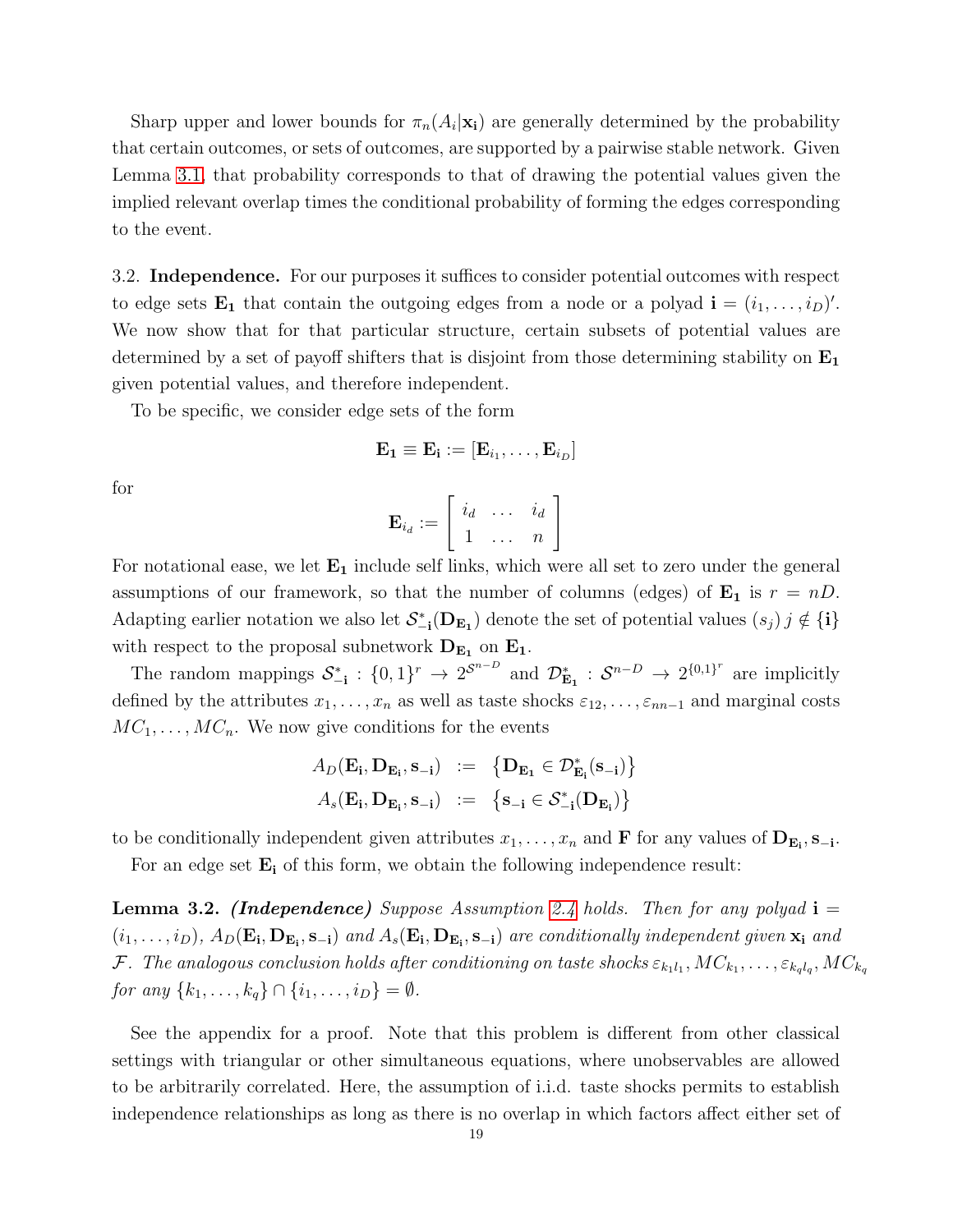potential outcomes. It is also important to point out that we only show that independence holds for a network outcomes across a particular partition of nodes into two disjoint sets which does not imply any stronger conclusions of conditional or unconditional independence across nodes.

3.3. Invariance. As a second step, we establish invariance of the distribution of potential values with respect to permutations of elements of  $E$  and  $s$ . To compare nodes in the edge set  $\{E\}$  to other nodes in the network, we define the (payoff) relevant overlap between a set of nodes  $j_1, \ldots, j_D$  and **E**. In the following, let  $\mathbf{L}_{\mathbf{E}}(\mathbf{D}_0, \mathbf{D}_{\mathbf{E}})$  denote the adjacency matrix obtained from  $\mathbf{L}(\mathbf{D}_0, \mathbf{D}_{\mathbf{E}})$  by setting all entries outside **E** to zero.

**Definition 3.1.** (Relevant Overlap) The relevant overlap between the directed edges E and the nodes  $j_1, \ldots, j_D$  is a sufficient statistic for  $\mathbf{L}_{\mathbf{E}}(\mathbf{D}_0, \mathbf{D}_{\mathbf{E}})$  with respect to  $s_{j_1}, \ldots, s_{j_D}$  and  $t_{kl}$  for each edge in **E** that includes a node in  $\{j_1, \ldots, j_D\}$ . That is, we let  $R(\mathbf{E}, \mathbf{D_E}, \mathbf{X}; j_1, \ldots, j_D)$ be a mapping such that for all  $D_0 \in \{0,1\}^{n(n-1)}$  and  $\tilde{D}_E \in \{0,1\}^r$ , we have  $S(\mathbf{L}(D_0, \tilde{D}_E), \mathbf{X}; j) =$  $S(\mathbf{L}(\mathbf{D_0}, \mathbf{D_E}), \mathbf{X}; j)$  for  $j \in \{j_1, \ldots, j_D\}$ , and  $T(\mathbf{L}(\mathbf{D_0}, \tilde{\mathbf{D_E}}), \mathbf{X}; k, l) = T(\mathbf{L}(\mathbf{D_0}, \mathbf{D_E}), \mathbf{X}; k, l)$ for each edge in **E** that includes a node in  $\{j_1, \ldots, j_D\}$  whenever  $R(\mathbf{E}, \mathbf{L}_{\mathbf{E}}(\mathbf{D}_0, \mathbf{D}_{\mathbf{E}}), \mathbf{X}; j_1, \ldots, j_D) =$  $R(\mathbf{E}, \mathbf{L}_{\mathbf{E}}(\mathbf{D}_0, \mathbf{D}_{\mathbf{E}}), \mathbf{X}; j_1, \ldots, j_D).$ 

Note that since by Assumption [2.2](#page-10-0) the network statistics only take finitely many values, we can without loss of generality assume that  $R(\cdot)$  only takes finitely many values as well. To fix ideas we next give a few examples, where we let  $\tilde{L}_{kl}$  denote the element of  $\mathbf{L}_{\mathbf{E}}(\mathbf{D}_0, \mathbf{\tilde{D}_E})$ corresponding to the edge  $(kl) \in \mathbf{E}$ .

**Example 3.2. Relevant Overlap - Degree Centrality** Suppose that  $\mathbf{E}_i$  is the set of the directed edges  $((i, j))_{j=1}^n$  and the relevant network statistic  $s_j$  depends only on the network neighborhood of radius 1 around j, i.e. the set of nodes k such that  $L_{jk} = 1$ . Then the relevant overlap with node j,  $R(\mathbf{E}_i, \mathbf{L}_{\mathbf{E}}(\mathbf{D}_0, \tilde{\mathbf{D}}_{\mathbf{E}}), \mathbf{X}; j) = \tilde{L}_{ij}$ . This includes in particular the case of degree centrality,  $s_j := \sum_{k \neq j} L_{ij}$ .

**Example 3.3. Relevant Overlap - Transitivity** If the payoff relevant network statistic is the indicator whether i and j have a common network neighbor,  $t_{ij} := \max_{k \neq i,j} L_{ik}L_{jk}$ , then the relevant overlap for the set  $\mathbf{E}_i$  of directed edges  $((i, j))_{j=1}^n$  with the node pair j, k is  $R(\mathbf{E}_i, \mathbf{L}_{\mathbf{E}}(\mathbf{D}_0, \tilde{\mathbf{D}}_{\mathbf{E}}), \mathbf{X}; j, k) = \mathbb{1}\{\tilde{L}_{ij} = \tilde{L}_{ik} = 1\}$ ; the relevant overlap of the set  $\mathbf{E}_i \cup \mathbf{E}_k$ of directed edges  $((i, k), (j, k))_{k=1}^n$  with the node k is  $R(\mathbf{E}_i, \mathbf{L}_{\mathbf{E}}(\mathbf{D}_0, \tilde{\mathbf{D}}_{\mathbf{E}}), \mathbf{X}; j, k) = \mathbb{1}\{\tilde{L}_{ik} =$  $\tilde{L}_{jk} = 1$ . Note that in this second case, the value of  $T_{ij}$  is fully determined given the relevant overlap.

Example 3.4. Relevant Overlap - Recursive Statistics Suppose that the node-level statistic  $s_i$  depends on a network neighborhood of radius greater than 1 around j but is defined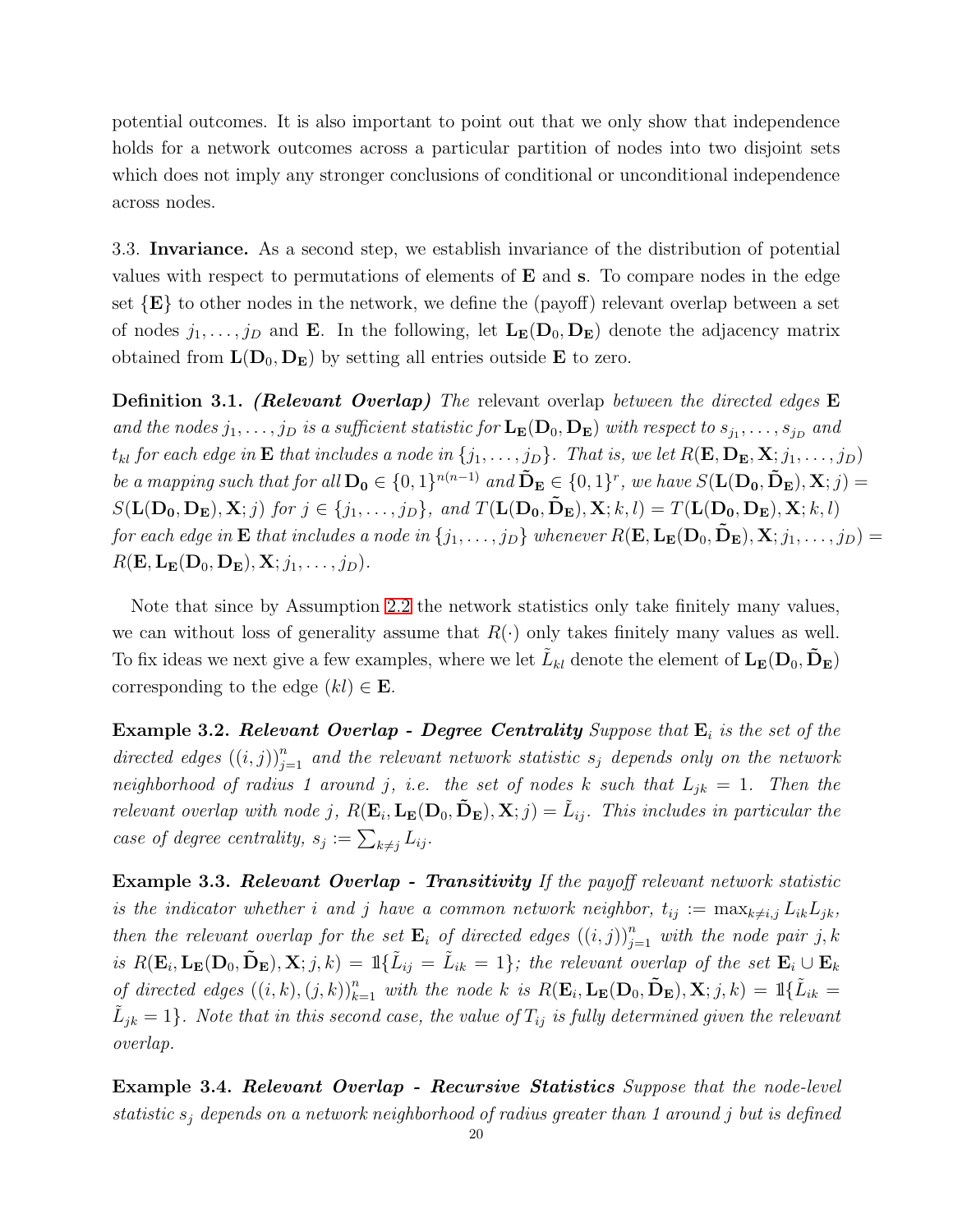recursively as

$$
s_j = \tilde{S}_2\left(L_{1j}x_1,\ldots,L_{nj}x_n,L_{1j}\tilde{S}_1(\mathbf{L},\mathbf{X};1),\ldots,L_{nj}\tilde{S}_1(\mathbf{L},\mathbf{X};1)\right)
$$

where  $\tilde{S}_1(\cdot)$  defines a vector of m node-specific network statistics, and  $\tilde{s}_2(\cdot)$  is symmetric in its  $n(k+m)$  arguments. That is,  $s_j$  is a function of the exogenous attributes and "intermediate" network positions  $\tilde{s}_{k1} := \tilde{S}_1(\mathbf{L}, \mathbf{X}; k)$  of j's immediate network neighbors. Then for the set  $\mathbf{E}_i$  of directed edges  $((i, j))_{j=1}^n$ , the relevant overlap with node j is  $R(\mathbf{E}_i, \mathbf{L}_{\mathbf{E}}(\mathbf{D}_0, \mathbf{\tilde{D}}_{\mathbf{E}}), \mathbf{X}; j) =$  $(\tilde{L}_{ij}, \tilde{s}_{i1}),$  where  $\tilde{s}_{i1} := \tilde{S}_1(\mathbf{L}_{\mathbf{E}}(\mathbf{D}_0, \tilde{\mathbf{D}}_{\mathbf{E}}), \mathbf{X}; k).$ 

We then consider an arbitrary permutation  $\tau : \{1, \ldots, n\} \to \{1, \ldots, n\}$  which we identify with a one-to-one map of the set of node indices to itself. We also let  $\mathbf{E}^{\tau} := \tau(\mathbf{E})$  where we apply the mapping  $\tau$  to each node index in the matrix **E**, and let  $\alpha \stackrel{d}{=}$ " denote equality in distribution. We can now state the main version of our invariance result:

<span id="page-20-1"></span>**Lemma 3.3. (Invariance)** Suppose Assumptions [2.2](#page-10-0)[-2.5](#page-11-1) hold. Then for any  $i, j = 1, \ldots, n$ , **E**, and  $D_E$ , and arbitrary permutation  $\tau$  of  $\{1, \ldots, n\}$  we have for the node-level statistics

$$
\mathcal{S}_j^*(\mathbf{E}_1, \mathbf{D}_{\mathbf{E}_1}, \mathbf{E}_2, \mathbf{D}_{\mathbf{E}_2}) \stackrel{d}{=} \mathcal{S}_{\tau(j)}^*(\mathbf{E}_1, \mathbf{D}_{\mathbf{E}_1}, \mathbf{E}_2^{\tau}, \mathbf{D}_{\mathbf{E}_2})
$$

conditional on  $R(\mathbf{E}_1^{\tau}, \mathbf{L}_{\mathbf{E}_1}(\mathbf{D}_0, \mathbf{D}_{\mathbf{E}_1}), \mathbf{X}^{\tau}; \tau(j)) = R(\mathbf{E}_1, \mathbf{L}_{\mathbf{E}_1}(\mathbf{D}_0, \mathbf{D}_{\mathbf{E}_1}), \mathbf{X}; j), x_{\tau(j)} = x_j$ , and F. Furthermore, for edge-level statistics

$$
\mathcal{T}_{ij}^*(\mathbf{E}_1, \mathbf{D}_{\mathbf{E}_1}, \mathbf{E}_2, \mathbf{D}_{\mathbf{E}_2}) \stackrel{d}{=} \mathcal{T}_{\tau(i)\tau(j)}^*(\mathbf{E}_1, \mathbf{D}_{\mathbf{E}_1}, \mathbf{E}_2^{\tau}, \mathbf{D}_{\mathbf{E}_2})
$$

conditional on  $R(\mathbf{E_1}^{\tau}, \mathbf{L_{E_1}}(\mathbf{D}_0, \mathbf{D_{E_1}}), \mathbf{X}^{\tau}; \tau(i), \tau(j)) = R(\mathbf{E}_1, \mathbf{L_{E_1}}(\mathbf{D}_0, \mathbf{D_{E_1}}), \mathbf{X}; i, j), x_{\tau(i)} =$  $x_i, x_{\tau(j)} = x_j$ , and  $\mathcal{F}$ .

See the appendix for a proof. Since  $\tau$  is a bijection, the lemma also immediately implies that

$$
\mathcal{S}^*_j(\mathbf{E}_1, \mathbf{D}_{\mathbf{E}_1}, \mathbf{E}_2, \mathbf{D}_{\mathbf{E}_2}) \overset{d}{=} \mathcal{S}^*_j(\mathbf{E}^{\tau}_1, \mathbf{D}_{\mathbf{E}_1}, \mathbf{E}_2, \mathbf{D}_{\mathbf{E}_2})
$$

conditional on relevant overlap. For some steps, we also need to characterize the joint distribution of node-level statistics for a finite number of nodes. That extension is straightforward and is given separately in the appendix.

<span id="page-20-0"></span>3.4. Sampling Representation. Under pairwise stability, the links to and from a polyad  $(i_1, \ldots, i_D)$  - i.e. the network on the edge set  $\mathbf{E_i} := \mathbf{E}_{i_1} \cup \cdots \cup \mathbf{E}_{i_D}$  - are jointly determined with network attributes of other nodes in the network. We now establish a "local" representation which will allow to approximate probabilities for network events on  $\mathbf{E}_i$  without explicitly modeling the remainder of the network. For greater ease of exposition, we state our results in the remainder of the paper only for the case of node-specific interaction effects,  $T_{ij} := \{\},\$ and leave a discussion of the general case to Appendix [A.](#page-39-2)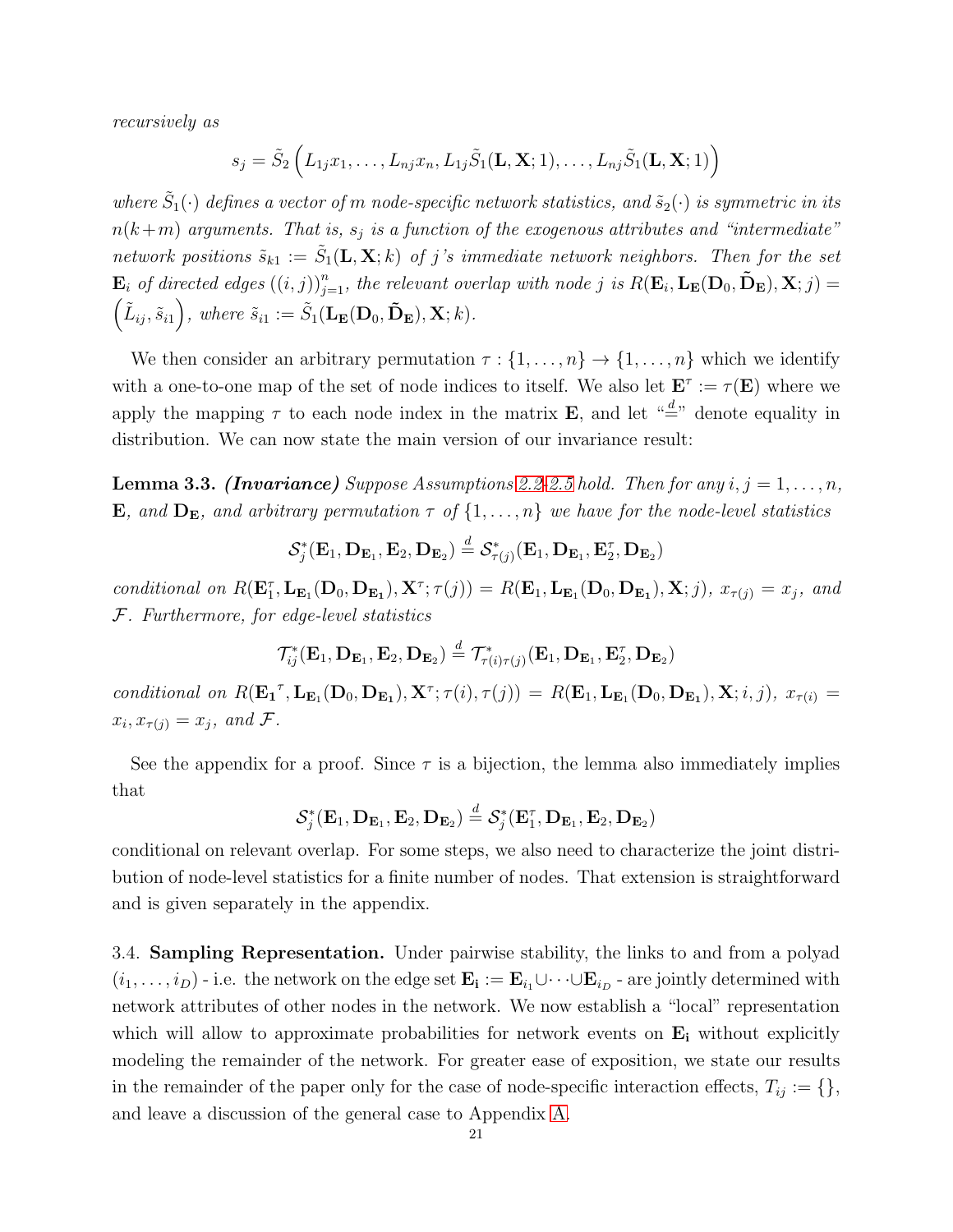Given the payoff shocks  $(\varepsilon_{kl})_{k,l}$  and  $MC_1, \ldots, MC_n$ , we let

$$
D_{ij0} := \mathbb{1}\{\bar{U} + \varepsilon_{ij} \geq MC_i\} \text{ and } D_{ji0} := \mathbb{1}\{\bar{U} + \varepsilon_{ji} \geq MC_j\}.
$$

Since by Assumption [2.3](#page-10-1)  $U$  is an upper bound for the systematic part of random utility,  $D_{ij0} \geq D_{ij}^*$  almost surely. We then define a network neighborhood of node i as the set  $\mathcal{N}_i$  of nodes j with  $D_{ij0} = D_{ji0} = 1$ . That set excludes any node j that will not form a pairwise stable link to node i for any realization of exogenous attributes  $x_i, x_j$  and network attributes  $s_i, s_j, t_{ij}$ , and by Assumption [2.5](#page-11-1) the size of  $\mathcal{N}_i$  is asymptotically bounded. We refer to  $\bigcup_{d=1}^D \mathcal{N}_{i_d}$  as the network neighborhood of the polyad  $(i_1, \ldots, i_D)$ .

A key challenge in evaluating the probability of an event on the edge set  $\mathbf{E_i} := \bigcup_{d=1}^D \mathbf{E}_{i_d}$ is that network attributes  $s_j^*$  and link proposals  $D_{ji_r}^*$  for  $r = 1, \ldots, D$  and other nodes  $j \in \bigcup_{d=1}^D \mathcal{N}_{i_d}$  are jointly determined with the subnetwork on that edge set. We now propose an alternative sampling experiment which replaces the network neighborhood  $\mathcal{N}_i$  for each node in the  $(D+1)$  ad with a random sample  $\tilde{\mathcal{N}}_i$  consisting of a stochastically bounded number of Poisson draws of potential values and taste shocks from the respective marginal distributions. We then justify that representation by showing that it approximates the relevant conditional moments of the distribution generated by the finite-population network formation model.

By invariance in Lemma [3.3,](#page-20-1) the distribution of potential values  $s_j^*$  is invariant to node permutations conditional on

$$
R_{\mathbf{i}j} := R\left(\mathbf{E}_{\mathbf{i}}, \mathbf{L}_{\mathbf{E}}(\mathbf{D}_0, \mathbf{\tilde{D}}_{\mathbf{E}_\mathbf{i}}); j\right)
$$

where in the following we assume without loss of generality that  $R_{ij}$  is the maximal invariant of  $R\left(\mathbf{E_i}, \mathbf{L_E}(\mathbf{D_0}, \mathbf{\tilde{D}_{E_i}}); j\right)$  under permutations of  $\{1, \ldots, n\} \setminus \{j\}$ .<sup>[4](#page-21-0)</sup> We will therefore use the notation  $\tilde{s}_k^*(R)$  to denote a draw from a conditional distribution of potential values given  $R_{ik} = R$ . Similarly, we use

$$
\tilde{D}_{ki}^*(s;R) := \mathbbm{1}\left\{ U^*(x_k,x_i;\tilde{s}_k(R),s,t) + \tilde{\varepsilon}_{ki} \geq \widetilde{MC}_k \right\}
$$

to denote an indicator for a proposal from k to i for draws  $\tilde{\varepsilon}_{ki}$ ,  $MC_k$  and a fixed value of s.

In the absence of edge-specific interaction effects, the approximate representation replaces the network neighborhood  $\mathcal{N}_i$  with network neighborhoods  $\tilde{\mathcal{N}}_{i_1},\ldots,\tilde{\mathcal{N}}_{i_D}$  that are independent realizations of a Poisson (point) process.<sup>[5](#page-21-1)</sup> The approximating process is governed by the

<span id="page-21-0"></span><sup>&</sup>lt;sup>4</sup>In particular the event  $R_{ik} = R_{ij}$  is equivalent to the existence of a permutation  $\tilde{\tau}$  of  $\{1, \ldots, n\} \setminus \{k\}$  such that  $R\left(\mathbf{E}_{\mathbf{i}}^{\tilde{\tau}}, \mathbf{L}_{\mathbf{E}}(\mathbf{D}_0, \mathbf{\tilde{D}}_{\mathbf{E_i}}); k\right) = R_{\mathbf{i}j}.$ 

<span id="page-21-1"></span><sup>&</sup>lt;sup>5</sup>Recall that a point measure on a set X is of the form  $\xi = \sum_{i=1}^{q} \delta_{X_i}$  for an integer-valued random variable q and a discrete set of random values  $\{X_1, \ldots, X_q\} \in \mathcal{X}$ . Given a finite measure M on X, a Poisson process with intensity (mean measure) M is a random point measure such that for any Borel set  $A \subset \mathcal{X}$ and non-negative integer k,  $P(\xi(F) = k) = \exp\{-M(F)\}M(F)^k/k!$ , and for any disjoint sets  $F_1, \ldots, F_k$ ,  $\xi(F_1), \ldots, \xi(F_k)$  are independent, see e.g. [Resnick \(1987\)](#page-38-12).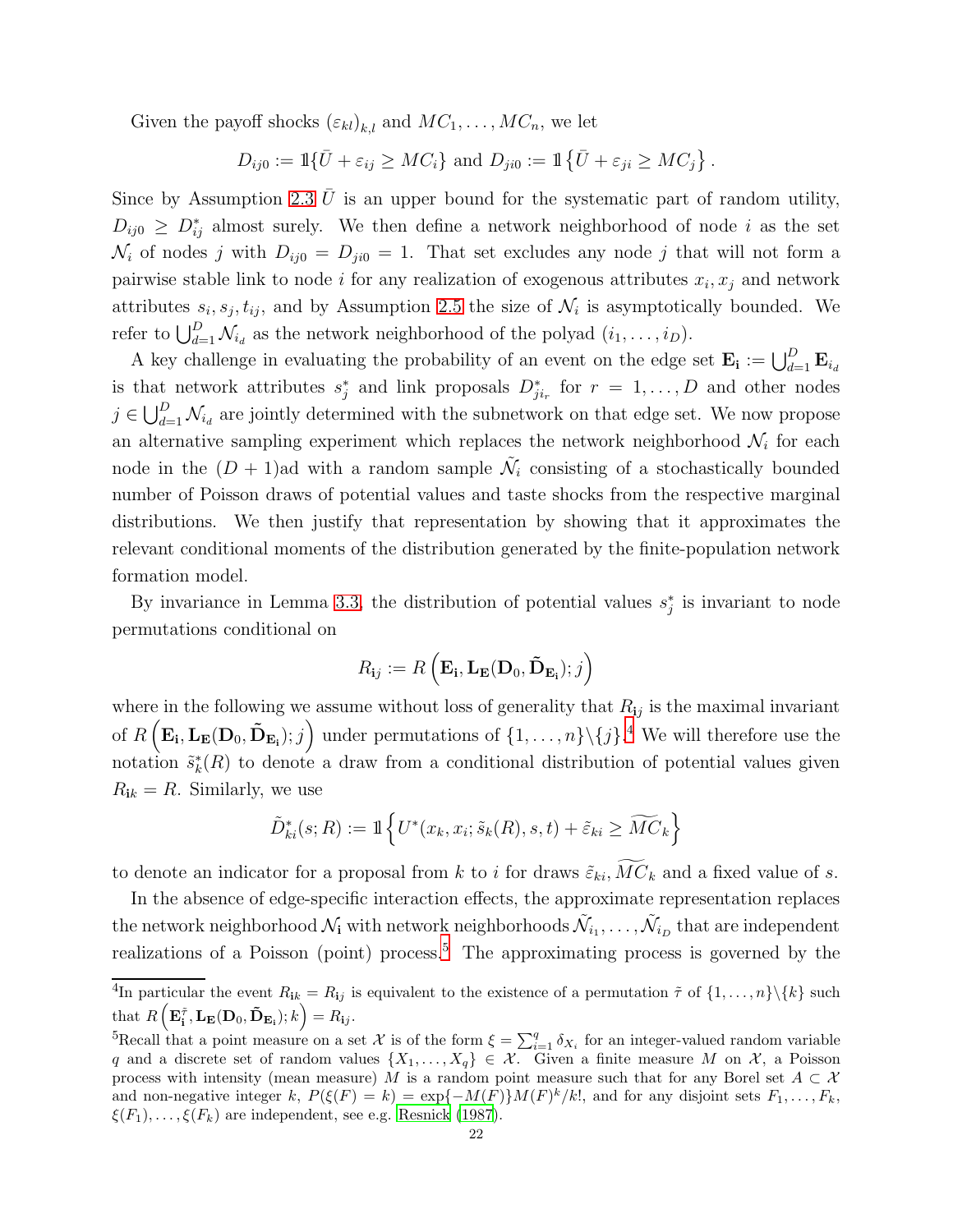

FIGURE 3. Pairwise stable network (left) and sampling representation of subnetworks as typical draws from a distribution of network neighborhoods (right).

intensity

<span id="page-22-0"></span>
$$
\hat{M}_n(x,s|R) := \frac{\frac{1}{n}\sum_{k=1}^n\sum_{\tilde{i}:k\notin \tilde{i}}\mathbb{1}\left\{x_k = x, s_k^* = s, R_{\tilde{i}k} = R, D_{k\tilde{i}10} = D_{\tilde{i}1k0} = 1\right\}}{\frac{1}{n^2}\sum_{k=1}^n\sum_{\tilde{i}:k\notin \tilde{i}}\mathbb{1}\left\{R_{ik} = R\right\}}
$$
\n(3.1)

This empirical (Poisson) rate characterizes at what rate nodes k with attributes  $x_k$  and network attributes  $s_k^*$  are part of the network neighborhood  $\mathcal{N}_i$  of node i conditional on  $R_{ik} = R$ . Note also that under Assumption [2.5](#page-11-1)  $\hat{M}_n$  is stochastically bounded as n increases. Below we will refer to the population analog of  $\hat{M}_n$  as the *reference distribution* of the network. Clearly, this rate is determined endogenously in the network formation model. However as shown in Lemma [3.2,](#page-18-0) independence of taste shocks across nodes ensures that link payoffs for nodes in  $\{i_1, \ldots, i_D\}$  are conditionally independent of (appropriately defined) potential values of network statistics for their alters outside of that set so that we can nevertheless approximate probabilities for network events. Moreover we show in the next section that in the limit,  $\hat{M}_n$  can be approximated by the solution of a fixed point problem.

We can now consider an event concerning the subnetwork among the nodes included in the multi-index  $\mathbf{i} := (i_1, \ldots, i_D)'$ , where we define the edge set  $\mathbf{E_i} := [\mathbf{E}_{i_1}, \ldots, \mathbf{E}_{i_D}]$ . To evaluate the probability of such an event, we now propose the following alternative sampling scheme:

- For each node *i* in the multi-index  $\mathbf{i} = (i_1, \ldots, i_D)'$ , a set of nodes  $\tilde{\mathcal{N}}_i := \{j_1, \ldots, j_r\}$ with attributes and potential values  $(x_j, s_j^*(R))_{j \in \mathcal{N}_i}$  is generated by a point process with Poisson intensity  $\hat{M}_n(x, s | R)$ .
- For each node pair  $(i, j)$  with  $i \in \{i_1, \ldots, i_D\}$  and  $j \in \mathcal{N}_i \cup \{i_1, \ldots, i_D\} \setminus \{i\}$  we also generate i.i.d. draws  $MC_i$  and  $\tilde{\varepsilon}_{ij}$  from their respective marginal distributions.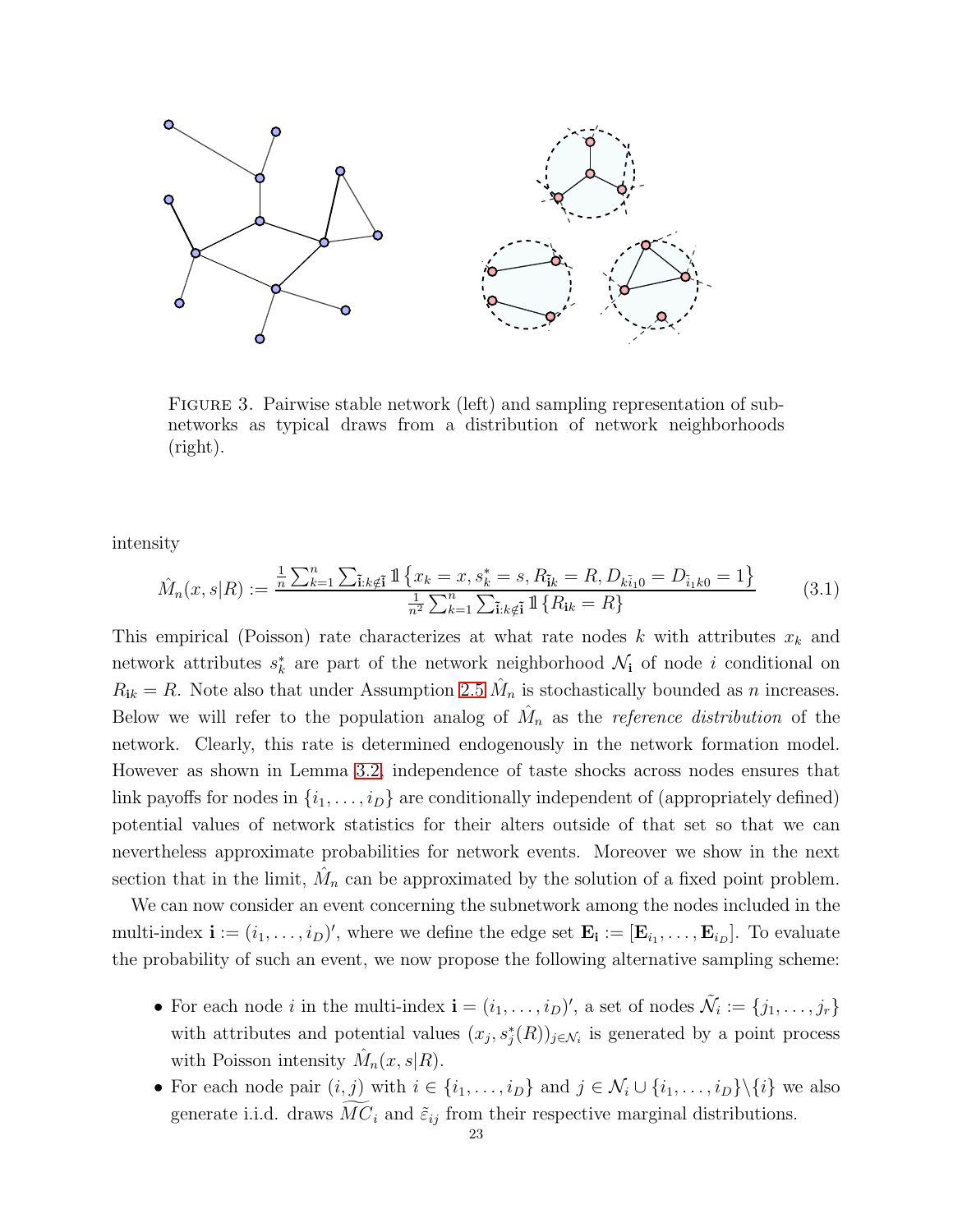• The subnetwork  $\mathbf{L}_{\mathbf{E_i}}$  on  $\mathbf{E_i}$  is then supported if for each  $d = 1, \ldots, D$  and  $j \in \tilde{\mathcal{N}}_{i_d}$ 

$$
L_{i,j} = \mathbb{1}\left\{ U^*(x_{i_d}, x_j; s_{i_d}, s_j^*(R_{ij})) + \tilde{\varepsilon}_{i_d} \geq \widetilde{MC}_{i_d} \right\} D_{j i_d}(s_{i_d}, R_{ij}),
$$

and  $L_{i_dj} = 0$  for all  $j \notin \tilde{\mathcal{N}}_{i_d}$ , where  $s_{i_d} := s(R_{ii_d})$ .

In particular, for every j the network statistics  $s_j^*$  are independent of whether there is a robust non-link between i and j under this process. Also, since the Poisson intensity  $\hat{M}_n(x, s | R)$  is bounded as *n* increases, so is the (random) size of  $\mathcal{N}_i$ .

Lemma [3.4](#page-23-0) below shows that this alternative representation can be used to obtain probabilities for any events on  $\mathbf{E}_i$  given the sigma-field  $\mathcal{F}$ . Specifically, we let  $\pi_n(A_{\mathbf{E}_i}|\mathbf{x}_i) \equiv$  $\pi_n(A_{\mathbf{E_i}}|\mathbf{x_i}, \mathcal{F})$  denote the conditional probability that an event  $A_{\mathbf{E_i}} := A(\mathbf{L}_{\mathbf{E_i}})$  on  $\mathbf{E_i}$  is supported by a PSN given F, and  $\pi_n(A_{\mathbf{E_i}}|\mathbf{x_i}) \equiv \tilde{\pi}_n(A_{\mathbf{E_i}}|\mathbf{x_i}, \mathcal{F})$  its analog under the alternative sampling scheme. In particular, the approximation is valid conditional on any public signals that are used to select among multiple pairwise stable networks. For notational ease we generally suppress explicit conditioning on  $\mathcal F$  wherever possible.

In the following, we first consider the event whether a particular configuration  $\mathbf{L}_{i}$  for the subnetwork among  $i_1, \ldots, i_D$  is supported by a pairwise stable network on all of  $\{1, \ldots, n\}$ , and we call such a subnetwork event *elementary*. We then let  $A_{\mathbf{E_i}}$  denote the set of events on  $\mathbf{L}_{\mathbf{E_i}}$ , **X** that are invariant to permutations of edges  $(ij) \in \mathbf{E_i}$  for  $j \notin \{i_1, \ldots, i_D\}$ , and that can be represented as the union of mutually exclusive elementary events regarding outcomes on the subnetwork  $L_i$ .

<span id="page-23-0"></span>Lemma 3.4. Suppose that Assumptions [2.2-](#page-10-0)[2.6](#page-12-1) hold, and that there are no edge-specific interaction effects. Then for any  $A_{\mathbf{E_i}} \in \mathcal{A}_{\mathbf{E_i}}$ 

$$
\pi_n(A_{\mathbf{E_i}}|\mathbf{x_i}, \mathcal{F}) = \tilde{\pi}_n(A_{\mathbf{E_i}}|\mathbf{x_i}, \mathcal{F})\left(1 + O(n^{-1})\right)
$$

almost surely. More generally the analogous conclusion holds for any finite collection of events  $A_{\mathbf{E}_{\mathbf{i}_1}}, \ldots, A_{\mathbf{E}_{\mathbf{i}_q}}$  and D-tuples  $\mathbf{i}_1, \ldots, \mathbf{i}_q$  with  $q < \infty$  fixed.

See the appendix for a proof. In interpreting this result one should note that  $\hat{M}_n(x, s | R)$ is generally not  $\mathcal F$ -measurable - it may be possible to obtain the analogous conclusion for a finer conditioning set, but such a strengthening of the result will not be necessary for our analysis below.

The restriction to  $A_{\mathbf{E_i}}$  allows for subnetwork events depending on the subnetwork among  $i_1, \ldots, i_D$  as well as the node-specific network attributes  $s_{i_1}^*, \ldots, s_{i_D}^*$  in an arbitrary fashion, however events in that class will generally not capture interdependencies between the network neighborhoods of the individual nodes  $i_1, \ldots, i_D$ . We posit that this is a natural restriction on what network moments the researcher may be interested in for the model without edgespecific interaction effects. This condition on  $A_{\mathbf{E_i}}$  yields a major simplification relative to the general case in which potential values for each node in  $\mathcal{N}_{i_d}$  have to be evaluated at the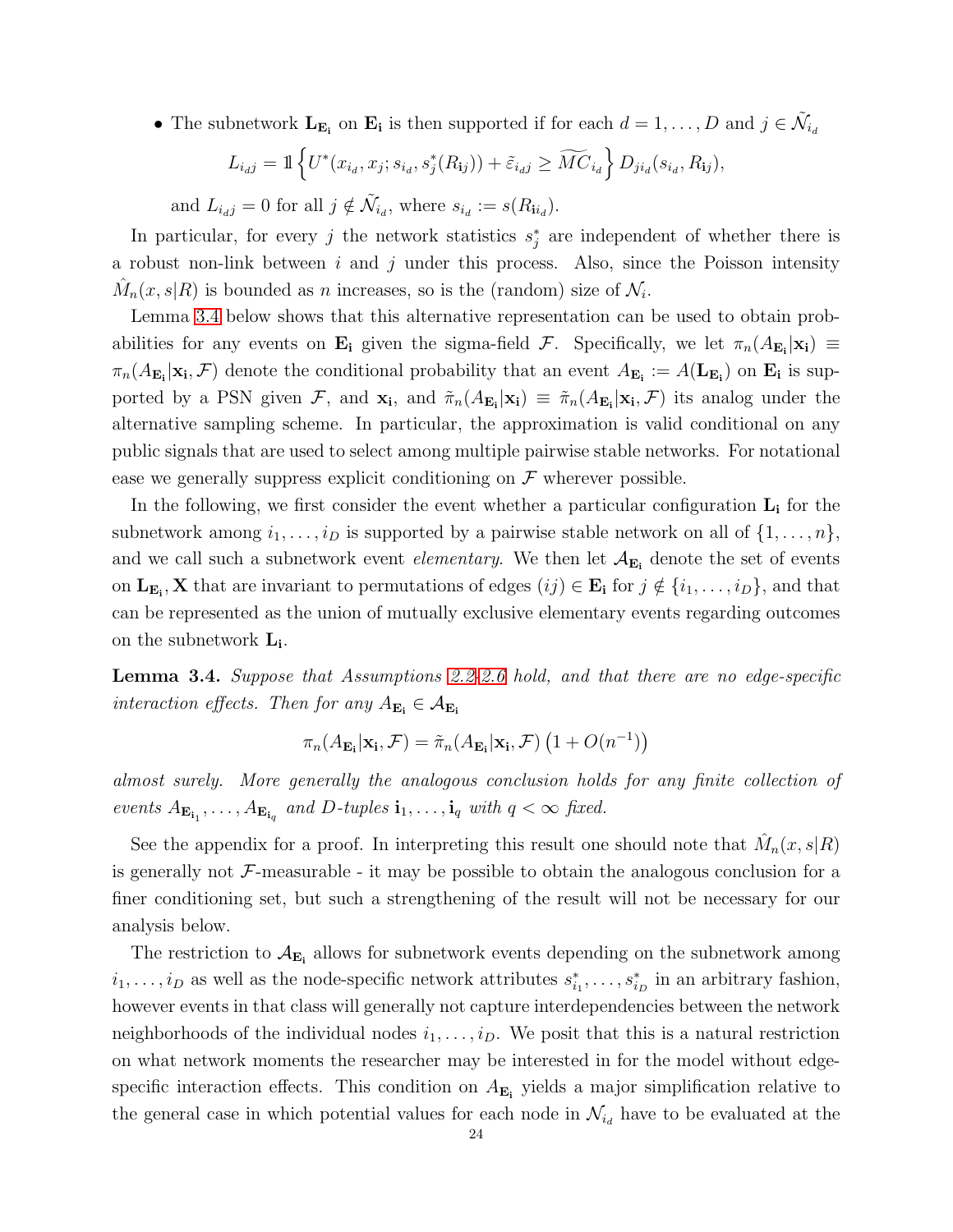relevant overlap with respect to  $\mathbf{E_i} := \mathbf{E}_{i_1} \cup \dots \mathbf{E}_{i_D}$  rather than  $\mathbf{E}_{i_d}$  alone. In the presence of edge-specific effects, these interactions can no longer be ignored, and we discuss this more general case in the appendix.

The condition that the event  $A_{\mathbf{E}_i}$  not include multiple subnetwork configurations that may be simultaneously supported by a pairwise stable network implies that such an event can be represented in terms of the marginal distributions (rather than the joint distribution) for potential values  $s_j^*(R)$  for each value R of the relevant overlap. Dropping this requirement does not fundamentally change our theoretical analysis, but will pose additional practical problems for implementation: As shown by [Menzel \(2015b](#page-38-0)) the marginal distributions for  $s_j^*(R)$  can be estimated directly from the data, however the joint distribution across different values of R would have to be inferred from theoretical fixed point conditions for our model. Alternatively, the Bonferroni inequality gives a conservative bound that can be evaluated from the marginal distributions alone.

## 4. Aggregate State Variables

<span id="page-24-0"></span>The previous section gave a simplified representation of outcomes in pairwise stable networks in terms of local network neighborhoods and potential values for network statistics. In a pairwise stable network, the distribution of potential values for network statistics and node "availability" in a network neighborhood are endogenously determined. In this section we show that this distribution can (to an asymptotic approximation) be characterized in terms of aggregate state variables, (a) the reference distribution  $M(x, s|R)$  and (b) the inclusive value function  $H(x; s)$ . Furthermore we show that these aggregate states are in turn determined by a fixed-point (equilibrium) condition across the entire network, which completes our asymptotic characterization of the network.

4.1. Extreme-Value Approximations. We first consider the limit of the conditional probability that certain link proposals are accepted. As [Menzel \(2015b\)](#page-38-0) showed, in sparse networks these limits are governed by extreme-value theory, and this section strengthens his result, deriving the convergence rate for these approximations as well as other extensions needed for the central limit theory in this paper.

For the following results, we focus on events regarding the link proposals by  $i$ , that is concerning edge sets of the form  $\mathbf{E}_i := \begin{bmatrix} i & \cdots & i \\ 1 & \cdots & n \end{bmatrix}$ . The extension to neighborhoods of polyads  $i_1, \ldots, i_D$  will be straightforward in light of Lemma [3.2.](#page-18-0) Adapting the notation in Lemma [3.1,](#page-17-0) we let  $\mathbf{s}_{-i} := (s_1, \ldots, s_{i-1}, s_{i+1}, \ldots, s_n)'$  and

$$
\mathcal{S}_{-i}^{*}(\mathbf{D}_{\mathbf{E}_{i}}) := \underset{j \neq i}{\times} \mathcal{S}_{j}^{*}(\mathbf{E}_{i}, \mathbf{D}_{\mathbf{E}_{i}}, [ij, ji], [1, D_{ji}^{*}])
$$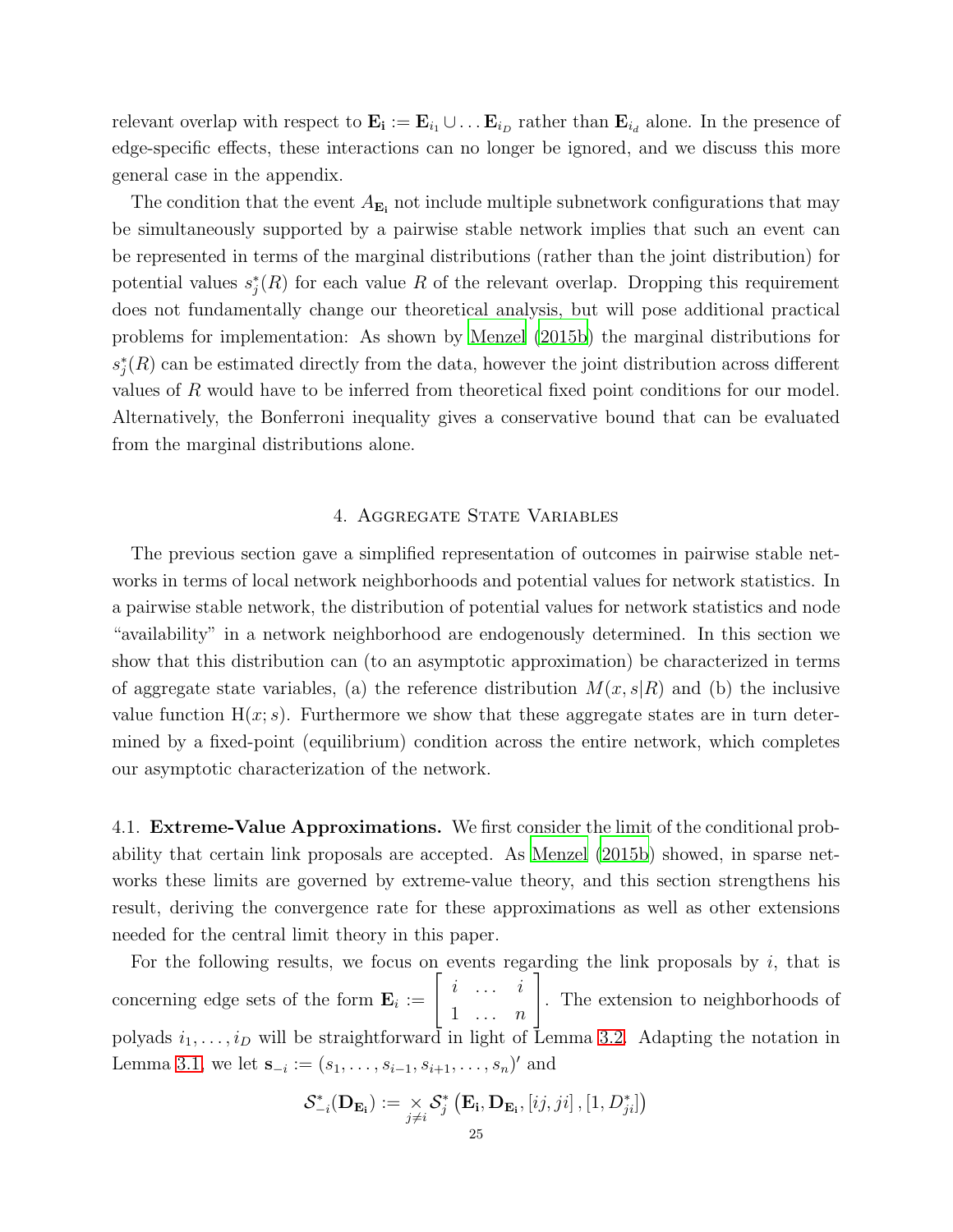be the potential values for a given set of proposals  $D_{E_i}$ . We also use the notation  $WE_i$  for the set of edges directed at i, where **W** is the matrix  $\begin{bmatrix} 0 & 1 \\ 1 & 0 \end{bmatrix}$ . Given  $\mathbf{D}_{\mathbf{E_i}}$  and  $\mathbf{D}_{\mathbf{WE}_i}$ , we then let  $\mathbf{L}_{\mathbf{E_i}} = \mathbf{D}_{\mathbf{E_i}} \odot \mathbf{D}_{\mathbf{WE}_i}$  and  $j_1, \ldots, j_r \in \{1, \ldots, n\}$  be the indices of nodes such that  $L_{ij} = 1$ . To simplify notation, we also let  $U_{ij}^* := U^*(x_i, x_j; s_i, s_j, t_{ij})$  for  $j = 1, \ldots, n$ , where  $s_i := S(\mathbf{L}(\mathbf{D}^*, \mathbf{E}_1, \mathbf{D}_{\mathbf{E}_1}); i).$ 

Since links are determined simultaneously, it is necessary to consider joint probabilities of the form

$$
\Phi(i,j_1,\ldots,j_r)=\mathbb{P}\left(\left.\mathbf{D}_{\mathbf{E_i}}\in\mathcal{D}^*_{\mathbf{E_i}}(\mathbf{s}_{-i})\right|\mathbf{X},\mathbf{s}_{-i}\in\mathcal{S}^*_{-i}(\mathbf{D}_{\mathbf{E_i}}),\mathbf{D}_{\mathbf{WE}_i}\in\mathcal{D}^*_{\mathbf{WE}_i}(\mathbf{D}_{\mathbf{E_i}})\right)
$$

Under the sparse network sequence in Assumption [2.5,](#page-11-1) [Menzel \(2015b\)](#page-38-0) showed probabilities of that form converge to their extreme-value analogs, with joint probabilities across multiple links converging to products of edge-wise Logit-type probabilities. However for a derivation of the asymptotic distribution, we also have to ensure that the error from this extreme-value approximation does not contribute to first order as we take limits. The following lemma strengthens Lemma 6.2 in [Menzel \(2015b](#page-38-0)), showing that the additional tail condition on the c.d.f. of taste shifters in [2.4](#page-11-0) (ii) suffices to guarantee convergence at a sufficiently fast rate.

<span id="page-25-0"></span>Lemma 4.1. Suppose that Assumptions [2.3-](#page-10-1)[2.5](#page-11-1) hold. Then

$$
\left| n^{r/2} \Phi(i, j_1, \dots, j_r) - \frac{r! \prod_{s=1}^r \exp\{U_{ij_s}^*\}}{\left(1 + n^{-1/2} \sum_{j \notin \{j_1, \dots, j_r\}} D_{ji}^*(s) \exp\{U_{ij}^*\}\right)^{r+1}} \right| = o(n^{-1/2})
$$

See the appendix for a proof. The implied approximation to  $\Phi(i, j_1, \ldots, j_r)$  has several properties that help simplify the problem. For one, the joint probability over link acceptances to nodes  $j_1, \ldots, j_r$  is approximated by the product of the marginal probabilities for each of these edges and a term capturing the probability that all remaining available edges will not be chosen. Furthermore, each of these (limiting) marginal probabilities is of the Logit form, so that the set of available link opportunities enters each of these marginal probabilities with the inclusive value for the alternatives that are not accepted,  $n^{-1/2} \sum_{j \notin \{j_1,\dots,j_r\}} D^*_{ji}(s) \exp\{U^*_{ij}\}.$ Under Assumption [2.5](#page-11-1) the number of available alternatives grows at a  $n^{1/2}$  rates so that this statistic is approximated by the analogous average over all link opportunities, including those that are accepted.

For the sampling representation in Lemma [3.4](#page-23-0) we also need conditional probabilities of the form

$$
\bar{\Phi}(i,j_1,\ldots,j_r)=\mathbb{P}\left(\mathbf{D}_{\mathbf{E_i}}\in\mathcal{D}^*_{\mathbf{E_i}}(\mathbf{s}_{-i})\big|\ \mathbf{X},\mathbf{s}_{-i}\in\mathcal{S}^*_{-i}(\mathbf{D}_{\mathbf{E_i}}),\mathbf{D}_{\mathbf{WE}_i}\in\mathcal{D}^*_{\mathbf{WE}_i}(\mathbf{D}_{\mathbf{E_i}}),D_{ij_10},\ldots D_{ij_r0}=1\right)
$$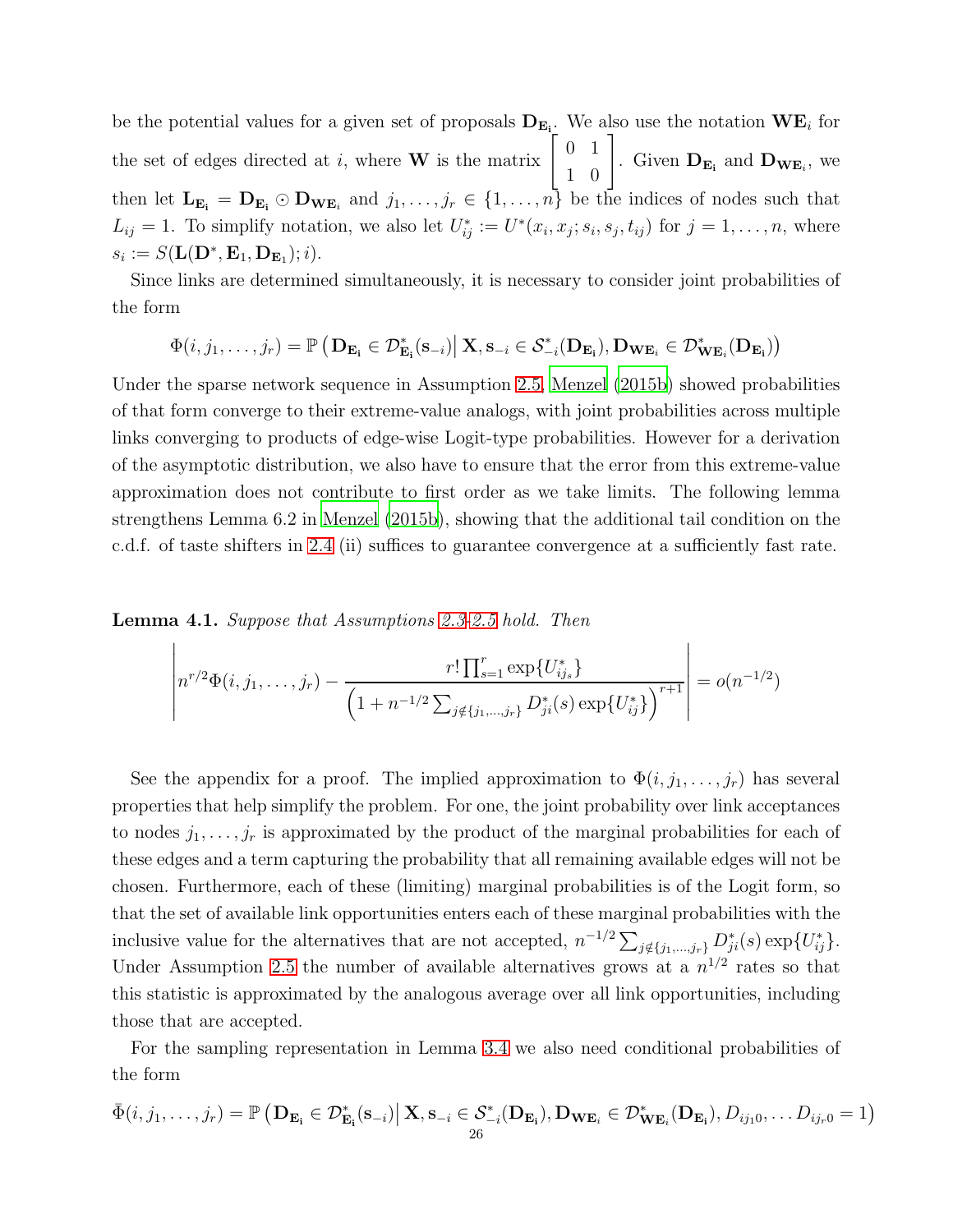where we defined  $D_{ij0} := \mathbb{1} \{ \bar{U} + \varepsilon_{ij} \geq MC_i \}$ . From Lemma [C.1](#page-45-0) we can immediately conclude that

<span id="page-26-1"></span>
$$
\bar{\Phi}(i, j_1, \dots, j_r) = \exp\left\{ \sum_{q=1}^r \left( U_{ij_q}^* - \bar{U} \right) \right\}
$$
 (4.1)

Hence the Logit structure in the limit gives us a simple adjustment factor to evaluate the probability of a combination of proposals conditional on a set of nodes being in the network neighborhood  $\mathcal{N}_i$ . The analogous conclusion holds for conditioning on  $\bar{U} + \varepsilon_{ik_q} \geq MC_i$ ,  $q = 1, ..., r'$  for a subset of nodes  $k_1, ..., k_{r'} \in \{j_1, ..., j_r\}.$ 

4.2. Inclusive Values. As discussed before, the asymptotic representation in Lemma [4.1](#page-25-0) implies that in the limit, conditional acceptance probabilities depend only on the systematic utilities of the alternatives chosen, and the inclusive value of the set of available link opportunities, which we define as

$$
I_i^* := n^{-1/2} \sum_{j=1}^n D_{ji}^* \exp\{U_{ij}^*\}
$$

Most importantly, the composition and size of the set of link opportunities affects the conditional choice probabilities only through the inclusive value, so to an asymptotic approximation the inclusive value serves as a scalar parameter summarizing the systematic components of payoffs for the available options, similar to the case of single-agent discrete choice [\(Luce](#page-38-14) [\(1959\)](#page-38-14), [McFadden \(1974\)](#page-38-15)) or matchign models [\(Dagsvik \(1994\)](#page-37-15)[,Menzel \(2015a\)](#page-38-16)).

[Menzel \(2015b\)](#page-38-0) establishes a conditional law of large numbers for the inclusive values which are sample averages over the characteristics of agents j with  $D_{ji}^* = 1$ , where the size of that set,  $\sum_{j\neq i} D_{ji0}$  grows at a rate  $\sqrt{n}$  for any PSN. The following was proven as Lemma 6.3 in [Menzel \(2015b\)](#page-38-0) and is re-stated here for completeness.

<span id="page-26-0"></span>**Lemma 4.2.** Suppose Assumptions [2.2-](#page-10-0)[2.6](#page-12-1) hold. Then, (a) there exists a function  $\hat{H}_n^*$  $n(x,s)$ such that for any pairwise stable network, the resulting inclusive values satisfy

$$
I_i^* - \hat{H}_n^*(x_i, s_i) = o_p(1)
$$

for each i drawn from a uniform distribution over  $\{1,\ldots,n\}$ . Furthermore, (b), if the weight functions  $\omega(x, x', s, s') \geq 0$  are bounded and form a Glivenko-Cantelli class in  $(x, s)$ , then

$$
\sup_{x \in \mathcal{X}} \frac{1}{n} \sum_{j=1}^{n} \omega(x, x_j, s, s_j) (I_j^* - \hat{H}_n^*(x_j, s_j)) = o_p(1)
$$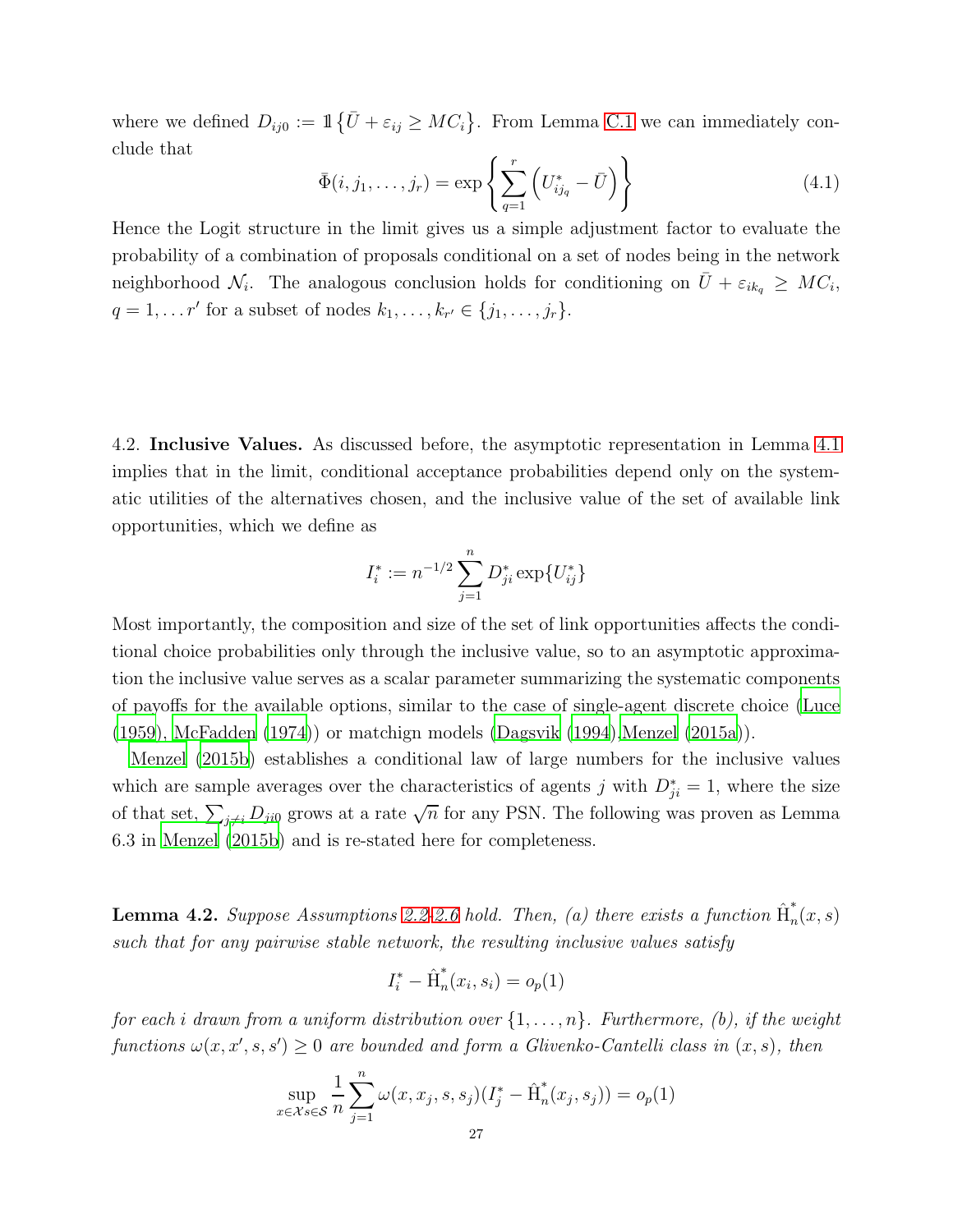As shown in [Menzel \(2015b\)](#page-38-0), this implies an (approximate) fixed-point condition for the inclusive value function  $H(x; s)$ , where we define the mapping

$$
\hat{\Psi}_{2n}[M,H](x;s) := \frac{1}{n} \sum_{i=1}^{n} \int \frac{s_{1i} \exp\{U^*(x, x_i; s, s_i, t_0) + U^*(x_i, x; s_i, s, t_0) - 2\bar{U}\}}{1 + H(x_i; s_j)} M(x_i, s | R) dx_i ds_i
$$
\n
$$
=: \frac{1}{n} \sum_{i=1}^{n} \tilde{\psi}_{2ni}[M,H](x;s)
$$
\n(4.2)

Letting  $\hat{M}_n^*(x,s|R)$  denote the empirical distribution of endogenous network characteristics defined in [\(3.1\)](#page-22-0), we then have the following:

<span id="page-27-0"></span>Lemma 4.3. Suppose that Assumptions [2.2](#page-10-0)[-2.6](#page-12-1) hold. Then the inclusive value function  $\hat{\text{H}}_n^{*}$  $f_n(x,s)$  resulting from a PSN has to satisfy the approximate fixed-point condition

<span id="page-27-1"></span>
$$
\hat{H}_n^*(x; s) = \hat{\Psi}_{2n}[\hat{M}_n^*, \hat{H}_n^*](x; s) + o_p(1)
$$
\n(4.3)

where the remainder converges in probability uniformly in the arguments  $x, s$ .

This was proven as Lemma 6.4 in [Menzel \(2015b](#page-38-0)). We do not derive the stochastic order of the approximation errors in Lemmas [4.2](#page-26-0) and [4.3](#page-27-0) at this point. But as part of the proofs for Lemma [5.1](#page-34-0) and Theorem [5.2,](#page-35-0) we find that under the conditions of our main results,  $I_i^*$  –  $\hat{\text{H}}_n^{*}$  $n(n, s_i) = O_o(n^{-1/4}$  and that the remainder term in [\(4.3\)](#page-27-1) is of the order  $O_p(n^{-1/2})$ . Most importantly, both stochasticssL terms generally contribute to the asymptotic distribution of the network moment.

4.3. Reference Distribution. We next show that the representation result in Lemma [3.4](#page-23-0) implies that  $\hat{M}_n(x, s | R)$  is sufficient to characterize the distribution of potential values for the nodes forming the links in the edge set  $\mathbf{E}_k$ .

Equilibrium Condition in Finite Network. We first give the distribution of the r.h.s. variables in [\(3.1\)](#page-22-0) to establish stochastic restrictions on the reference distribution. We define

$$
\mathcal{L}(s, R_0; k, i) := \left\{ \mathbf{L}_{\mathbf{E}_{\mathbf{k}}} : S(\mathbf{L}_{\mathbf{E}_{\mathbf{k}}}, \mathbf{X}; i) = s, R(\mathbf{E}_{\mathbf{k}}, \mathbf{L}_{\mathbf{E}_{\mathbf{k}}}, \mathbf{X}; i) = \mathbf{R_0} \right\}.
$$

and similarly,

$$
\mathcal{L}(R_0; k, i) := \{ \mathbf{L}_{\mathbf{E}_{\mathbf{k}}} : R(\mathbf{E}_{\mathbf{k}}, \mathbf{L}_{\mathbf{E}_{\mathbf{k}}}, \mathbf{X}; i) = \mathbf{R_0} \}.
$$

If we then let  $\mathcal{L}_{k,i}^*$  be the set of subnetworks  $(D_{\mathbf{E_k}}, D_{\mathbf{E_{-k}}})$  that are supported by a pairwise stable network, we can use

$$
A_{k,i}(s, R_0, x) = \{ \mathcal{L}_{k,i}^* \cap \mathcal{L}(s, R_0; k, i) \neq \emptyset, x_i = x, D_{ik0} = D_{ki0} = 1 \}
$$

to denote the event that  $s_i^* = s$  and  $R(\mathbf{E_k}, \mathbf{L_{E_k}}, \mathbf{X}; i) = R_0$  are supported by a pairwise stable subnetwork on  $\mathbf{E}_k$ , and  $x_i = x$ . Similarly,

$$
A_{k,i}(R_0) = \left\{ \mathcal{L}_{k,i}^* \cap \mathcal{L}(R_0;k,i) \neq \emptyset \right\}
$$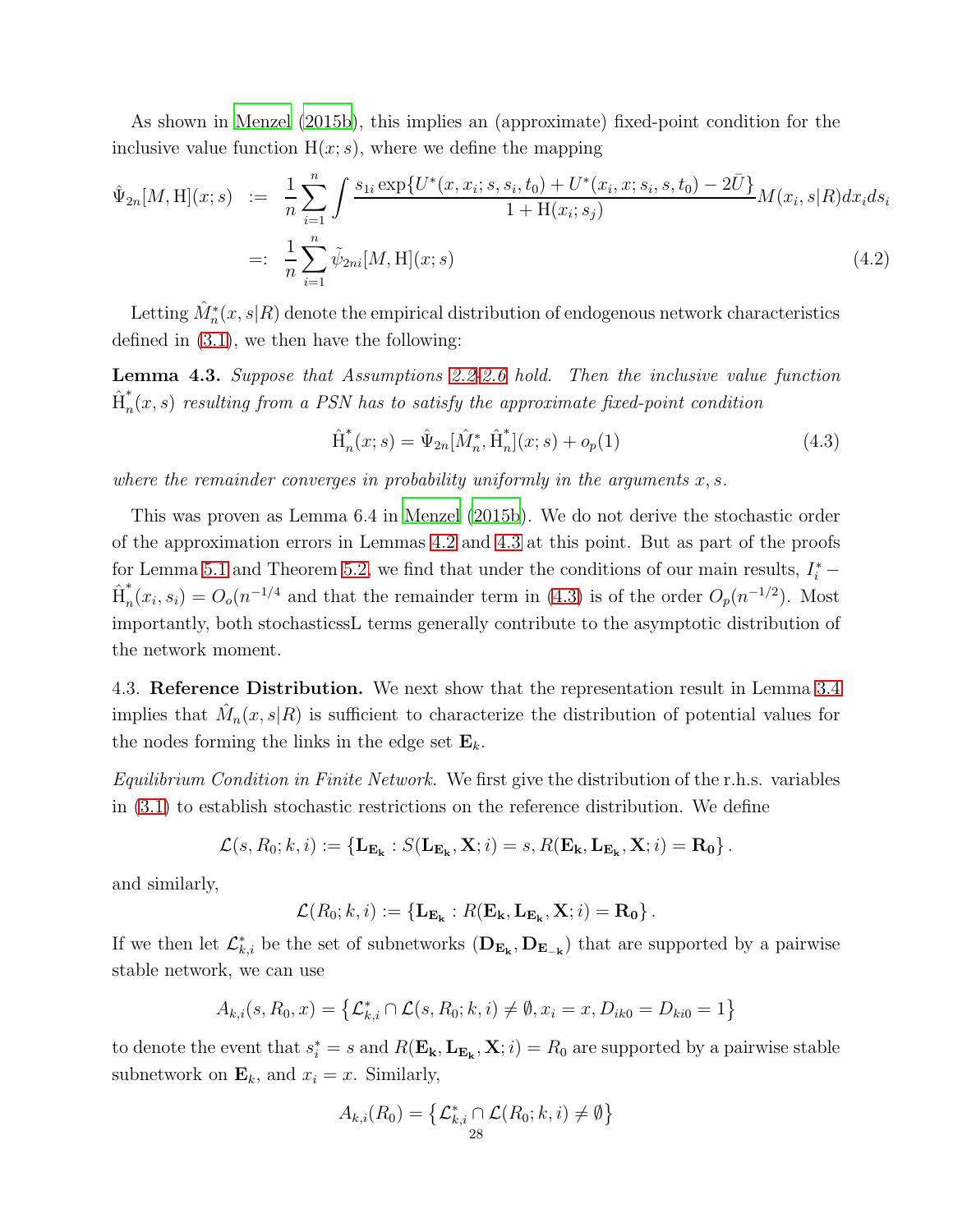In that notation,

$$
\psi_{1ni}^*(s, R_0, x) := \sum_{k \neq i} \mathbb{1} \{ A_{k,i}(s, R_0, x) \}
$$

and  $\psi_{1ni}^*(R_0) := \sum_{k \neq i} \mathbb{1} \{ A_{k,i}(R_0) \}$  so that we can write

<span id="page-28-0"></span>
$$
\hat{M}_n(s, x | R_0) \le \hat{\Psi}_{1n}^*(x, s | R_0)
$$
\n(4.4)

for each  $(s, R_0, x)$ , where

$$
\hat{\Psi}_{1n}^*(x, s | R_0) := \frac{\frac{1}{n} \sum_{i=1}^n \psi_{1ni}^*(s, R_0, x)}{\frac{1}{n^2} \sum_{i=1}^n \psi_{1ni}^*(R_0)}
$$

Equilibrium Condition under Sampling Representation. We next define an analog of  $\hat{\Psi}_{1n}^*$ under the sampling representation in Lemma [3.4,](#page-23-0) where we let  $\tilde{\mathcal{N}}_i$  be the random network neighborhood of node i given a reference distribution M and let  $\mathbf{E}_{i,\{j_1,\dots,j_r\}}$  denote the set of edges  $(ij_1), \ldots, (i, j_r)$ . For notational simplicity, we identify  $\tilde{\mathcal{N}}_i$  with the attribute values  $(x_{j_1}, s_{j_1}, \ldots, x_{j_r}, s_{j_r})$  where we denote a typical draw  $N_{i, \{j_1, \ldots, j_r\}}$ . We then denote

$$
\mathcal{L}(s, R_0; k, i, N_{i, \{j_1, \ldots, j_r\}}) := \left\{ \mathbf{L}_{\mathbf{E}_{\mathbf{i}, \{\mathbf{j}_1, \ldots, \mathbf{j}_r\}}} : S(\mathbf{L}_{\mathbf{E}_{\mathbf{i}, \{\mathbf{j}_1, \ldots, \mathbf{j}_r\}}}, \mathbf{X}; i) = s,
$$
  

$$
R(\mathbf{L}_{\mathbf{E}_{\mathbf{i}, \{\mathbf{j}_1, \ldots, \mathbf{j}_r\}}}, \mathbf{X}; i) = \mathbf{R_0} \right\}
$$

and let  $\tilde{\mathcal{L}}^*_{k,i,\{j_1,...,j_r\}}$  be the set of networks on  $E_{i,\{j_1,...,j_r\}}$  such that the links  $L_{kj}$  are pairwise stable for  $j \in \{j_1, \ldots, j_r\}$  given potential values in  $\mathcal{N}_k$ . We also let

$$
\tilde{A}_{k,i}(s, R_0, x) = \left\{ \tilde{\mathcal{L}}_{k,i,\{j_1,\dots,j_r\}}^* \cap \mathcal{L}(s, R_0; k, i, \{j_1, \dots, j_r\}) \neq \emptyset, x_i = x, \tilde{D}_{ik0} = 1 \right\}
$$

We can then define an analog to  $\psi_{1ni}^*$  in terms of the sampling representation,

$$
\tilde{\psi}_{1ni}[M](s, R_0, x) := \sum_{k \neq i} \mathbb{1} \left\{ \tilde{A}_{k,i}(s, R_0, x) \right\}.
$$
\n(4.5)

and  $\tilde{\psi}_{1ni}[M](R_0)$  in an analogous fashion. Note that the first argument expresses dependence of  $\tilde{\psi}_{1ni}$  on the reference distribution M from which the network neighborhood  $\tilde{\mathcal{N}}_i$  was drawn.

Lemma [4.4](#page-29-0) below establishes that [\(4.4\)](#page-28-0) gives rise to an approximate fixed point condition

$$
\hat{M}_n(s, R_0, x) \le \bar{\Psi}_{1n}[\hat{M}_n, \hat{H}_n](x, s | R_0) + o_p(1)
$$

for a mapping of the form

$$
\bar{\Psi}_{1n}[M,H](x,s|R_0) := \frac{\frac{1}{n}\sum_{i=1}^n \bar{\psi}_{1ni}[M,H](s,R_0,x)}{\frac{1}{n}\sum_{i=1}^n \bar{\psi}_{1ni}[M,H](R_0)}
$$

where the functions  $\bar{\psi}_{1ni}$  derive from expectations of  $\tilde{\psi}_{1ni}$  according to asymptotic probabilities of subnetwork events. Specifically, for a given realization of the network neighborhood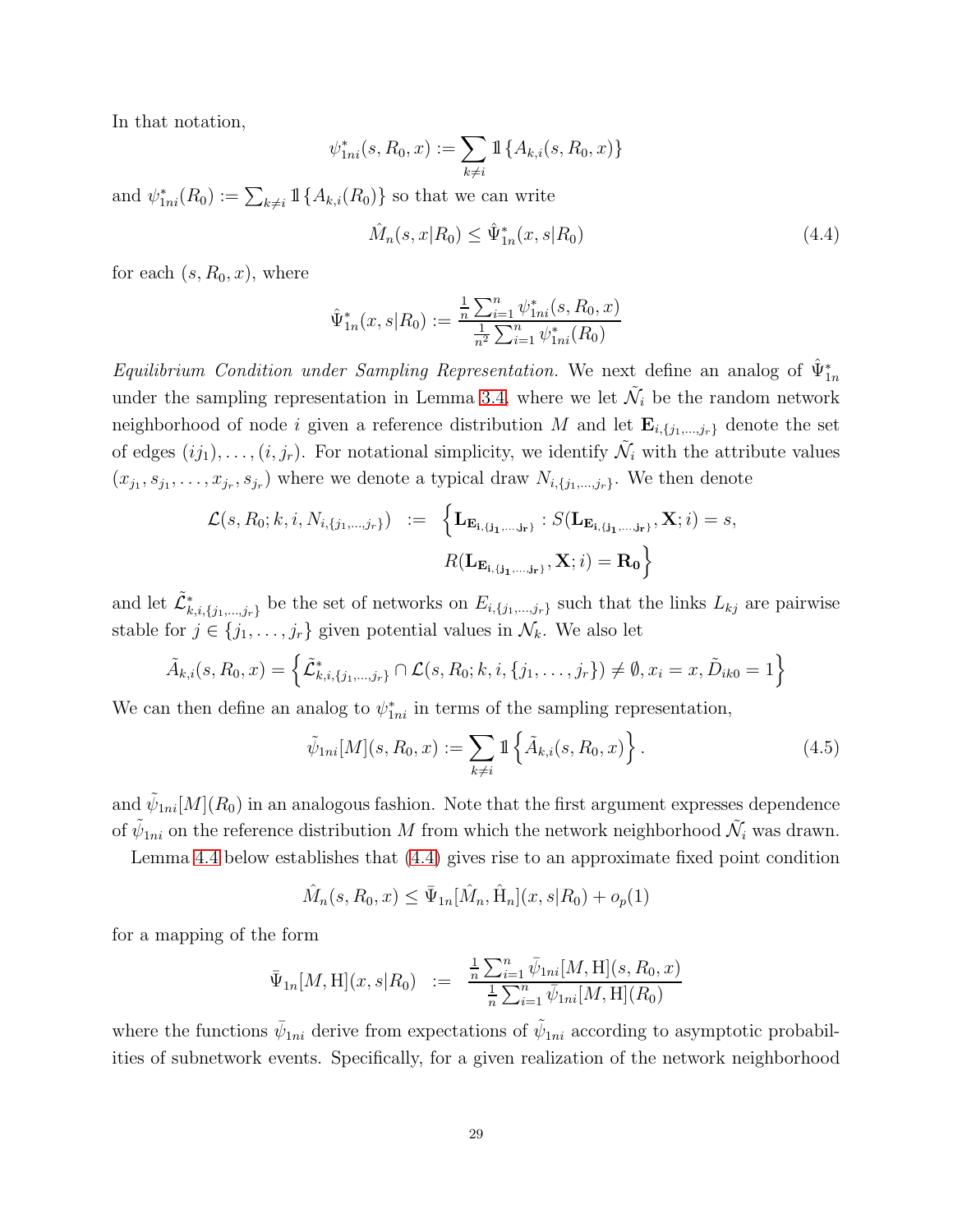$N_{i,\{j_1,\ldots,j_r\}}$  we define

$$
\bar{\psi}_{1ni,j_1...j_r}[M,H](\mathbf{L}_{\mathbf{E_{i,j_1,...,j_r}}}, N_{i,\{j_1,...,j_r\}},x) := \frac{\exp{\{\bar{U}\}}}{1 + \mathcal{H}(x_i, s_i)}
$$
\n
$$
\times \left[ \prod_{q=1}^r \frac{\exp{\left\{D_{ij_q} U_{ij_q}^* + D_{j_q i} U_{j_q i}^* - 2\bar{U}\right\}}}{(1 + \mathcal{H}(x_i, s_i))^{D_{ij_q}}} M(s_{j_q}, x | R_{j_q}) \right]
$$

which can be aggregated at the level of each node as

$$
\bar{\psi}_{1ni}[M,H](s,R_0,x) \ := \ \sum_{r\geq 0} \sum_{N_{i,\{j_1,\ldots,j_r\}}} \sum_{\mathbf{L}\in\mathcal{L}_{i,j_1,\ldots,j_r}} \bar{\psi}_{1ni,j_1\ldots j_r}[M,H](\mathbf{L},N_{i,\{j_1,\ldots,j_r\}},x)
$$

where  $\mathcal{L}_{i,j_1,\dots,j_r} := \mathcal{L}(s, R_0; i, N_{i,\{j_1,\dots,j_r\}})$  and  $\bar{\psi}_{1ni}[M, H](R_0)$  is defined analogously.

Sharp bounds for the reference distribution have to incorporate additional restrictions between various values of s,  $R_0$ . For a set of outcomes  $\{(s_1, R_1), \ldots, (s_K, R_K)\}\)$ , let the set

$$
\mathcal{L}(\{(s_1, R_1), \dots, (s_K, R_K)\}; i, \mathcal{N}_i) := \left\{ \mathbf{L}_{\mathbf{E_i}} : L_{ij} = 0 \text{ for all } j \notin \mathcal{N}_i, S(\mathbf{L}_{\mathbf{E_i}} \mathbf{X}; i) = s_k, \text{ and}
$$

$$
R(\mathbf{E_i}, \mathbf{L}_{\mathbf{E_i}}, \mathbf{X}; i) = \mathbf{R_k} \text{ for some } k \le K \right\}
$$

The set of distributions that can then be characterized by a capacity

$$
\bar{\Psi}_{1n}[\hat{M}_n, \hat{\mathbf{H}}_n^*] \left( x, s_1, \dots, s_K \middle| \bigcup_{k=1}^K R_k \right) = \frac{\frac{1}{n} \sum_{i=1}^n \bar{\psi}_{1ni}[\hat{M}_n, \hat{\mathbf{H}}_n] (\{(s_1, R_1), \dots, (s_K, R_K)\}, x)}{\frac{1}{n} \sum_{i=1}^n \bar{\psi}_{1ni}[\hat{M}_n, \hat{\mathbf{H}}_n](R_1, \dots, R_K)}
$$

where

$$
\bar{\psi}_{1ni}[\hat{M}_n, \hat{H}_n](\{(s_1, R_1), \dots, (s_K, R_K)\}, x) = \sum_{r \ge 0} \sum_{N_{i, \{j_1, \dots, j_r\}}} \sum_{\mathbf{L} \in \mathcal{L}_{K, i, j_1, \dots, j_r}} \bar{\psi}_{1ni, j_1 \dots j_r}[M, H](\mathbf{L}, N_{i, \{j_1, \dots, j_r\}}, x)
$$

where  $\mathcal{L}_{K,i,j_1,...,j_r} := \mathcal{L}((s_1,R_1),\ldots,(s_K,R_K);i,N_{i,\{j_1,...,j_r\}})$ . Taken together, these arguments imply that any reference distribution that results from a pairwise stable network must satisfy an approximate fixed point condition which we summarize in the following Lemma:

<span id="page-29-0"></span>**Lemma 4.4.** Suppose that Assumptions [2.2-](#page-10-0)[2.6](#page-12-1) hold and that  $n\mathbb{P}(R_{ij} = R_0|D_{ij0} = D_{ji0} =$  $1) \rightarrow \infty$  for each value of  $R_0$ . Then the reference distribution  $\hat{M}_n^*(x, s, R)$  resulting from a PSN has to satisfy the approximate fixed-point condition

$$
\hat{M}_n^*(x, s | R) = \bar{\Psi}_{1n}[\hat{M}_n^*, \hat{H}_n^*](x, s | R) + o_P(1)
$$
\n(4.6)

for any  $s, R_0$ , and

$$
\sum_{\{k=1,\dots,K\}} \hat{M}_n(s_k, R_k, x) \leq \bar{\Psi}_{1n}[\hat{M}_n] \left( x, s_1, \dots, s_K \middle| \bigcup_{k=1}^K R_k \right) + o_P(1)
$$

where the remainder converges in probability uniformly in the arguments  $x, s$ .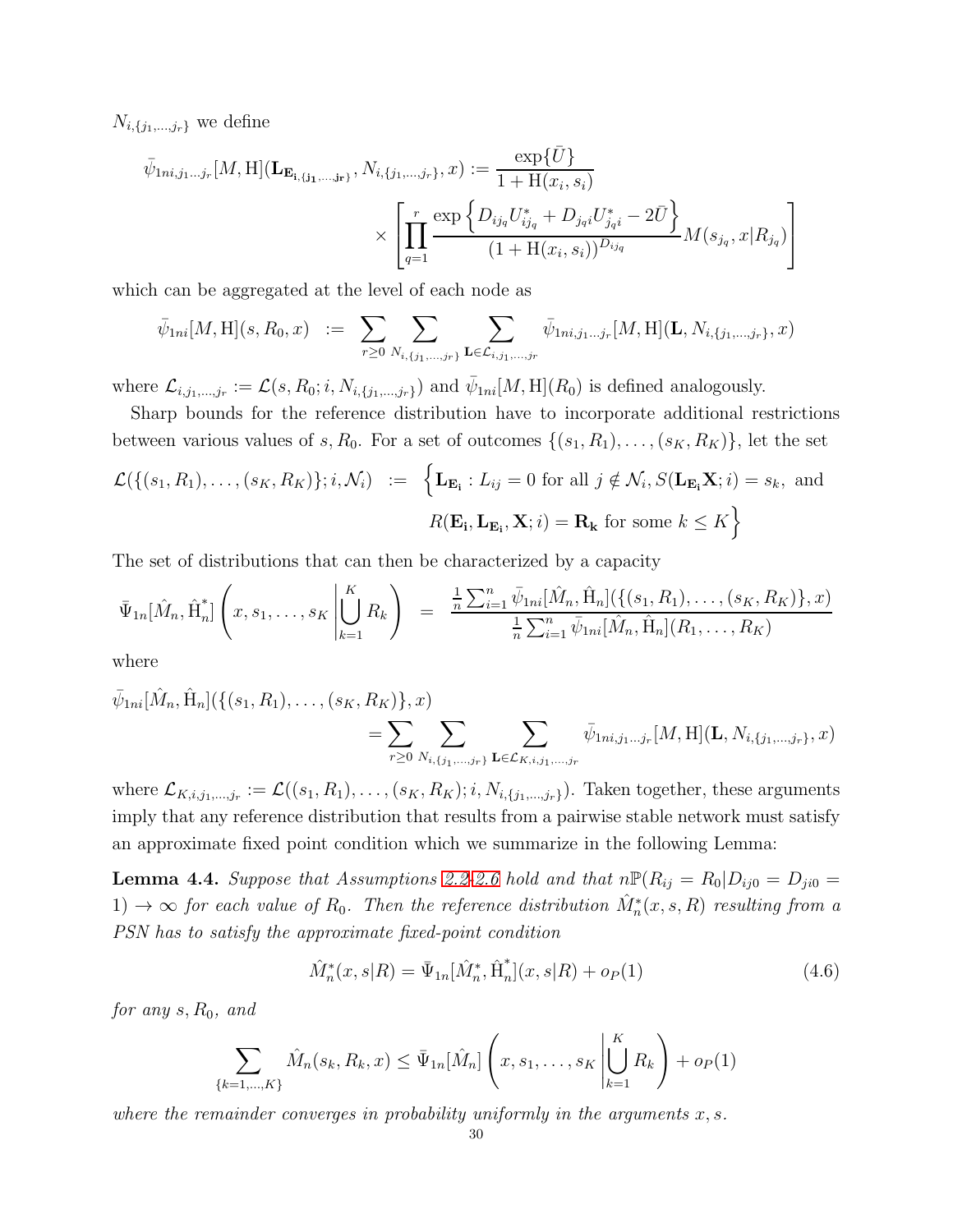See the appendix for a proof.

4.4. Limit of Fixed-Point Mapping. Taken together, Lemmas [4.3](#page-27-0) and [4.4](#page-29-0) give a joint fixed point condition for the reference distribution  $\hat{M}_n^*(x, s | R_0)$  and the inclusive value function  $\hat{H}^*_{n}$  $\hat{\Psi}_n(x, s)$ , where we stack the mappings  $\hat{\Psi}_n := [\hat{\Psi}'_{1n}, \hat{\Psi}'_{2n}]'$ , to write

$$
\hat{M}_n^* \leq \hat{\Psi}_{1n}[\hat{M}_n^*, \hat{H}_n^*] + o_p(1) \n\hat{H}_n^* = \hat{\Psi}_{2n}[\hat{M}_n^*, \hat{H}_n^*] + o_p(1)
$$
\n(4.7)

Under regularity conditions, we next show that the mapping  $\hat{\Psi}_n[M, H]$  and its fixed points converge to a proper limit  $\Psi_0[M, H] := [\Psi_{10}[M, H]', \Psi_{20}[M, H]']',$  and its fixed points to the solutions of the limiting problem

<span id="page-30-2"></span>
$$
M_0^* \leq \Psi_{10}[M_0^*, \mathbf{H}_0^*]
$$
  
\n
$$
\mathbf{H}_0^* = \Psi_{20}[M_0^*, \mathbf{H}_0^*]
$$
\n(4.8)

In order to define stochastic convergence when the limit may remain stochastic (e.g. when pairwise stable networks are selected at random), we furthermore need to ensure that for each limiting point  $\eta_0 \in \Psi_0[\eta_0]$  there exists a sequence of values for the aggregate state variable  $\hat{\eta}_n \in \hat{\Psi}_n[\hat{\eta}_n]$  such that  $\hat{\eta}_n \to \eta_0$ . To this end, we rely on the notion of regularity for the solutions of the fixed-point problem which correspond to standard local stability conditions in optimization theory (see e.g. chapter 9 in [Luenberger \(1969](#page-38-17)), or chapter 3 in [Aubin and Frankowska \(1990\)](#page-36-7)): The *contingent derivative* of  $\Psi_0$  at  $(\eta', \psi')' \in \text{gph } \Phi_0 \subset \mathcal{H}^2$ is defined as the set-valued mapping  $D\Psi_0(\eta, \psi): \mathcal{H} \rightrightarrows \mathcal{H}$  such that for any  $u \in \mathcal{H}$ 

$$
v \in D\Psi_0(\eta, \psi)(u) \Leftrightarrow \liminf_{h \downarrow 0, u' \to u} d\left(v, \frac{\Psi_0(\eta + hu') - \psi}{h}\right)
$$

where  $d(a, B)$  is taken to be the distance of a point a to a set  $B<sup>6</sup>$  $B<sup>6</sup>$  $B<sup>6</sup>$ . Note that if the correspondence  $\Psi_0$  is singleton-valued and differentiable, the contingent derivative is also singletonvalued and equal to the derivative of the function  $\Psi_0(\eta)$ . The contingent derivative of  $\Psi_0$  is surjective at  $\eta_0$  if the range of  $D\Psi_0(\eta_0, \psi_0)$  is equal to H. If the fixed point  $\eta_0 \in \Psi_0[\eta_0]$  is such that the contingent derivative of  $\Psi_0$  at  $\eta_0$  is surjective, then we say that it is a regular fixed point of the mapping.

We can now summarize the main assumptions on the fixed-point mappings  $\hat{\Psi}_n$  and  $\Psi_0$  for the aggregate state variables in the finite network and the limiting economy, respectively:

<span id="page-30-1"></span>**Assumption 4.1.** (i) The mapping  $\Psi_0$  is compact and upper hemi-continuous in H, M for all  $x \in \mathcal{X}$  and  $S \subset \mathcal{R}$ , and (ii) the core of  $\Psi_0[H, M]$  is nonempty, where the boundary points of the core of the capacity  $\Psi_0[H, M]$  is in some compact subset  $\mathcal{U} \subset \Delta(\mathcal{X} \times \mathcal{R})$  for all values of H, M. (iii)  $\sup_{x,Z\subset\mathcal{R}}\left|\hat{\Psi}_n[M,H](Z)-\Psi_0[M,H](Z)\right| \to 0$  uniformly in  $H\in\mathcal{G}$  and

<span id="page-30-0"></span> $\frac{6}{6}$ See Definition 5.1.1 and Proposition 5.1.4 in [Aubin and Frankowska \(1990\)](#page-36-7)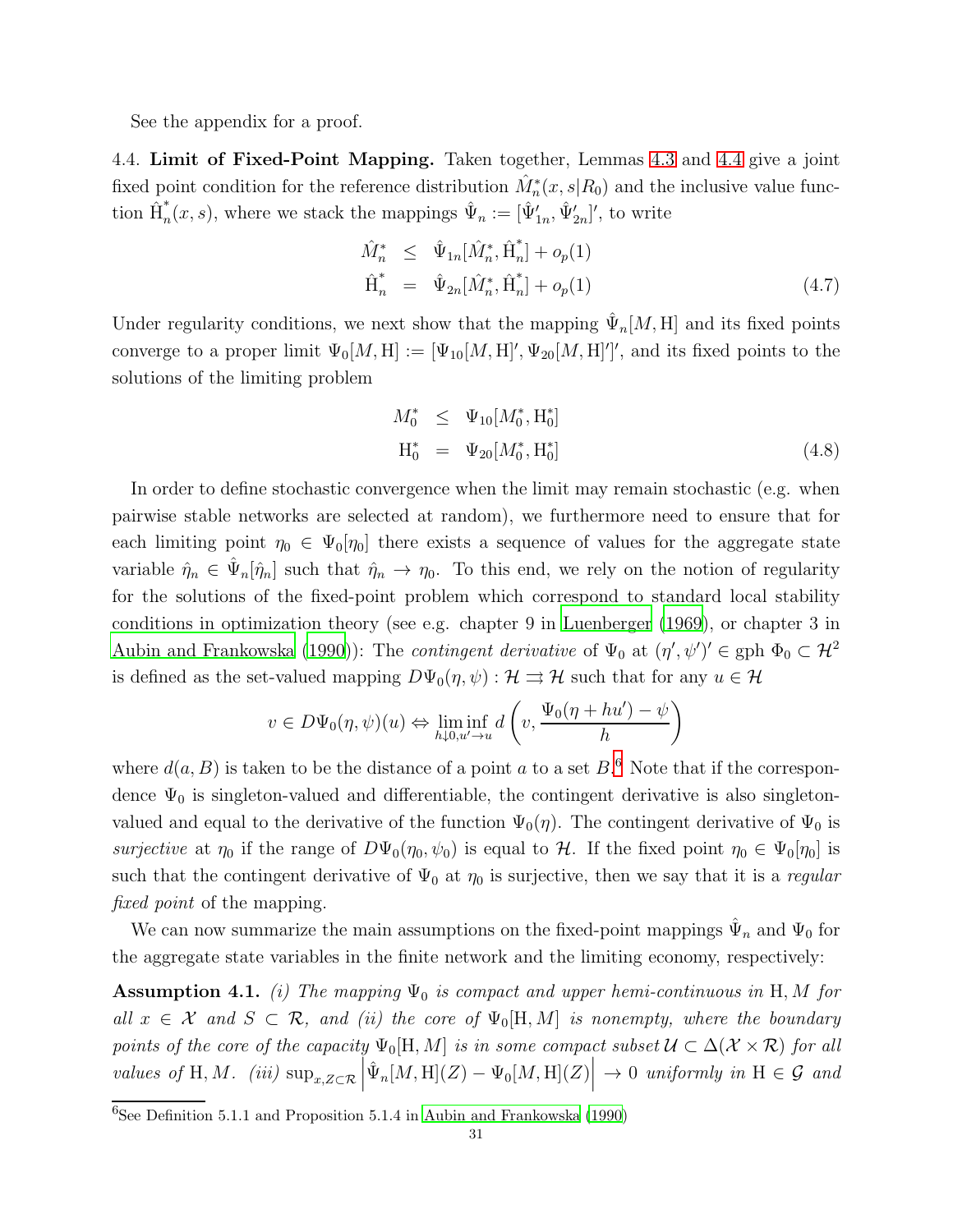distributions  $M \in \mathcal{U}$ . (iv) Each point  $(M_0, H_0)$  satisfying  $(M_0, H_0) \in \Psi_0[M_0, H_0]$  is a regular fixed point of  $\Psi_0$ . (v) The fixed-point mapping  $\Psi_0[M, H]$  is singleton-valued and continuously differentiable at each  $\eta$ .

These high-level assumptions on the equilibrium mapping  $\Psi_0$  have to be verified on a case by case basis. Existence of a fixed point for the limiting model as well as the law of large numbers require parts (i)-(iii) of this assumption, parts (iv) and (v) are only used to derive the asymptotic distribution.

Uniform convergence of  $\hat{\Psi}_n$  with respect to M in part (iii) is only stated only as a highlevel condition in order to keep the result as general as possible. [Menzel \(2015b](#page-38-0)) discussed primitive conditions and also showed that for some cases of applied interest - e.g. interactions through the degree distribution - the mapping  $\Psi_0$  does not depend on the sampling distribution of types, in which case uniform convergence as in part (iii) trivially holds.

These high-level conditions are sufficient to ensure that the limiting model for the network formation problem is indeed well-defined. The following result was proven as Theorem 4.1 in [Menzel \(2015b](#page-38-0)):

<span id="page-31-0"></span>**Theorem [4.1](#page-30-1). (Fixed Point Existence)** Suppose that Assumptions [2.3](#page-10-1) and 4.1 (i)-(ii) hold. Then the mapping  $(H, M) \rightrightarrows (\Psi_0, \Omega_0)[H, M]$  has a fixed point.

As shown in [Menzel \(2015b\)](#page-38-0), the reference distribution can be estimated from observable network data under certain conditions, however the inclusive value function  $H^*(x; s)$  cannot. That said, we can give conditions that ensure that the inclusive value function  $H^*$  is uniquely defined given a reference distribution  $M(x, s|R)$ :

Proposition 4.1. Suppose that Assumptions [2.3-](#page-10-1)[2.5](#page-11-1) hold. Then (i) for any given reference distribution  $M^*(s|x)$  for which the network degree  $s_{1i}$  satisfies  $\mathbb{E}[s_{1i}|x_i] < B_s < \infty$  almost surely, the mapping  $\log H \mapsto \log \Psi_{20}[H]$  is a contraction mapping with contraction constant  $\lambda < \frac{B_s \exp\{2\bar{U}\}}{1+B_s \exp\{2\bar{U}\}}$ . Moreover, (ii) the fixed points in [\(4.8\)](#page-30-2) are continuous functions that have bounded partial derivatives at least up to order p.

The formal argument for this result closely parallels the proof of Theorem 3.1 in [Menzel](#page-38-16) [\(2015a\)](#page-38-16) with contraction constant equal to  $\frac{B_s \exp\{2\bar{U}\}}{1+B_s \exp\{2\bar{U}\}}$ , a separate proof is therefore omitted.

Below we rely on these uniqueness results for conditional inference given  $\hat{M}_n(x, s | R)$  to rule out multiplicity for unobserved aggregate state variables.

To summarize, this section establishes an approximate representation of aggregate states of pairwise stable networks that govern the process generating the network neighborhoods in the representation in Lemma [3.4.](#page-23-0) Those states are (a) the inclusive value function  $H^*$ characterizing the set of link opportunities available to the "typical" node with certain attributes, and (b) the reference distribution  $M^*$  of potential values for the (endogenous)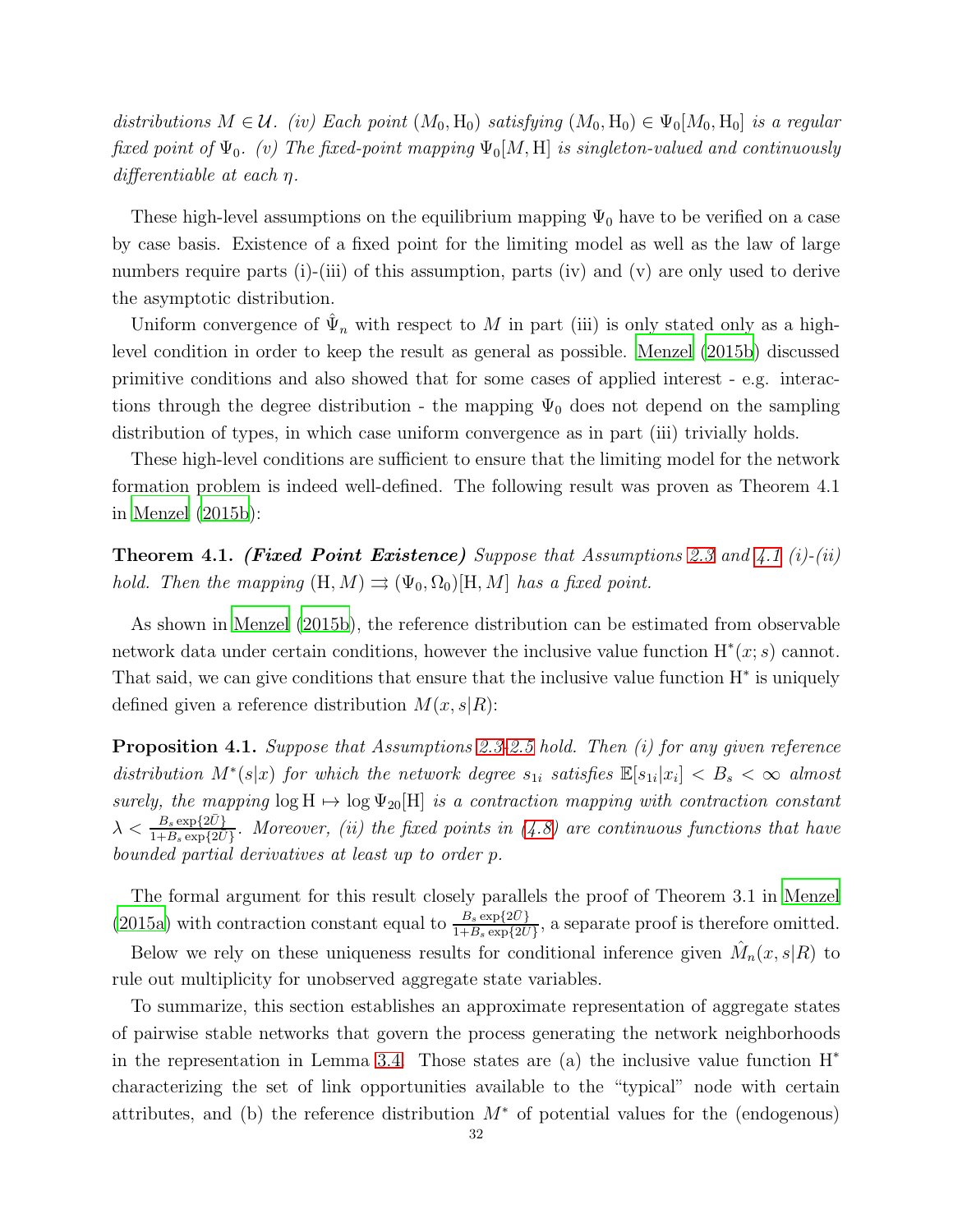payoff-relevant network statistics. We give a fixed-point characterization for these states, where the finite-network fixed-point mapping can be computed from observable data, and its solutions are shown to converge to fixed points of the limiting map. This structure will serve as the basis for estimation and inference, using the distribution theory given in the next section.

## 5. ASYMPTOTIC RESULTS

<span id="page-32-0"></span>We can now state the main formal results of this paper, a law of large numbers and a central limit theorem for the network moments. Our approach is based on our finding (most importantly the conclusion of Lemma [3.4\)](#page-23-0) that the behavior of network moments can be approximated by a representation in which the contributions from a finite empirical population ("drawing without replacement") are replaced by independent draws from a common distribution ("drawing with replacement"). Specifically, we approximate the array  $(m_{i_1...i_D})_{i_1...i_D}$ with the array  $(\tilde{m}_{i_1...i_D})_{i_1...i_D}$  resulting from drawing network statistics  $s_j^*$  from the distribution  $\hat{M}_n(s, R_0, x)$ . Furthermore,  $\hat{M}_n(s, R_0, x)$  is itself random and determined endogenously by the same network formation process. We therefore characterize the distribution of  $\hat{m}_n$  and  $\hat{M}_n(s, R_0, x)$  jointly by stacking the network moment and the fixed point mapping, which is an average across the n nodes.

To that end, we let

$$
\eta:=[M',\mathrm{H}']
$$

denote a vector that consists of the reference distribution M and inclusive value function H. Under Assumption [2.2,](#page-10-0)  $\eta$  can be taken to be a finite-dimensional vector. By Lemmas [4.3](#page-27-0) and [4.4](#page-29-0) we can then write the moments of  $\tilde{m}_{i_1...i_D}$  in more compact notation as a function of  $\eta$ ,

$$
m_0(\theta; \eta) \quad := \quad \mathbb{E}_{\eta} \left[ \tilde{m}_{i_1...i_D}(\theta) \right]
$$

where  $\mathbf{E}_{\eta}[\cdot]$  denotes the expectation for network outcomes with random network neighborhoods drawn according to a distribution governed by the aggregate state  $\eta$ . In particular,  $m_0(\theta;\eta)$  may in general remain random in the limit if  $\eta$  is stochastic. In the infinitepopulation model, that aggregate state satisfies the fixed-point condition

$$
\eta_0 \in \Psi_0(\eta_0)
$$

where  $\Psi_0(\eta)$  was given as a function of the expectations  $\mathbb{E}\left[\tilde{\psi}_i(\eta)\right]$  in Section [4.](#page-24-0)

Similarly, we can write the sampling approximation to the empirical moment as

$$
\tilde{m}_n(\theta; \hat{\eta}_n) \hspace{2mm} := \hspace{2mm} \bigg[ \binom{n}{D} p_n \bigg]^{-1} \sum_{i_1 < \dots < i_D} \tilde{m}_{i_1 \dots i_D}(\mathbf{L}, \mathbf{X}; \theta)
$$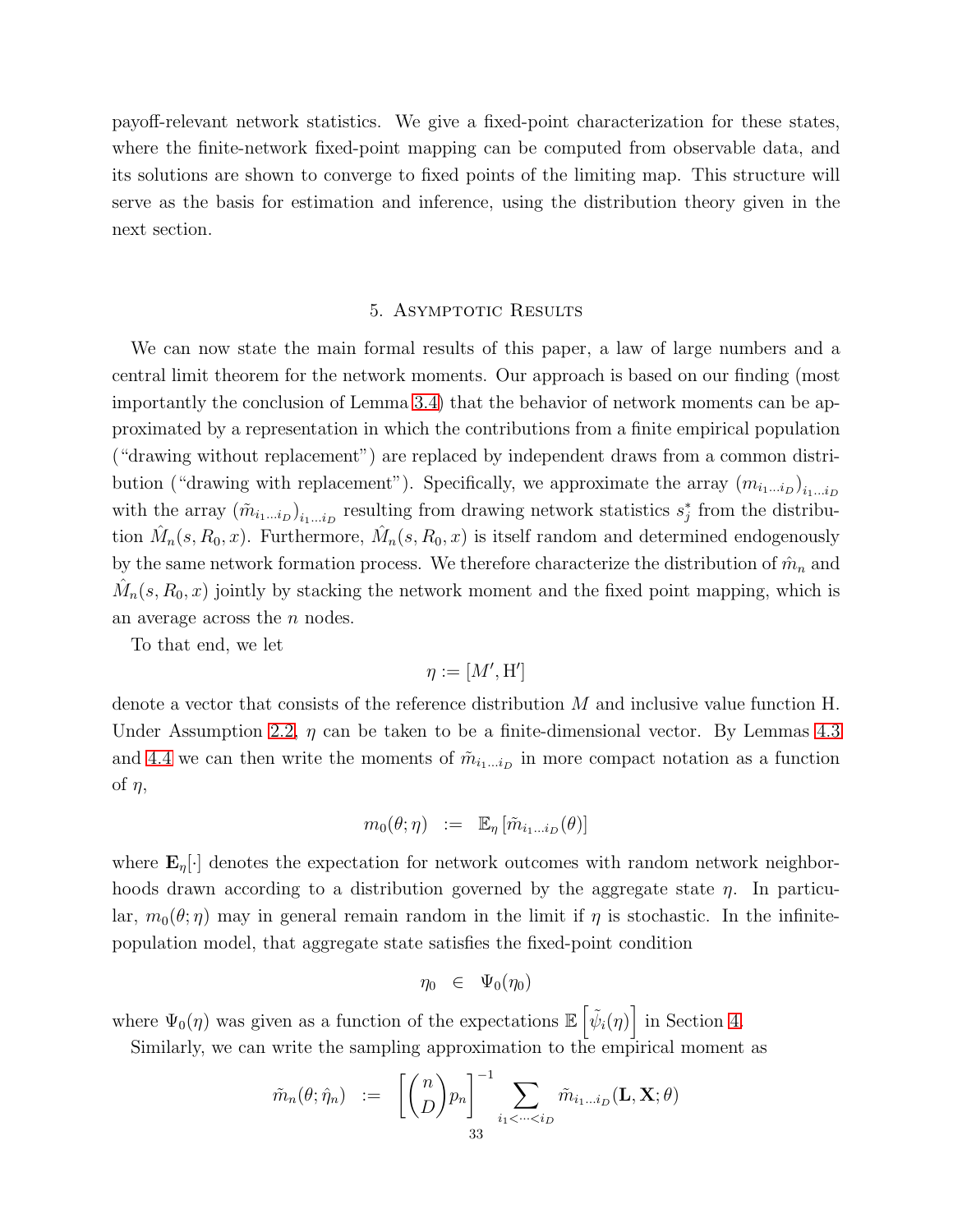where  $\hat{\eta}_n$  denotes the value of the relevant aggregate state variables for the finite network which determine the sampling representation according to which  $\tilde{m}_{i_1...i_D}(\cdot)$  is drawn. Fur-thermore, as shown in Section [4,](#page-24-0)  $\hat{\eta}_n$  must satsify the fixed point condition

$$
\hat{\eta}_n \;\;\in\;\; \hat{\Psi}_n(\hat{\eta}_n)
$$

where  $\tilde{\Psi}_n(\eta)$  was defined as a function of averages  $\frac{1}{n} \sum_{i=1}^n \tilde{\psi}_i(\eta)$ .

Hence, the asymptotic distribution of 
$$
\tilde{m}_n(\theta)
$$
 can be derived in terms of properties of  
\n
$$
\left(\hat{m}_n(\theta; \eta) - m_0(\theta; \eta), \hat{\Psi}_n(\eta) - \Psi_0(\eta)\right)
$$
as a function of  $\eta$ . Specifically, we can expand  
\n
$$
\hat{m}_n(\theta) = \tilde{m}_n(\theta; \hat{\eta}_n) + o_P(n^{-1})
$$
\n
$$
= m_0(\theta; \eta_0) + [m_0(\theta; \hat{\eta}_n) - m_0(\theta; \eta_0)] + [\tilde{m}_n(\theta; \hat{\eta}_n) - m_0(\theta; \hat{\eta}_n)] + o_P(n^{-1})
$$

Similarly, for the fixed point equation

$$
\hat{\eta}_n \in \tilde{\Psi}_n(\hat{\eta}_n)
$$
  
=  $\Psi_0(\eta_0) + [\Psi_0(\hat{\eta}_n) - \Psi_0(\eta_0)] + [\tilde{\Psi}_n(\hat{\eta}_n) - \Psi_0(\hat{\eta}_n)]$ 

In particular, we can show that given the set of fixed points  $\mathcal{H}_0 := \{\eta_0 : \eta_0 \in \Psi_0[\eta_0]\},\$ distance  $d(\hat{\eta}_n, \mathcal{H}_0)$  converges to zero almost surely. Under the additional regularity conditions on the moment functions we can therefore obtain a law of large numbers for the network moments, which is proven in the appendix.

<span id="page-33-0"></span>**Theorem 5.1.** Suppose that Assumptions [2.1](#page-5-0)[-2.5](#page-11-1) and [2.6](#page-12-1) (i) hold. In addition assume that the fixed-point mapping  $\Psi_0$  satisfies Assumption [4.1](#page-30-1) (i)-(iii). Then we can find a  $\mathcal{F}$ measurable sequence  $\eta_n$  such that  $\eta_n \in \Psi_0(\eta_n)$  and

$$
\hat{m}_n(\theta) - m_0(\theta; \eta_n) \stackrel{p}{\to} 0
$$

Given this law of large numbers with respect to the set of possible limits for the network formation model, we next provide an asymptotic distribution theory under somewhat more stringent conditions. The central limit theorem for network moments assumes stronger conditions on the fixed-point mapping, [4.1](#page-30-1) (iv)-(v) which were not needed for the law of large numbers. In particular, the CLT will require  $\Psi_0[\eta]$  to be singleton valued, which may either hold directly given the nature of strategic interaction effects, or under additional constraints on the mechanism for selecting among multiple pairwise stable networks.

Since the limiting model need not have a unique solution and the observed network may be generated according to a stochastic selection rule, we formulate an asymptotic theory that is conditional on the selected equilibrium. Specifically, we assume that agents to coordinate on a pairwise stable network via a public signal with a selection mechanism satisfying As-sumption [2.6](#page-12-1) (ii)-(iii). In particular the remaining results will assume that selection among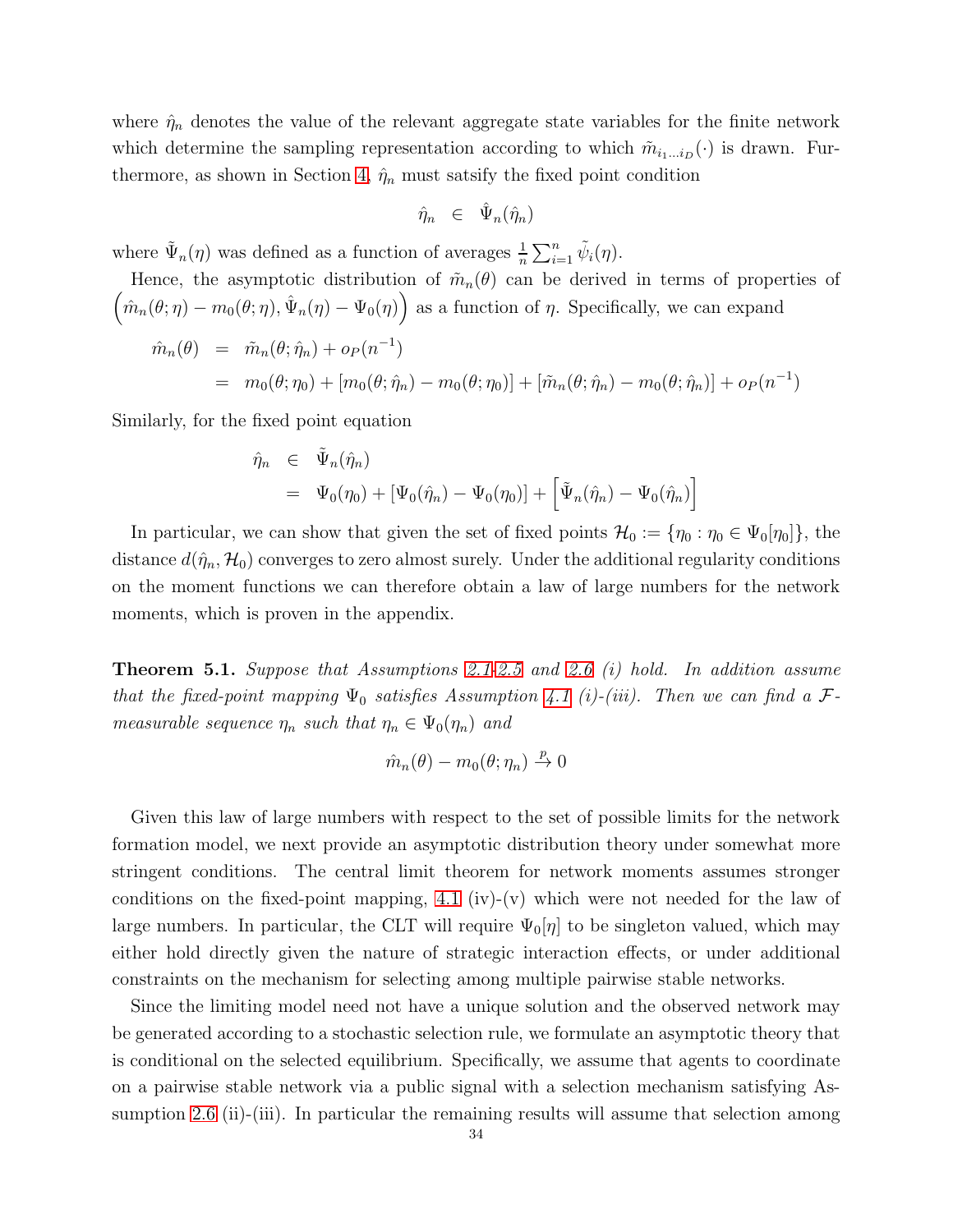multiple stable networks is based on a signal that is independent of the payoff-relevant variables  $x_i$ ,  $MC_i$ ,  $\varepsilon_{ij}$ .

We first give a result on the rate of the asymptotic bias. Let  $\bar{m}_n(\theta; \eta) := \mathbb{E}_n[m_{i_1...i_D}(\theta; \eta)]$ and  $\bar{\Psi}_n(\theta;\eta) := \mathbb{E}_n[m_{i_1...i_D}(\theta;\eta)]$ , where  $\mathbb{E}_n[\cdot]$  denotes the expectation under the respective distributions of  $\tilde{m}_{i_1...i_D}$  and  $\tilde{\psi}_{i_1}$  for a network of size *n*. We then define

$$
B_{m,n}(\theta; \eta) := \sqrt{n}(\bar{m}_n(\theta; \eta) - m_0(\theta; \eta))
$$
  

$$
B_{\Psi,n}(\theta; \eta) := \sqrt{n}(\bar{\Psi}_n(\theta; \eta) - \Psi_0(\theta; \eta))
$$

and let  $B_n := [B'_{m,n}, B'_{\Psi,n}]'.$ 

<span id="page-34-0"></span>Lemma 5.1. Assume the network formation model in Assumptions [2.1-](#page-5-0)[2.6,](#page-12-1) and [4.1.](#page-30-1) Furthermore suppose that the network event  $A_{i_1...i_D}$  implies that  $L_{i_1i_s} = 1$  for at least one  $s \in \{2, \ldots, D\}$ . Then  $B(\theta; \eta) := \lim_{n} B_n(\theta; \eta)$  exists and is finite almost surely.

This bias arises from the approximation of conditional link acceptance probabilities with the inclusive value function and effectively consists of two separate contributions which can be addressed separately. For one, the probabilities given in Lemma [C.1](#page-45-0) are in terms of the inclusive value of the link opportunity set *excluding* the contribution of the link proposals that were accepted. This source of bias can immediately be removed by evaluating conditional link probabilities at the suitably adjusted inclusive value, resulting in a correction of the order  $n^{-1/2}$ . The second bias contribution due to the nonlinearity in conditional link acceptance probabilities could in principle be estimated analytically, using the asymptotic moments of  $n^{1/4}(I_i^* - H^*(x_i, s_i))$ , or via resampling. However establishing the asymptotic validity of either procedure is beyond the scope of this paper, and we will be left for future research.

In order to establish a central limit theorem, we approximate the exact, finite-network distribution of the network moment by that of an exchangeable array. The finite-agent network is generally not jointly exchangeable under pairwise stability, instead links are formed simultaneously given realized payoffs for finitely many nodes. Nevertheless we can construct a sequence of jointly exchangeable arrays that approximate the finite-agent moment sufficiently closely. We show how to define that approximating sequence on a common probability space, allowing to establish convergence in distribution that is mixing with respect to the selected fixed point  $\eta_0$ .

Then, by an Aldous-Hoover representation any jointly exchangeable array can be represented as a function

$$
\tilde{Y}_{i_1...i_D} = h\left(\alpha^{(0)}, \alpha^{(1)}_{i_1}, \dots, \alpha^{(1)}_{i_D}, \alpha^{(2)}_{\{i_1, i_2\}}, \dots, \alpha^{(D)}_{\{i_1, \dots, i_D\}}\right)
$$

of i.i.d. uniform random variables  $\alpha^{(0)}, \alpha^{(1)}_{i_1}$  $\alpha_{i_1}^{(1)}, \ldots, \alpha_{i_D}^{(1)}$  $\alpha_{i_D}^{(1)},\alpha_{\{i_1} }^{(2)}$  ${\binom{(2)}{\{i_1,i_2\}}},\ldots,{\alpha{\binom{(D)}{\{i_1,\dotsb)}}}}$  $\{i_1,...,i_D\}$  indexed by the subsets of  $\{i_1, \ldots, i_D\}$ . We therefore can analyze the D-adic mean of  $\tilde{Y}_{i_1...i_D}$  in terms of its Hoeffding decomposition, i.e. in terms of a conditional expectations projection on nested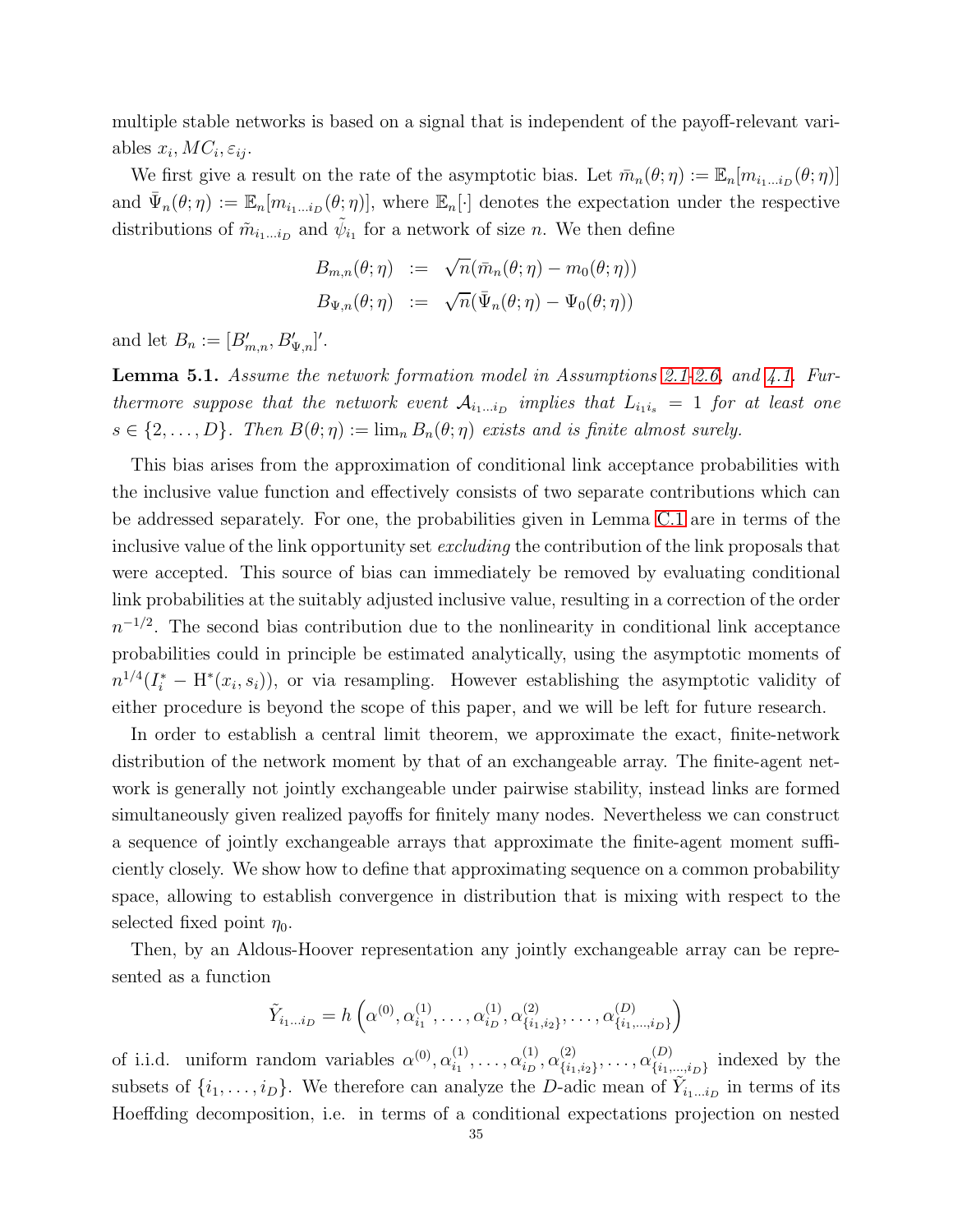subsets of the Aldous-Hoover factors  $\alpha^{(0)}, \alpha_{i_1}^{(1)}$  $\alpha_{i_1}^{(1)}, \ldots, \alpha_{i_D}^{(1)}$  $\alpha_{i_D}^{(1)},\alpha_{\{i_1} }^{(2)}$  ${\binom{(2)}{\{i_1,i_2\}}},\ldots,{\alpha{\binom{(D)}{\{i_1\}}}}$  $\{S_{i_1,\ldots,i_D\}}$ . Asymptotic normality is then established by showing that the leading terms of that Hoeffding decomposition correspond to projections on single Aldous-Hoover factors which dominate the respective contributions of the terms depending on two or more factors at a time.

Given these constructions, we can state our main result as follows:

<span id="page-35-0"></span>**Theorem 5.2.** Suppose Assumptions [2.1](#page-5-0)[-2.6](#page-12-1) and [4.1](#page-30-1) hold. Furthermore we assume that the network event  $\mathcal{A}_{i_1...i_p}$  is such that  $L_{i_1i_s} = 1$  for at least one  $s \in \{2,...,D\}$  and  $\binom{n}{D}$  $\binom{n}{D} p_n \to \infty.$ We then have

$$
\sqrt{n} (M'VM)^{-1/2} (\hat{m}_n(\theta) - \mathbb{E} [\tilde{m}_{i_1...i_D}(\theta) | \mathcal{F}]) - M'B \stackrel{d}{\to} N(0, \mathbf{I}_q)
$$

mixing in  $\mathcal{F}$ , where  $\eta_0$  is  $\mathcal{F}\text{-}measurable$ ,

$$
M := \left[\mathbf{I}, \nabla_{\eta} m_0(\theta; \eta_0)(\mathbf{I} - \nabla_{\eta} \Psi_0(\eta_0))^{-1}\right]'
$$

and V is the conditional asymptotic variance matrix of  $[\hat{m}_n(\theta, \eta_0), \hat{\Psi}_n(\eta_0)]$  given  $\eta_0$ .

See the appendix for a proof. Note that Assumption [4.1](#page-30-1) (v) requires that  $\Psi_0[\eta]$  is singletonvalued, so the derivative of the fixed-point mapping is well-defined.

Since this result is obtained from a statistical theory that treats nodes in the (large) network as random, we can interpret the central limit theorem as a first-order approximation to the sampling error in network moments relative to their large-population counterparts. Since the main result in [Menzel \(2015b](#page-38-0)) allows to characterize the mapping from payoff parameters to those limiting population moments, Theorem [5.2](#page-35-0) can therefore serve as the basis for an inferential theory relying on these asymptotic representations. In particular with appropriate corrections for the asymptotic bias in Lemma [5.1,](#page-34-0) this result can be used to construct hypothesis tests or confidence intervals for structural parameters of the network formation model in an otherwise conventional manner. When the limiting distribution is not unique, inference will be conditional on  $\eta_0$  in a completely analogous fashion to the approach in [Menzel \(2016b\)](#page-38-4). In future versions of this paper, we will also provide formulae to correct for the asymptotic bias and variance for  $\hat{m}_n(\theta)$ .

## 6. Conclusion

This paper develops an asymptotic distribution theory for network formation models which allow for strategic interaction effects. Our results are based on large-network asymptotics, i.e. approximations that become more accurate as the number of agents (nodes) in the network increases. Tractable approximations to probabilities of network events (most importantly conditional link frequencies) for our framework were first derived by [Menzel \(2015b](#page-38-0)). Our analysis in the present paper gives a law of large numbers and a (conditional) central limit theorem for a class of network moments which make it possible to develop estimation and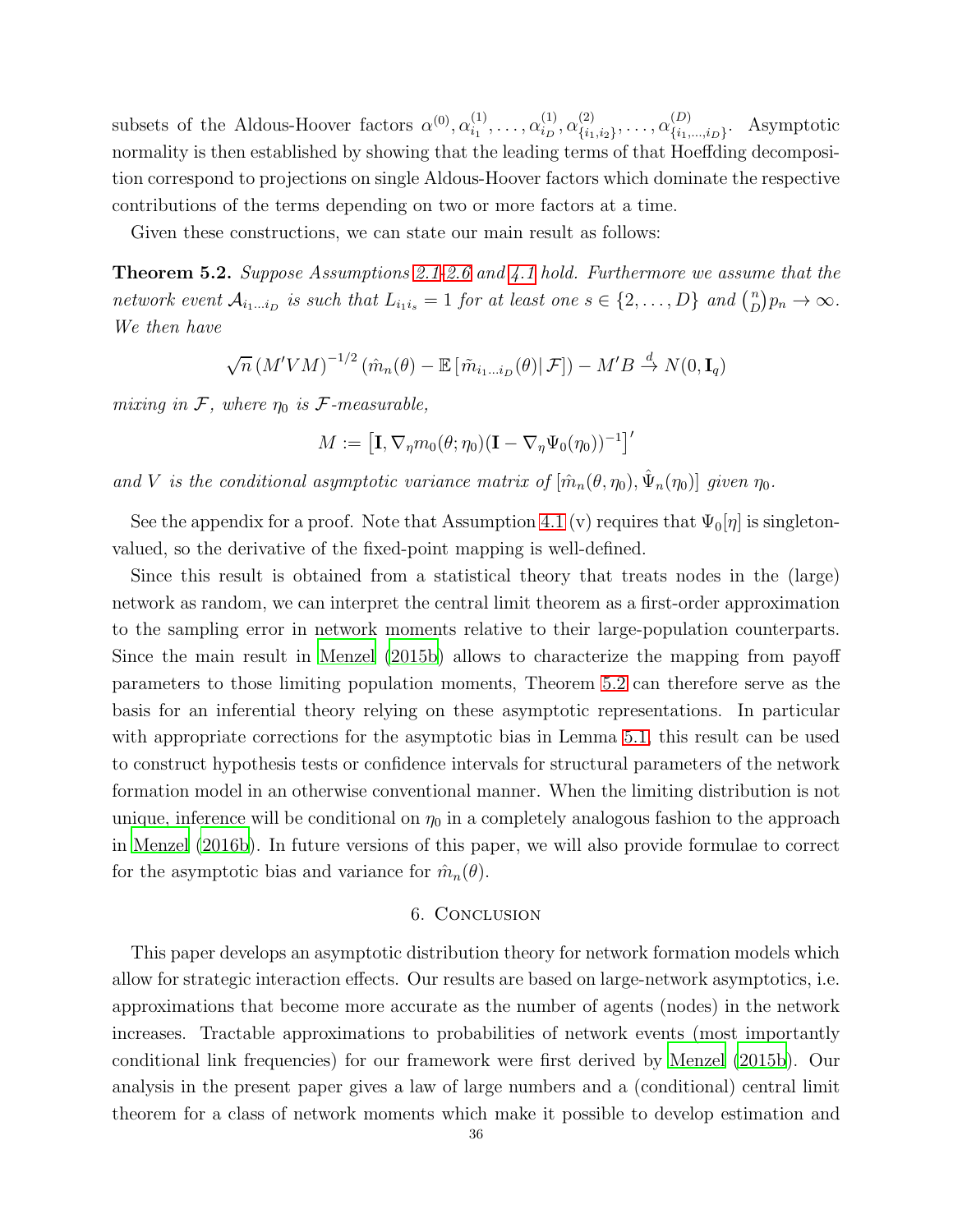inference procedures based on those approximations. For certain cases of interest these approximations are available in closed form and can therefore be implemented without relying on simulation methods.

The limiting model is characterized in terms of stable subnetworks on random network neighborhoods that are generated from a common distribution of nodes and their (endogenous) network attributes. This approximation has some interesting qualitative features. For one, any "long-range" interdependence between link formation decisions is entirely captured by the aggregate state variables  $H^*$  and  $M^*$ , whereas "short-range" interdependence can be characterized through the edge-level response to a given realization of potential values of payoff-relevant network variables. This dichotomy - eliminating any additional "mediumrange," indirect effects in the limit - is a result of symmetry (exchangeability) of a form that is implicitly assumed for typical economic models of networks. Non-uniqueness of the pairwise stable network in the finite economy may still manifest itself in the limiting distribution, both as "global" multiplicity corresponding to different solutions for the equilibrium conditions for aggregate state variables, as well as "local" multiplicity of stable outcomes in a network neighborhood.

## **REFERENCES**

- <span id="page-36-4"></span>AGUIRREGABIRIA, V., AND P. MIRA (2007): "Sequential Estimation of Dynamic Discrete Games," Econometrica, 75(1), 1–53.
- <span id="page-36-8"></span>ALDOUS, D. (1981): "Representations for Partially Exchangeable Arrays," Journal of Multivariate Analysis, 11, 581–598.
- <span id="page-36-1"></span>AMBRUS, A., M. MOBIUS, AND A. SZEIDL (2014): "Consumption Risk-Sharing in Social Networks," American Economic Review, 104(1), 149–182.
- <span id="page-36-7"></span>AUBIN, J., AND H. FRANKOWSKA (1990): Set-Valued Analysis. Birkhäuser.
- <span id="page-36-6"></span>BHATTACHARYA, S., AND P. BICKEL (2015): "Subsampling Bootstrap of Count Features of Networks," The Annals of Statistics, 43(6), 2384–2411.
- <span id="page-36-5"></span>Bickel, P., A. Chen, and E. Levina (2011): "The Method of Moments and Degree Distributions for Network Models," Annals of Statistics, 39(5), 2280–2301.
- <span id="page-36-2"></span>Bjorn, P., and Q. Vuong (1984): "Simultaneous Equations Models for Dummy Endogenous Variables: A Game Theoretic Formulation with an Application to Labor Force Participation," working paper, Caltech.
- <span id="page-36-3"></span>BRESNAHAN, T., AND P. REISS (1991): "Empirical Models of Discrete Games," Journal of Econometrics, 48, 57–81.
- <span id="page-36-0"></span>CALVÓ-ARMENGOL, A. (2004): "Job contact networks," *Journal of Economic Theory*, 115(1), 191–206.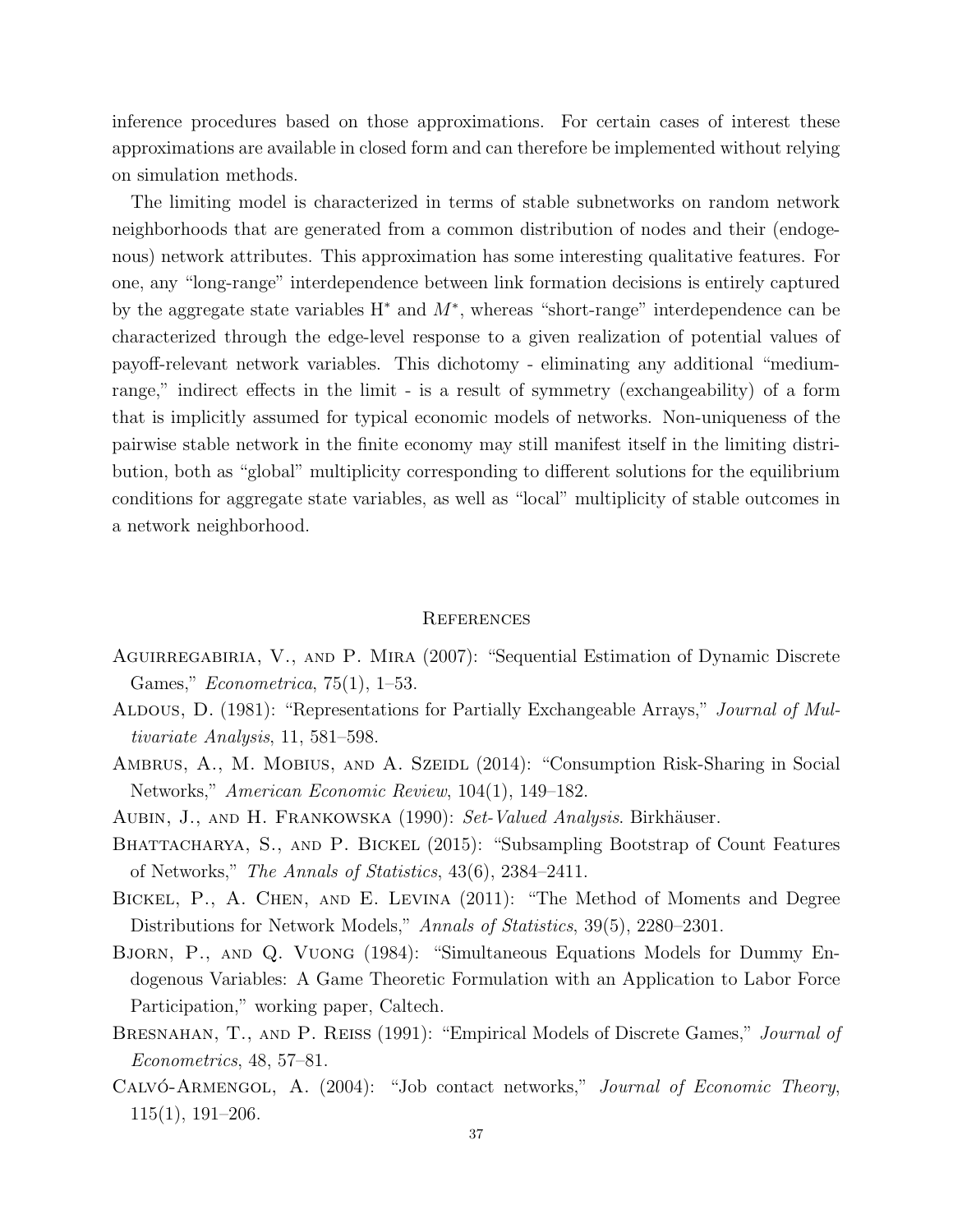- <span id="page-37-0"></span>CALVÓ-ARMENGOL, A., AND M. JACKSON (2004): "The Effects of Social Networks on Employment and Inequality," American Economic Review, 94(3), 426–454.
- <span id="page-37-9"></span>Chandrasekhar, A., and M. Jackson (2016): "A Network Formation Model Based on Subgraphs," working paper, Stanford.
- <span id="page-37-3"></span>Currarini, S., M. Jackson, and P. Pin (2009): "An Economic Model of Friendship: Homophily, Minorities, and Segregation," Econometrica, 77(4), 1003–1045.
- <span id="page-37-4"></span>(2010): "Identifying the Roles of Race-Based Choice and Chance in High School Friendship Network Formation," PNAS, 107(11), 4857–4861.
- <span id="page-37-15"></span>Dagsvik, J. (1994): "Discrete and Continous Choice, Max-Stable Processes, and Independence from Irrelevant Attributes," Econometrica, pp. 1179–1205.
- <span id="page-37-17"></span>de Jong, P. (1990): "A Central Limit Theorem for Generalized Multilinear Forms," Journal of Multivariate Analysis, 34, 275–289.
- <span id="page-37-10"></span>de Paula, A., S. Richards-Shubik, and E. Tamer (2018): "Identifying Preferences in Networks With Bounded Degree," Econometrica, 86(1), 263–288.
- <span id="page-37-12"></span>Dzemski, A. (2014): "An empirical model of dyadic link formation in a network with unobserved heterogeneity," working paper, University of Gothenburg.
- <span id="page-37-8"></span>ERDÓS, P., AND A. RÉNYI (1959): "On Random Graphs. I," *Publicationes Mathematicae*, 6, 290–297.
- <span id="page-37-2"></span>GAGNON, J., AND S. GOYAL (2016): "Networks, Markets and Inequality," American Economic Review, 107(1), 1–30.
- <span id="page-37-13"></span><span id="page-37-11"></span>Graham, B. (2012): "Homophily and Transitivity in Dynamic Network Formation," working paper, UC Berkeley.
	- (2017): "An econometric model of network formation with degree heterogeneity," Econometrica, 85(4).

<span id="page-37-7"></span>(2020): "Sparse Network Asymptotics for Logistic Regression," working paper, UC Berkeley.

- <span id="page-37-14"></span>GRAHAM, B., AND A. D. (EDS.) (2020): The Econometric Analysis of Network Data. Academic Press.
- <span id="page-37-5"></span>Heckman, J. (1978): "Dummy Endogenous Variables in a Simultaneous Equation System," Econometrica, 46(6), 931–959.
- <span id="page-37-16"></span>Hoover, D. (1979): "Relations on Probability Spaces and Arrays of Random Variables," working paper, Institute for Advanced Study, Princeton.
- <span id="page-37-6"></span>Hotz, J., and R. Miller (1993): "Conditional Choice Probabilities and the Estimation of Dynamic Models," Review of Economic Studies, 60, 497–529.
- <span id="page-37-1"></span>Jackson, M., T. Rodriguez-Barraquer, and X. Tan (2012): "Social Capital and Social Quilts: Network Patterns of Favor Exchange," American Economic Review, 102(5), 1857–1897.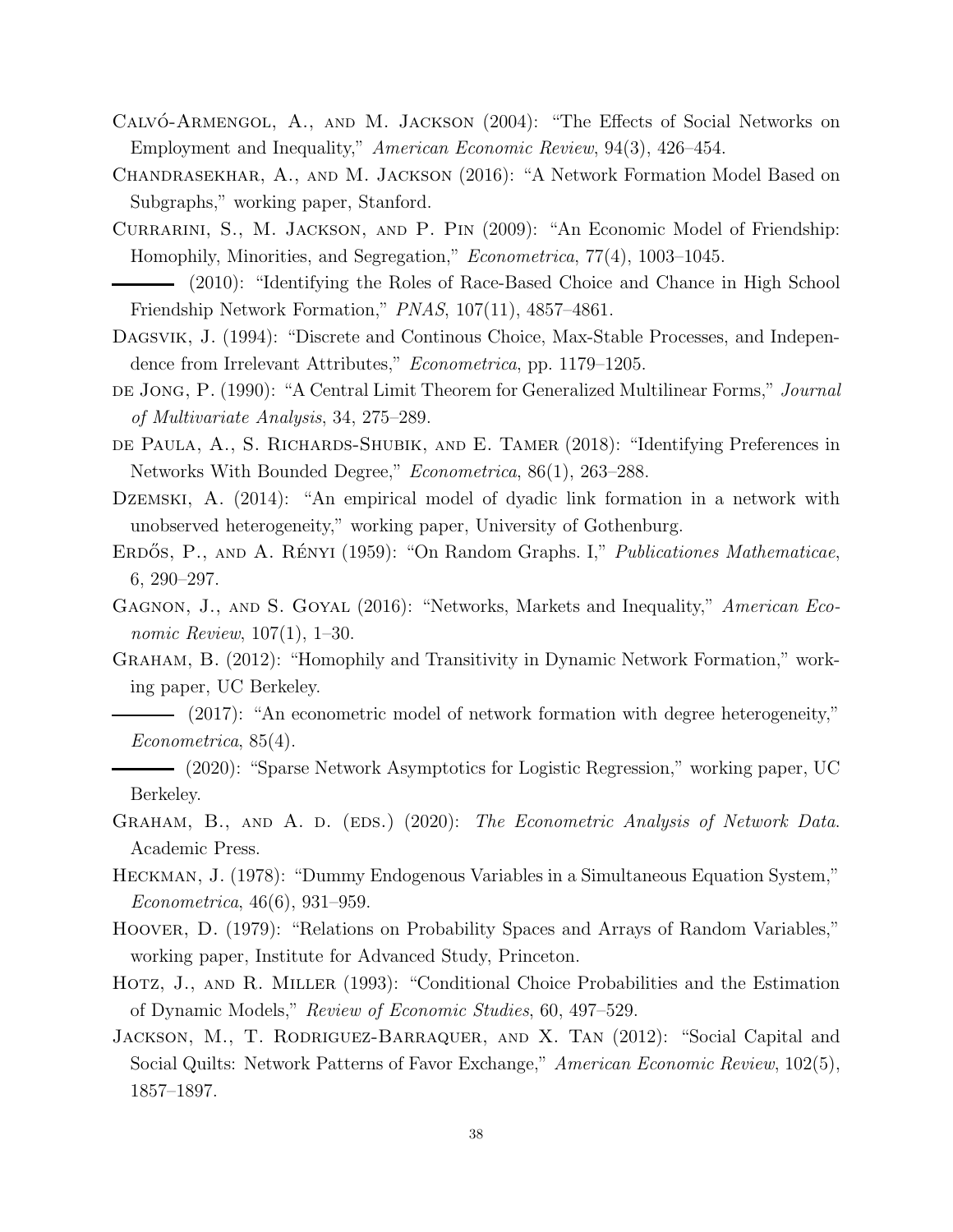- <span id="page-38-13"></span>Jackson, M., and A. Wolinsky (1996): "A Strategic Model of Social and Economic Networks," Journal of Economic Theory, 71, 44–74.
- <span id="page-38-18"></span>KALLENBERG, O. (2005): Probabilistic Symmetries and Invariance Principles. Springer.
- <span id="page-38-1"></span>LEE, R., AND K. FONG (2013): "An Applied Framework for Bilateral Oligopoly and Bargaining in Buyer-Seller Networks," working paper, Harvard and Stanford.
- <span id="page-38-8"></span>Leung, M. (2015): "A Random-Field Approach to Inference in Large Models of Network Formation," working paper, USC.
- <span id="page-38-6"></span>(2016): "A Weak Law for Moments of Pairwise-Stable Networks," working paper, USC.
- <span id="page-38-7"></span>Leung, M., and H. Moon (2019): "Normal Approximation in Large Network Models," working paper, USC.
- <span id="page-38-9"></span>Lovasz, L. (2012): "Large Networks and Graph Limits," in AMS Colloquium Publications, vol. 60. American Mathematical Society, Providence, RI.
- <span id="page-38-14"></span>Luce, R. (1959): Individual Choice Behavior. Wiley, New York.
- <span id="page-38-17"></span>LUENBERGER, D. (1969): *Optimization by Vector Space Methods*. Wiley & Sons, New York.
- <span id="page-38-2"></span>MANEA, M. (2018): "Intermediation and Resale in Networks," Journal of Political Economy, 126(3), 1250–1301.
- <span id="page-38-15"></span>MCFADDEN, D. (1974): *Conditional Logit Analysis of Qualitative Choice Behaviorpp.* 105– 142. Academic Press, New York, in Zarembka (ed.): Frontiers in Econometrics.
- <span id="page-38-19"></span>McLeish, D. (1974): "Dependent Central Limit Theorems and Invariance Principles," Annals of Probability, 2(4), 620–628.
- <span id="page-38-10"></span>MELE, A. (2017): "A Structural Model of Dense Network Formation," *Econometrica*, 85(3), 825–850.
- <span id="page-38-16"></span><span id="page-38-0"></span>Menzel, K. (2015a): "Large Matching Markets as Two-Sided Demand Systems," Econometrica, 83(3), 897—941.
	- (2015b): "Strategic Network Formation with Many Agents," working paper, New York University.
	- (2016a): "Bootstrap with Cluster-Dependence in Two or More Dimensions," working paper, New York University.
- <span id="page-38-5"></span><span id="page-38-4"></span>- (2016b): "Inference for Games with Many Players," Review of Economic Studies, 83, 306–337.
- <span id="page-38-12"></span>Resnick, S. (1987): Extreme Values, Regular Variation, and Point Processes. Springer.
- <span id="page-38-3"></span>Rust, J. (1987): "Optimal Replacement of GMC Bus Engines: An Empirical Model of Harold Zurcher," Econometrica, 55(5), 999–1033.
- <span id="page-38-11"></span>Sheng, S. (2020): "A Structural Econometric Analysis of Network Formation Games Through Subnetworks," Econometrica, 88(5), 1829–1858.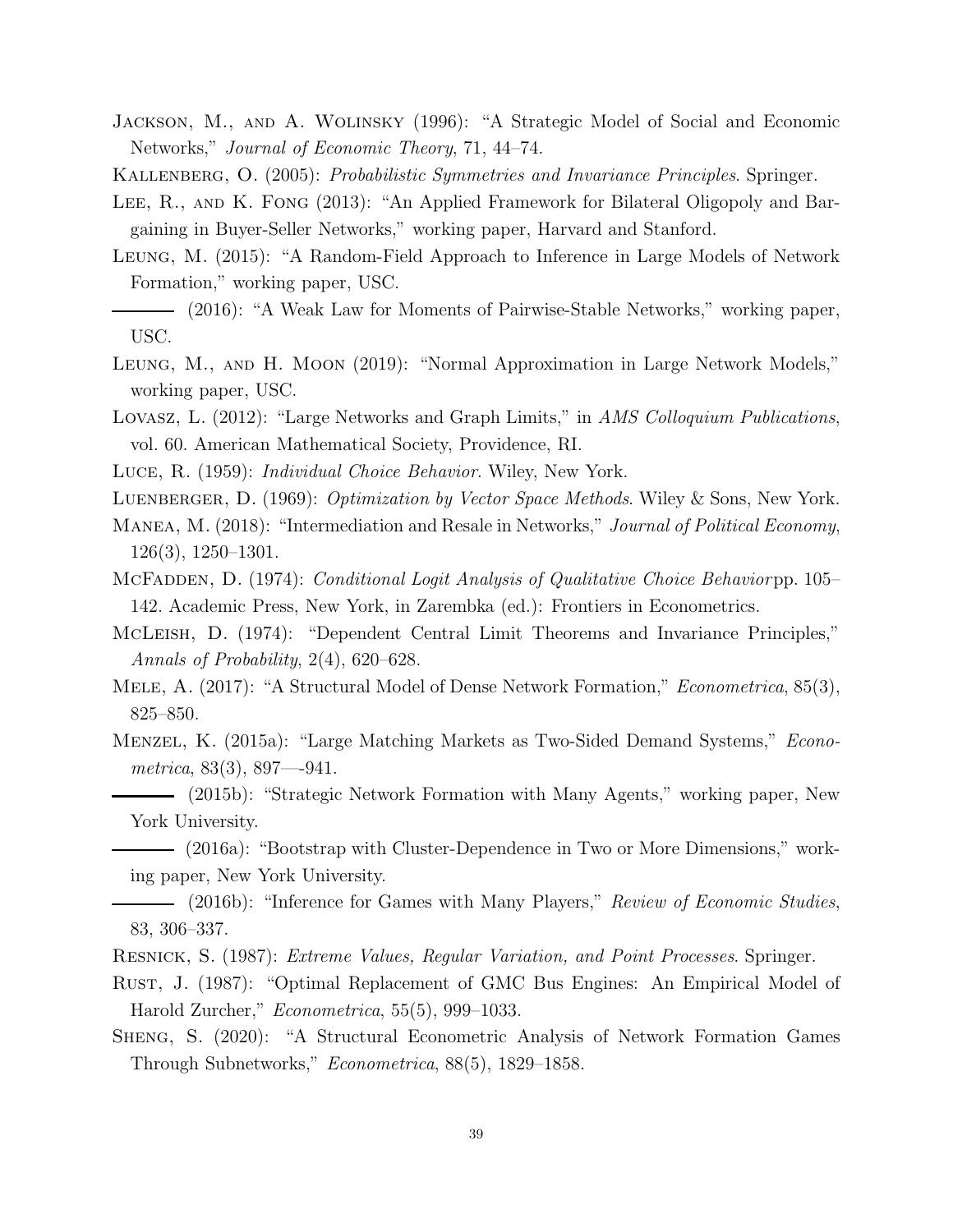- <span id="page-39-1"></span>Su, C., AND K. JUDD (2012): "Constrained Optimization Approaches to Estimation of Structural Models," Econometrica, 80(5), 2213—-2230.
- <span id="page-39-0"></span>Tamer, E. (2003): "Incomplete Simultaneous Discrete Response Model with Multiple Equilibria," Review of Economic Studies, 70, 147–165.

#### Appendix A. Edge-Specific Interaction Effects

<span id="page-39-2"></span>This appendix generalizes the sampling representation from Lemma [3.4](#page-23-0) to the case of edge-specific interaction effects when strategic effects may be jointly determined jointly by subsets of the network neighborhood of  $\{i_1, \ldots, i_D\}$  that are larger than in the case of node-specific interaction effects.

To define the expanded network neighborhoods, we let

$$
\mathcal{T}_q:=\Big\{T(\mathbf{L}_q,\mathbf{X};i,j):\mathbf{L}_q\in\{0,1\}^{q(q-1)/2}\Big\}
$$

denote the set of values for the statistic  $T_{ij}$  that can be generated on a network of q nodes including i, j. We also write

$$
\bar{U}_q := \sup_{t_{12} \in \mathcal{T}_q} \sup_{x_1, x_2, s_1, s_2} U(x_1, x_2; s_1, s_2, t_{12})
$$

for the largest value of the systematic part of marginal utility that can be attained on  $\mathcal{T}_q$ . We then let

$$
\bar{v}(q) := \min\left\{v: \sup_{x_1, x_2, s_1, s_2} U(x_1, x_2; s_1, s_2, T(\mathbf{L}_q, \mathbf{X}; i, j)) = \bar{U}_q, \|\mathbf{L}_q\| = v\right\}
$$

be the smallest numbers of edges on a network of size q that attains  $\bar{U}_q$ , and  $\bar{r}$  denote the smallest integer that attains the upper bound for  $\bar{U}_q$  with respect to q,

$$
\bar{r}:=\min\left\{r\in\mathbb{Z}: \sup_{v\in\mathbb{Z}}\bar{U}_{rv}\geq \sup_{q,v\in\mathbb{Z}}\bar{U}_{qv}\right\}
$$

While the approach outlined here will only be practical when  $\bar{r}$  is fairly small, definitions and notation will cover the general case of any finite value.

For any integers r, p we define the p, v-neighborhood of nodes  $i_1, \ldots, i_r$  as

$$
\mathcal{N}_{i_1...i_r;v}^{(p)} := \left\{ k_1, \ldots, k_p : \sum_{s=1}^r \sum_{q=1}^p D_{i_sk_q;v0} D_{k_qi_s;r0} \ge \bar{v}(r+p) - \frac{r(r-1)}{2} \right\}
$$

where

N

$$
D_{ki;r0} := \mathbb{1}\left\{\bar{U}_r + \varepsilon_{ki} \geq MC_k\right\}
$$

That is,  $\mathcal{N}_{i_1}^{(p)}$ .  $\sum_{i_1...i_r;v_i}^{(p)}$  is the set of p distinct nodes k that are contained in a p-tuple  $(k_1,...,k_p)$  such that at least  $\bar{v}(r + p)$  links among  $(i_1, \ldots, i_r, k_1, \ldots, k_p)$  can be pairwise stable under some configuration of the subnetwork among these nodes, assuming that  $i_1, \ldots, i_r$  are fully connected. For such a p-tuple  $(k_1, \ldots, k_p)$ , we also denote the relevant overlap with the r-tuple  $(i_1, \ldots, i_r)$  with

$$
R_{i_1\ldots i_r;k_1\ldots k_p} := R\left(\mathbf{E}_{i_1\ldots i_r}, \mathbf{L}_{\mathbf{E}_{i_1\ldots i_r}}(\mathbf{D}_0, \mathbf{D}_{\mathbf{E}_{i_1\ldots i_r}}); k_1, \ldots, k_p\right)
$$

As in the baseline case, the probability of  $A_{E_i}$  depends on the global network structure through the empirical (Poisson) rates at which groups of nodes  $\mathbf{k} := (k_1, \ldots, k_p)$  with attributes  $x_{k_1}, \ldots, x_{k_p}$  and potential values for network attributes  $s_{k_1}^*(R_{i_1...i_r,k_1...k_p}),\ldots,s_{k_p}^*(R_{i_1...i_r,k_1...k_p})$  are jointly selected into the network neighborhood of the tuple  $\mathbf{i} := (i_1, \ldots, i_r)$ . To characterize these Poisson rates for different values of r, p, we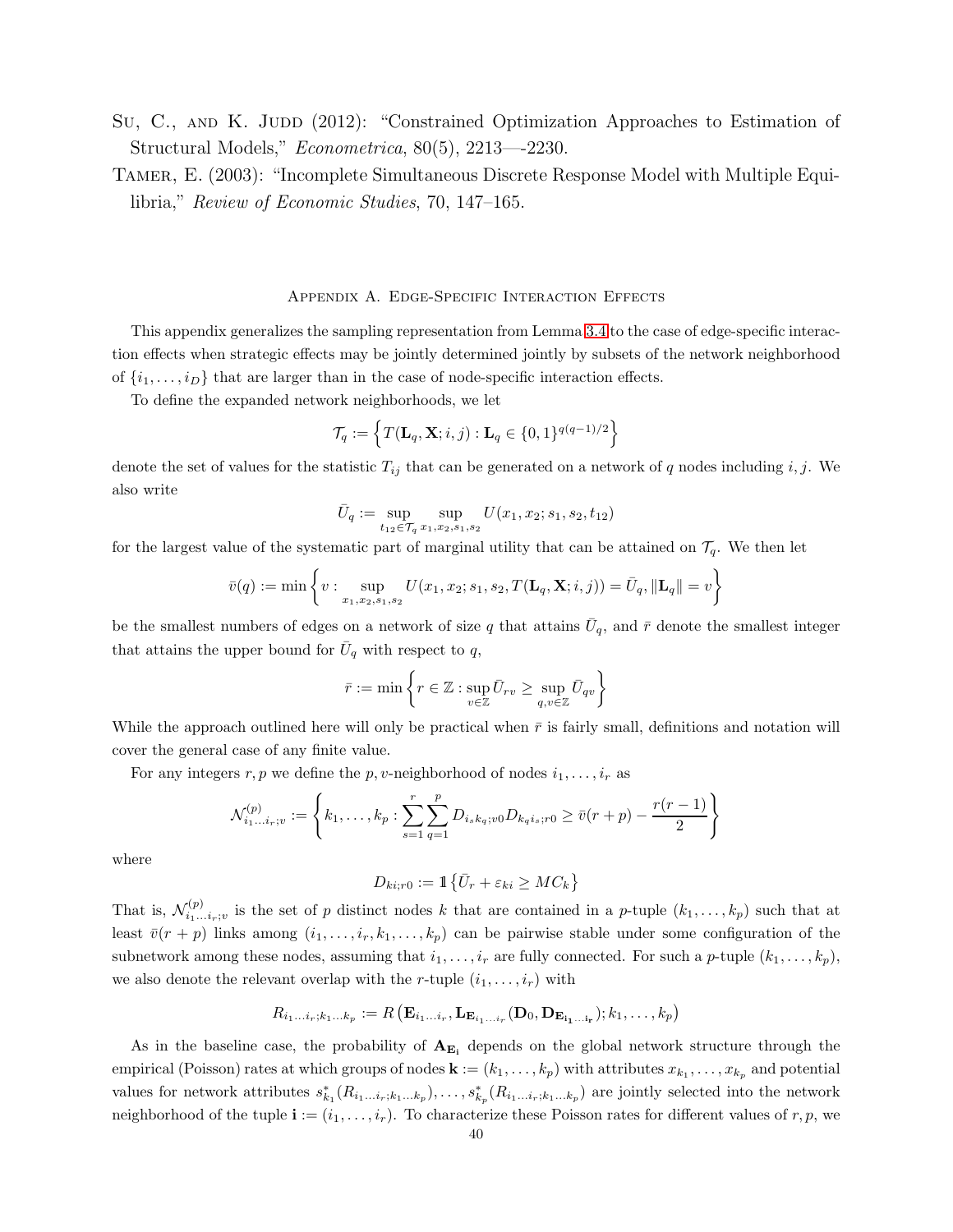extend our definition of the reference distribution as follows

$$
\hat{M}_{rp,n}(x_1,\ldots,x_p,s_1,\ldots,s_p|R) := \frac{\binom{n}{p}^{-1}p_n^{-1}\sum_{\mathbf{k}}\sum_{\mathbf{k}\cap\mathbf{i}=\emptyset} \mathbb{1}\{A_{\mathbf{i}\mathbf{k}}(x_1,\ldots,x_p,s_1,\ldots,s_p,R,\bar{v})\}}{\binom{n}{p}^{-1}\sum_{\mathbf{k}}\sum_{\mathbf{k}\cap\mathbf{i}=\emptyset} \mathbb{1}\{A_{\mathbf{i}\mathbf{k}}(R)\}}\tag{A.1}
$$

where

$$
A_{ik}(x_1, \ldots, x_p, s_1, \ldots, s_p, R, \bar{v}) := \left\{ x_{k_1} = x_1, \ldots, x_{k_p} = x_p, s_{k_1}^* = s_1, \ldots, s_{k_p}^* = s_p, R_{i_1 \ldots i_r; k_1 \ldots k_p} = R, \right\}
$$

$$
\sum_{s=1}^r \sum_{q=1}^p D_{k_q i_s 0} = \bar{v}(r+p) - \frac{r(r-1)}{2} \right\},
$$

$$
\mathbf{A}_{ik}(R) := \left\{ R_{i_1 \ldots i_r; k_1 \ldots k_p} = R \right\},
$$

and  $p_n$  is a normalizing sequence that depends on  $\bar{v}(r+p) - \frac{r(r-1)}{2}$  $\frac{(-1)}{2}$  and the rate at which  $\bar{U}_r$  grows in n. To approximate the probability of an event  $A_{E_i}$  we then generate a network neighborhood  $\tilde{\mathcal{N}}_i$  of  $i$  at random by drawing sets of nodes that are individually (or jointly) acceptable to some subset of nodes in  $\{i_1, \ldots, i_D\}$ under some configuration of that subnetwork. Specifically,

• For each subset  $\{i_1,\ldots,i_r\} \subset \{i_1,\ldots,i_D\}$  of size  $r=1,\ldots,\bar{r}-1$  and  $p=1,\ldots,\bar{r}-r$  we then generate the degree-p neighborhood of  $\{i_1, \ldots, i_r\}$ ,  $\tilde{\mathcal{N}}_{i_1 \ldots}^{(p)}$  $\zeta_{i_1...i_r}^{(p)}$  independently where potential values in  $\tilde{\mathcal{N}}_{i_1...i_r}^{(p)}$  are with respect to the edge set  $\bigcup_{s=1}^r \mathbf{E}_{i_s}$ . Specifically, the set  $\tilde{\mathcal{N}}_{i_1...i_r}^{(p)}$  consists of p-tuples with attributes and potential values

$$
((x_j, s_j^*(R), t_{ij}^*(R)) : i \in \{i_1, \ldots, i_r\}, j \in \{j_1, \ldots, j_p\} \in \tilde{\mathcal{N}}_{i_1 \ldots i_r}^{(p)})
$$

that are the realizations of a point process with Poisson intensity  $\hat{M}_{rp,n}(x_1,\ldots,x_p,s_1,\ldots,s_p|R)$ .

- For each node pair  $(i, j)$  with  $i \in \{i_1, \ldots, i_D\}$  and  $j \in \left(\{i_1, \ldots, i_D\} \cup \left(\bigcup_{r,p} \bigcup_{i \in \{i_1, \ldots, i_r\}} \mathcal{N}_{\{i_1 \ldots, i_r\}}(p)\right)\right) \setminus \{i\}$ we also generate i.i.d. draws  $\widetilde{MC}_i$  and  $\widetilde{\varepsilon}_{ij}$  from their respective marginal distributions.
- Give these network neighborhoods, we let the indicator

$$
L_{ik;i_1...i_r,k_1...k_p}^{(p)} = \mathbb{1} \left\{ U^*(x_i, x_k; s_i, s_k^*(R_{i_1...i_r;k_1...k_p}), t_{ik}^*(R_{i_1...i_r;k_1...k_p})) + \tilde{\varepsilon}_{ik} \geq \widetilde{MC}_i \right\} D_{ki}(s_i, R_{i_1...i_r;k_1...k_p})
$$

denote the event that the link *ik* is supported on the neighborhood  $\tilde{\mathcal{N}}_{i_1...i_r}^{(p)}$ .

• The subnetwork  $\mathbf{L}_{\mathbf{E}_{i_1} \cup \dots \mathbf{E}_{i_{D+1}}}$  on  $E_{i_1} \cup \dots E_{i_{D+1}}$  is then supported if for each  $d = 1, \dots, D$  and  $k \in \bigcup_{r,p} \bigcup_{i \in \{i_1, ..., i_r\}} \tilde{\mathcal{N}}_{i_1...i_r}^{(p)}$ 

$$
L_{i_{d}k} = \max_{r \leq \bar{r}} \max_{i \in \{i_1...i_r\}} \max_{k \in \{k_1...,k_p\}} L_{ik;i_1...i_r,k_1...k_p}^{(p)},
$$

and  $L_{i_{d}k} = 0$  for all  $k \notin \bigcup_{r,p} \bigcup_{i \in \{i_1, ..., i_r\}} \tilde{\mathcal{N}}_{i_1...i_r}^{(p)}$ .

Under Assumption [2.5,](#page-11-1) the size of each neighborhood  $|\tilde{\mathcal{N}}_{i_1}^{(p)}|$ .  $\sum_{i_1...i_r}^{(p)}$  is random, but stochastically bounded as  $n$  increases. By an argument analogous to that in the proof of Lemma [3.4,](#page-23-0) the probability of ties across  $\{i_1,\ldots,i_D\}$  and the neighborhoods  $\mathcal{N}_{i_1\ldots i_r}^{(p)}$  for  $r=1,\ldots,\bar{r}$  and  $p=1,\ldots,\bar{r}-1$  goes to zero at a  $\frac{1}{n}$  rate. In particular the probability that the event  $A_{E_i}$  is supported by a pairwise stable network on the full set of nodes  $\{1,\ldots,n\}$  is also approximated up to the order  $\frac{1}{n}$  by the probability of a pairwise stable subnetwork on  $\{i_1, \ldots, i_D\}$  given the network neighborhood  $\tilde{\mathcal{N}}_i$ .

While this extension substantially complicates notation, we assert - without rigorous proof - that the main arguments for the baseline case continue to go through with minor modifications.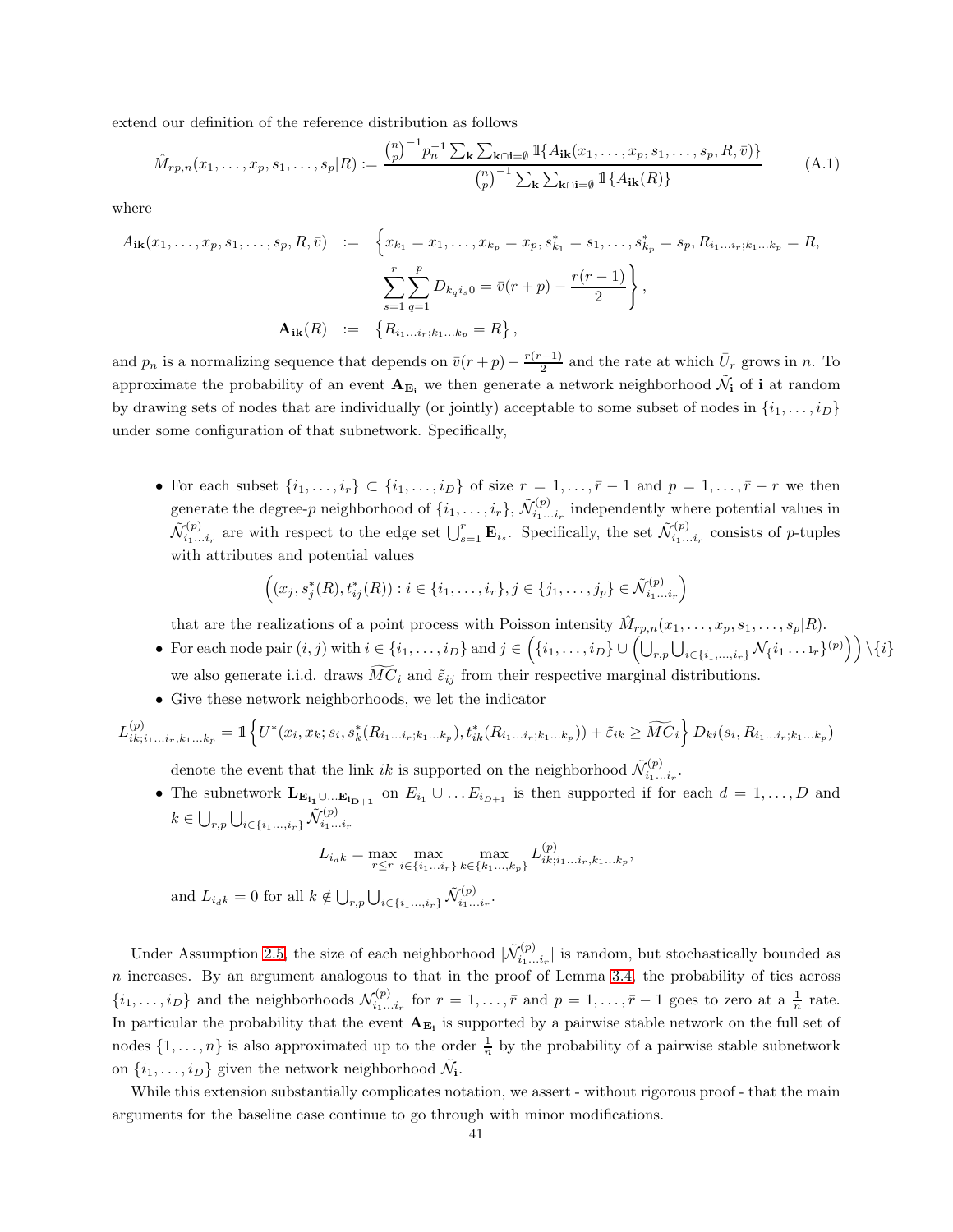B.1. Proof of Lemma [3.2.](#page-18-0) By construction, the potential values given  $D_{E_i}$  are fully determined by the "complementary" edge set

$$
\mathbf{E_i}^c := \left[ \begin{array}{ccc} (i_{D+1}, \ldots, i_n) & \otimes & \iota_n \\ i_{n-D} & \otimes & (1, \ldots, n) \end{array} \right]
$$

For a given proposal subnetwork  $D_{E_i}$ , the pairwise stability conditions for proposals on  $E_i^c$  are fully determined by  $x_1, \ldots, x_n$  together with  $MC_{i_{D+1}}, \ldots, MC_{i_n}$  as well as  $\varepsilon_{i_{D+1}}, \ldots, \varepsilon_{i_n}$ . On the other hand, the proposals on  $\mathbf{E_i}$  are determined by  $x_1, \ldots, x_n$  together with  $MC_{i_1}, \ldots, MC_{i_D}$  as well as  $\varepsilon_{i_1 1}, \ldots, \varepsilon_{i_D n}$ . In particular, there is no overlap between the taste shocks determining pairwise stability of  $D_{E_i}$  and  $D_{E_i^c}$ , respectively. Since the taste shocks  $MC_1, \ldots, MC_n$  as well as  $\varepsilon_{12}, \ldots, \varepsilon_{(n-1)n}$  are i.i.d. draws from their respective distributions by Assumption [2.4,](#page-11-0) this establishes the main conclusion of the lemma. The second conclusion follows immediately from the observation that the taste shocks  $\varepsilon_{k_1l_1}, MC_{k_1},\ldots,\varepsilon_{k_ql_q}, MC_{k_q}$  are independent of those determining  $D_{E_i}$ . .

B.2. **Proof of Lemma [3.3.](#page-20-1)** Consider first a permutation  $\tau$  such that for j, k,  $\tau(j) = k$  and  $\tau(k) = j$ , but  $\tau(i) = i$  for any  $i \neq j, k$ . To establish invariance, we now compare the distribution of potential values  $\mathcal{S}_j^*(\mathbf{E}_1, \mathbf{D}_{\mathbf{E}_1}, \mathbf{E}_2, \mathbf{D}_{\mathbf{E}_2})$  to that of their permuted analogs  $\mathcal{S}_{\tau(j)}^*(\mathbf{E}_1, \mathbf{D}_{\mathbf{E}_1}, \mathbf{E}_2^{\tau}, \mathbf{D}_{\mathbf{E}_2})$  under  $\tau$ .

We establish the conclusion by induction. For the start of induction, we can immediately see that the conclusion of the Lemma holds for  $r = 0$ , i.e.  $\{E_1\} = \emptyset$  since node attributes and taste shocks are identically distributed, and payoffs are therefore jointly exchangeable. Therefore we only need to establish the inductive step where an edge ij is added to  $\mathbf{E}_1$ .

Specifically, suppose that invariance with respect to the permutation  $\tau$  holds for  $r-1$  with the edge set  **and any values of**  $**D**<sub>**E**<sub>1,r-1</sub></sub> \in \{0,1\}^{r-1}$ **. We now add the directed edge**  $i_r$  **and**  $j_r$  **to that set,** 

$$
\mathbf{E}_{\mathbf{1},\mathbf{r}} := \left( \begin{array}{ccc} i_1 & \cdots & i_{r-1} & i_r \\ j_1 & \cdots & j_{r-1} & j_r \end{array} \right),
$$

and let  $\mathbf{D}_{\mathbf{E}_{1,r}} := (D_{i_1j_1}, \ldots, D_{i_rj_r}) \in \{0,1\}^r$ . Given the inductive hypothesis, it now suffices to show that for any fixed values  $D_{E_{1,r-1}} \in \{0,1\}^{r-1}$ , the distribution of potential values is invariant to the permutation  $\tau$  for either value of  $D_{i_rj_r} \in \{0,1\}.$ 

To this end, we need to distinguish whether or not there may be indirect "interference" effects from a change to  $D_{i_rj_r}$  on the potential values  $s_j^*, s_k^*$  that are supported by a pairwise stable network given  $\mathbf{D}_{\mathbf{E}_{1,r-1}} \in \{0,1\}^{r-1}$ . Following [Leung \(2016](#page-38-6)), we say that a link *ij* is not robust if there exist values of  $s_1, s_2, t_{12} \text{ and } s'_1, s'_2, t'_{12} \text{ such that } U^*(x_i, x_j; s_1, s_2, t_{12}) + \varepsilon_{ij} \geq MC_i \text{ and } U^*(x_j, x_i; s_2, s_1, t_{21}) + \varepsilon_{ji} \geq MC_j$ but also either  $U^*(x_i, x_j; s'_1, s'_2, t'_{12}) + \varepsilon_{ij} < MC_i$  or  $U^*(x_j, x_i; s'_2, s'_1, t'_{21}) + \varepsilon_{ji} < MC_j$ . That is, a link is not robust given realized payoffs if there exist one configuration of values of  $s_i, s_j, t_{ij}$  such that  $L_{ij} = 1$  is pairwise stable, and another such that it is not.

To make this argument precise, we now characterize events regarding whether a switch of  $D_{i_rj_r}$  triggers a chain of non-robust link formation decisions given the network  $L^*$  that was pairwise stable given the restrictions on the edge set  $\mathbf{E}_{1,r-1}$ . For any  $l \notin \{i_r, j_r\}$ , let  $A_{kl}$  denote an indicator for the event that there exists a proposal network  $D^* \in \mathcal{D}^*(E_{1,r-1})$  given the link proposals  $D_{E_{1,r-1}}$  such that for the resulting network  $\mathbf{L}^* := \mathbf{L}(\mathbf{D}^*),$ 

$$
\mathbb{1}\{U_{kl}(\mathbf{L}^* + \{i_rj_r\}) \geq MC_k, U_{lk}(\mathbf{L}^* + \{i_rj_r\}) - MC_l\} \neq \mathbb{1}\{U_{kl}(\mathbf{L}^* - \{i_rj_r\}) \geq MC_k, U_{lk}(\mathbf{L}^* - \{i_rj_r\}) - MC_l\}
$$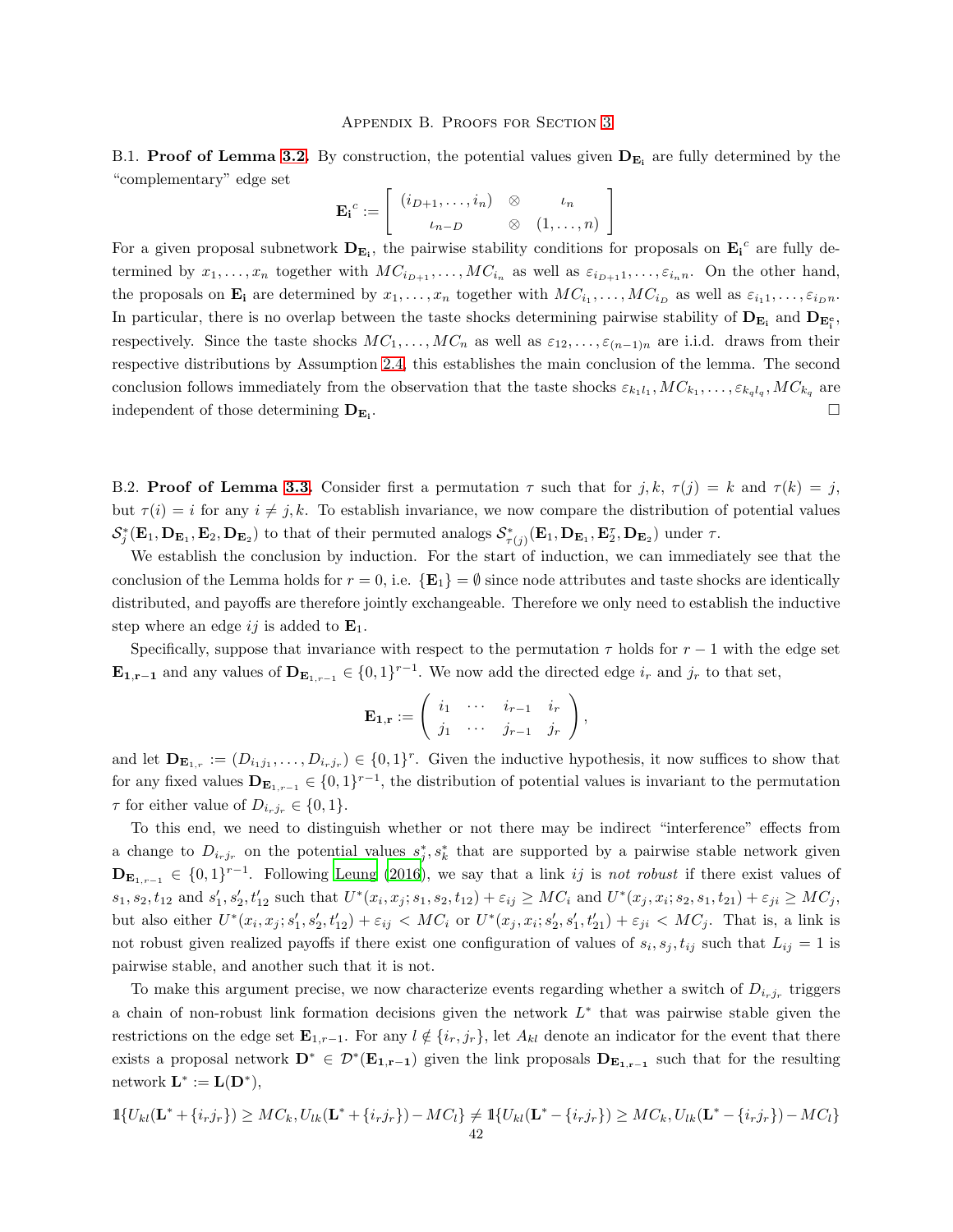In words,  $A_{kl}$  is an indicator for whether a change to the link  $L_{i_rj_r}$  changes whether the link jl is pairwise stable.

We then let  $B_j(q;F)$  be an indicator for the event that there exists a proposal network  $D^* \in \mathcal{D}^*(\mathbf{E_{1,r-1}}, \mathbf{D_{E_{1,r-1}}})$ such that  $D^*_{j_r i_r} = 1$ ,  $\sum_{k,l} A_{jl} = q$  and the conditional empirical distribution of  $x_l, s^*_l, t^*_{jl}$  given  $A_{jl} = 1$  is equal to F. By Assumptions [2.2](#page-10-0) (ii) and [2.5](#page-11-1) (ii), q is stochastically bounded. We then define  $\mathcal{B}_{j,i_rj_r}$  as the sigma-field generated by  $\{B_j(q;F): q = 0, 1, \ldots, n-1, F$  is a c.d.f.}. We define  $\mathcal{B}_{k,i_r,j_r}$  analogously.

Now conditional on j and k having the same relevant overlap with  $\mathbf{E_{1,r}}$  for some permutation  $\tau$ ,

$$
R(\mathbf{E_1}^\tau, \mathbf{L}_{\mathbf{E}_1}(\mathbf{D}_0, \mathbf{D}_{\mathbf{E}_1}), \mathbf{X}^\tau; j) = R(\mathbf{E_1}, \mathbf{L}_{\mathbf{E}_1}(\mathbf{D}_0, \mathbf{D}_{\mathbf{E}_1}), \mathbf{X}; k),
$$

we have by the inductive hypothesis that for each q and F,  $B_i(q; F)$  and  $B_k(q; F)$  have the same probability. We then distinguish all possible cases whether or not a change to  $D_{i_rj_r}$  triggers a chain of adjustments through j or k, or neither, corresponding to the events  $\mathcal{B}_{j,i_r,j_r}(q_j,F_j)$  and  $\mathcal{B}_{k,i_r,j_r}(q_k,F_k)$  for all combinations of  $(q_j, F_j)$  and  $q_k, F_k$ . If we can show that conditional on a partition in terms of these events, the distribution of network statistics is the same for nodes j and k, then conditional invariance given  $x_i, x_j$  and equal relevant supports follows from the law of total probability.

Specifically we first consider the (potentially overlapping) events

$$
C(q_1, q_2, F_1, F_2) := \{ B_j(q_1, F_1) \cap B_k(q_2, F_2) \}
$$

as the arguments  $q_1, q_2$  and  $F_1, F_2$  vary freely. We first consider the case  $q_2 = q_1$  and  $F_2 = F_1$ : by definition of the event  $C(q_1, q_1, F_1, F_1)$ , a switch in  $D_{i_1j_1}$  triggers  $q_1$  chains of adjustments starting at node j. Any such chain may reach node k after a change to l, and depending only on the signs of  $U^*(x_l, x_k; s_l, s_k, t_{lk}) + \varepsilon_{lk} - MC_l$ and  $U^*(x_k, x_l; s_k, s_l, t_{lk})+\varepsilon_{kl}-MC_k$ . Similarly, the chain reaches j after that same change depending only on the signs of  $U^*(x_l, x_j; s_l, s_j, t_{lj}) + \varepsilon_{lj} - MC_l$  and  $U^*(x_j, x_l; s_j, s_l, t_{lj}) + \varepsilon_{jl} - MC_j$ . By inspection, conditional on  $\mathcal{B}_{\mathbf{E_1},j}$  and  $\mathcal{B}_{\mathbf{E_1}^{\tau},k}$  the distributions of  $(\varepsilon_{lk},\varepsilon_{kl},MC_k,x_k)$  and  $(\varepsilon_{lj},\varepsilon_{jl},MC_j,x_j)$  are the same, so that for  $s_j = s_k$ ,  $t_{lk} = t_{lj}$ , and  $t_{jl} = t_{kl}$ , the probability that the chain proceeds to j is equal to that of the chain proceeding to k. Finally, conditional on  $R(\mathbf{E_1}^{\tau}, \mathbf{L_{E_1}(D_0, D_{E_1})}, \mathbf{X}^{\tau}; k) = R(\mathbf{E_1}, \mathbf{L_{E_1}(D_0, D_{E_1})}, \mathbf{X}; j)$ , the resulting changes on the sets  $\mathcal{S}_j^*(\mathbf{E}_1, \mathbf{D}_{\mathbf{E}_1}, \mathbf{E}_2, \mathbf{D}_{\mathbf{E}_2})$  and  $\mathcal{S}_{\tau(j)}^*(\mathbf{E}_1, \mathbf{D}_{\mathbf{E}_1}, \mathbf{E}_2^{\tau}, \mathbf{D}_{\mathbf{E}_2})$  are the same.

Hence, given  $R(\mathbf{E_1}^{\tau}, \mathbf{L_{E_1}}(\mathbf{D}_0, \mathbf{D_{E_1}}), \mathbf{X}^{\tau}; k) = R(\mathbf{E}_1, \mathbf{L_{E_1}}(\mathbf{D}_0, \mathbf{D_{E_1}}), \mathbf{X}; j)$ , the conditional probability that  $\mathcal{S}_j^*(\mathbf{E}_1, \mathbf{D}_{\mathbf{E}_1}, \mathbf{E}_2, \mathbf{D}_{\mathbf{E}_2})$  is supported given  $C(q_1, q_1; F_1, F_1)$  is equal to that of  $\mathcal{S}_k^*(\mathbf{E}_1, \mathbf{D}_{\mathbf{E}_1}, \mathbf{E}_2^{\tau}, \mathbf{D}_{\mathbf{E}_2})$  being supported given  $C(q_1, q_1; F_1, F_1)$ .

For the case  $(q_1, F_1) \neq (q_2, F_2)$ , we can follow an analogous line of argument to conclude that conditional on  $R(\mathbf{E_1}^{\tau}, \mathbf{L_{E_1}(D_0, D_{E_1})}, \mathbf{X}^{\tau}; k) = R(\mathbf{E_1}, \mathbf{L_{E_1}(D_0, D_{E_1})}, \mathbf{X}; j)$ , the conditional probability that  $\mathcal{S}_j^*(\mathbf{E}_1, \mathbf{D}_{\mathbf{E}_1}, \mathbf{E}_2, \mathbf{D}_{\mathbf{E}_2})$  is supported given  $C(q_1, q_2; F_1, F_2)$  is equal to that of  $\mathcal{S}_k^*(\mathbf{E}_1, \mathbf{D}_{\mathbf{E}_1}, \mathbf{E}_2^{\tau}, \mathbf{D}_{\mathbf{E}_2})$  being supported given  $C(q_2, q_1; F_2, F_1)$ . Since the events  $C(q_2, q_1; F_2, F_1)$  and  $C(q_2, q_1; F_2, F_1)$  have equal probability, it follows from the law of total probability that the conditional distributions are the same given the union  $C(q_1, q_2; F_1, F_2) \cup C(q_2, q_1; F_2, F_1)$ . A similar line of reasoning gives us the analogous conclusion conditional on any intersections of "symmetrized" events  $C(q_1, q_2; F_1, F_2) \cup C(q_2, q_1; F_2, F_1), \ldots, C(q_R, q_{R+1}; F_R, F_{R+1}) \cup$  $C(q_{R+1}, q_R; F_{R+1}, F_R)$ , allowing us to construct a partition of the event  $R(\mathbf{E_1}^{\tau}, \mathbf{L_{E_1}(D_0, D_{E_1})}, \mathbf{X}^{\tau}; k)$  =  $R(E_1, L_{E_1}(D_0, D_{E_1}), X; j)$  such that invariance with respect to  $\tau$  holds conditional on each element in that partition. By the law of total probability, this completes the inductive step from  $r - 1$  to r.

This establishes the conclusion of the Lemma for a binary permutation  $\tau$  such that for j, k,  $\tau(j) = k$  and  $\tau(k) = j$ , but  $\tau(i) = i$  for any  $i \neq j, k$ . Since an arbitrary permutation can be generated by a sequence of pairwise swaps of indices, this is sufficient to establish the first conclusion of the Lemma.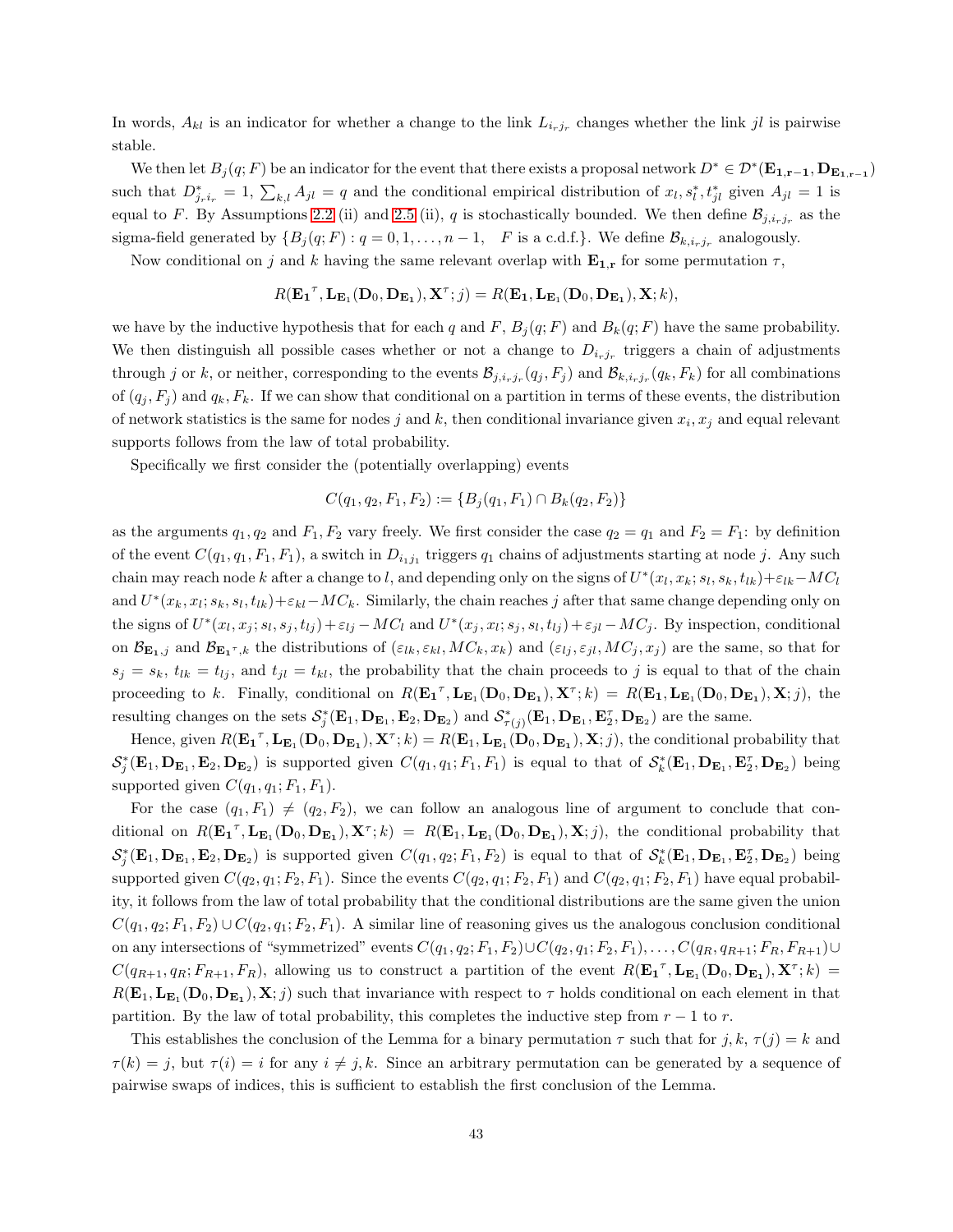To establish the second part of the claim we can adapt the same argument to the level of an edge, requiring only notational adjustments. Since the argument is otherwise completely analogous to the case of node-level statistics, we do not give it here explicitly.  $\Box$ 

For future reference we now also state without proof an immediate generalization of the result for the leading case to the joint distribution for multiple nodes.

**Lemma B.1.** Suppose Assumptions [2.2](#page-10-0)[-2.5](#page-11-1) hold. Then for any  $i_1, \ldots, i_D = 1, \ldots, n$ , **E**, and  $D_E$  we have

$$
\begin{array}{ccc} \left( \mathcal{S}_{i_1}^{*}(\mathbf{E}_1, \mathbf{D}_{\mathbf{E}_1}, \mathbf{E}_2, \mathbf{D}_{\mathbf{E}_2}), & \ldots, & \mathcal{S}_{i_D}^{*}(\mathbf{E}_1, \mathbf{D}_{\mathbf{E}_1}, \mathbf{E}_2, \mathbf{D}_{\mathbf{E}_2}) \right) \\ & \stackrel{d}{=} & \left( \mathcal{S}_{\tau(i_1)}^{*}(\mathbf{E}_1, \mathbf{D}_{\mathbf{E}_1}, \mathbf{E}_2^{ \tau}, \mathbf{D}_{\mathbf{E}_2}), \ldots, \mathcal{S}_{\tau(i_D)}^{*}(\mathbf{E}_1, \mathbf{D}_{\mathbf{E}_1}, \mathbf{E}_2^{ \tau}, \mathbf{D}_{\mathbf{E}_2}) \right) \end{array}
$$

conditional on

$$
R(\mathbf{E_1}^\tau, \mathbf{L}_{\mathbf{E}_1}(\mathbf{D}_0, \mathbf{D}_{\mathbf{E}_1}), \mathbf{X}^\tau; \tau(i_1)) = R(\mathbf{E}_1, \mathbf{L}_{\mathbf{E}_1}(\mathbf{D}_0, \mathbf{D}_{\mathbf{E}_1}), \mathbf{X}; i_1)
$$
  
 
$$
\vdots
$$
  
 
$$
R(\mathbf{E_1}^\tau, \mathbf{L}_{\mathbf{E}_1}(\mathbf{D}_0, \mathbf{D}_{\mathbf{E}_1}), \mathbf{X}^\tau; \tau(i_D)) = R(\mathbf{E}_1, \mathbf{L}_{\mathbf{E}_1}(\mathbf{D}_0, \mathbf{D}_{\mathbf{E}_1}), \mathbf{X}; i_D),
$$

 $x_{\tau(i_1)} = x_{i_1}, \ldots, x_{\tau(i_D)} = x_{i_D}, \text{ and } \mathcal{F}.$  The analogous conclusion holds for edge-level statistics among  $i_1, \ldots, i_D$  as well.

It can be seen from the proof of the main result that this generalization of the leading case, where we only need to account for the rates at which any chain of non-robust edges links back to either node  $i_1, \ldots, i_D$ relative to its image under the permutation  $\tau$ .

**Proof of Lemma [3.4.](#page-23-0)** First note that a Poisson process with an intensity equal to the empirical distribution over n values of the variable can equivalently be represented as a Poisson process on  $\{1, \ldots, n\}$  with uniform mean measure. In contrast,  $\mathcal{N}_i$  is generated by drawing from  $\{1, \ldots, n\} \setminus \{i_1, \ldots, i_D\}$  uniformly at random and without replacement conditional on realizations  $(x_j, s_j^*)$  for  $j \notin \{i_1, \ldots, i_D\}$ . Hence the point measure associated with  $\mathcal{N}_i$  has the same distribution as that associated with  $\tilde{\mathcal{N}}_i$  conditional on  $\tilde{\mathcal{N}}_i$  assigning zero weight to the values corresponding to  $i_1, \ldots, i_D$  and attaining no multiplicities greater than one for any  $i \in \{1, \ldots, n\}.$ 

Furthermore, if the neighborhoods  $\mathcal{N}_{i_1}, \ldots, \mathcal{N}_{i_D}$  are disjoint, the relevant overlap for any  $j \in \mathcal{N}_{i_d}$  with  $i_{d'}, d' \neq d$  corresponds to the empty graph. Hence in the absence of ties in  $\mathcal{N}_{i_1}, \ldots, \mathcal{N}_{i_D}$  and  $\tilde{\mathcal{N}}_{i_1}, \ldots, \tilde{\mathcal{N}}_{i_D}$ , respectively, the relevant overlap of any node j with  $\{i_1, \ldots, i_D\}$  can without loss of generality be taken to be  $R_{i_dj}$  if  $j \in \mathcal{N}_{i_d}$ .

We therefore next verify that the probability of ties across  $\mathcal{N}_{i_1}, \ldots, \mathcal{N}_{i_D}$  and  $\{i_1, \ldots, i_D\}$  is bounded by a sequence of the order  $O(n^{-1})$ : Denoting  $\kappa_n := n \mathbb{P}(D_{ij0} = D_{ji0} = 1)$ , Assumption [2.5](#page-11-1) immediately implies that  $\kappa_n$  is bounded. We then let  $q_{i_d} := |\tilde{\mathcal{N}}_{i_d}|$  and  $Q := \sum_{d=1}^D q_{i_d}$ , we have that conditional on  $Q$ , the probability that the qth draw for  $\mathcal{N}_{i_d}$  constitutes a tie is at most  $\frac{D+Q-1}{n}$ , so the conditional probability of a tie given Q is bounded from above by

$$
\bar{\mu}_n := 1 - \left(1 - \frac{D + Q - 1}{n}\right)^Q = \frac{D + Q - 1}{n} + o(n^{-1})
$$

for any finite Q.

We can then use the law of iterated expectations with respect to Q together with the fact that the Poisson distribution for Q has exponential tails to conclude that the sampling representation approximates probability of the network event up to an error  $\frac{2D(1+\kappa_n)}{n}$ . Specifically, for a truncation argument we can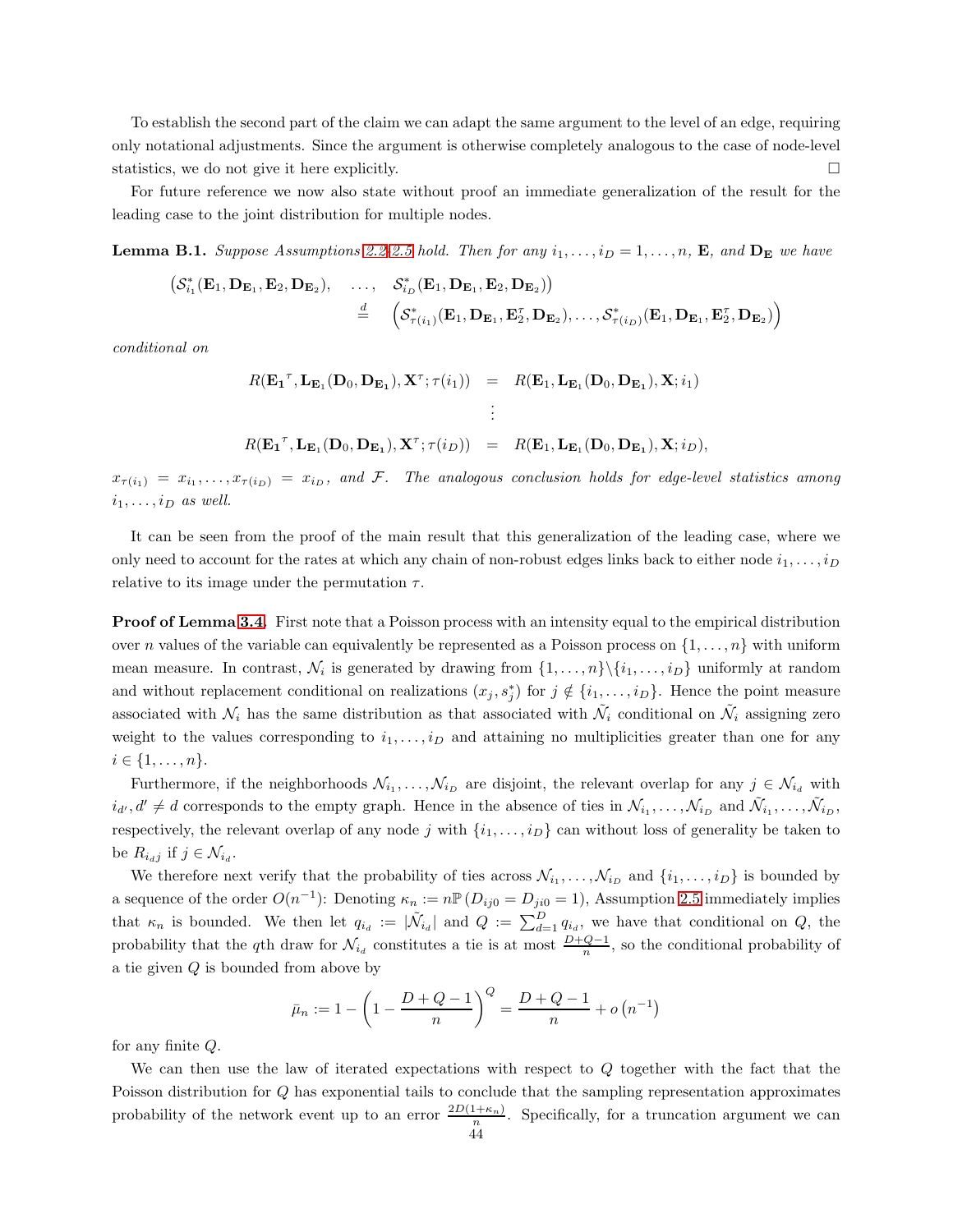choose  $Q_n = O(\log n)$  such that  $P(Q \geq Q_n) \leq \frac{2D(1+\kappa_n)}{n}$ . We can then bound

$$
\mathbb{E}\left[\left(1-\frac{Q}{n}\right)^{Q}\right] = \sum_{q=0}^{\infty} \left(1-\frac{q}{n}\right)^{q} \frac{(D\kappa_{n})^{q}e^{-D\kappa_{n}}}{q!}
$$
  
\n
$$
\geq \sum_{q=0}^{Q_{n}} \left(1-\frac{q}{n}\right) \left(1-\frac{Q_{n}}{n}\right)^{q-1} \frac{(D\kappa_{n})^{q}e^{-D\kappa_{n}}}{q!}
$$
  
\n
$$
= \left(1-\frac{\mathbb{E}[Q]}{n}\right) \left(1-P(Q \geq Q_{n})-o_{p}(n^{-1})\right)
$$
  
\n
$$
\geq 1-\frac{2D(1+\kappa_{n})}{n}+o_{p}(n^{-1})
$$

which is of the desired order of magnitude. Note in particular that this bound does not depend on the empirical distribution of realizations for  $(x_1, s_1^*), \ldots, (x_n, s_n^*)$  and therefore also holds conditional on  $\mathcal{F}$ . Furthermore, by Assumption [2.5,](#page-11-1) the size of  $\mathcal{N}_{i_d}$  is also bounded for each  $d = 1, \ldots, D$  so that by an analogous argument the probability of ties among  $\mathcal{N}_{i_1}, \ldots, \mathcal{N}_{i_D}$  is also of the order  $O(n^{-1})$  with the same bounding constants.

We next argue that conditional on the event  $B_i$  of no ties in the sets  $\mathcal{N}_{i_1}, \ldots, \mathcal{N}_{i_D}, \{i_1, \ldots, i_D\}$  and no ties  $\{\tilde{M}_{i_1},\ldots,\tilde{M}_{i_D},\{i_1,\ldots,i_D\},$  the probability of the subnetwork event on  $\{i_1,\ldots,i_D\}$  on the n-agent network is the same as that generated by the sampling process. To this end, consider any node  $j \in \mathcal{N}_i$  in the original network. It then follows from Lemma [3.3](#page-20-1) that conditional on  $R_j$ ,  $(x_j, s_j^*)$  has the same distribution as  $(x_j, s_j^*(R_j), t_{i\tilde{j}}^*(R_j))$  for any node  $\tilde{j} \in \tilde{\mathcal{N}}_i$ . Moreover, Lemma [3.3](#page-20-1) also implies that conditional on  $\mathcal F$  drawing from  $(x_j, s_j^*(R_j), t_{ij}^*(R_j))_{j=1}^n$  with replacement results in the same conditional probabilities as drawing from the distribution  $\hat{M}_n(x, s | R_j)$ .

By Lemma [3.2,](#page-18-0) for all  $i \in \{i_1, \ldots, i_D\}$  and  $j \in \mathcal{N}_i$ ,  $\varepsilon_{ij}$ ,  $MC_i$  are furthermore independent of  $s_j^*(R)$  for each  $R$  conditional on  $\mathcal F$ . In particular, proposals

$$
D_{ji}^*(s, R_{ij}) := \mathbb{1}\left\{U^*(x_j, x_i; s_j^*(R_{ij})) + \varepsilon_{ji} \geq MC_j\right\}
$$

are fully determined by initial taste shocks, and potential values  $s_j^*(R_{ij})$  for each  $s \in \mathcal{S}$  and therefore also independent of  $\varepsilon_{ij}$ ,  $MC_i$ .

Since the event  $A_{E_i}$  was assumed to be the union of disjoint elementary events regarding the subnetwork  $\mathbf{L_i}$ , these steps establish that  $\pi_n(\mathbf{A}_{\mathbf{E_i}}|\mathbf{x_i}, \mathbf{B_i}, \mathcal{F}) = \tilde{\pi}_n(\mathbf{A}_{\mathbf{E_i}}|\mathbf{x_i}, \mathbf{B_i}, \mathcal{F})$  and that  $\mathbb{P}(\mathbf{B_i}^c|\mathcal{F}) = O(n^{-1})$ , where  $B_i^c$  denotes the complement of  $B_i$ . By the law of total probability,

$$
|\pi_n(\mathbf{A}_{\mathbf{E_i}}|\mathbf{x_i}, \mathcal{F}) - \tilde{\pi}_n(\mathbf{A}_{\mathbf{E_i}}|\mathbf{x_i}, \mathcal{F})| \leq |\pi_n(\mathbf{A}_{\mathbf{E_i}}|\mathbf{x_i}, \mathbf{B_i}^c, \mathcal{F}) - \tilde{\pi}_n(\mathbf{A}_{\mathbf{E_i}}|\mathbf{x_i}, \mathbf{B_i}^c, \mathcal{F})| \mathbb{P}(\mathbf{B_i}^c | \mathcal{F})
$$

By assumption, the event  $A_{E_i}$  is invariant to permutations of edges  $(ij) \in E_i$  for  $j \notin \{i_1, \ldots, i_D\}$ , so that  $\pi_n(\mathbf{A}_{\mathbf{E_i}}|\mathbf{x_i},\mathbf{B_i}^c,\mathcal{F}) = \pi_n(\mathbf{A}_{\mathbf{E_i}}|\mathbf{x_i},\mathcal{F})$  and  $\tilde{\pi}_n(\mathbf{A}_{\mathbf{E_i}}|\mathbf{x_i},\mathbf{B_i}^c,\mathcal{F}) = \tilde{\pi}_n(\mathbf{A}_{\mathbf{E_i}}|\mathbf{x_i},\mathcal{F})$  so that  $\frac{\pi_n(\mathbf{A}_{\mathbf{E_i}}|\mathbf{x_i},\mathbf{B_i}^c,\mathcal{F})}{\tilde{\pi}_n(\mathbf{A}_{\mathbf{E_i}}|\math$  $\frac{\pi_{\mathbf{E}_{\mathbf{i}}|\mathbf{x}_{\mathbf{i}},\mathbf{D}_{\mathbf{i}}|,\mathcal{F}}}{\pi_n(\mathbf{A}_{\mathbf{E}_{\mathbf{i}}|\mathbf{x}_{\mathbf{i}},\mathcal{F})}$  is also bounded. By the triangle inequality it therefore follows that

$$
\frac{|\pi_n(\mathbf{A}_{\mathbf{E_i}}|\mathbf{x_i}, \mathcal{F}) - \tilde{\pi}_n(\mathbf{A}_{\mathbf{E_i}}|\mathbf{x_i}, \mathcal{F})|}{\tilde{\pi}_n(\mathbf{A}_{\mathbf{E_i}}|\mathbf{x_i}, \mathcal{F})} = O(n^{-1})
$$

establishing the main claim. The generalization to finite collections of events is immediate  $\square$ 

#### Appendix C. Proofs for Section [4](#page-24-0)

Before establishing the rate of convergence to an extreme value distribution in Lemma [4.1,](#page-25-0) we first restate the result from [Menzel \(2015b\)](#page-38-0) establishing that the limits for conditional link acceptance probabilities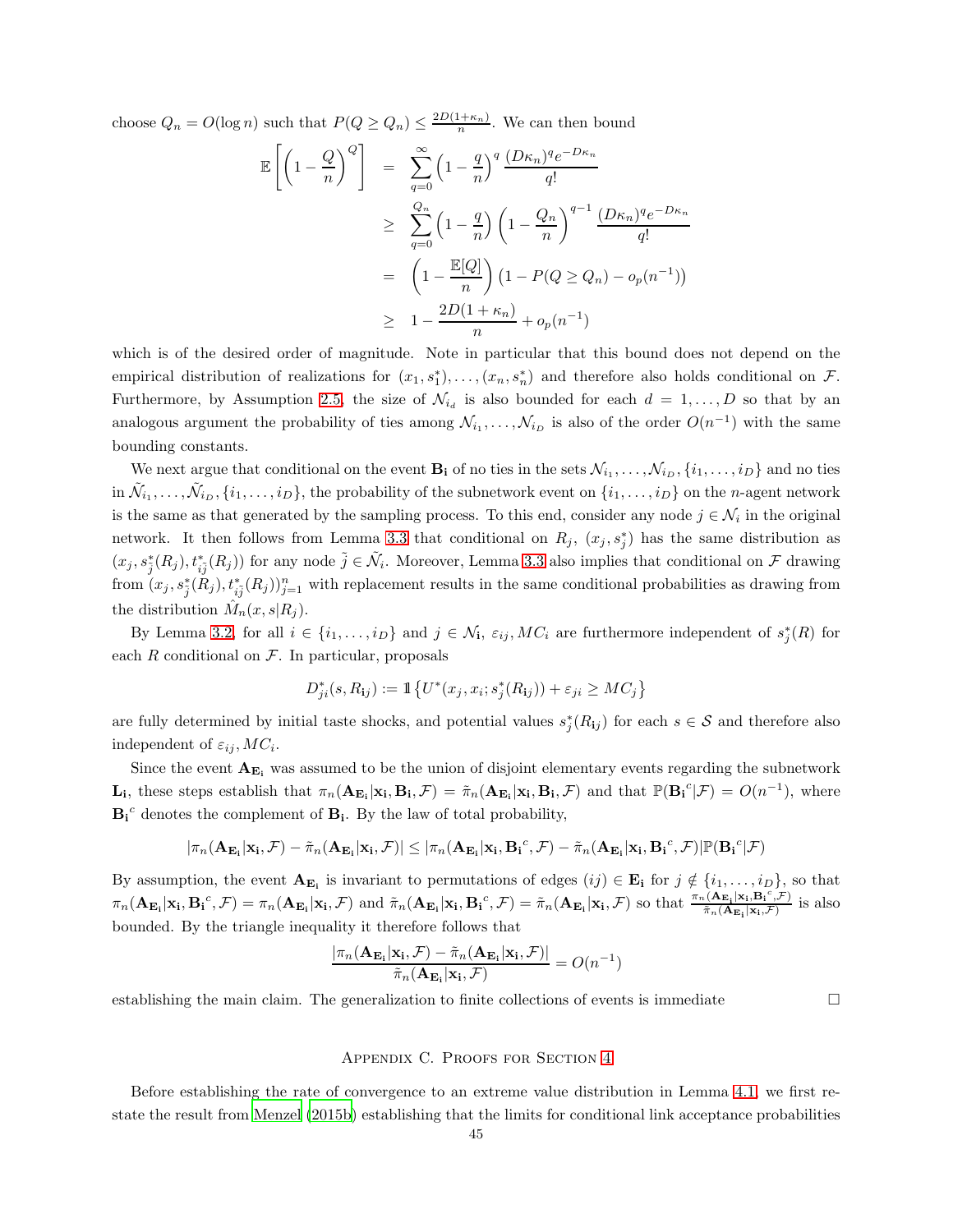essentially correspond to their analogs under the assumption of independent extreme-value type-I taste shifters:

<span id="page-45-0"></span>**Lemma C.1.** Suppose that Assumptions [2.3](#page-10-1)[-2.5](#page-11-1) hold. Then as  $n \to \infty$ ,

$$
\left| n^{r/2} \Phi(i, j_1, \dots, j_r) - \frac{r! \prod_{s=1}^r \exp\{U_{ij_s}^*\}}{\left(1 + n^{-1/2} \sum_{i=1}^n D_{ji}^*(s) \exp\{U_{ij}^*\}\right)^{r+1}} \right| \to 0
$$
\n(C.1)

*for any*  $r = 0, 1, 2, \ldots$ .

This is Lemma 6.2 in [Menzel \(2015b](#page-38-0)), and we include the proof below for easier reference.

Proof of Lemma [C.1.](#page-45-0) This result is a generalization of Lemma B.1 in [Menzel \(2015a\)](#page-38-16). We therefore refer to the proof of that result for some of the intermediate technical steps below.

Denote the event  $\mathcal{B}_i := \left\{ \mathbf{X}, \mathbf{s}_{-i} \in \mathcal{S}_{-i}^*(\mathbf{D}_{\mathbf{E}_i}), \mathbf{D}_{\mathbf{E}_{-i}} \in \mathcal{D}_{\mathbf{E}_{-i}}^*(\mathbf{D}_{\mathbf{E}_i}) \right\}$ . We also let  $J = \lceil n^{1/2} \rceil$  as in Assump-tion [2.5,](#page-11-1) and  $j_{r+1}, \ldots, j_n$  be an enumeration of the indices in  $\{1, \ldots, n\} \setminus \{j_1, \ldots, j_r\}$ . Then by independence of  $\eta_{i1}, \ldots, \eta_{iN}$ ,

<span id="page-45-1"></span>
$$
J^{r}\Phi(i,j_{1},...,j_{r}) = J^{r}P(U_{ij_{1}} \geq MC_{i},...,U_{ij_{r}} \geq MC_{i},U_{ij_{r+1}} < MC_{i},...,U_{ij_{J}} < MC_{i}|\mathcal{B}_{i})
$$
  
\n
$$
= J^{r} \int \left(\prod_{q=1}^{r} P(U_{ij_{q}} \geq \sigma s | \mathcal{B}_{i})\right) \left(\prod_{q=r+1}^{n} P(U_{ij_{q}} < \sigma s | \mathcal{B}_{i})^{D_{j_{q}i}}\right) JG(s)^{J-1}g(s)ds
$$
  
\n
$$
= J^{r} \int \left(\prod_{q=1}^{r} (1 - G(s - \sigma^{-1}U_{ij_{q}}^{*}))\right) \left(\prod_{q=r+1}^{n} G(s - \sigma^{-1}U_{ij_{q}}^{*})^{D_{j_{q}i}}\right) JG(s)^{J-1}g(s)ds
$$
  
\n
$$
= \int \left(\prod_{q=1}^{r} J(1 - G(s - \sigma^{-1}U_{ij_{q}}^{*}))\right) J\frac{g(s)}{G(s)}
$$
  
\n
$$
\times \exp\left\{J \log G(s) + \frac{1}{J} \sum_{q=r+1}^{n} J \log G(s - \sigma^{-1}U_{ij_{q}}^{*})D_{j_{q}i}\right\} ds
$$
(C.2)

Now let  $b_J := G^{-1} \left(1 - \frac{1}{J}\right)$  and  $a_J = a(b_J)$ , where  $a(\cdot)$  is the auxiliary function in Assumption [2.4](#page-11-0) (ii). By Assumption [2.5](#page-11-1) (iii),  $\sigma = \frac{1}{a(b_J)}$ , so that a change of variables  $s = a_J t + b_J$  yields

$$
J^r \Phi(i, j_1, ..., j_r) = \int \left( \prod_{q=1}^r J(1 - G(b_J + a_J(t - U_{ij_q}^*))) \right) J \frac{a_J g(b_J + a_J t)}{G(b_J + a_J t)}
$$
  
 
$$
\times \exp \left\{ J \log G(b_J + a_J t) + \frac{1}{J} \sum_{q=r+1}^n J \log G(b_J + a_J(t - U_{ij_q}^*)) D_{ji} \right\} dt
$$

By Assumption [2.4](#page-11-0) (ii),  $J(1 - G(b_J + a_J t)) \rightarrow e^{-t}$  and

$$
Ja_{J}g(b_{J} + a_{J}t) = Ja(b_{J})g(b_{J} + a(b_{J})t) = a(b_{J})\frac{1 - G(b_{J} + a_{J}t)}{a(b_{J} + a_{J}t)(1 - G(b_{J}))} \rightarrow e^{-t}
$$

where the last step uses Lemma 1.3 in [Resnick \(1987\)](#page-38-12). Also, following steps analogous to the proof of Lemma B.1 in [Menzel \(2015a\)](#page-38-16), we can take limits and obtain

$$
\prod_{q=1}^{r} J(1 - G(b_J + a_J(t - U_{ij_q}^*))) \rightarrow \exp\left\{-rt + \sum_{q=1}^{r} U_{ij_q}^*\right\}
$$

$$
J \log G(b_J + a_J(t - U_{ij_q}^*)) \rightarrow -e^{-t} \exp\{U_{ij_q}^*\}
$$
46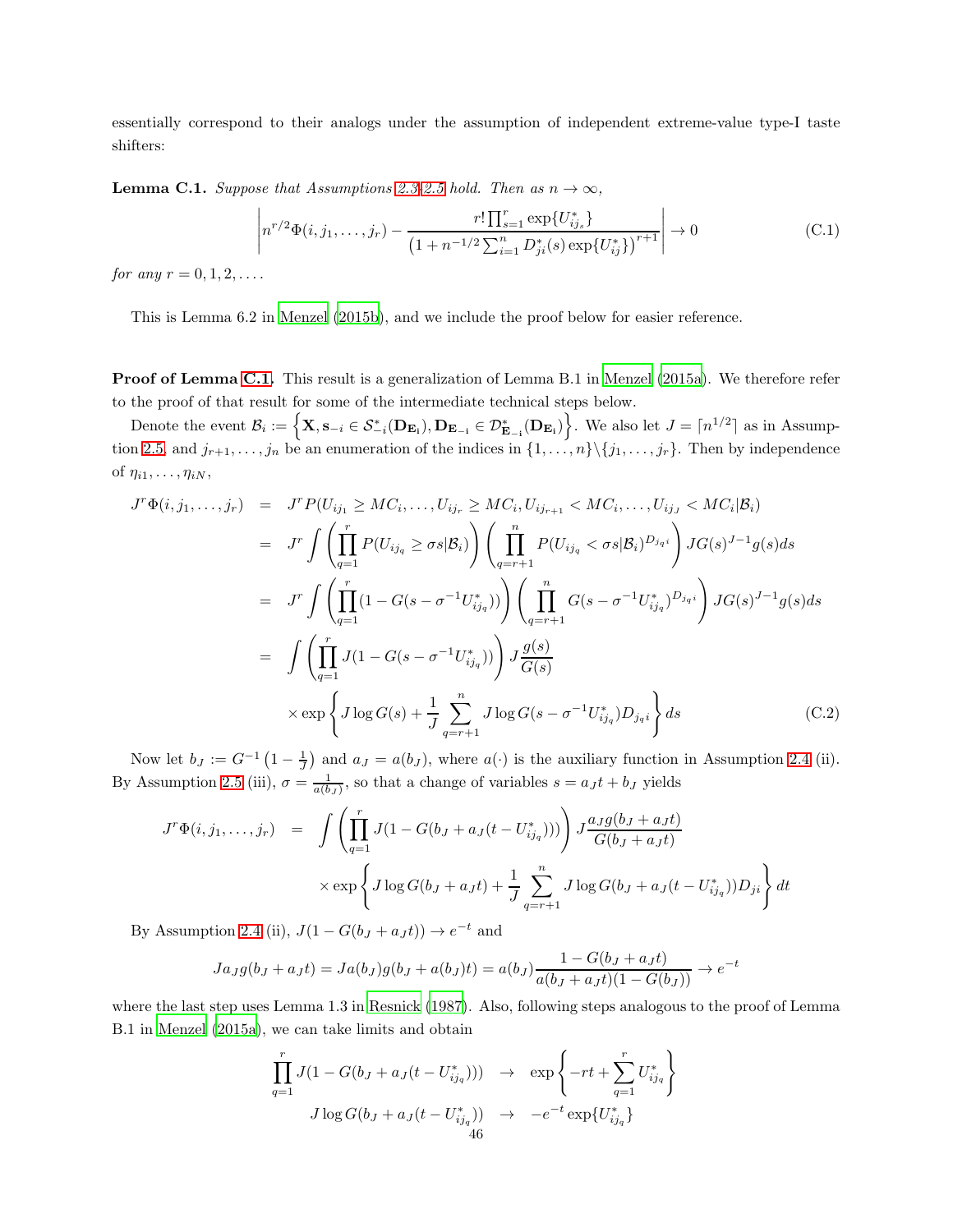Combining the different components, we can take the limit of the integrand in [\(C.3\)](#page-46-0),

<span id="page-46-0"></span>
$$
R_J(t) := \left(\prod_{q=1}^r J(1 - G(b_J + a_J(t - U_{ij_q}^*)))\right) J \frac{a_J g(b_J + a_J t)}{G(b_J + a_J t)}
$$
  
\n
$$
\times \exp\left\{J \log G(b_J + a_J t) + \frac{1}{J} \sum_{q=r+1}^n J \log G(b_J + a_J(t - U_{ij_q}^*)) D_{j_q i}\right\}
$$
  
\n
$$
= \exp\left\{-e^{-t} \left(1 + \frac{1}{J} \sum_{q=r+1}^n D_{j_q i} \exp\{U_{ij_q}^*\}\right) - (r+1)t + \sum_{q=1}^r U_{ij_q}^*\right\} + o(1) \qquad (C.3)
$$

for all  $t \in \mathbb{R}$ . Using the same argument as in the proof of Lemma B.1 in [Menzel \(2015a](#page-38-16)), pointwise convergence and boundedness of the integrand under Assumption [2.3](#page-10-1) imply convergence of the integral by dominated convergence, so that we obtain

$$
J^{r}\Phi(i,j_{1},...,j_{r}|\mathbf{z}_{i}^{*}) \rightarrow \int_{-\infty}^{\infty} \exp\left\{-e^{-t}\left(1+\frac{1}{J}\sum_{q=r+1}^{n}D_{j_{q}i}\exp\{U_{ij_{q}}^{*}\}\right) - (r+1)t + \sum_{q=1}^{r}U_{ij_{q}}^{*}\right\}dt
$$

$$
= \int_{-\infty}^{0} \exp\left\{s\left(1+\frac{1}{J}\sum_{q=r+1}^{n}D_{j_{q}i}\exp\{U_{ij_{q}}^{*}\}\right) + \sum_{q=1}^{r}U_{ij_{q}}^{*}\right\}s^{r}ds
$$

$$
= \frac{r!\exp\{\sum_{q=1}^{r}U_{ij_{q}}^{*}\}}{\left(1+\frac{1}{J}\sum_{q=r+1}^{n}D_{j_{q}i}\exp\{U_{ij_{q}}^{*}\}\right)^{r+1}}
$$

where the first step uses a change of variables  $s = -e^{-t}$ , and the last step can be obtained recursively via integration by parts. Furthermore, if  $\frac{r}{J} \to 0$ , boundedness of the systematic parts from Assumption [2.3](#page-10-1) implies that

$$
\left| \frac{1}{J} \sum_{j=1}^{J} D_{ji} \exp\left\{ U_{ij}^* \right\} - \frac{1}{J} \sum_{q=r+1}^{n} D_{j_q i} \exp\left\{ U_{ik_q}^* \right\} \right| \to 0
$$

so that

$$
J^{r}\Phi(i,j_{1},\ldots,j_{r}) \to \frac{r!\prod_{q=0}^{r} \exp\{U_{ij_{q}}^{*}\}}{\left(1+\frac{1}{J}\sum_{j=1}^{n} D_{ji} \exp\{U_{ij}^{*}\}\right)^{r+1}}
$$

which completes the proof

To establish the leading terms in the asymptotic distribution for generalized subgraph counts below, we also need to show that the limiting distribution conditional on  $MC_i$  is strictly decreasing in  $MC_i$ : Defining

$$
\Phi(i,j_1,\ldots,j_r|\mu) = \mathbb{P}\left(\mathbf{D}_{\mathbf{E_i}} \in \mathcal{D}^*_{\mathbf{E_i}}(\mathbf{s}_{-i}) \big| \mathbf{X}, \mathbf{s}_{-i} \in \mathcal{S}^*_{-i}(\mathbf{D}_{\mathbf{E_i}}), \mathbf{D}_{\mathbf{E_{-i}}} \in \mathcal{D}^*_{\mathbf{E_{-i}}}(\mathbf{D}_{\mathbf{E_i}}), MC_i - b_J/a_J = \mu\right)
$$

we have the following lemma:

<span id="page-46-1"></span>**Lemma C.2.** Suppose the assumptions of Lemma [C.1h](#page-45-0)old. sLet  $b_J := G^{-1}(1-\frac{1}{J})$  and  $a_J = a(b_J)$ and suppose that  $r \geq 1$ . Then for the conditional probability given  $MC_i - b_j/a_j = \mu$ , we have that  $n^{r/2}\Phi(i,j_1,\ldots,j_r|\mu)$  converges to a function of  $\mu$  that is strictly decreasing in  $\mu$  for  $\mu$  large enough.

PROOF OF LEMMA [C.2](#page-46-1) As before we let  $J = \lceil n^{1/2} \rceil$ . Considering the conditional version of [\(C.2\)](#page-45-1),

$$
J^r \Phi(i, j_1, \dots, j_r | \mu) = \left( \prod_{q=1}^r J(1 - G(\mu + b_J/a_J - \sigma^{-1} U_{ij_q}^*)) \right) \left( \prod_{q=r+1}^n G(\mu + b_J/a_J - \sigma^{-1} U_{ij_q}^*)^{D_{j_q i}} \right)
$$
  

$$
= \left( \prod_{q=1}^r J(1 - G(b_J - a_J(U_{ij_q}^* - \mu))) \right) \exp \left\{ \frac{1}{J} \sum_{q=r+1}^n J \log G \left( b_J a_J (U_{ij_q}^* - \mu) D_{j_q i} \right) \right\}
$$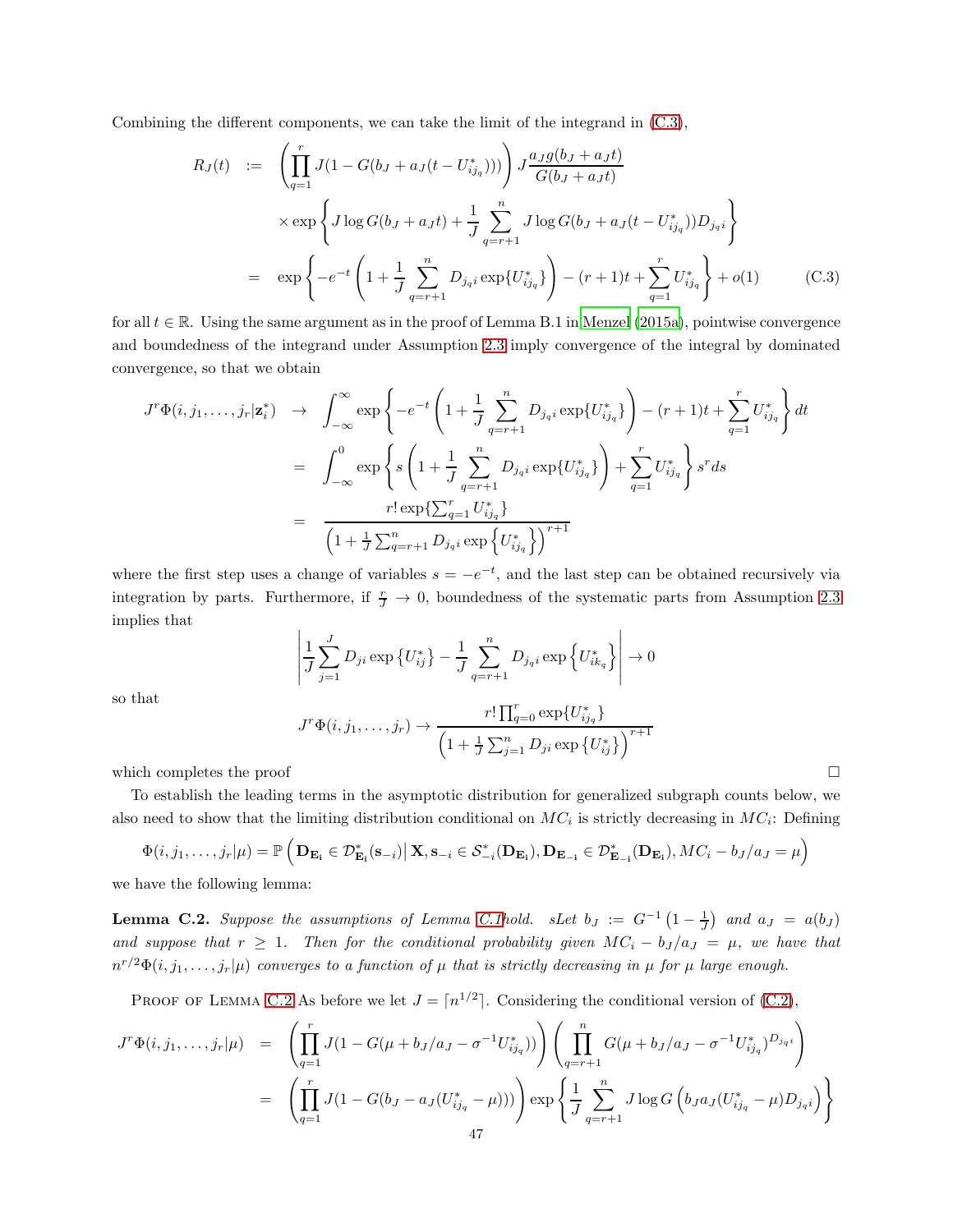where the last equality follows from a change of variables  $s = a_J t + b_J$  with  $a_J, b_J$  defined as in the proof of Lemma [C.1](#page-45-0) and Assumption [2.5](#page-11-1) regarding the asymptotic sequence for  $\sigma$ . Substituting in the componentwise limits derived in the proof of Lemma [C.1,](#page-45-0) we obtain

$$
J^r \Phi(i, j_1, \dots, j_r | \mu) \rightarrow \exp \left\{ \sum_{q=1}^r (U_{ij_q}^* - \mu) - \frac{1}{J} \sum_{q=r+1}^n D_{j_q i} \exp \left\{ U_{ij_q}^* - \mu \right\} \right\}
$$

By inspection, there is a sufficiently large (but finite) value of  $\mu_0 < \infty$  such that the function on the right-hand side is strictly decreasing in  $\mu$  for all  $\mu \ge \mu_0$ 

Proof of Lemma [4.1.](#page-25-0) This result requires only a few modifications to the proof of Lemma [C.1](#page-45-0) to control the rate at which  $J(1 - G(b_J + a_J v))$  converges to  $e^{-v}$ . For this proof,  $b_J$  is again chosen according to

$$
1 - G(b_J) = \frac{1}{J}
$$

and  $a_J := \frac{1-G(b_J)}{g(b_J)}$  $\frac{-G(b_J)}{g(b_J)}$ , so that in particular,

$$
J(1 - G(bJ + aJv)) = \frac{1 - G(bJ + aJv)}{1 - G(bJ)}
$$

For the main results, we only require rates that are pointwise in  $v$ , where pointwise convergence rates are invariant under mappings that are continuously differentiable. The mapping  $w \mapsto \log(w)$  is continously differentiable for  $w \in (0, \infty)$ , so it is sufficient to establish rates in levels or logs.

First consider the term

$$
|\log(1 - G(b_J + a_J v)) + \log J + v| \to 0
$$

In the following, we let

$$
h(u) := \log(1 - G(u))
$$

By the choice of  $b_J$  and the fundamental theorem of calculus, we have

$$
\log (J(1 - G(b_J + a_J v))) = \log(1 - G(b_J + a_J v) - \log(1 - G(b_J))
$$
  
= 
$$
\int_0^{a_J v} h'(b_J + u) du
$$

By the mean-value theorem, for any value of  $u \in [0, a_J v]$ , there exists an intermediate value  $\bar{u}(u) \in [0, u]$ such that

$$
h'(u) = h'(b_{J}) + h''(b_{J} + \bar{u}(u))u
$$

Furthermore, from the choice of  $a_J$  we have

$$
a_J h'(b_J) = -a_J \frac{g(b_J)}{1 - G(b_J)} = -1
$$

Therefore,

$$
\begin{array}{rcl}\n|\log\left(J(1-G(b_J+a_Jv))\right)+v| & = & \left|h'(b_J)a_Jv+\int_0^{a_Jv}a_Jvh''(b_J+\bar{u}(u))udu+v\right| \\
 & = & \left|\int_{b_J}^{b_J+a_Jv}h''(b_J+\bar{u}(u))udu\right| \\
 & \leq & \int_{b_J}^{b_J+a_Jv} |h''(\bar{u}(u))||a_Jv|du \\
 & = & v \int_{b_J}^{b_J+a_Jv} \frac{|h''(\bar{u}(u))|}{|h'(b_J)|}du\n\end{array}
$$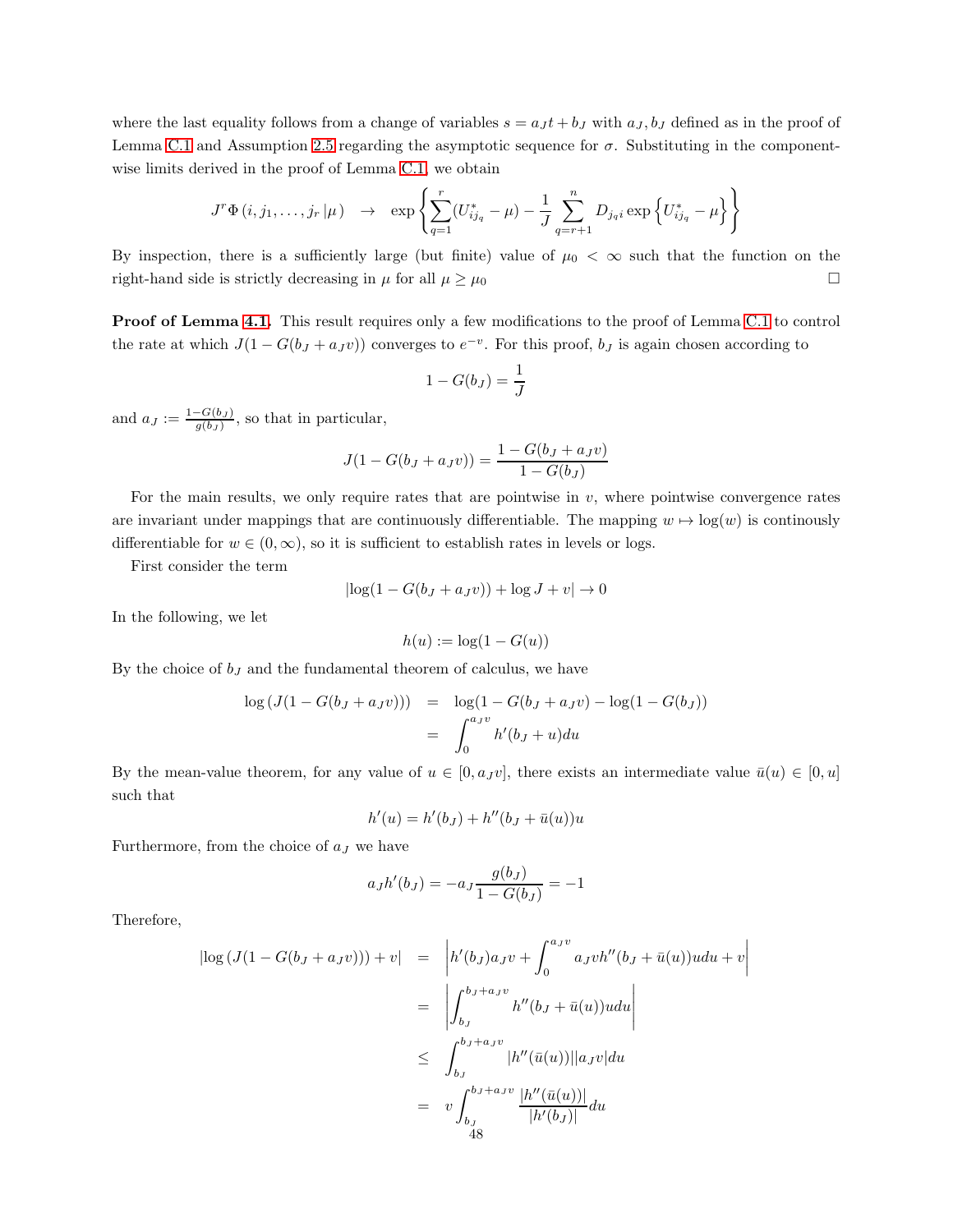Since  $a_J/b_J \to 0$ , we can bound  $|h''(\bar{u})| \leq 2|h''(b_J(1-\varepsilon))|$  asymptotically. From Assumption [2.4](#page-11-0) (ii), it then follows that the right-hand side of this expression is of the order  $o(\exp\left\{-\frac{1}{2}b_J\right\}) = o(J^{-1})$ .

Finally we need to establish the rate of convergence for  $J \log G(b_J + a_J v) + e^{-v}$ . The argument is analogous to the previous case - noting that we can rewrite the logarithm via a mean-value expansion around  $G = 1$ ,

$$
J \log G(b_J + a_J v) = J \log(1) + \frac{J}{1}(G(b_J + a_J v) - 1) + \frac{J}{\overline{G}}(G(b_J + a_J v) - 1)^2
$$

so that by the same arguments as before,

$$
J \log G(b_J + a_J v) = -\exp\{-v\} + o(J^{-1})
$$

Since all multiplicative terms of the integrand in [\(C.2\)](#page-45-1) converge to finite limits, the rate of convergence of the product is governed by the term that converges at the slowest rate, which is also  $o(J^{-1})$ . This establishes the point-wise convergence rate of the integrand, so that Lemma [4.1](#page-25-0) follows by dominated convergence  $\Box$ 

**Proof of Lemma [4.4.](#page-29-0)** We first establish a law of large numbers for the bound  $\hat{\Psi}_{1n}$  in equation [\(4.4\)](#page-28-0), showing that  $\overline{\phantom{a}}$ 

$$
\left| \hat{\Psi}_{1n}(x,s|R_0) - \frac{\frac{1}{n}\sum_{i=1}^n \mathbb{E}_{\mathbf{H}}[\tilde{\psi}_{1ni}[\hat{M}_n]](s,R_0,x)}{\frac{1}{n^2}\sum_{i=1}^n \mathbb{E}_{\mathbf{H}}[\tilde{\psi}_{1ni}[\hat{M}_n]](R_0)} \right| \xrightarrow{p} 0,
$$

for each s,  $R_0, x$ . We then establish that  $\bar{\psi}_{1ni}[M, H] := \mathbb{E}_H[\tilde{\psi}_{1ni}[M]]$ , allowing us to express the fixed point condition as a known expression in terms of the aggregate state variables  $M$ , H and economic primitives. To simplify notation, we also let  $L_{ij0} := D_{ij0} D_{ji0}$ .

For a point-wise law of large numbers for  $\frac{1}{n q_n} \sum_{i=1}^n \psi_{1ni}^*(s, R_0, x)$  it is then sufficient to show that its variance goes to zero as  $n$  grows. Now, by Lemma [C.1,](#page-45-0)

$$
n\mathbb{P}(L_{ik0} = 1) \le \left(\frac{\exp{\{\bar{U}\}}}{1 + \exp{\{\bar{U}\}}}\right)^2 =: \bar{C}^2
$$

We also let  $q_n := \mathbb{P}(R_{ik} = R_0 | L_{ik0} = 1)$ , where by assumption  $nq_n \to \infty$ . We can then bound

$$
\begin{split}\n\text{Var}\left(\frac{1}{nq_n}\sum_{i=1}^{n}\sum_{k\neq i}\mathbbm{1}_{A_{k,i}(s,R_0,x)}\right) &= \frac{n(n-1)}{n^2q_n^2}\text{Var}\left(\mathbbm{1}_{A_{1,2}(s,R_0,x)}\right) \\
&+ \frac{n(n-1)(n-2)}{n^2q_n^2}\text{Cov}(\mathbbm{1}_{A_{1,2}(s,R_0,x)},\mathbbm{1}_{A_{1,3}(s,R_0,x)}) \\
&+ \frac{n(n-1)(n-2)}{n^2q_n^2}\text{Cov}(\mathbbm{1}_{A_{1,3}(s,R_0,x)},\mathbbm{1}_{A_{2,3}(s,R_0,x)}) \\
&+ \frac{n(n-1)(n-2)(n-3)}{n^2q_n^2}\text{Cov}\left(\mathbbm{1}_{A_{1,2}(s,R_0,x)},\mathbbm{1}_{A_{3,4}(s,R_0,x)}\right) \\
&\leq \frac{\bar{C}^2}{nq_n}\text{Var}\left(\mathbbm{1}_{A_{1,2}(s,R_0,x)},\mathbbm{1}_{A_{1,3}(s,R_0,x)},\mathbbm{1}_{A_{3,4}(s,R_0,x)}\right) \\
&+ \frac{\bar{C}^4}{nq_n}\text{Cov}\left(\mathbbm{1}_{A_{1,2}(s,R_0,x)},\mathbbm{1}_{A_{1,3}(s,R_0,x)}\right) L_{210} = L_{310} = 1, R_{21} = R_0 \\
&+ \frac{\bar{C}^4}{nq_n}\text{Cov}\left(\mathbbm{1}_{A_{1,3}(s,R_0,x)},\mathbbm{1}_{A_{2,3}(s,R_0,x)}\right) L_{210} = L_{320} = 1, R_{31} = R_0 \\
&+ \bar{C}^4\text{Cov}\left(\mathbbm{1}_{A_{1,2}(s,R_0,x)},\mathbbm{1}_{A_{3,4}(s,R_0,x)}\right) L_{210} = L_{430} = 1, R_{21} = R_{43} = R_0\n\end{split}
$$

Since  $nq_n \to \infty$ , the variance therefore vanishes whenever

Cov  $\left( \mathbb{1}_{A_{1,2}(s,R_0,x)}, \mathbb{1}_{A_{3,4}(s,R_0,x)} \right| L_{210} = L_{430} = 1, R_{21} = R_{43} = R_0 \right)$ 49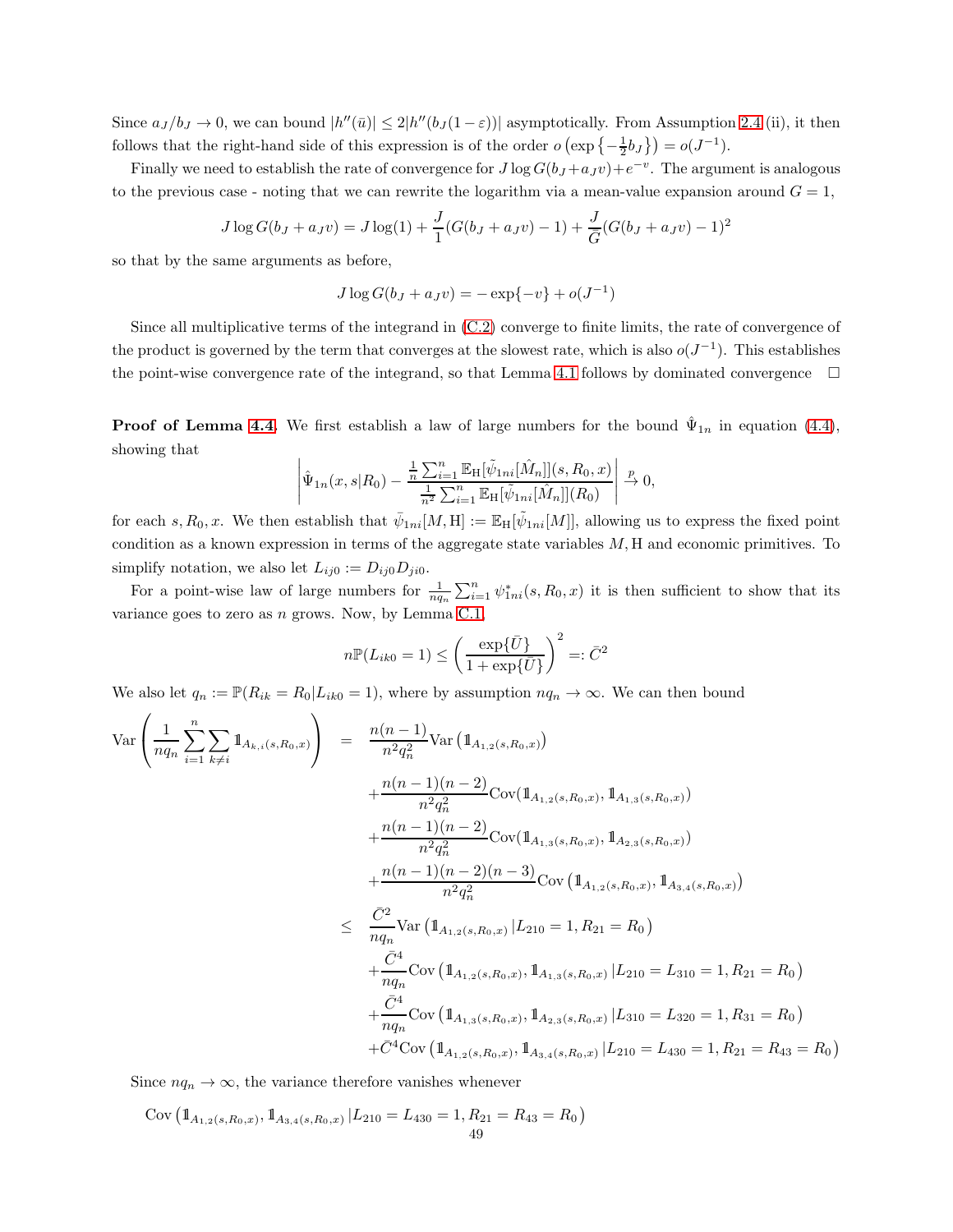$$
\equiv \mathbb{P}(A_{1,2}(s, R_0, x) \cap A_{3,4}(s, R_0, x) | L_{210} = L_{430} = 1, R_{21} = R_{43} = R_0)
$$

$$
-\mathbb{P}(A_{1,2}(s, R_0, x)) \mathbb{P}(A_{3,4}(s, R_0, x) | L_{210} = L_{430} = 1, R_{21} = R_{43} = R_0)
$$

$$
\rightarrow 0
$$

To keep notation manageable, we will take probabilities and expectations for the remainder of this step to be conditional on  $L_{210} = L_{430} = 1$  and  $R_{21} = R_{43} = R_0$ , noting also that the event  $A_{3,4}(s, R_0, x)$  does not involve  $L_{21}$  and  $R_{21}$ , and vice versa.

To bound Cov  $(1\!\!1_{A_{1,2}(s,R_0,x)}, 1\!\!1_{A_{3,4}(s,R_0,x)})$ , we partition the event  $A_{1,2}(s,R_0,x) \cap A_{3,4}(s,R_0,x)$  according to whether both events are supported by common non-zero edges in  $\mathbf{E}_1$  and  $\mathbf{E}_2$ . That is, by the law of total probability we can write

$$
\mathbb{P}(A_{1,2}(s,R_0,x)\cap A_{3,4}(s,R_0,x)) = \mathbb{P}(A_{1,2}(s,R_0,x)\cap A_{3,4}(s,R_0,x) | \mathbf{L}_{\mathbf{E}_1\cap\mathbf{E}_3} \neq \mathbf{0}) \mathbb{P}(\mathbf{L}_{\mathbf{E}_1\cap\mathbf{E}_3} \neq \mathbf{0}) \n+ \mathbb{P}(A_{1,2}(s,R_0,x)\cap A_{3,4}(s,R_0,x) | \mathbf{L}_{\mathbf{E}_1\cap\mathbf{E}_3} = \mathbf{0}) \mathbb{P}(\mathbf{L}_{\mathbf{E}_1\cap\mathbf{E}_3} = \mathbf{0})
$$

Now since the number of edges in  $\mathbf{E}_1 \cap \mathbf{E}_2$  is fixed, we have by Assumption [2.5](#page-11-1) that

$$
\mathbb{P}\left(\mathbf{L}_{\mathbf{E}_1 \cap \mathbf{E}_3} \neq \mathbf{0}\right) = O(n^{-1})
$$

Therefore we have

$$
\begin{aligned} \left| \mathbb{P} \left( A_{1,2}(s,R_0,x) \right| \mathbf{L}_{\mathbf{E}_1 \cap \mathbf{E}_3} = \mathbf{0} \right) &- \mathbb{P} \left( A_{1,2}(s,R_0,x) \right) \right| \\ &= \left| \mathbb{P} \left( A_{1,2}(s,R_0,x) \right| \mathbf{L}_{\mathbf{E}_1 \cap \mathbf{E}_3} \neq \mathbf{0} \right) - \mathbb{P} \left( A_{1,2}(s,R_0,x) \right| \mathbf{L}_{\mathbf{E}_1 \cap \mathbf{E}_3} = \mathbf{0} \right) \left| \mathbb{P} \left( \mathbf{L}_{\mathbf{E}_1 \cap \mathbf{E}_3} \neq \mathbf{0} \right) \right| \\ &\leq \left| \mathbb{P} \left( \mathbf{L}_{\mathbf{E}_1 \cap \mathbf{E}_3} \neq \mathbf{0} \right) = O(n^{-1}) \end{aligned}
$$

Furthermore, by Lemma [3.4,](#page-23-0)

 $\mathbb{P}\left(A_{1,2}(s,R_0,x)\cap A_{3,4}(s,R_0,x)\right|\mathbf{L}_{\mathbf{E_1}\cap\mathbf{E_3}}=\mathbf{0}\right)=\mathbb{P}\left(A_{1,2}(s,R_0,x)\right|\mathbf{L}_{\mathbf{E_1}\cap\mathbf{E_3}}=\mathbf{0}\right)\mathbb{P}\left(A_{3,4}(s,R_0,x)\right|\mathbf{L}_{\mathbf{E_1}\cap\mathbf{E_3}}=\mathbf{0}\right)$ Hence, we can bound

$$
\begin{array}{rcl}\n\left| \text{Cov} \left( \mathbb{1}_{A_{1,2}(s,R_0,x)}, \mathbb{1}_{A_{3,4}(s,R_0,x)} \right) \right| & \leq & \left| \mathbb{P} \left( A_{1,2}(s,R_0,x) \right| \mathbf{L}_{\mathbf{E}_1 \cap \mathbf{E}_3} = \mathbf{0} \right) \mathbb{P} \left( A_{3,4}(s,R_0,x) \right| \mathbf{L}_{\mathbf{E}_1 \cap \mathbf{E}_3} = \mathbf{0} \\
 & \quad - \mathbb{P} \left( A_{1,2}(s,R_0,x) \right) \mathbb{P} \left( A_{1,2}(s,R_0,x) \right) \right| + O(n^{-1}) \\
 & \leq & 4 \mathbb{P} \left( \mathbf{L}_{\mathbf{E}_1 \cap \mathbf{E}_3} \neq \mathbf{0} \right) + O(n^{-1}) = O(n^{-1})\n\end{array}
$$

Hence, the variance of the sample mean of  $1_{A_{1,2}(s,R_0,x)}$  is of the order  $O(n^{-1})$  so that by Chebyshev's inequality  $\frac{1}{n}\sum_{i=1}^n\sum_{k\neq i}\psi_{1ni}^*(s, R_0, x)$  converges in probability to its expectation given  $\hat{M}_n$ . Since Lemma [3.4](#page-23-0) also implies that

$$
\mathbb{E}_{\hat{M}_n}[\psi_{1ni}^*(s, R_0, x)] = \mathbb{E}[\tilde{\psi}_{1ni}[\hat{M}_n]](s, R_0, x) + O\left(\frac{1}{n}\right),
$$

Similarly,

$$
\frac{1}{n^2 q_n} \sum_{i=1}^n \sum_{k \neq i} \psi_{1ni}^*(R_0) - \frac{1}{n^2} \sum_{i=1}^n \sum_{k \neq i} \mathbb{E}[\tilde{\psi}_{1ni}[\hat{M}_n]](R_0) \stackrel{p}{\to} 0
$$

where  $\frac{1}{n^2q_n}\sum_{i=1}^n\sum_{k\neq i}\mathbb{E}[\tilde{\psi}_{1ni}[\hat{M}_n]](R_0)$  is bounded away from zero. Convergence of  $\hat{\Psi}_{1n}(s,x|R_0)$  then follows from the continuous mapping theorem.

For the second step, we can evaluate the expectation of  $\tilde{\psi}_{1ni}[\hat{M}]$  under the sampling representation in Lemma [3.4.](#page-23-0) Specifically, by the law of total probability the probability that  $s_i^* = s$  and  $R_i^* = R_0$  are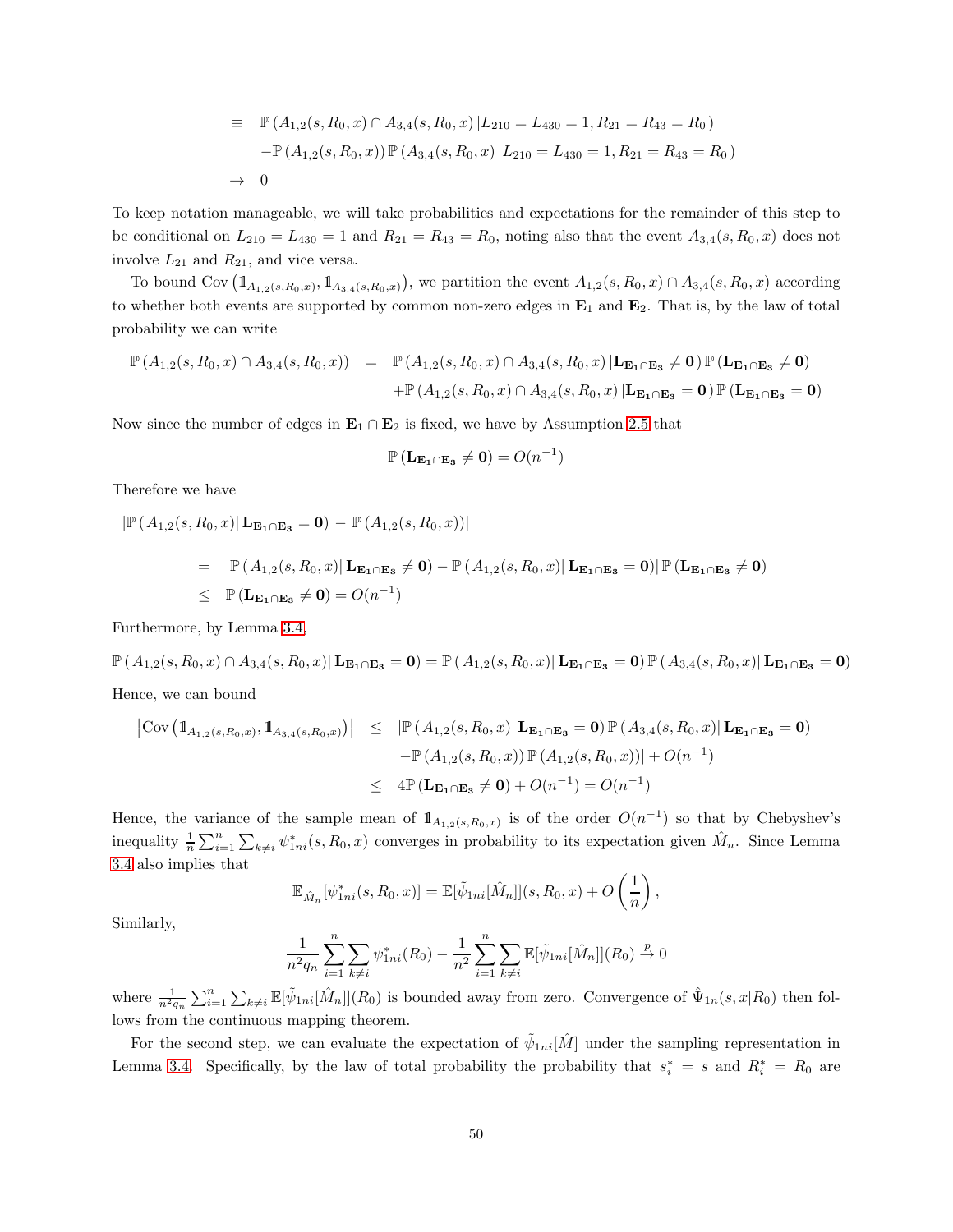supported by a pairwise stable network, and  $D_{ik0} = 1$  for an arbitrary node  $k \neq i$ ,

$$
\mathbb{E}[\tilde{\psi}_{1ni}[M]] = \frac{1}{n} \sum_{k \neq i}^{n} \mathbb{P}\left(\mathcal{L}_{k,i,\{j_1,\ldots,j_r\}}^* \cap \mathcal{L}(s, R_0; k, i, \{j_1, \ldots, j_r\}) \neq \emptyset, x_i = x, \tilde{L}_{ik0} = 1 | M\right)
$$
\n
$$
= \frac{1}{n} \sum_{k \neq i} \sum_{r \geq 0} \sum_{N_{i,\{j_1,\ldots,j_r\}}^*} \mathbb{P}\left(\mathcal{L}_{k,i,\{j_1,\ldots,j_r\}}^* \cap \mathcal{L}(s, R_0; k, i, \{j_1, \ldots, j_r\}) \neq \emptyset, x_i = x, \tilde{D}_{ik0} = 1 | \tilde{\mathcal{N}}_i = N_{i,\{j_1,\ldots,j_r\}} \right)
$$
\n
$$
\times \mathbb{P}(\tilde{\mathcal{N}}_i = N_{i,\{j_1,\ldots,j_r\}} | M)
$$
\n
$$
= \sum_{r \geq 0} \sum_{N_{i,\{j_1,\ldots,j_r\}}^*} \sum_{\mathbf{L} \in \{0,1\}^r} \bar{\psi}_{1ni,j_1\ldots j_r} [M, H] (\mathbf{L}, N_{i,\{j_1,\ldots,j_r\}}, x) 1\mathbf{L} \in \mathcal{L}(s, R_0; i, N_{i,\{j_1,\ldots,j_r\}})
$$
\n(C.4)

where the second equality uses the law of total probability and that by Lemma [3.4,](#page-23-0)  $\tilde{\mathcal{N}}_i$  and  $\hat{\mathcal{M}}_n$  are independent. For the third equality, we used Lemma [C.1](#page-45-0) and [\(4.1\)](#page-26-1). Furthermore, by standard arguments, drawing from  $\hat{M}_n$  independently with replacement differs from drawing from the underlying population without replacement, and leaving out *i* by a factor that is at most of the magnitude  $O\left(\frac{1}{n}\right)$  as *n* grows.

Averaging over all nodes, we obtain

$$
\begin{aligned}\n\bar{\Psi}_{1n}[M,\mathbf{H}](x,s|R_0) &:= \frac{\frac{1}{n}\sum_{i=1}^n \mathbb{E}_{\mathbf{H}}\left[\tilde{\psi}_{1ni}[M](s,R_0,x)\right]}{\frac{1}{n}\sum_{i=1}^n \mathbb{E}_{\mathbf{H}}\left[\tilde{\psi}_{1ni}[M](R_0)\right]} \\
&:= \frac{\frac{1}{n}\sum_{i=1}^n \bar{\psi}_{1ni}[M,\mathbf{H}](s,R_0,x)}{\frac{1}{n}\sum_{i=1}^n \bar{\psi}_{1ni}[M,\mathbf{H}](R_0)} + o(1)\n\end{aligned}
$$

as claimed, where  $\mathcal{L}_i^*$  is the set of subnetworks  $L_{\mathbf{E_i}}^*$  that are supported by a pairwise stable subnetwork on  $\mathbf{E}_i.$ 

Combining this with convergence of  $\hat{\Psi}_{1n}$  to  $\bar{\Psi}_{1n}[\hat{M}_n, H]$  we obtain the conclusion of the Lemma for a singleton argument s,  $R_0$ . The analogous conclusion for sets  $\{(s_1, R_1), \ldots, (s_K, R_K)\}\$ follows in a completely analogous fashion  $\square$ 

## Appendix D. Proofs for Section [5](#page-32-0)

The main result in this paper is a central limit theorem for moments of the form [\(2.1\)](#page-5-1) for pairwise stable networks among finitely many agents. The main argument proceeds along the following steps:

- For the D-fold array of contributions  $(m_{i_1...i_D})_{i_1...i_D}$ , we first develop an approximate sampling representation in terms of jointly exchangeable arrays (defined below).
- Using results by [Aldous \(1981\)](#page-36-8) and [Hoover \(1979\)](#page-37-16), we show that these approximating arrays can be characterized by a function of (vector-valued) i.i.d. factors  $\alpha_{i_1}^{(1)}, \ldots, \alpha_{i_1...i_D}^{(D)}$  that are indexed by subsets of  $\{i_1, \ldots, i_D\}$ .
- This characterization allows us to decompose the D-adic average in  $(2.1)$  of, generally dependent, contributions to the network moment, into a sum of multi-linear forms of random vectors whose entries are independent. We can then use results by [de Jong \(1990\)](#page-37-17) to establish CLT-type results to these multi-linear forms.
- Having established that the network moment is asymptotically normal, we can then characterize the first two moments of its asymptotic distribution in terms of model primitives.

This appendix establishes a central limit theorem in terms of high-level conditions, which will then be used to prove Theorem [5.2.](#page-35-0)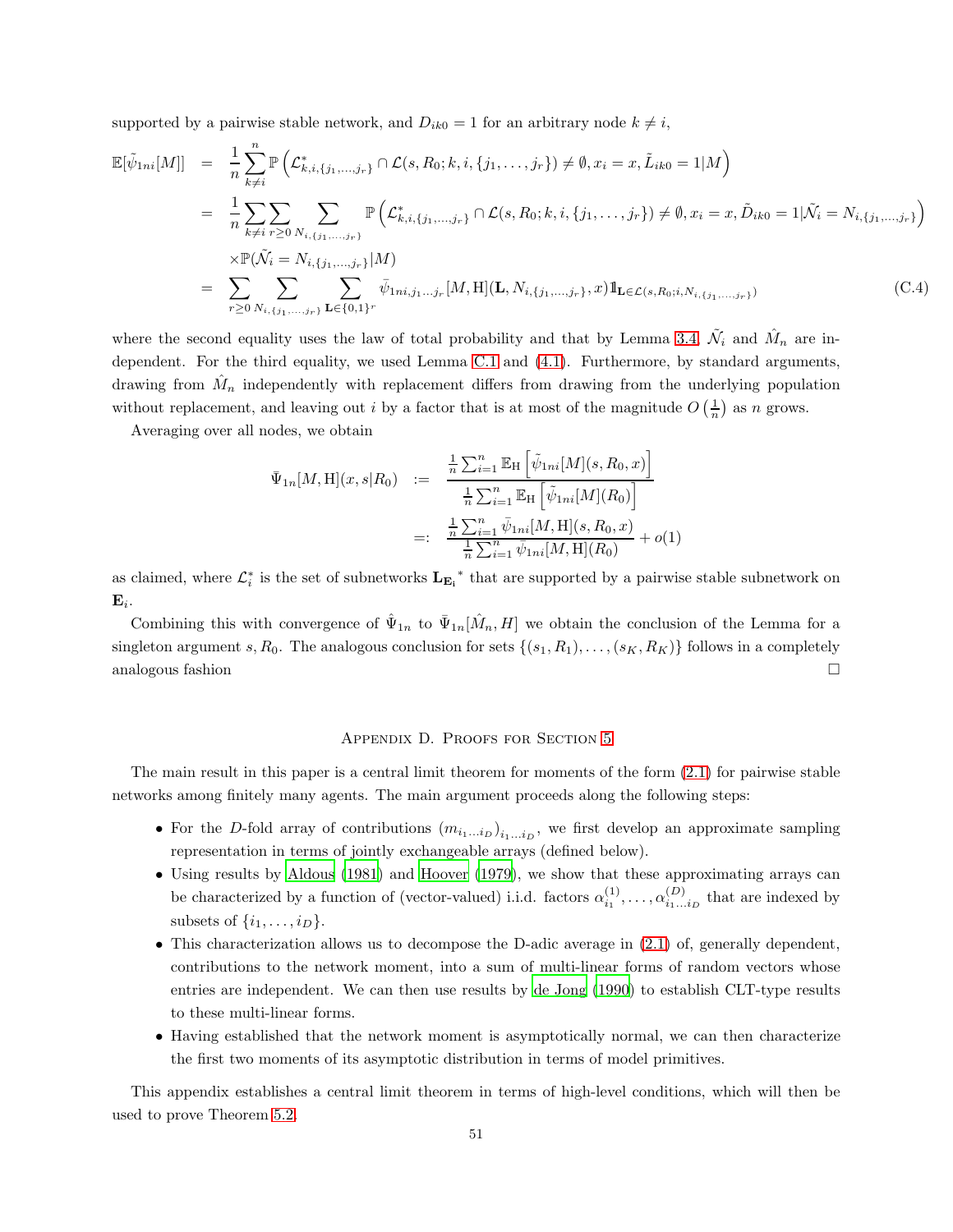D.1. Coupling to Exchangeable Array. We start out by approximating the array  $(Y_{i_1,\ldots,i_{D+1}})_{i_1\ldots i_{D+1}}$ with elements

$$
Y_{i_1,\dots,i_{D+1}} := (m'_{i_1\dots i_D}, \psi_{i_{D+1}})_{i_1\dots i_{D+1}}
$$

determining the joint distribution of the network moment  $\hat{m}_n(\theta)$  and the fixed point conditions for the aggregate state  $\eta = [M, H]$ , with another array  $(\tilde{Y}_{i_1,\dots,i_{D+1}})_{i_1\dots i_{D+1}}$  consisting of entries

$$
\tilde{Y}_{i_1,...,i_{D+1}}[\hat{\eta}_{n}] := \left(\tilde{m}'_{i_1...i_D}, \tilde{\psi}_{i_{D+1}}\right)_{i_1...i_{D+1}}
$$

constructed under the sampling representation in Lemma [3.4,](#page-23-0) where the reference distribution  $\hat{M}_n$  is given by the first component of  $\hat{\eta}_n = [\hat{M}_n, \hat{H}_n].$ 

Specifically, we let  $\hat{M}_n$  be the reference distribution corresponding to the realization of  $(Y_i)_i$ , and generate  $(\tilde{Y}_i)_i$  by drawing node attributes, network neighborhoods, and taste shocks for each node i at random from  $\hat{M}_n$ , independently from the original array. We also denote the properly normalized sample averages with

$$
\bar{Y}_n := \left( \left[ \binom{n}{D} p_n \right]^{-1} \sum_{\mathbf{i}} m_{\mathbf{i}}, \frac{1}{n} \sum_{i=1}^n \psi_i \right)
$$

and

$$
\overline{\tilde{Y}}_n[\hat{\eta}_n] := \left( \left[ \binom{n}{D} p_n \right]^{-1} \sum_{\mathbf{i}} \tilde{m}_{\mathbf{i}}, \frac{1}{n} \sum_{i=1}^n \tilde{\psi}_i \right)
$$

respectively. We first note that the array  $\tilde{Y}_{i_1...i_{D+1}}$  is jointly exchangeable:

**Definition D.1.** A jointly exchangeable array is an infinite array  $(Y_{i_1...i_D})_{i_1...i_D}$  such that for any integer  $\tilde{N} < \infty$  and permutation  $\tau : \{1, \ldots, \tilde{N}\} \to \{1, \ldots, \tilde{N}\}\,$ , we have

$$
\left(Y_{\tau(i_1)\dots\tau(i_D)}\right)_{i_1\dots i_D} \stackrel{d}{=} \left(Y_{i_1\dots i_D}\right)_{i_1\dots i_D},
$$

where  $\frac{d}{dx}$  denotes equality in distribution.

By construction of either component potential values for the network statistics were drawn independently from the reference distribution so that  $(\tilde{Y}_{i_1,\dots,i_{D+1}})_{i_1\dots i_{D+1}}$  is in fact jointly exchangeable. It remains to be shown that this array approximates its finite-network analog under the appropriate metric. Specifically, we establish the following:

<span id="page-51-0"></span>Lemma D.1. Suppose Assumptions [2.1-](#page-5-0)[2.5](#page-11-1) hold. Then we have

$$
\overline{\tilde{Y}}_n[\hat{\eta}_n] \stackrel{d}{=} \overline{Y}_n + O_p\left(\frac{1}{n}\right)
$$

conditional on  $\hat{\eta}_n = \hat{\Psi}_n[\hat{\eta}_n] = \hat{\tilde{\Psi}}_n[\hat{\eta}_n]$ .

PROOF: Note first that  $\hat{M}_n$  is the conditional empirical distribution given relevant overlap of draws  $(x_k, s_k^*)$ such that  $D_{ik0} = D_{ki0} = 1$  for some  $i \neq k$ . As an intermediate step for the approximation, we now consider an array  $(\ddot{Y}_{\mathbf{i}}[M])$ for a fixed value of  $M$  which results from permuting the pre-network at random, specifically for a permutation  $\tau$  on  $\{1,\ldots,n\}$  that is generated uniformly at random we let  $\ddot{D}_{\tau(i)k0} = \ddot{D}_{k\tau(i)0} = 1$  iff  $D_{ik0} = D_{ki0} = 1$ , while leaving  $(\ddot{x}_k, \ddot{s}_k^*) = (x_k, s_k^*)$  unchanged.  $\ddot{Y}_i[M]$  is then defined in analogy  $\tilde{Y}_i[M]$  where network neighborhoods  $\ddot{N}_i$  are defined by the pre-network  $\ddot{D}_{ik0} = \ddot{D}_{ki0} = 1$ . We also denote the polyadic average with

$$
\overline{\ddot{Y}}_n := \left( \left[ \binom{n}{D} p_n \right]^{-1} \sum_{\mathbf{i}} \ddot{m}_{\mathbf{i}}, \frac{1}{n} \sum_{i=1}^n \ddot{\psi}_i \right) =: \left( \hat{\ddot{m}}_n, \hat{\ddot{\Psi}}_n \right)
$$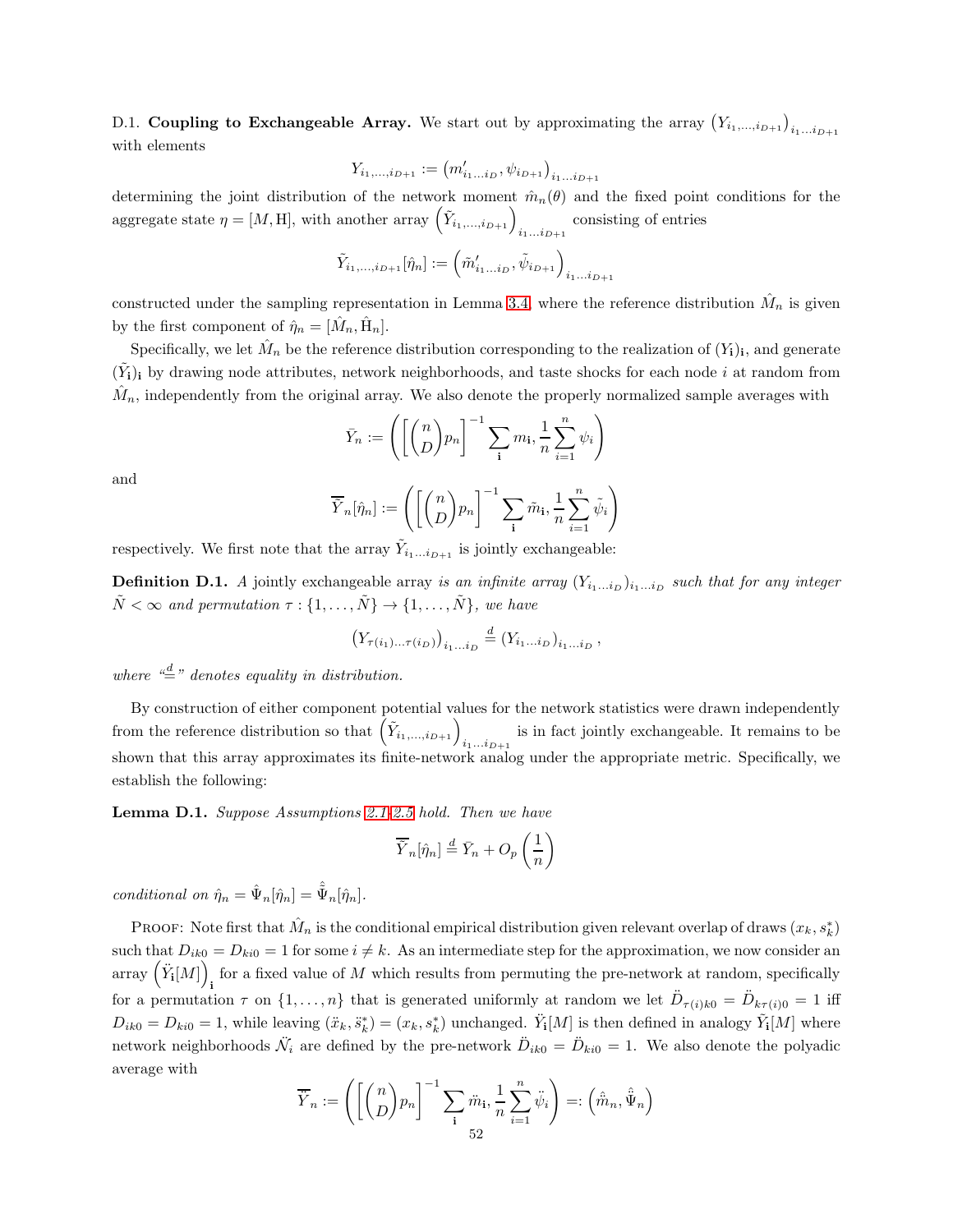Since for the original array the joint distribution of  $\varepsilon_{ik}$  and  $MC_i$  is i.i.d. and therefore in particular invariant to permutations of this kind, and polyadic averages are also a symmetric function of node identifiers, we have that

$$
\overline{\dot{Y}}_n[\hat{\eta}_n] \stackrel{d}{=} \overline{Y}_n
$$

conditional on  $\hat{\eta}_n \in \hat{\Psi}_n[\hat{\eta}_n]$  and  $\hat{\eta}_n \in \hat{\Psi}_n[\hat{\eta}_n]$ . The most important implication of this step is that for the approximating array the pairwise stability conditions only need to hold at the level of the aggregate fixed point condition  $\hat{\eta}_n \in \hat{\Psi}_n[\hat{\eta}_n]$  rather than for each node.

To complete the argument, it remains to be shown that  $\tilde{Y}_n[\hat{\eta}_n] - \tilde{Y}_n[\hat{\eta}_n] = O_P\left(\frac{1}{n}\right)$ . Here the key difference between the two arrays is that the array  $(\ddot{Y}_i)$ can be thought of drawing the pre-network around a node  $k$ without replacement, whereas the array  $(\ddot{Y}_i)$ is generated by drawing with replacement with probabilities equal to the corresponding frequencies for the former array.

We bound the approximation error via a coupling between the two arrays that is constructed as follows: suppose that for a given node i we have  $\ddot{D}_{ik_q0}\ddot{D}_{k_qi0} = 1$  for  $q = 1, \ldots, Q(i)$ , and  $\ddot{D}_{ik_q0}\ddot{D}_{k_qi0} = 0$  for all  $k \notin \{k_1, \ldots, k_{Q(i)}\}.$  We then draw  $l_1, \ldots, l_{Q(i)}$  uniformly at random and with replacement from  $1, \ldots, Q(i),$ resulting in the network neighborhood  $\tilde{\mathcal{N}}_i$  consisting of nodes  $k_{l_1},\ldots,k_{l_{Q(i)}}$ . This construction  $\tilde{\mathcal{N}}_i$  is equivalent to the sampling representation in Lemma [3.4.](#page-23-0)

In particular it allows for the neighborhood to contain replicates of the same node, whereas in the absence of such ties,  $\tilde{\mathcal{N}}_i = \tilde{\mathcal{N}}_i$ . Comparing a sequence of  $Q < \infty$  draws, the probability of such a tie is bounded by  $\frac{Q}{n}$ . Now, a given entry of the array  $\tilde{Y}_i \neq \tilde{Y}_i$  only if  $\tilde{\mathcal{N}}_{i_d} \neq \tilde{\mathcal{N}}_{i_d}$  for at least one component  $i_d$  of the multi-index  $\mathbf{i} = (i_1, \ldots, i_D)$ . However since the pre-network degree  $|\mathcal{N}_i|$  is stochastically bounded and D is fixed, the probability for that event is also bounded by a nonstochastic sequence at the rate  $\frac{1}{n}$ . Since the event  $\tilde{\mathcal{N}}_i \neq \ddot{\mathcal{N}}_i$  is furthermore independent across  $i = 1, \ldots, n$ , this establishes the desired conclusion  $\Box$ 

D.2. Aldous-Hoover Representation. By construction,  $\tilde{Y}_{i_1...i_D}$  is determined by the draws for marginal costs, taste shocks, and local neighborhoods  $\tilde{\mathcal{N}}_{i_1}, \ldots, \tilde{\mathcal{N}}_{i_D}$ , which are generated as i.i.d. random draws from their respective distributions. In particular,  $\tilde{Y}_{i_1...i_D}$  is jointly exchangeable in  $i_1, \ldots, i_D$ .

From an Aldous-Hoover representation (Theorem 7.22 in [Kallenberg](#page-38-18) [\(2005\)](#page-38-18)), we can represent such a jointly exchangeable  $D$ -fold array on a Borel space  $\beta$  as

$$
\tilde{Y}_{i_1...i_D} = h\left(\alpha^{(0)}, \alpha_{i_1}^{(1)}, \dots, \alpha_{i_D}^{(1)}, \alpha_{\{i_1, i_2\}}^{(2)}, \dots, \alpha_{\{i_1, \dots, i_D\}}^{(D)}\right)
$$

for some measurable function  $h: [0,1]^{2^D} \to \mathcal{B}$ , and  $(\alpha^{(0)}, \alpha^{(1)}_{i_1}, \ldots, \alpha^{(1)}_{i_D}, \alpha^{(2)}_{i_1 i_2}, \ldots, \alpha^{(D)}_{i_1 \ldots i_D})$  is a uniform random array whose  $2^D$  components are random variables that are independently and uniformly distributed on the unit interval, and which are indexed by the subsets of  $\{i_1, \ldots, i_D\}$ .

D.3. Decomposition for CLT. In what follows we therefore restrict our attention to the term

$$
\tilde{Z}_n = {n \choose D}^{-1} \sum_{i_1 < \dots < i_D} (\tilde{Y}_{i_1 \dots i_D} - \mathbb{E}[Y_{i_1 \dots i_D} | \alpha^{(0)}])
$$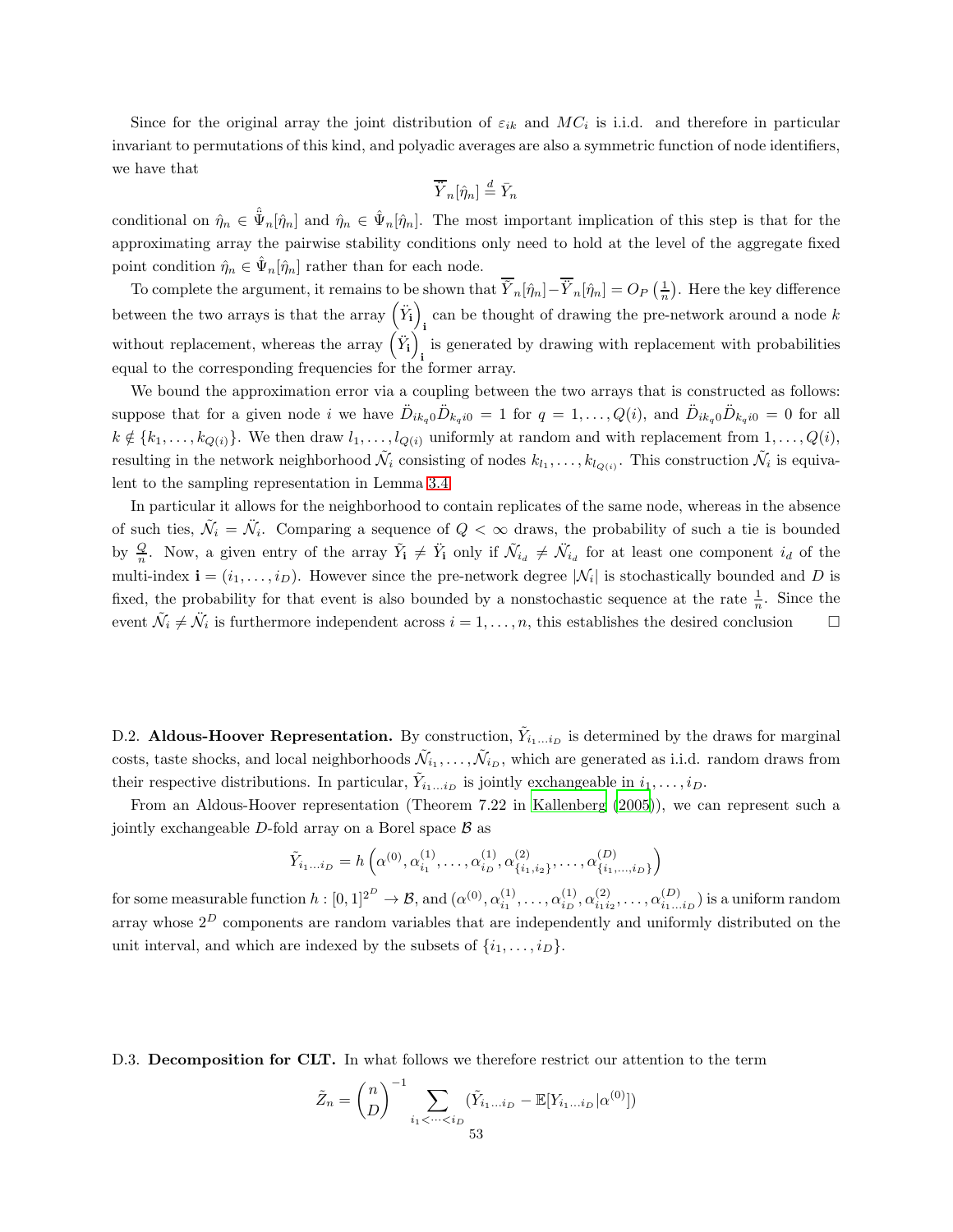For a decomposition of  $\tilde{Z}_n$ , we now denote the conditional expectations of  $Y_{i_1...i_D}$  with

$$
y_{j_1...j_D}^{(1)} := \mathbb{E}[\tilde{Z}_n | \alpha^{(0)}, \alpha_{j_1}^{(1)}, \dots, \alpha_{j_D}^{(1)}]
$$
  
\n
$$
y_{j_1...j_D}^{(2)} := \mathbb{E}[\tilde{Z}_n | \alpha^{(0)}, \alpha_{j_1}^{(1)}, \dots, \alpha_{j_2}^{(D)}, \alpha_{j_1 j_2}^{(2)}, \dots, \alpha_{j_{D-1} j_D}^{(2)}]
$$
  
\n
$$
\vdots \qquad \vdots
$$
  
\n
$$
y_{j_1...j_D}^{(d)} := \mathbb{E}[\tilde{Z}_n | \alpha^{(0)}, \alpha_{j_1}^{(1)}, \dots, \alpha_{j_1...j_d}^{(d)}, \dots, \alpha_{j_{D-d}...j_D}^{(d)}]
$$

for  $d = 1, \ldots, D$ , noting that  $y_{j_1 \ldots j_D}^{(D)} = Y_{j_1 \ldots j_D}$ . We then form recursive projection residuals

$$
y_{j_1...j_D}^{(1)} := y_{j_1...j_D}^{(1)}
$$
  
\n
$$
y_{j_1...j_D}^{(2)} := y_{j_1...j_D}^{(2)} - y_{j_1...j_D}^{(1)}
$$
  
\n
$$
\vdots \qquad \vdots
$$
  
\n
$$
y_{j_1...j_D}^{(d)} := y_{j_1...j_D}^{(d)} - y_{j_1...j_D}^{(d-1)}
$$
  
\n
$$
\vdots \qquad \vdots
$$
  
\n
$$
y_{j_1...j_D}^{(D)} := y_{j_1...j_D}^{(D)} - y_{j_1...j_D}^{(D-1)}
$$

By construction, these projection residuals are uncorrelated within and across index sets.

Given these definitions, we can decompose the sum

<span id="page-53-0"></span>
$$
\tilde{Z}_n = \tilde{Z}_{1n} + \dots + \tilde{Z}_{Dn} \tag{D.1}
$$

where

$$
\tilde{Z}_{1n} := \binom{n}{D}^{-1} \sum_{i_1 < \dots < i_D} \dot{y}_{i_1 \dots i_D}^{(1)}
$$
\n
$$
\vdots \qquad \vdots
$$
\n
$$
\tilde{Z}_{Dn} := \binom{n}{D}^{-1} \sum_{i_1 < \dots < i_D} \dot{y}_{i_1 \dots i_D}^{(D)}
$$

By construction, each terms  $\tilde{Z}_{dn}$  is mean-independent of its precursors  $\tilde{Z}_{1n}, \ldots, \tilde{Z}_{(d-1)n}$ .

We can now analyze the asymptotic distribution of each term  $\tilde{Z}_{1n}, \tilde{Z}_{2n}, \ldots$ , noting that our analysis is conditional on  $\alpha^{(0)}$  so that  $\tilde{Z}_{0n}$  is regarded as fixed. We can rewrite

$$
\dot{y}_{i_1...i_D}^{(1)} = \sum_{r=1}^{D} \sum_{q \in Q_1(r,D)} e_{i_1...i_r;d_{q(1)}...d_{q(r)}}^{(1)}
$$

where  $Q_1(r, d)$  denotes the set of all strictly increasing mappings  $\{1, \ldots, r\} \rightarrow \{1, \ldots, d\}$ , and we define

$$
e_{j_1,j_2}^{(1)} := \mathbb{E}[j_{i_1...i_D}^{(1)} | \alpha^{(0)}, \alpha_{i_{d_1}}^{(1)} = \alpha_{j_1}^{(1)}]
$$
  
\n
$$
e_{j_1,j_2;d_1,d_2}^{(1)} := \mathbb{E}\left[j_{i_1...i_D}^{(1)} \big| \alpha^{(0)}, \alpha_{i_{d_1}}^{(1)} = \alpha_{j_1}^{(1)}, \alpha_{i_{d_2}}^{(1)} = \alpha_{j_2}^{(1)}\right]
$$
  
\n
$$
-e_{j_1;d_1}^{(1)} - e_{j_2;d_2}^{(1)}
$$
  
\n
$$
e_{j_1...j_r;d_1...d_r}^{(1)} := \mathbb{E}\left[j_{i_1...i_D}^{(1)} \big| \alpha^{(0)}, \alpha_{i_{d_1}}^{(1)} = \alpha_{j_1}^{(1)}, \dots, \alpha_{i_{d_r}}^{(1)} = \alpha_{j_r}^{(1)}\right]
$$
  
\n
$$
- \sum_{s=1}^{r-1} \sum_{q \in Q_1(s,r-1)} e_{j_1...j_s;d_{q(1)}...d_{q(s)}}^{(1)}
$$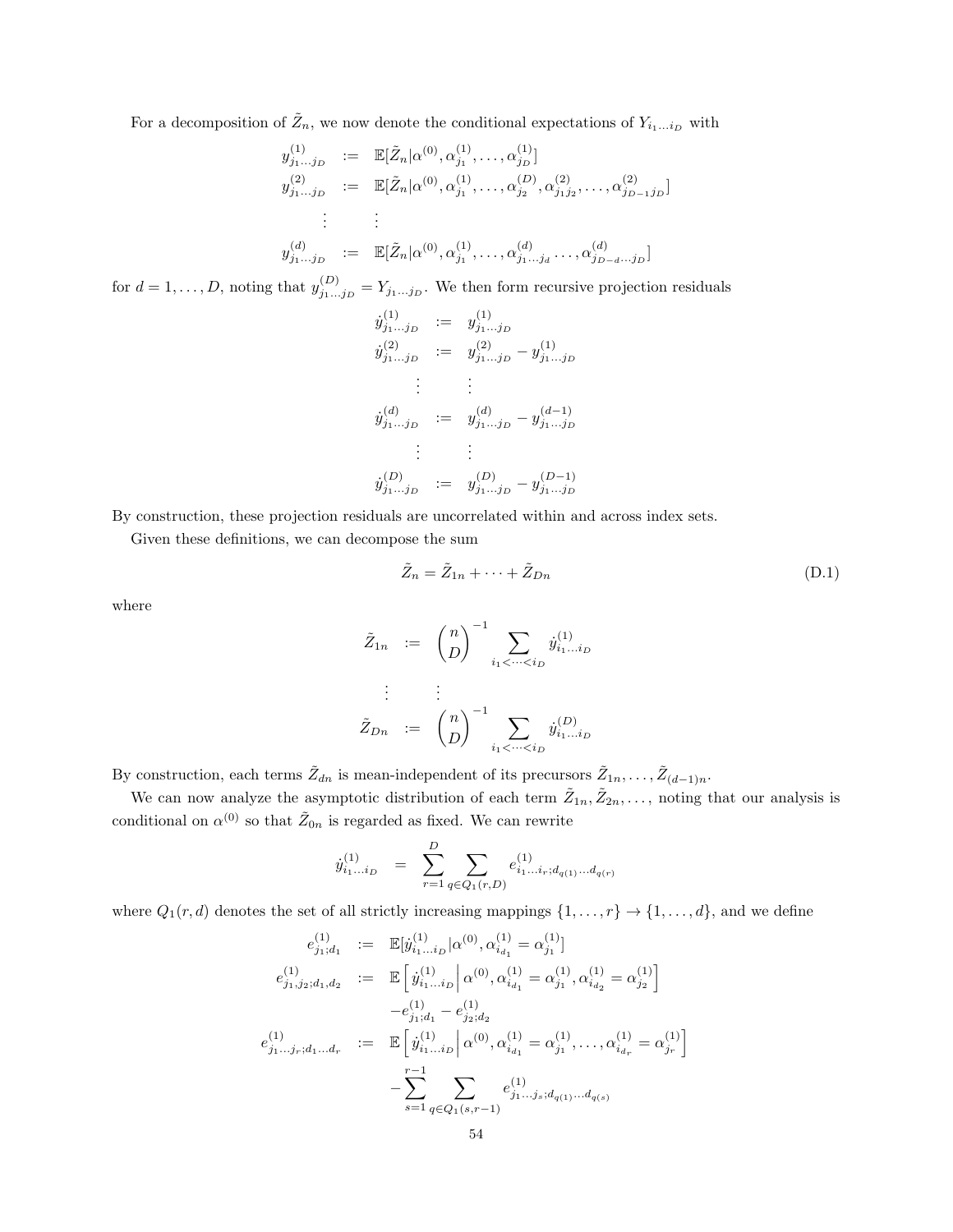recursively. This expansion can be viewed as a generalized Hoeffding composition, whose individual components are mean-independent from their respective precursors, again by construction.

Now let  $Q_2(r, d)$  denotes the set of all nondecreasing mappings  $\mathbf{q}: \{1, \ldots, r\} \to \{1, \ldots, d\}^2$  such that the second component is larger than the first, and for each  $s = 1, \ldots, r$ , at least one component of  $q(s)$  is strictly greater than the corresponding component of  $q(s-1)$ . We then write

$$
\dot{y}_{i_1...i_D}^{(2)} = \sum_{r=2}^{D} \sum_{q \in Q_2(r,D)} e_{i_1...i_r;\mathbf{d}_{q(1)}... \mathbf{d}_{q(r)}}^{(2)}
$$

where with some abuse of notation we let  $\mathbf{i}_{q_1q_2}:=(i_{q_1}i_{q_2}), \mathbf{d}_{q_1q_1}:=(d_{q_1}d_{q_2}),$  and we define

$$
\begin{array}{rcl} e^{(2)}_{{\bf j}_1;{\bf d}_1} &:=& \mathbb{E}\left[ \left. \dot{y}^{(2)}_{i_1\ldots i_D} \right| \alpha^{(0)}, \alpha^{(1)}_{i_1}, \ldots, \alpha^{(1)}_{i_D}, \alpha^{(2)}_{i_{{\bf d}_1}} = \alpha^{(2)}_{{\bf j}_1} \right] \\ e^{(1)}_{{\bf j}_1\ldots {\bf j}_r;{\bf d}_1\ldots {\bf d}_r} &:=& \mathbb{E}\left[ \left. \dot{y}^{(2)}_{i_1\ldots i_D} \right| \alpha^{(0)}, \alpha^{(1)}_{i_1}, \ldots, \alpha^{(1)}_{i_D}, \alpha^{(2)}_{i_{{\bf d}_1}} = \alpha^{(2)}_{{\bf j}_1}, \ldots, \alpha^{(2)}_{i_{{\bf d}_r}} = \alpha^{(2)}_{{\bf j}_r} \right] \\ & & \left. - \sum_{s=2}^{r-1} \sum_{q \in Q_2(s,r-1)} e^{(2)}_{{\bf j}_1,\ldots {\bf j}_s;{\bf d}_{q(1)}\ldots {\bf d}_{q(s)}} \right. \end{array}
$$

recursively.

More generally, for  $k = 1, \ldots, D$ , we let  $Q_d(r, k)$  denote the set of all nondecreasing mappings **q** :  $\{1,\ldots,r\} \to \{1,\ldots,k\}^d$  such that for each  $s=1,\ldots,r$ , at least one component of  $\mathbf{q}(s)$  is strictly greater than the corresponding component of  $q(s-1)$ , and each component  $q_l(s) < q_{l+1}(s)$ . We then write

<span id="page-54-1"></span>
$$
\dot{y}_{i_1...i_D}^{(k)} = \sum_{r=k}^{D} \sum_{q \in Q_k(r,D)} e_{i_1...i_r;\mathbf{d}_{q(1)}...d_{q(r)}}^{(k)} \tag{D.2}
$$

where  $\mathbf{i}_{q_1...q_r} := (i_{q_1} \dots i_{q_r}), \mathbf{d}_{q_1...q_r} := (d_{q_1} \dots d_{q_r}),$  and

$$
\begin{array}{rcl} e^{(k)}_{{\bf j}_1,{\bf d}_1} &:=& \mathbb{E}\left[\left. \dot{y}^{(k)}_{{i_1...i_D}}\right|\alpha^{(0)},\alpha^{(1)}_{{i_1}},\ldots,\alpha^{(1)}_{{i_D}},\ldots,\alpha^{(k-1)}_{{i_D-k+1...i_D}},\alpha^{(k)}_{{i_{{\bf d}_1}}}=\alpha^{(k)}_{{\bf j}_1}\right] \\ e^{(k)}_{{\bf j}_1...{\bf j}_r;{\bf d}_1...{\bf d}_r} &:=& \mathbb{E}\left[\left. \dot{y}^{(k)}_{{i_1...i_D}}\right|\alpha^{(0)},\alpha^{(1)}_{{i_1}},\ldots,\alpha^{(1)}_{{i_D}},\ldots,\alpha^{(k-1)}_{{i_D-k+1...i_D}},\alpha^{(k)}_{{i_{{\bf d}_1}}}=\alpha^{(k)}_{{\bf j}_1},\ldots,\alpha^{(k)}_{{i_{{\bf d}_r}}}=\alpha^{(k)}_{{\bf j}_r}\right] \\ & & \hspace{1em}-\sum_{s=k}^{r-1}\sum_{q\in Q_k(s,r-1)} e^{(k)}_{{\bf j}_1...{\bf j}_s;{\bf d}_{q(1)}...{\bf d}_{q(s)}} \end{array}
$$

are again defined recursively.

<span id="page-54-0"></span>D.4. **Rate of Convergence.** In the next subsections [D.4-](#page-54-0)[D.5,](#page-55-0) we present generic results for a scalar component of the multivariate exchangeable array  $\dot{Y}$ , which will subsequently be extended to the full array using the Cramér-Wold device.

For the scalar case, we can write

$$
\sigma_{k,\mathbf{d}_1\ldots\mathbf{d}_r}^2 := \mathrm{Var}(e_{\mathbf{j}_1\ldots\mathbf{j}_r;\mathbf{d}_1\ldots\mathbf{d}_r}^{\left(k\right)})
$$

for any  $k = 1, \ldots, D$ , where each  $\mathbf{d}_s \in \{1, \ldots, D\}^k$  and  $\mathbf{j}_s \in \{1, \ldots, D\}^k$ . Under sparse asymptotics,  $\sigma_{k, \mathbf{d}_1, \ldots, \mathbf{d}_r}^2$ will in general not be constant, but some components will go to zero at some rate as  $n$  increases. We first establish the stochastic order of the terms the expansion [\(D.1\)](#page-53-0) and [\(D.2\)](#page-54-1) corresponding to projections of degree  $r = 1$ .

<span id="page-54-2"></span>**Lemma D.2.** Suppose that  $\tilde{Y}_{i_1...i_D}$  is a jointly exchangeable array with scalar entries which are symmetric across dimensions  $d = 1, \ldots, D$  and satisfy the conditions of Assumption [2.1.](#page-5-0) Then for any  $k = 1, \ldots, D$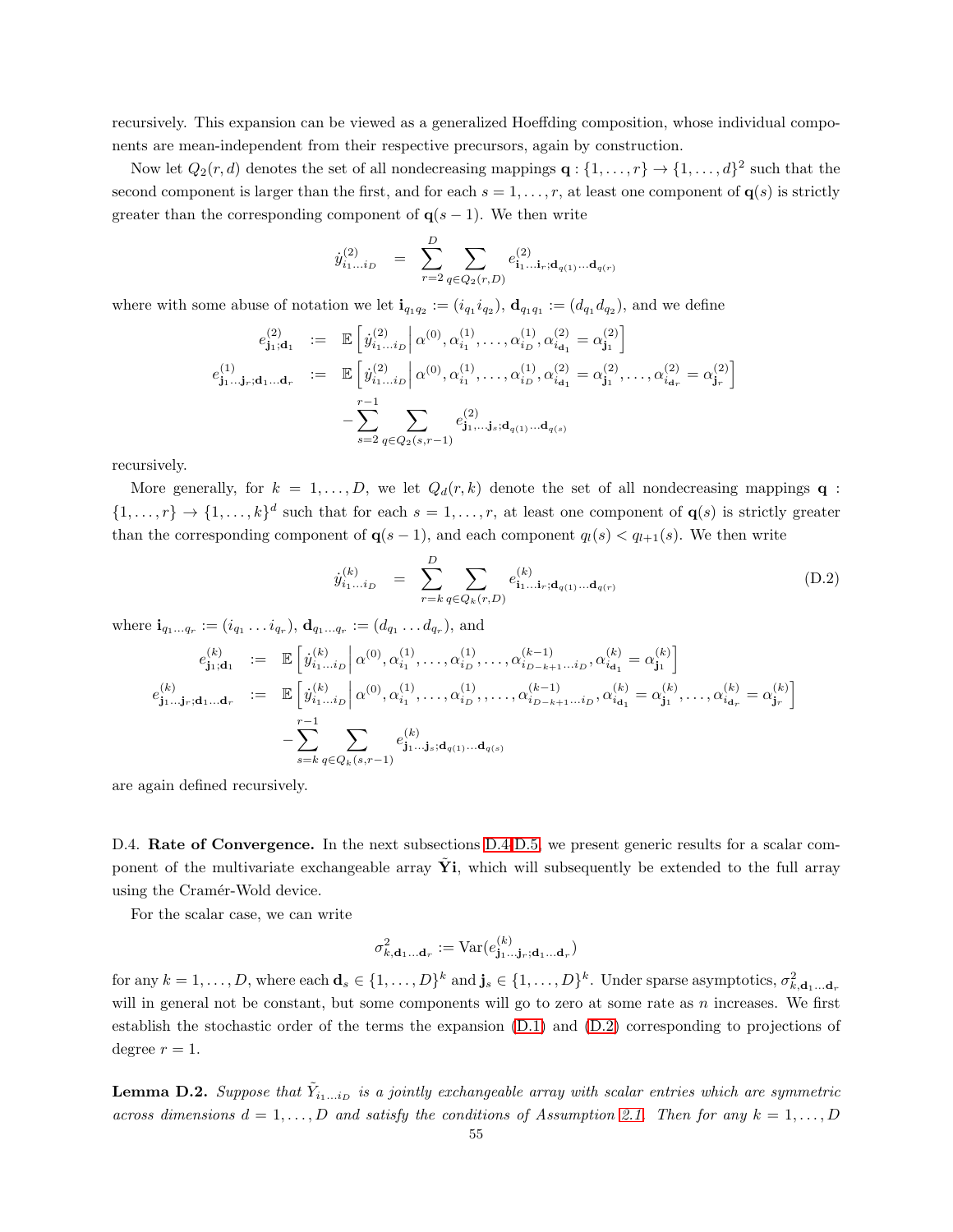such that  $\binom{n}{k} \sigma_{k,\mathbf{d}_1}^2 \to \infty$ , the terms

$$
\sum_{1 \le i_1 < \dots < i_k \le n} \sum_{1 \le d_1 < \dots < d_k \le D} e^{(k)}_{i_1 \dots i_k, d_1 \dots d_k} = O_P(r_{n,k}^{-1/2})
$$

where

$$
r_{n,k}^{-1}:=\binom{n}{k}^{-1}\sigma_{k,\mathbf d_1}^2
$$

and  $\mathbf{d}_1 := (1, \ldots, k)'.$ 

**PROOF:** From the recursive construction of  $e_{i}^{(k)}$  ${}_{i_1...i_k,d_1...d_k}^{(k)}$  and independence of  $\{\alpha_{i_{d_1},...,i_{d_s}}^{(s)}: s = 1,...,D\},$ we have that conditional on  $\{\alpha_{i_{d_1}}^{(s)}\}$  $\binom{s}{i_{d_1},...,i_{d_s}}: s = 1,...,k-1, e^{(k)}_{i_1...}$  $\sum_{i_1...i_k,d_1...d_k}^{(k)}$  are mean-independent, although not necessarily i.i.d.. Furthermore,  $Y_{i_1...i_p}$  are bounded by Assumption [2.1](#page-5-0) (a), so that the conclusion follows from a martingale difference central limit theorem for triangular arrays, see e.g. the main theorem in [McLeish \(1974\)](#page-38-19). The unconditional statement follows from the law of iterated expectations and the fact that  $\{\alpha_{i_{d_1},...,i_{d_s}}^{(s)}: s = 1,...,k-1\}$  are also i.i.d.

The next lemma establishes that under regularity conditions, the projections of degree  $r = 1$  do in fact provide the leading terms in that expansion, possibly for multiple values of  $k = 1, \ldots, D$ , whereas terms corresponding to  $r > 1$  are generally dominated.

<span id="page-55-1"></span>**Lemma D.3.** Suppose that  $\tilde{Y}_{i_1...i_D}$  is a jointly exchangeable array with scalar entries which are symmetric across dimensions  $d = 1, \ldots, D$  and satisfy the conditions of Assumption [2.1.](#page-5-0) Furthermore assume that the component variances satisfy  $\sigma_{k,\mathbf{d}_1}^2/\sigma_{k,\mathbf{d}_1\ldots\mathbf{d}_r}^2 \geq B$  for some lower bound  $B > 0$ . Then for any  $k = 1,\ldots,D$ and  $r = 2, \ldots, k$ , the terms

$$
\sum_{1\leq i_1<\cdots
$$

PROOF: We first notice that by Assumption [2.1](#page-5-0) and the triangle inequality all moments of  $e_{i_1...i_r,d_1...d_r}$ exist. Also by construction,  $e_{i_1...i_r,d_1...d_r}$  are mean-independent and therefore uncorrelated. Since there are  $\binom{\binom{n}{k}}{r}$  of these terms, the variance of the r-fold mean equals  $\left[ \binom{\binom{n}{k}}{r} \sigma_{k,\mathbf{d}_1...\mathbf{d}_r}^2 \right]$  $1^{-1}$  $\leq \left[ \binom{\binom{n}{k}}{r} B \sigma_{K,\mathbf{d}_1}^2 \right]$  $\big]^{-1},$ which converges to zero at a rate faster than  $r_{n,K}^{-1}$ , so that the conclusion follows directly from Chebyshev's  $\Box$ 

<span id="page-55-0"></span>D.5. Generic LLN and CLT. Given the previous two lemmata, we can establish a Law of Large Numbers for the average  $\tilde{Z}_n$ .

<span id="page-55-2"></span>**Lemma D.4.** Suppose that  $\tilde{Y}_{i_1...i_D}$  is a jointly exchangeable array with scalar entries which are symmetric across dimensions  $d = 1, \ldots, D$  and satisfy the conditions of Assumption [2.1.](#page-5-0) Then for any sequence  $q_n$ such that for each  $k = 1, ..., D, \sigma_{n,k}^2/p_n$  is bounded and  $\binom{N}{D}p_n \to \infty$ , we have

$$
p_n^{-1}\tilde{Z}_n\stackrel{p}{\rightarrow} 0
$$

This lemma is an immediate consequence of Lemmas [D.2](#page-54-2) and [D.3](#page-55-1) and Chebyshev's Inequality. These lemmas furthermore identify the leading terms in the expansion for  $\tilde{Z}_n$ , allowing us to establish a generic central limit theorem. Let  $r_n := \min\{r_{n,1}, \ldots, r_{n,D}\}\$  and define

$$
V_n := r_n \sum_{k=1}^D \binom{n}{k} \binom{D}{k} \sigma_{k, \mathbf{d}_1}^2
$$

We then have the following: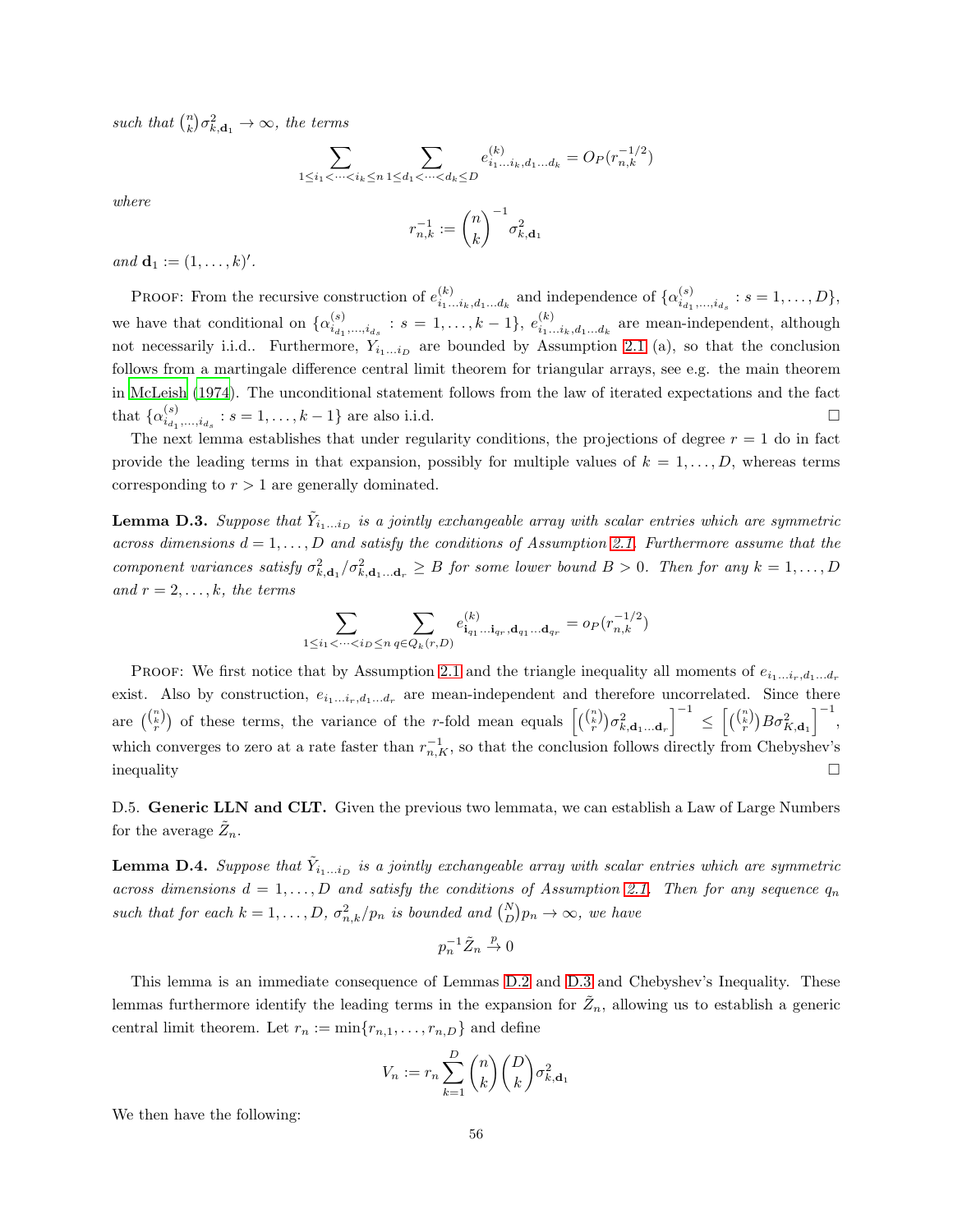<span id="page-56-0"></span>**Lemma D.5.** Suppose that  $\tilde{Y}_{i_1...i_D}$  is a jointly exchangeable array with scalar entries which are symmetric across dimensions  $d = 1, \ldots, D$  and satisfy the conditions of Assumption [2.1.](#page-5-0) If furthermore  $V_n \to V$  for some  $F$ -measurable positive definite matrix  $V$  almost surely, we have

$$
r_n^{1/2} V^{-1/2} \tilde{Z}_n \stackrel{d}{\to} N(0, \mathbf{I}),
$$

mixing with respect to F.

Note that the asymptotic variance  $V$  is defined only implicitly as a limit in order to allow for drifting sequences to accommodate sparse network asymptotics. We analyze this expression in terms of the primitives of the economic model further below.

PROOF: As before, we decompose  $\tilde{Z}_n$  into

$$
\tilde{Z}_n = \tilde{Z}_{1n} + \tilde{Z}_{2n} + \cdots + \tilde{Z}_{Dn}
$$

with  $\tilde{Z}_{kn}$  defined in [\(D.1\)](#page-53-0). It follows from Lemmas [D.2](#page-54-2) and [D.3](#page-55-1) that

$$
\tilde{Z}_{kn} = \sum_{i_1 < \dots < i_D} \sum_{q \in Q_k(D,k)} e^{(k)}_{i_1 \dots i_k; d_{q_1} \dots d_{q_k}} + o_P(r_{nk}^{-1/2})
$$

so that in the following we can focus on the leading term of each component  $\tilde{Z}_{kn}$ .

We now define the filtration

$$
\mathcal{G}_i := \sigma\left(\left\{\alpha^{(0)}, \alpha^{(1)}_{i_1}, \dots, \alpha^{(D)}_{i_1 \dots i_D} : i_1 \leq i\right\}\right)
$$

By definition of  $e^{(k)}_{\mathbf{i}_1...\mathbf{i}_r;\mathbf{d}_1...\mathbf{d}_r}$ ,

$$
\mathbb{E}[e_{i_1...i_k;d_1...d_k}^{(k)}|\mathcal{G}_i] = \begin{cases} e_{i_1...i_k;d_1...d_k}^{(k)} & \text{if } i_1 \leq i \\ 0 & \text{otherwise} \end{cases}
$$

Hence,  $\tilde{Z}_{kn}$  is a martingale adapted to  $\mathcal{G}_I$  with the martingale differences

$$
X_{kni} = \mathbb{E}[Z_{kn}|\mathcal{G}_i] - \mathbb{E}[Z_{kn}|\mathcal{G}_{i-1}]
$$
  
= 
$$
\sum_{i=i_1 < i_2 < \cdots < i_D} \sum_{q \in Q_k(D,k)} e_{i_1...i_k; d_{q_1}...d_{q_k}}^{(k)} + op(r_{nk}^{-1/2}/n)
$$

Since each component of  $e_{i}^{(k)}$  $\binom{k}{i_1...i_k; d_{q_1}...d_{q_k}}$  is mean-independent of its predecessors  $e_{i_1...i_k}^{(k-s)}$  $\sum_{i_1...i_{k-s};d_{q_1}...d_{q_{k-s}}; s}^{(k-s)}$  $1, \ldots, k-1$ , the first three conditional moments of  $X_n := X_{n1i} + \cdots + X_{nDi}$  given  $\mathcal{G}_j$  are equal to the sum of the respective conditional moments of  $X_{n1i}, \ldots, X_{nDi}$ .

By construction,  $\mathbb{E}[X_{ni}|\mathcal{G}_{i-1}] = 0$ , and

$$
Var(r_n^{1/2}X_{ni}|\mathcal{G}_{i-1}) = r_n \sum_{k=1}^{D} {n-1 \choose k-1} {D-1 \choose k-1} \sigma_{k,d_1}^2 + o_P\left(\frac{r_n}{nr_{n,k}}\right)
$$

which is bounded by the definition of  $r_n$ . Summing over  $i = 1, \ldots, n$  and rearranging terms, we get

$$
\text{Var}(r_n^{1/2}\tilde{Z}_n) = r_n \sum_{k=1}^D \binom{n}{k} \binom{D}{k} \sigma_{k,\mathbf{d}_1}^2 + o_P(1)
$$

Furthermore, the third absolute moments of the joint distribution of  $r_n^{1/2}(X_{1ni},...,X_{Dni})$  are bounded, so that the third moments of  $r_n^{1/2} X_{ni}$  are also bounded. This implies a Lindeberg condition as stated in (2.4) in [McLeish \(1974\)](#page-38-19), which ensures that conditions (a) and (b) of Theorem (2.3)in [McLeish \(1974\)](#page-38-19) are satisfied.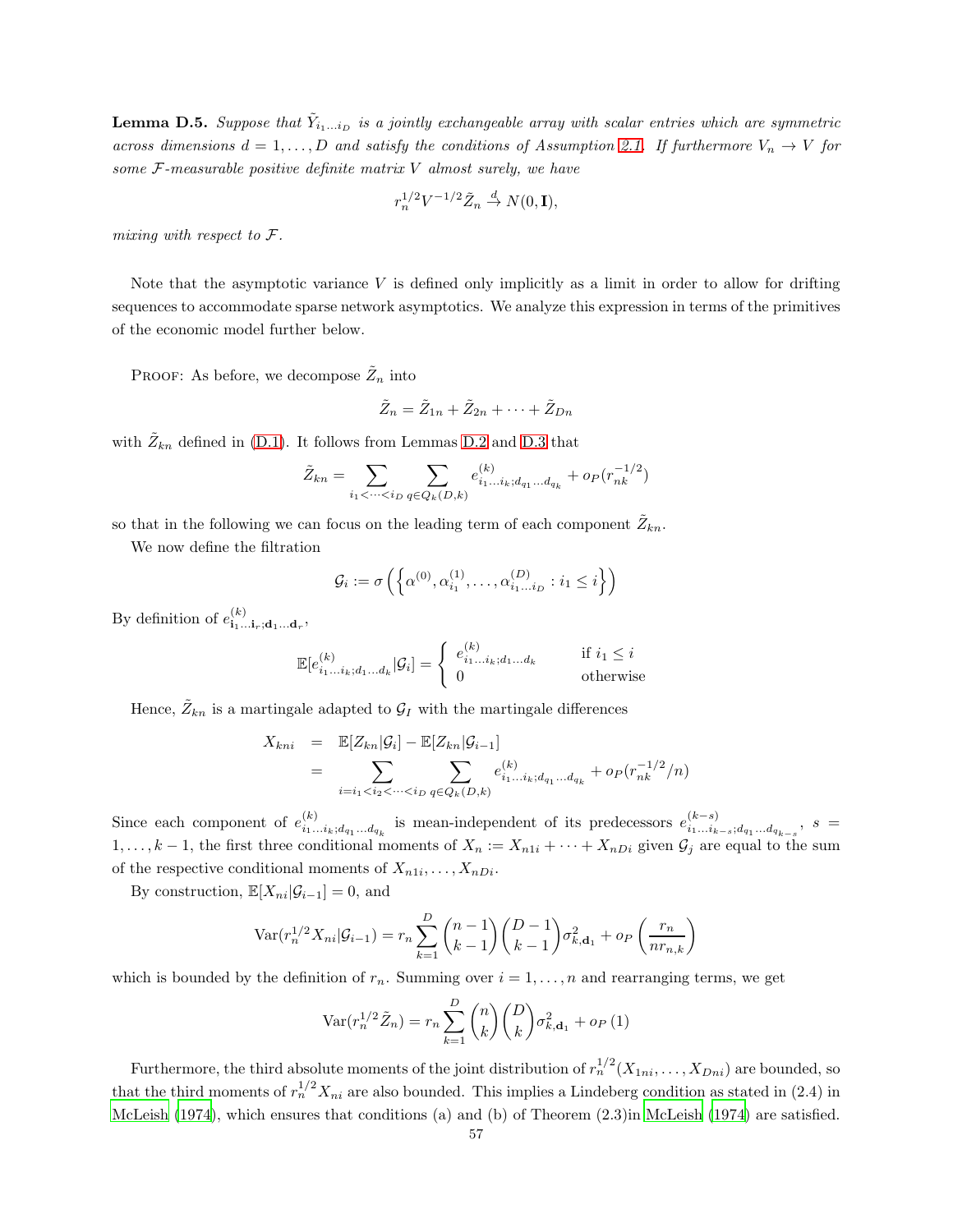Condition (c) follows from similar considerations for the fourth moments and Chebyshev's inequality. Hence, the conclusion of this Lemma follows from Theorem  $(2.3)$  in McLeish  $(1974)$ 

Given these intermediate results, we now conclude with the proofs of the main results for Section [5.](#page-32-0)

D.6. **Proof of Theorem [5.1.](#page-33-0)** The asymptotic representation of the moment in terms of the aggregate state variables follows from Lemmas [4.3](#page-27-0) and [4.4,](#page-29-0) and Theorem [4.1](#page-31-0) ensures that the limiting model is well-defined. The existence a sequence of fixed points

$$
\eta_n\in \Psi_0(\eta_n)
$$

supporting a converging sequence of the moment follows immediately from Theorem 4.1 in [Menzel \(2015b\)](#page-38-0). Furthermore Lemma B.3 in [Menzel \(2015b\)](#page-38-0) implies convergence of  $\hat{\eta}_n \equiv \hat{\eta}_n(\alpha^{(0)})$  to the set of fixed points of  $\Psi_0$  conditional on F. In particular, given the conclusion of Lemma [D.1,](#page-51-0) a law of large numbers for the mapping  $\hat{\Psi}_n$  follows from the Birkhoff LLN for exchangeable sequences together with the continuous mapping theorem and the Glivenko-Cantelli property for  $\tilde{\psi}_i(\eta)$ . The conclusion then follows from Lemmas [D.1](#page-51-0) and [D.4](#page-55-2) with  $q_n := p_n$ , noting that  $\sigma_{k,n}^2/p_n$  is asymptotically bounded and that  $m_0(\theta;\eta)$  is continuous in  $\eta$ 

D.7. **Embedding into Asymptotic Sequence.** For a central limit theorem with mixing we embed the approximating array  $(\tilde{Y}_i)$ into an asymptotic sequence along which we then take limits. Since the fixed points for  $\hat{\eta}_n$  and  $\hat{\tilde{\eta}}_n$  are not necessarily unique but may be selected at random, this requires that the approximating sequence is defined on a common probability space such that  $\hat{\eta}_n$  converges to a well-defined limit  $\eta_0^*$  which may be stochastic. Specifically we have the following:

<span id="page-57-0"></span>**Lemma D.6.** Suppose Assumptions [2.3](#page-10-1)[-2.4,](#page-11-0) [2.5,](#page-11-1) and [4.1](#page-30-1) hold. Then for any regular fixed point of the limiting mapping  $\eta_0^* \in \Psi_0[\eta_0^*]$  we can construct a sequence of exchangeable arrays  $(\tilde{Y}_{in})$ ,  $n = 1, 2, ...$ defined on a common probability space according to the sampling representation in Lemma [3.4](#page-23-0) such that  $\hat{\tilde{\eta}}_n \in \tilde{\Psi}_n[\hat{\tilde{\eta}}_n]$  and  $\hat{\tilde{\eta}}_n \to \eta_0^*$  almost surely.

PROOF: From the law of large numbers in Theorem [5.1](#page-33-0) it follows that for the set  $\mathcal{H}_0^* := \{\eta_0^* : \eta_0^* = \Psi_0[\eta_0^*]\}$ we have  $d(\hat{\eta}_n, \mathcal{H}_0^*) \stackrel{p}{\to} 0$ . Hence we can choose  $\eta_0^*$  as the element of  $\mathcal{H}_0^*$  that is closest to  $\hat{\eta}_n$ . Recall that Assumption [4.1](#page-30-1) (iv) states that the fixed point  $\eta_0^*$  must be a regular point of the mapping  $\Psi_0[\eta]$ . Local existence of a fixed point  $\hat{\eta}_{n'} \in \overline{\tilde{\Psi}}_n[\hat{\tilde{\eta}}_{n'}]$  for each  $n'$  and  $\hat{\tilde{\eta}}_{n'} \stackrel{a.s.}{\rightarrow} \eta_0^*$  then follows from Theorem 3.1(b) in Menzel  $(2016b)$ 

Since we are coupling realizations of  $(\tilde{Y}_i)$ rather than the initial array  $(Y_i)_i$ , this does not require existence of a pairwise stable network supporting values  $\hat{\eta}_n \to \eta_0^*$  for any given realization of payoffs, which would be more difficult to establish. For the remainder of the argument, we take the approximating sequence to be defined on a common probability space according to the coupling in Lemma [D.6.](#page-57-0)

Given the generic CLT in Lemma [D.5](#page-56-0) in the appendix, we now turn to our main results which will be stated in terms of primitives of the network formation model. We first note that the network moments have the specific structure

$$
m_{\mathbf{i}}(\mathbf{L}, \mathbf{X}; \theta) = \mathbbm{1}\left\{\mathbf{L}_{|\mathbf{i}} \in \mathcal{A}_{\mathbf{i}}\right\} h_{\mathcal{A}_{i}}(\mathbf{x}_{\mathbf{i}}; \theta)
$$

For simple (i.e. singleton) events  $A_i$ , the corresponding indicator variable is the product of edge-specific indicators  $L_{i_qi_r}$ ,  $(1-L_{i_qi_r})$  for  $q, r \in \{1,\ldots,D\}$ . If the two-dimensional approximating array  $(\tilde{L}_{ij})$  is jointly exchangeable, it follows that it can be represented as a function

$$
\tilde{L}_{i_1i_2} = g(\xi^{(0)}, \xi_{i_1}^{(1)}, \xi_{i_2}^{(1)}, \xi_{i_1i_2}^{(2)})
$$
  
58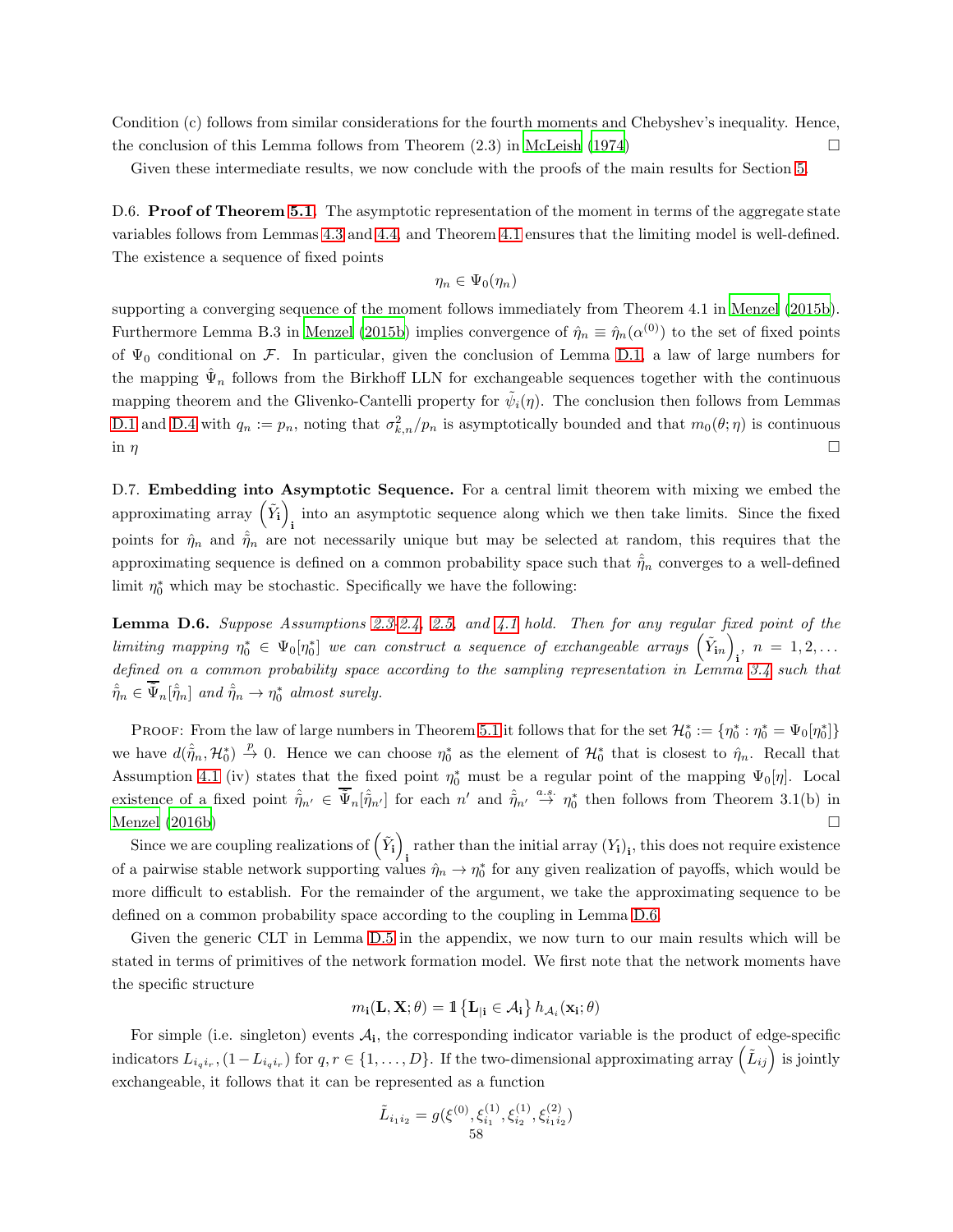Since attributes  $x_{i_1}$  are i.i.d. by assumption, it follows that we can represent

<span id="page-58-1"></span>
$$
m_{\mathbf{i}}(\tilde{\mathbf{L}}, \mathbf{X}; \theta) = \tilde{m}(\xi^{(0)}, \xi_{i_1}^{(1)}, \dots, \xi_{i_D}^{(1)}, \xi_{i_1 i_2}^{(2)}, \dots, \xi_{i_{D-1} i_D}^{(2)}, x_{i_1}, \dots, x_{i_D}; \theta)
$$
(D.3)

as a function of i.i.d. random variables at the node or edge level alone, which does not depend on any shocks at the level of d-ads of any order higher than  $d = 2$ .

For composite events, corresponding to the case where  $A_i$  is a set of size greater than one, the same argument holds, noting that the indicator for the composite event is the maximum over the indicators for each of the simple events contained in  $A_i$ . Lemma [D.7](#page-58-0) in the appendix then determines convergence rates given the network formation model in Assumptions [2.3](#page-10-1)[-2.4.](#page-11-0)

Given the projection representation of the network moment introduced before, we next establish the convergence rate given the network formation model:

<span id="page-58-0"></span>Lemma D.7. Assume the network formation model in Assumptions [2.3-](#page-10-1)[2.4,](#page-11-0) and [2.5.](#page-11-1) Furthermore suppose that Assumption [2.1](#page-5-0) holds and that the network event  $A_{i_1...i_p}$  implies that  $L_{i_1i_s} = 1$  for at least one  $s \in$  $\{2,\ldots,D\}$ . We then have that  $\sigma_1^2/p_n^2$  converges almost surely to a limit that is finite and bounded away from zero, and  $\sigma_2^2/p_n^2 = O(1)$  so that  $r_n = \left(\binom{n}{1}p_n^2\right)^{-1}$ . Furthermore,

$$
r_n \sigma_{k, \mathbf{d}_1}^2 \to 0
$$

almost surely for all  $k > 2$ .

PROOF: Note first that by Lemma [D.6,](#page-57-0) the second moments converge almost surely to their  $\mathcal{F}\text{-measurable}$ limits. For the first claim, consider the conditional probability of  $A_i$  given  $MC_i$ ,

$$
\pi_{n1}(\mu) := \mathbb{P}\left(\mathbf{L}_{|\mathbf{i}} \in \mathcal{A}_{\mathbf{i}} \,\Big|\, MC_{i_1} - \frac{1}{2}\log n = \mu\right)
$$

where by the law of iterated expectations,  $\mathbb{E}[\pi_{n1}(MC_{i_1})] = p_n$ . Since

$$
e_{i_1;1}^1 := (\pi_{n1}(MC_{i_1}) - p_n)\mathbb{E}[h(x_{i_1},...,x_{i_D})|x_{i_1}]
$$

it that it will be sufficient to show that  $\text{Var}\left(\frac{\pi_{n1}(MC_{i_1})-p_n}{n}\right)$  $\mathbf{p}_n$ remains bounded away from zero.

In order to evaluate  $\pi_{n1}(MC_{i_1})$ , we make use of the conditional independence result in Lemma [3.2.](#page-18-0) As before, we define  $D_{ij} := \mathbb{1}{U_{ij}(\mathbf{L}, \mathbf{X}) \geq MC_i}$  as an indicator whether i would agree to form a link to j given that network **L**, and let  $D_{ij}^* := \mathbb{1}\{U_{ij}(\mathbf{L}^*, \mathbf{X}) \geq MC_i\}$  denote the corresponding indicator given the pairwise stable network  $L^*$ .

Now for every network  $\bar{\mathbf{L}}_{|\mathbf{i}|} \in \mathcal{A}_{\mathbf{i}}$ , we let  $\mathcal{A}_{Di_1;i_2...i_D}(\bar{\mathbf{L}}_{|\mathbf{i}})$  denote the event that  $D_{i_1i_s} = 1$  for each  $i_s \in \{i_2,\ldots,i_D\}$  with  $\bar{L}_{i_1i_s} = 1$ . Since it was assumed that  $A_{i_1\ldots i_D}$  contains at least one non-zero link between  $i_1$  and another node  $i_s \in \{i_2, \ldots, i_D\}$ , there exists at least one such  $i_s$ . We also let  $A_{Di_1;i_2...i_D}(\bar{\mathbf{L}}_{|\mathbf{i}}) \in$  $\mathcal{A}_{Di_1;i_2...i_D}(\bar{\mathbf{L}}_{|\mathbf{i}|})$  denote the (singleton) event  $D_{i_1i_s} = \bar{L}_{i_1i_s}$  for all  $s = 2,\ldots,D$ . Since under sparse asymp-totics in Assumption [2.5,](#page-11-1)  $\mathbb{P}(D_{ij} = 1)$  goes to zero,  $\frac{\mathbb{P}(A_{D_{i_1}i_2...i_D}(\bar{L}_{|i}))}{\mathbb{P}(A_{D_{i_1}i_2...i_D}(\bar{L}_{|i}))} \to 1$  so that we can without loss of generality restrict our attention to the singleton event  $A_{Di_1;i_2...i_D}(\mathbf{\dot{L}}_{|\mathbf{i}})$ .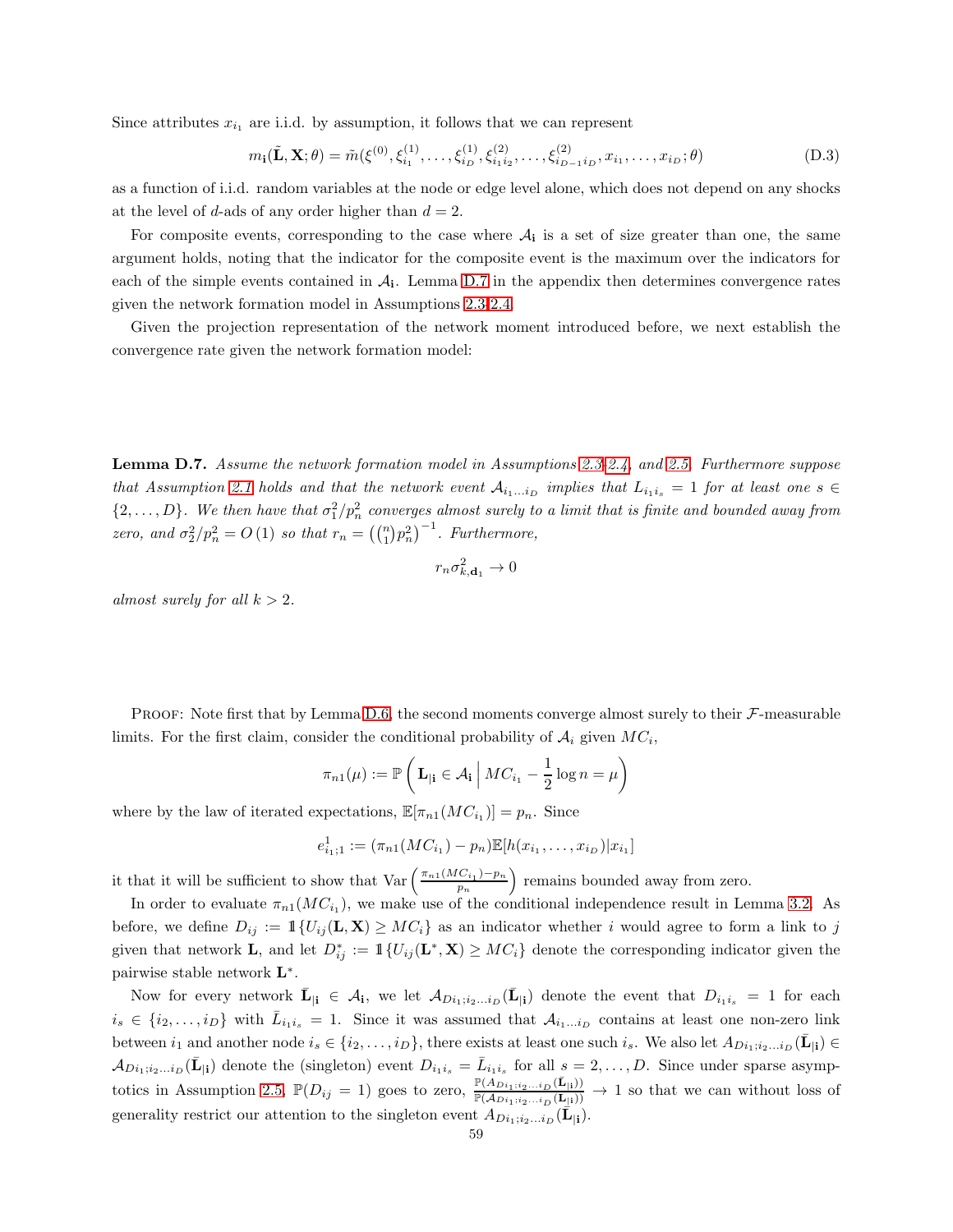We then have by the law of iterated expectations that

$$
\pi_{n1}(\mu) := \mathbb{P}\left(\mathbf{L}_{|\mathbf{i}} \in \mathcal{A}_{\mathbf{i}} \middle| \mathcal{A}_{Di_{1};i_{2}...i_{D}}, MC_{i_{1}} - \frac{1}{2}\log n = \mu\right) \mathbb{P}(\mathcal{A}_{Di_{1};i_{2}...i_{D}} | MC_{i_{1}} - \frac{1}{2}\log n = \mu)
$$
\n
$$
= \sum_{\bar{\mathbf{L}}_{|\mathbf{i}} \in \mathcal{A}_{\mathbf{i}}} \mathbb{P}\left(\mathbf{L}_{|\mathbf{i}|} \middle| A_{Di_{1};i_{2}...i_{D}}(\bar{\mathbf{L}}_{|\mathbf{i}}), MC_{i_{1}} - \frac{1}{2}\log n = \mu\right) \mathbb{P}(\mathcal{A}_{Di_{1};i_{2}...i_{D}}(\bar{\mathbf{L}}_{|\mathbf{i}}) | MC_{i_{1}} - \frac{1}{2}\log n = \mu) + o(p_{n})
$$
\n
$$
= \sum_{\bar{\mathbf{L}}_{|\mathbf{i}} \in \mathcal{A}_{\mathbf{i}}} \mathbb{P}\left(\mathbf{L}_{|\mathbf{i}|} \middle| A_{Di_{1};i_{2}...i_{D}}(\bar{\mathbf{L}}_{|\mathbf{i}}) \right) \mathbb{P}(\mathcal{A}_{Di_{1};i_{2}...i_{D}}(\bar{\mathbf{L}}_{|\mathbf{i}}) | MC_{i_{1}} - \frac{1}{2}\log n = \mu) + o(p_{n})
$$

where the last step follows from Lemma [3.2.](#page-18-0)

Since  $\eta_{i_1i_s}$  is continuously distributed with full support,  $\mathbb{P}(\mathcal{A}_{Di_1;i_2...i_D}(\bar{\mathbf{L}}_{|\mathbf{i}})|MC_{i_1}-\frac{1}{2}\log n=\mu)\mathbb{P}(\mathcal{A}_{Di_1;i_2...i_D}(\bar{\mathbf{L}}_{|\mathbf{i}}))$ is strictly increasing in  $\mu$  for any n, and by Lemma [C.2,](#page-46-1) its limit is also strictly decreasing in  $\mu$ . Since  $MC_i$ is continuously distributed with full support on  $\mathbb{R}$ , it follows that  $\text{Var}\left(\frac{\pi_{n1}(MC_1)-p_n}{n}\right)$  $\mathbf{p}_n$ ) converges to a strictly positive limit, establishing the first claim.

From analogous arguments, we can show that  $\sigma_2^2 = O(p_n)$  and  $\sigma_{k, \mathbf{d}_1 ... \mathbf{d}_r}^2 = O(p_n)$  for every  $k \ge 2$  and  $r = 1, \ldots, k$ . By Lemma [D.3,](#page-55-1) this establishes the rate  $r_n = \left(\binom{n}{D} p_n\right)^{-1}$ . Finally [\(D.3\)](#page-58-1) implies that jointly exchangeable approximation to the network moment can be represented in terms of Aldous-Hoover factors of degree less than 3, establishing the last claim of this Lemma  $\square$ 

We can now state the proofs for the remaining results in Section [5.](#page-32-0)

D.8. **Proof of Lemma [5.1.](#page-34-0)** Without loss of generality, we assume that the approximating sequence of arrays  $(\tilde{Y}_{in})$ i is defined on a common probability space using the construction in Lemma [D.6.](#page-57-0)

Using the notation in Lemma [3.1,](#page-17-0) we let  $\mathcal{J}_i$  denote the set of nodes available to i given the selected potential values of network statistics,  $S_{E_{i,2}}$ ,

$$
\mathcal{J}_i^* \equiv := \mathcal{J}_i^*(\mathbf{D}_{\mathbf{E}_i}) := \{j : D_{ji}^* = 1\} \subset \{1, \ldots, n\}
$$

where  $\mathbf{D}_{\mathbf{E_{i}}} \in \mathcal{D}_{\mathbf{E_{i}}}^{*}(\mathbf{s}_{\mathbf{E_{i,2}}})$ . We also let

$$
J^*:=|\mathcal{J}^*_i|
$$

denote the size of the link opportunity set  $\mathcal{J}_i^*$ . By Assumption [2.5,](#page-11-1)  $J^*/\sqrt{n} = O_p(1)$  with finite variance.

The expectation of  $\hat{m}_n$  and  $\hat{\Psi}_n$  will be determined by conditional link acceptance probabilities of the form

$$
\Phi(i, j_1, \ldots, j_r | \mathbf{z}_i^*) = P(U_{ij_1}, \ldots, U_{ij_r} \geq MC_i > U_{ij'}
$$
all other  $j' \in W_i(\mathbf{L}^*) | \mathbf{z}_i^*$ )

For a given node set  $\{j_1, \ldots, j_r\}$  we also denote

$$
\bar{\mathcal{J}}_i^* := \mathcal{J}_i^* \backslash \{j_1, \ldots, j_r\}
$$

Given the conclusion of Lemma [4.1,](#page-25-0) conditional link acceptance probabilities  $n^{r/2}\Phi(i,j_1,\ldots,j_r|\mathbf{z}_i^*)$  can be approximated by a smooth function of  $\hat{I}_{i,j_1,\dots,j_r;n} := \frac{1}{J^*} \sum_{j \in \bar{J}_i^*} \exp{\{\tilde{U}_{ij}\}}$  at a rate faster than  $n^{-1/2}$ . Specifically we denote

$$
g(\hat{I}_{i,j_1,...,j_r;n}) := \frac{r! \prod_{s=1}^r \exp{\{\tilde{U}_{i j_s}\}}}{\left(1 + \hat{I}_{i,j_1,...,j_r;n}\right)^{r+1}}
$$

We also define  $\hat{I}_{i;n} := \frac{1}{J^*} \sum_{j \in \mathcal{J}^*_i} \exp{\{\tilde{U}_{ij}\}}$ .

First, if  $\frac{r}{n^{1/2}} \to 0$ , boundedness of the systematic parts from Assumption [2.3](#page-10-1) implies that

$$
n^{1/2}|\hat{I}_{i,j_1,...,j_r;n} - \hat{I}_{i,n}| = n^{1/2} \left| \frac{1}{J^*} \sum_{j \in \mathcal{J}^*_i} \exp\left\{\tilde{U}_{ij}\right\} - \frac{1}{J^*} \sum_{j \in \bar{\mathcal{J}}^*_i} \exp\left\{\tilde{U}_{ij}\right\} \right|
$$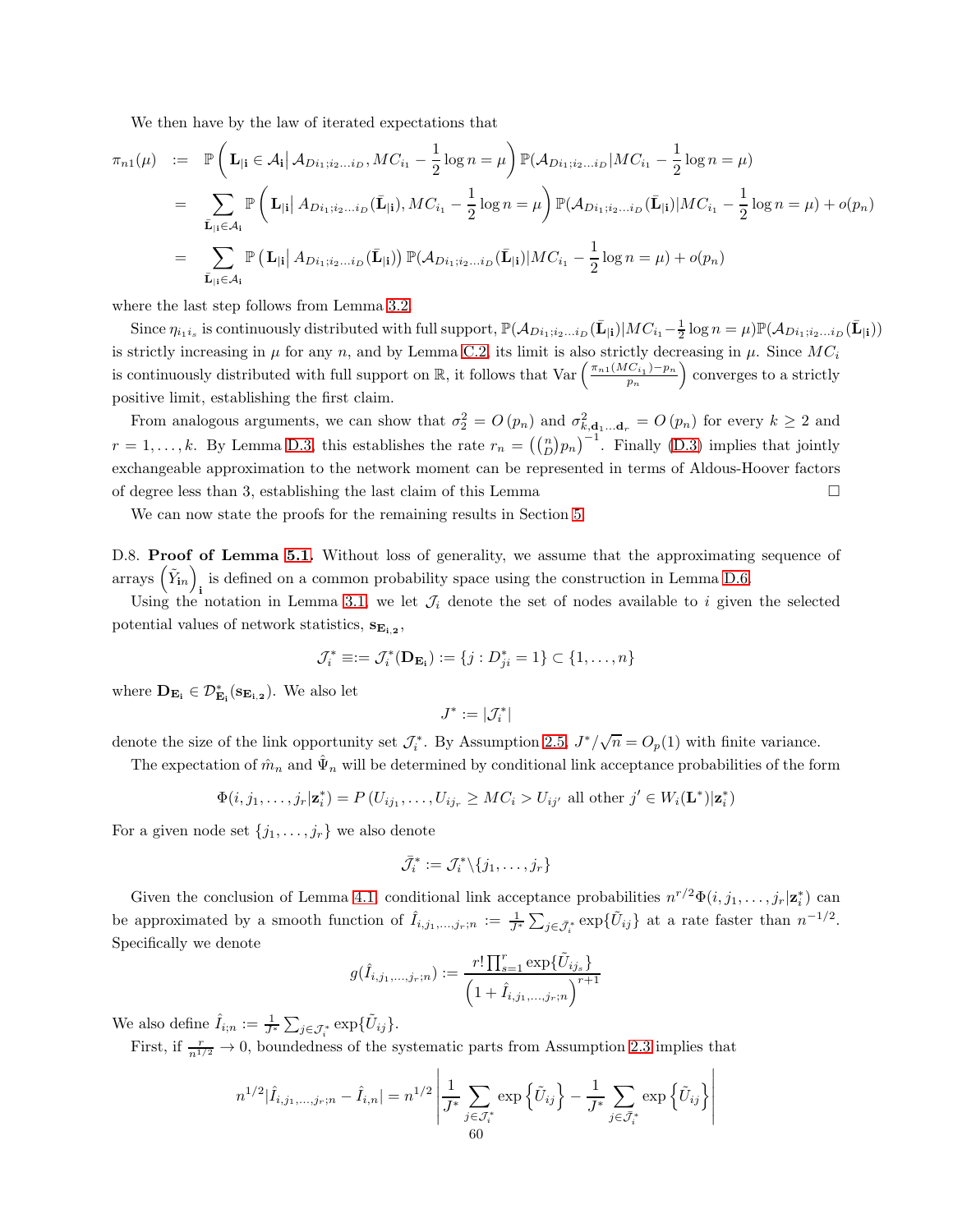as asymptotically bounded.

The second approximation error arises from the randomness in  $\hat{I}_{i,n} - \hat{H}_n(x_i, s_i)$ . To this end we establish that  $n^{1/4}(\hat{I}_{i,n}-\hat{H}_n(x_i,s_i))$  is asymptotically normal, so that in particular its asymptotic variance converges to a finite limit. Define  $X_{kn} := (\mathbb{1}{U_{ki} \geq MC_k} - \pi_{kn}) \exp{\{U_{ik}^*(L^*)\}}$ , where  $\pi_{kn} := \mathbb{P}(U_{ki} \geq MC_k | z_{1i}^*, \dots, z_{ni}^*)$ . By Lemma [3.2,](#page-18-0)  $\varepsilon_{ki}$  and  $MC_k$  are drawn without replacement from  $\varepsilon_{1i}, \ldots, \varepsilon_{ni}$  and  $MC_1, \ldots, MC_n$ , independent of  $z_{1i}^*, \ldots, z_{ni}^*$ .

Since  $\varepsilon_{1i},\ldots,\varepsilon_{ni}$  and  $MC_1,\ldots,MC_n$  are in turn i.i.d. draws from the respective marginal distribution independent of  $z_1, z_2, \ldots, X_{kn}$  are conditionally independent given  $z_1^*, z_2^*, \ldots$ . We also define  $s_n^2 :=$  $\sum_{k\neq i}$   $\pi_{kn}(1-\pi_{kn}) \exp\{2U_{ik}^*(L^*)\}$ . We then consider convergence of  $T_n := \frac{1}{s_n} \sum_{k\neq i} X_{kn}$  to a standard normal random variable conditional on  $z_1^*, \ldots, z_n^*$ . A sufficient condition for this is the Lyapounov condition

<span id="page-60-0"></span>
$$
\frac{1}{s_n^3} \sum_{k \neq i} \mathbb{E}[|X_{kn}|^3] \to 0. \tag{D.4}
$$

Noting that by Assumption [2.3,](#page-10-1)  $0 < \exp\{-\bar{U}\}\leq \exp\{2U_{ik}^*(L^*)\} \leq \exp\{\bar{U}\} < \infty$  for all  $k = 1, 2, \ldots$ Furthermore, the (centered) Bernoulli random variable  $\mathbb{E} |11\{U_{ki} \geq MC_k\} - \pi_{kn}|^3 = \pi_{kn}(1 - \pi_{kn})^3 + (1 - \pi_{kn})^3$  $(\pi_{kn})\pi_{kn}^3 \leq 2\pi_{kn}$ . Hence, we have that

$$
\frac{1}{s_n^3} \sum_{k \neq i} \mathbb{E}[|X_{kn}|^3] \leq 2 \exp\{6\bar{U}\} \frac{\sum_{k \neq i} \pi_{kn}}{\left(\sum_{k \neq i} \frac{1}{4} \pi_{kn}\right)^{3/2}} = \frac{1}{4} \exp\{6\bar{U}\} \left(\sum_{k \neq i} \pi_{kn}\right)^{-1/2}
$$

for n sufficiently large since for each k,  $\pi_{kn}$  is bounded by a sequence that converges to zero.

Since  $\sqrt{n}p_n$  is bounded from above and away from zero,  $\sum_{k\neq i}\pi_{kn}$  diverges to infinity so that the Lyapounov condition [\(D.4\)](#page-60-0) holds. It then follows from Lyapounov's CLT for triangular arrays that conditional on  $z_{1i}^*, z_{2i}^*, \ldots,$ 

$$
\frac{\sum_{k\neq i} \left( \mathbb{1}\{U_{ki} \geq MC_k\} - \pi_{kn} \right) \exp\{U_{ik}^*(L^*)\}}{s_n} \stackrel{d}{\to} N(0, 1)
$$

In particular,

$$
e^{-1/4} \sum_{k \neq i} \left( \mathbb{1} \{ U_{ki} \geq MC_k \} - \pi_{kn} \right) \exp \{ U_{ik}^*(L^*) \} \stackrel{d}{\to} N(0, V)
$$

conditional on  $z_{1i}^*, z_{2i}^*, \ldots$ 

 $\overline{n}$ 

We can now combine these findings with a mean-value expansion to conclude that

$$
\mathbb{E}[\sqrt{n}g(\hat{I}_{i,j_1,...,j_r;n}) - g(\hat{H}_n(x_i,s_i))] = \sqrt{n}g'(\hat{H}_n(x_i,s_i))\mathbb{E}[\hat{I}_{i,j_1,...,j_r;n}) - \hat{H}_n(x_i,s_i)] \n+ \frac{1}{2}g''(\hat{H}_n(x_i,s_i))\mathbb{E}[(\hat{I}_{i,j_1,...,j_r;n} - \hat{H}_n(x_i,s_i))^2] + o(1) \n= B_{g,n} + o(1)
$$

conditional on  $\hat{H}_n(x_i, s_i)$ , which is asymptotically bounded given the bounds on the bias and variance of  $\hat{I}_{i,j_1,\dots,j_r;n} - \hat{H}_n(x_i,s_i)$  established before. Finally, the expectations of  $\hat{m}_n(\theta;\eta)$  and  $\hat{\Psi}_n(\theta;\eta)$  are Lipschitz in the asymptotic conditional link acceptance probabilities, establishing the conclusion of this Lemma $\square$ 

D.9. **Proof of Theorem [5.2.](#page-35-0)** Stacking the moments, we can consider linear functionals of the form

$$
Z_n := \mathbf{a}' \left( n^{1/2} \begin{bmatrix} \hat{m}_n(\theta; \eta) - m_0(\theta; \eta) \\ \hat{\Psi}_n(\theta; \eta) - \Psi_0(\theta; \eta) \end{bmatrix} - B \right)
$$

for an arbitrary conformable column vector  $a$ , noting that  $B$  is well-defined by Lemma [5.1.](#page-34-0)